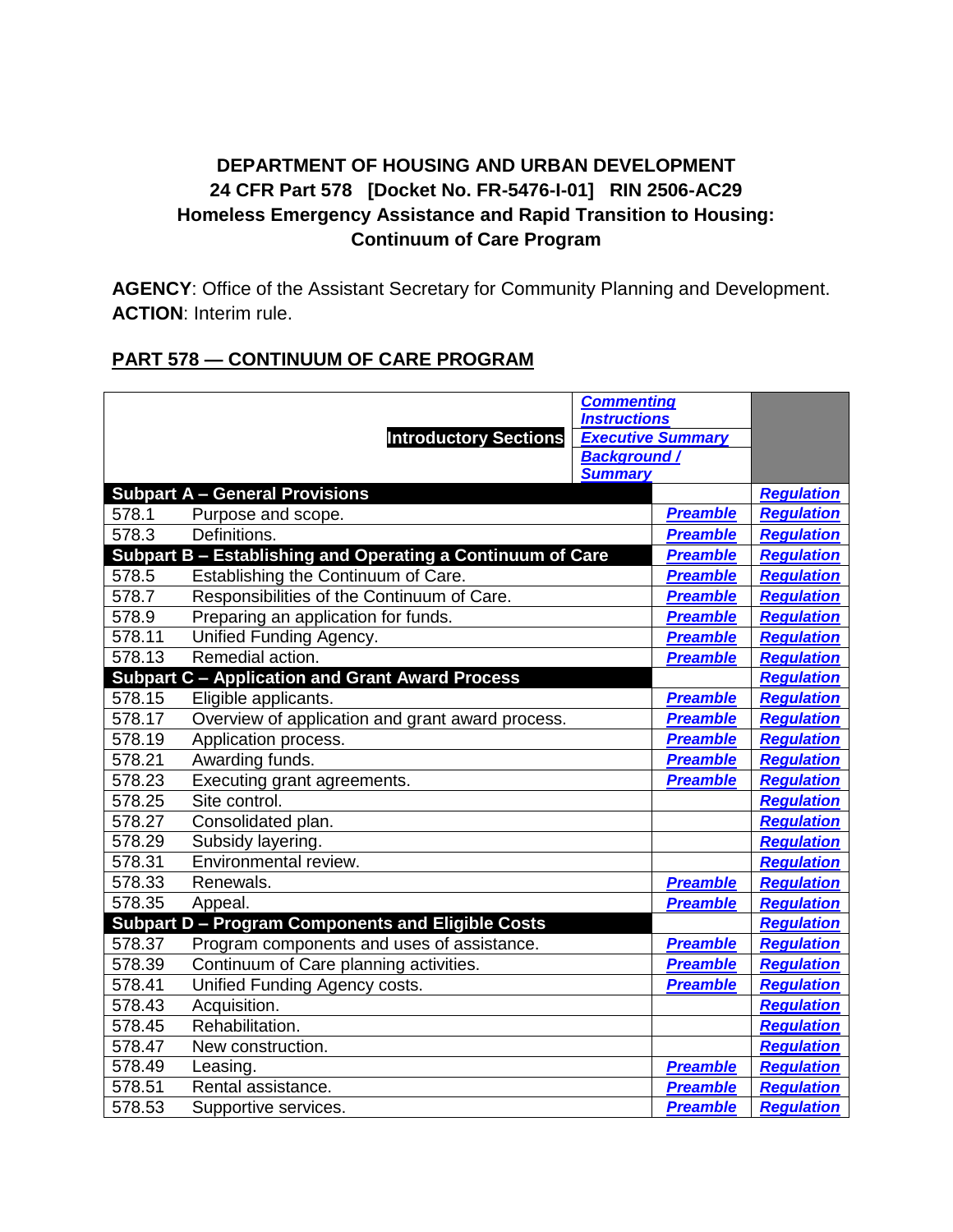| 578.55                                         | Operating costs.                                             |                 | <b>Regulation</b> |
|------------------------------------------------|--------------------------------------------------------------|-----------------|-------------------|
| 578.57                                         | Homeless Management Information System.                      |                 | <b>Regulation</b> |
| 578.59                                         | Project administrative costs.                                |                 | <b>Regulation</b> |
| 578.61                                         | Relocation costs.                                            |                 | <b>Regulation</b> |
| 578.63                                         | Indirect costs.                                              | <b>Preamble</b> | <b>Regulation</b> |
| <b>Subpart E - High-Performing Communities</b> |                                                              | <b>Preamble</b> | <b>Regulation</b> |
| 578.65                                         | Standards.                                                   | <b>Preamble</b> | <b>Regulation</b> |
| 578.67                                         | Publication of application.                                  |                 | <b>Regulation</b> |
| 578.69                                         | Cooperation among entities.                                  |                 | <b>Regulation</b> |
| 578.71                                         | HPC-eligible activities.                                     | <b>Preamble</b> | <b>Regulation</b> |
|                                                | <b>Subpart F - Program Requirements</b>                      | <b>Preamble</b> | <b>Regulation</b> |
| 578.73                                         | Matching requirements.                                       | <b>Preamble</b> | <b>Regulation</b> |
| 578.75                                         | General operations.                                          | <b>Preamble</b> | Regulation        |
| 578.77                                         | Calculating occupancy charges and rent.                      |                 | <b>Regulation</b> |
| 578.79                                         | Limitation on transitional housing.                          |                 | <b>Regulation</b> |
| 578.81                                         | Term of commitment, repayment of grants, and prevention      |                 | <b>Regulation</b> |
|                                                | of undue benefits.                                           |                 |                   |
| 578.83                                         | Displacement, relocation, and acquisition.                   | <b>Preamble</b> | <b>Regulation</b> |
| 578.85                                         | Timeliness standards.                                        | <b>Preamble</b> | <b>Regulation</b> |
| 578.87                                         | Limitation on use of funds.                                  | <b>Preamble</b> | <b>Regulation</b> |
| 578.89                                         | Limitation on use of grant funds to serve persons defined as |                 | <b>Regulation</b> |
|                                                | homeless under other federal laws.                           |                 |                   |
| 578.91                                         | Termination of assistance to program participants.           | <b>Preamble</b> | <b>Regulation</b> |
| 578.93                                         | Fair Housing and Equal Opportunity.                          | <b>Preamble</b> | <b>Regulation</b> |
| 578.95                                         | Conflicts of interest.                                       |                 | Regulation        |
| 578.97                                         | Program income.                                              |                 | <b>Regulation</b> |
| 578.99                                         | Applicability of other federal requirements.                 |                 | <b>Regulation</b> |
| <b>Subpart G - Grant Administration</b>        |                                                              |                 | <b>Regulation</b> |
| 578.101                                        | Technical assistance.                                        | <b>Preamble</b> | <b>Regulation</b> |
| 578.103                                        | Recordkeeping requirements.                                  | <b>Preamble</b> | <b>Regulation</b> |
| 578.105                                        | Grant and project changes.                                   | <b>Preamble</b> | <b>Regulation</b> |
| 578.107                                        | Sanctions.                                                   | <b>Preamble</b> | <b>Regulation</b> |
| 578.109                                        | Closeout.                                                    | <b>Preamble</b> | <b>Regulation</b> |

**SUMMARY:** The Homeless Emergency Assistance and Rapid Transition to Housing Act of 2009 (HEARTH Act), enacted into law on May 20, 2009, consolidates three of the separate homeless assistance programs administered by HUD under the McKinney-Vento Homeless Assistance Act into a single grant program, and revises the Emergency Shelter Grants program and renames it the Emergency Solutions Grants program. The HEARTH Act also codifies in law the Continuum of Care planning process, a longstanding part of HUD's application process to assist homeless persons by providing greater coordination in responding to their needs. The HEARTH Act also directs HUD to promulgate regulations for these new programs and processes.

This interim rule focuses on regulatory implementation of the Continuum of Care program, including the Continuum of Care planning process. The existing homeless assistance programs that comprise the Continuum of Care program are the following: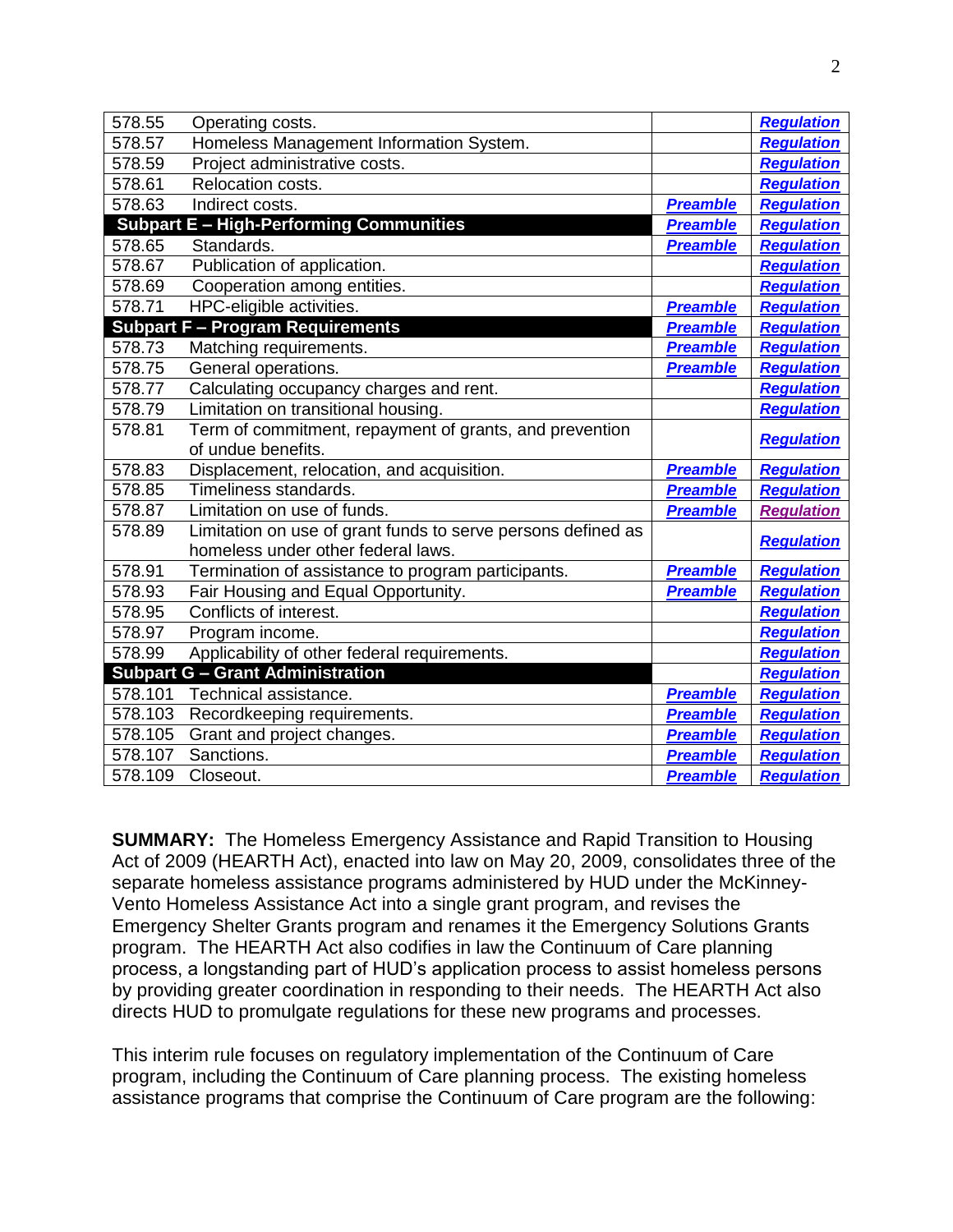the Supportive Housing program, the Shelter Plus Care program, and the Moderate Rehabilitation/Single Room Occupancy (SRO) program. This rule establishes the regulations for the Continuum of Care program, and, through the establishment of such regulations, the funding made available for the Continuum of Care program in the statute appropriating Fiscal Year (FY) 2012 funding for HUD can more quickly be disbursed, consistent with the HEARTH Act requirements, and avoid any disruption in current Continuum of Care activities.

### <span id="page-2-0"></span>**DATES:**

Effective Date: August 30, 2012. Comment Due Date. October 1, 2012.

**ADDRESSES**: Interested persons are invited to submit comments regarding this rule to the Regulations Division, Office of General Counsel, 451 7th Street, SW, Room 10276, Department of Housing and Urban Development, Washington, DC 20410-0500. Communications must refer to the above docket number and title. There are two methods for submitting public comments. All submissions must refer to the above docket number and title.

- 1. **Submission of Comments by Mail**. Comments may be submitted by mail to the Regulations Division, Office of General Counsel, Department of Housing and Urban Development, 451 7th Street, SW, Room 10276, Washington, DC 20410-0500.
- 2. **Electronic Submission of Comments**. Interested persons may submit comments electronically through the Federal eRulemaking Portal at www.regulations.gov. HUD strongly encourages commenters to submit comments electronically. Electronic submission of comments allows the commenter maximum time to prepare and submit a comment, ensures timely receipt by HUD, and enables HUD to make them immediately available to the public. Comments submitted electronically through the www.regulations.gov website can be viewed by other commenters and interested members of the public. Commenters should follow the instructions provided on that site to submit comments electronically.

*Note:* To receive consideration as public comments, comments must be submitted through one of the two methods specified above. Again, all submissions must refer to the docket number and title of the rule.

*No Facsimile Comments*. Facsimile (FAX) comments are not acceptable.

**Public Inspection of Public Comments**. All properly submitted comments and communications submitted to HUD will be available for public inspection and copying between 8 a.m. and 5 p.m. weekdays at the above address. Due to security measures at the HUD Headquarters building, an advance appointment to review the public comments must be scheduled by calling the Regulations Division at 202-708-3055 (this is not a toll-free number). Individuals with speech or hearing impairments may access this number through TTY by calling the Federal Relay Service at 800-877-8339. Copies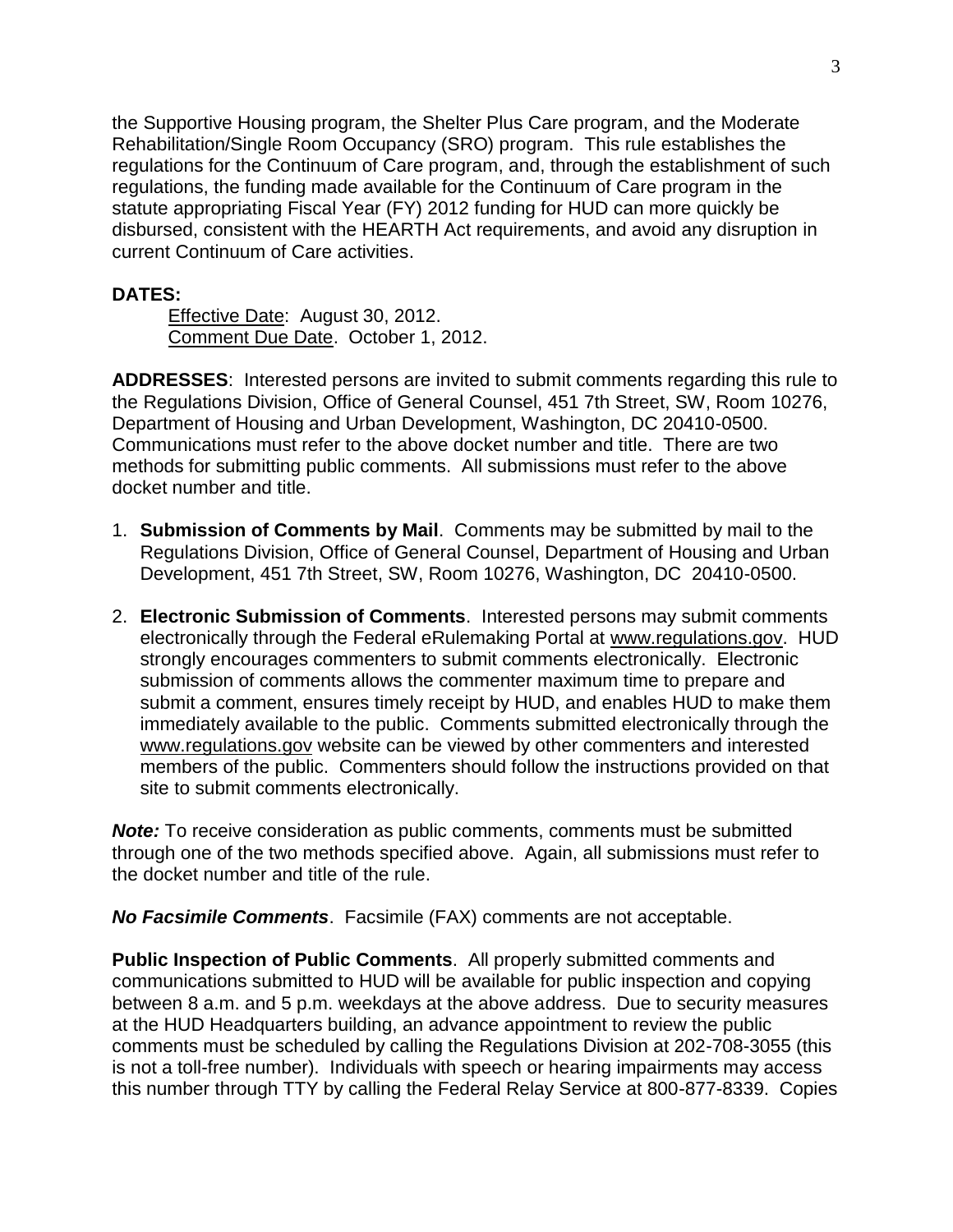of all comments submitted are available for inspection and downloading at www.regulations.gov.

**FOR FURTHER INFORMATION CONTACT:** Ann Marie Oliva, Director, Office of Special Needs Assistance Programs, Office of Community Planning and Development, Department of Housing and Urban Development, 451 7th Street, SW, Washington, DC 20410-7000; telephone number 202-708-4300 (this is not a toll-free number). Hearingand speech-impaired persons may access this number through TTY by calling the Federal Relay Service at 800-877-8339 (this is a toll-free number).

### **SUPPLEMENTARY INFORMATION:**

### <span id="page-3-0"></span>**Executive Summary**

#### **Purpose of and Legal Authority for this Interim Rule**

This interim rule implements the Continuum of Care program authorized by the Homeless Emergency Assistance and Rapid Transition to Housing Act of 2009 (HEARTH Act). Section 1504 of the HEARTH Act directs HUD to establish regulations for this program. (See 42 U.S.C. 11301.) The purpose of the Continuum of Care program is to promote communitywide commitment to the goal of ending homelessness; provide funding for efforts by nonprofit providers, and State and local governments to quickly rehouse homeless individuals and families while minimizing the trauma and dislocation caused to homeless individuals, families, and communities by homelessness; promote access to and effective utilization of mainstream programs by homeless individuals and families; and optimize self-sufficiency among individuals and families experiencing homelessness.

The HEARTH Act streamlines HUD's homeless grant programs by consolidating the Supportive Housing, Shelter Plus Care, and Single Room Occupancy grant programs into one grant program: the Continuum of Care program. Local continuums of care, which are community-based homeless assistance program planning networks, will apply for Continuum of Care grants. By consolidating homeless assistance grant programs and creating the Continuum of Care planning process, the HEARTH Act intended to increase the efficiency and effectiveness of coordinated, community-based systems that provide housing and services to the homeless. Through this interim final rule, HUD will implement the Continuum of Care program by establishing the framework for establishing a local continuum of care and the process for applying for Continuum of Care grants.

### **Summary of Major Provisions**

The major provisions of this rulemaking relate to how to establish and operate a Continuum of Care, how to apply for funds under the program, and how to use the funds for projects approved by HUD. These provisions are summarized below.

1. **General Provisions (Subpart A)**: The Continuum of Care program includes transitional housing, permanent supportive housing for disabled persons, permanent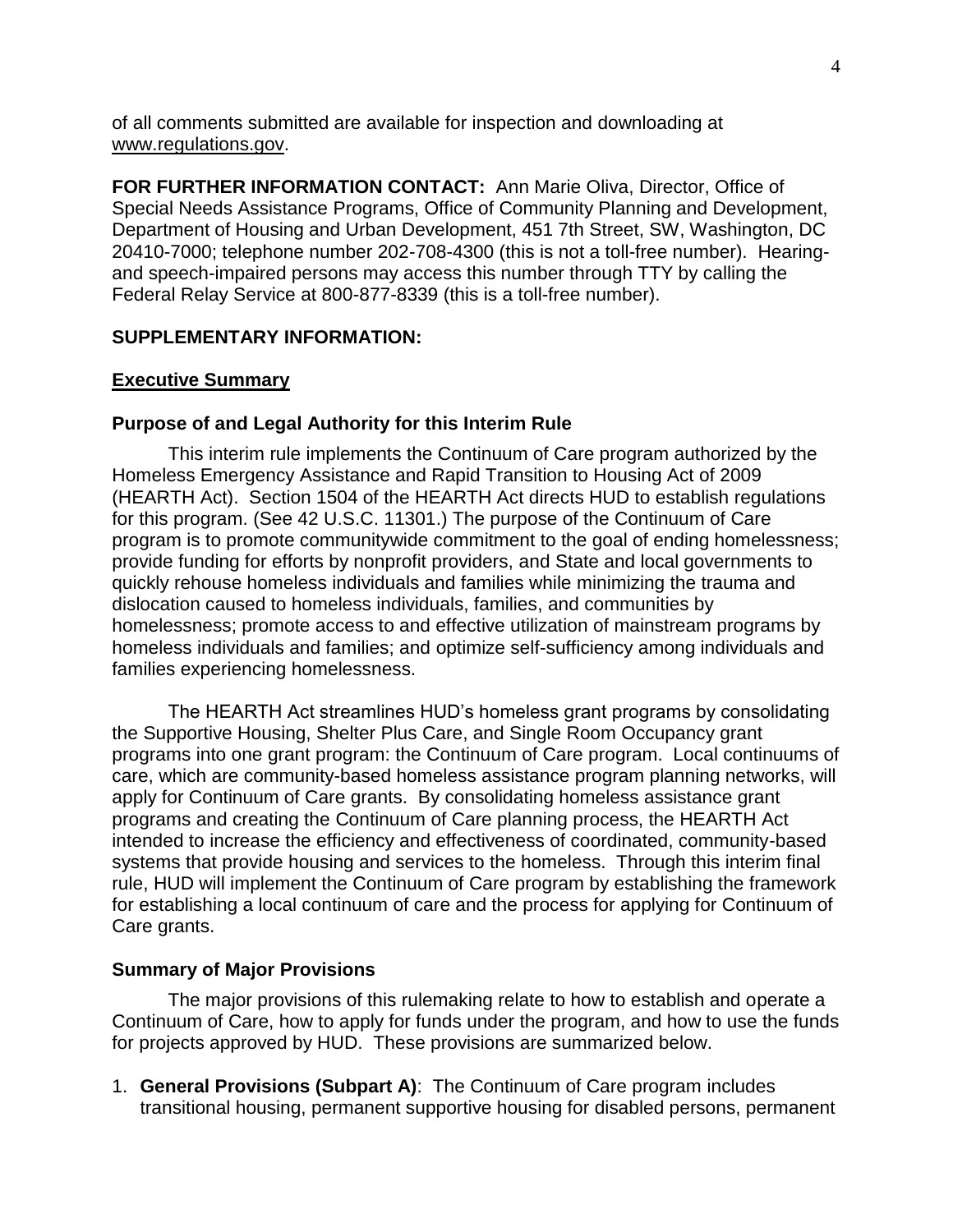housing, supportive services, and Homeless Management Information Systems (HMIS). To implement the program, HUD had to define several key terms. In particular, HUD distinguishes between "Continuum of Care," "applicant," and "collaborative applicant." A "Continuum of Care" is a geographically based group of representatives that carries out the planning responsibilities of the Continuum of Care program, as set out in this regulation. These representatives come from organizations that provide services to the homeless, or represent the interests of the homeless or formerly homeless. A Continuum of Care then designates certain ―applicants‖ as the entities responsible for carrying out the projects that the Continuum has identified through its planning responsibilities. A "Continuum of Care" also designates one particular applicant to be a "collaborative applicant." The collaborative applicant is the only entity that can apply for a grant from HUD on behalf of the Continuum that the collaborative applicant represents.

- 2. **Establishing and Operating a Continuum of Care (Subpart B)**: In order to be eligible for funds under the Continuum of Care program, representatives from relevant organizations within a geographic area must establish a Continuum of Care. The three major duties of a Continuum of Care are to: (1) operate the Continuum of Care, (2) designate an HMIS for the Continuum of Care, and (3) plan for the Continuum of Care. HUD has delineated certain operational requirements of each Continuum to help measure a Continuum's overall performance at reducing homelessness, in addition to tracking of performance on a project-by-project basis. In addition, each Continuum is responsible for establishing and operating a centralized or coordinated assessment system that will provide a comprehensive assessment of the needs of individuals and families for housing and services. HUD has also defined the minimum planning requirements for a Continuum so that it coordinates and implements a system that meets the needs of the homeless population within its geographic area. Continuums are also responsible for preparing and overseeing an application for funds. Continuums will have to establish the funding priorities for its geographic area when submitting an application.
- 3. **Application and Grant Award Process (Subpart C)**: The Continuum of Care grant award process begins with a determination of a Continuum's maximum award amount. As directed by statute, HUD has developed a formula for determining award amounts that includes the following factors: a Continuum's Preliminary Pro Rata Need (PPRN) amount; renewal demand; any additional increases in amounts for leasing, rental assistance, and operating costs based on Fair Market Rents, planning and Unified Funding Agency cost funds, and amounts available for bonus dollars. HUD has established selection criteria for determining which applications will receive funding under the Continuum of Care program. Recipients awarded Continuum of Care funds must satisfy several conditions prior to executing their grant agreements. All grants submitted for renewal must also submit an annual performance report. For those applicants not awarded funding, the process also provides an appeals process.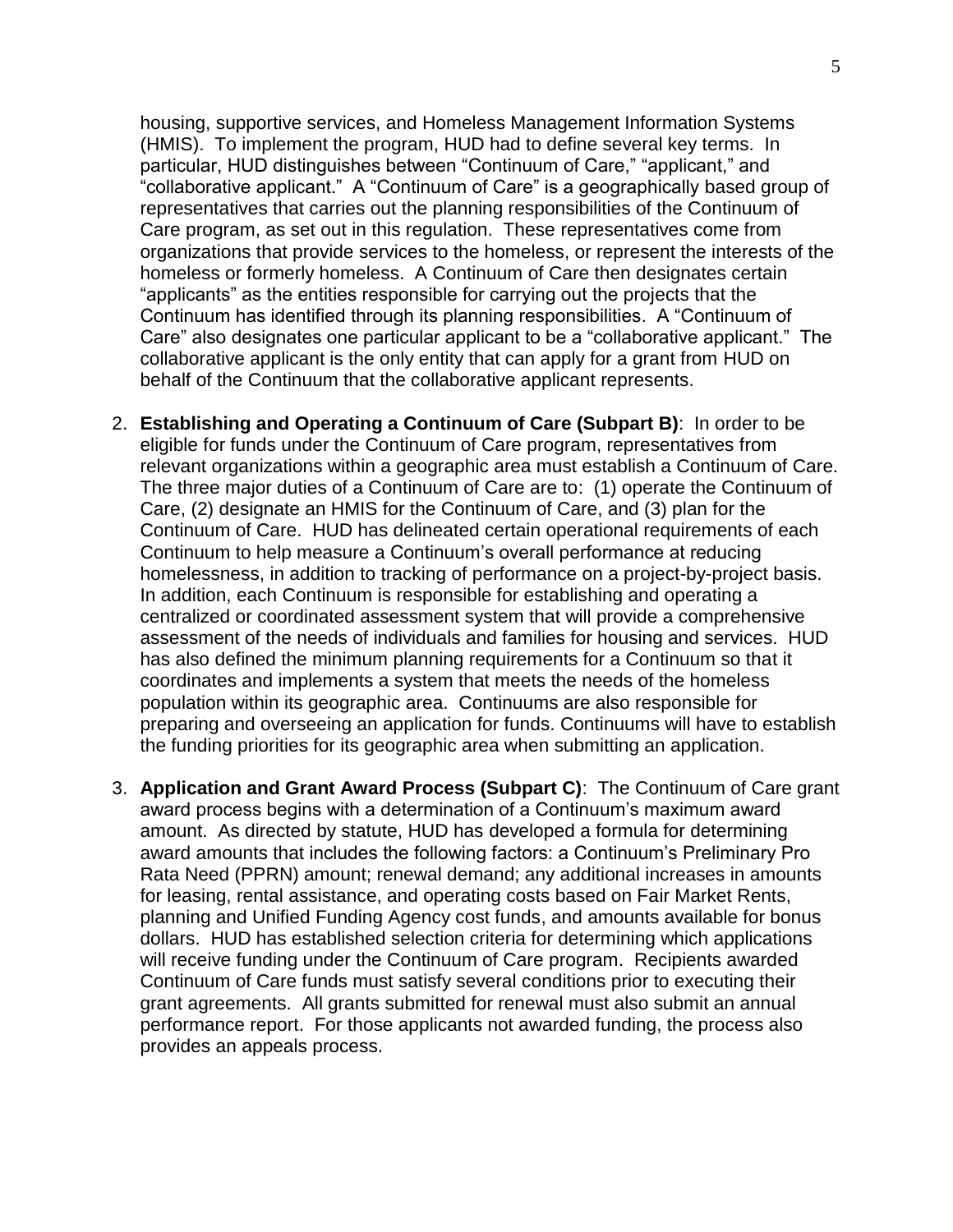- 4. **Program Components and Eligible Costs (Subpart D)**: Continuum of Care funds may be used for projects under five program components: permanent housing, transitional housing, supportive services only, HMIS, and, in some limited cases, homelessness prevention. The rule further clarifies how the following activities are considered eligible costs under the Continuum of Care program: Continuum of Care planning activities, Unified Funding Agency costs, acquisition, rehabilitation, new construction, leasing, rental assistance, supportive services, operating costs, HMIS, project administrative costs, relocation costs, and indirect costs.
- 5. **High-Performing Communities (Subpart E)**: HUD will annually, subject to the availability of appropriate data, select those Continuums of Care that best meet application requirements to be designated a high-performing community (HPC). An HPC may use grant funds to provide housing relocation and stabilization services, and short- and/or medium-term rental assistance to individuals and families at risk of homelessness. This is the only time that Continuum of Care funds may be used to serve individuals and families at risk of homelessness.
- 6. **Program Requirements (Subpart F)**: All recipients of Continuum of Care funding must comply with the program regulations and the requirements of the Notice of Funding Availability that HUD will issue each year. Notably, the HEARTH Act requires that all eligible funding costs, except leasing, must be matched with no less than 25 percent cash or in-kind match by the Continuum. Other program requirements of recipients include: abiding by housing quality standards and suitable dwelling size, assessing supportive services on an ongoing basis, initiating and completing approved activities and projects within certain timelines, and providing a formal process for termination of assistance to participants who violate program requirements or conditions of occupancy.
- 7. **Grant Administration (Subpart G)**:To effectively administer the grants, HUD will provide technical assistance to those who apply for Continuum of Care funds, as well as those who are selected for Continuum of Care funds. After having been selected for funding, grant recipients must satisfy certain recordkeeping requirements so that HUD can assess compliance with the program requirements. For any amendments to grants after the funds have been awarded, HUD has established a separate amendment procedure. As appropriate, HUD has also established sanctions to strengthen its enforcement procedures.

### **Benefits and Costs**

This interim rule is intended to help respond to and work toward the goal of eliminating homelessness. This interim rule provides greater clarity and guidance about planning and performance review to the more than 430 existing Continuums of Care that span all 50 states and 6 United States territories. As reported in HUD's Annual Homelessness Assessment Report to Congress, there were approximately 1.59 million homeless persons who entered emergency shelters or transitional housing in FY 2010. HUD serves roughly half that many persons, nearly 800,000 annually, through its three programs that will be consolidated into the Continuum of Care program under the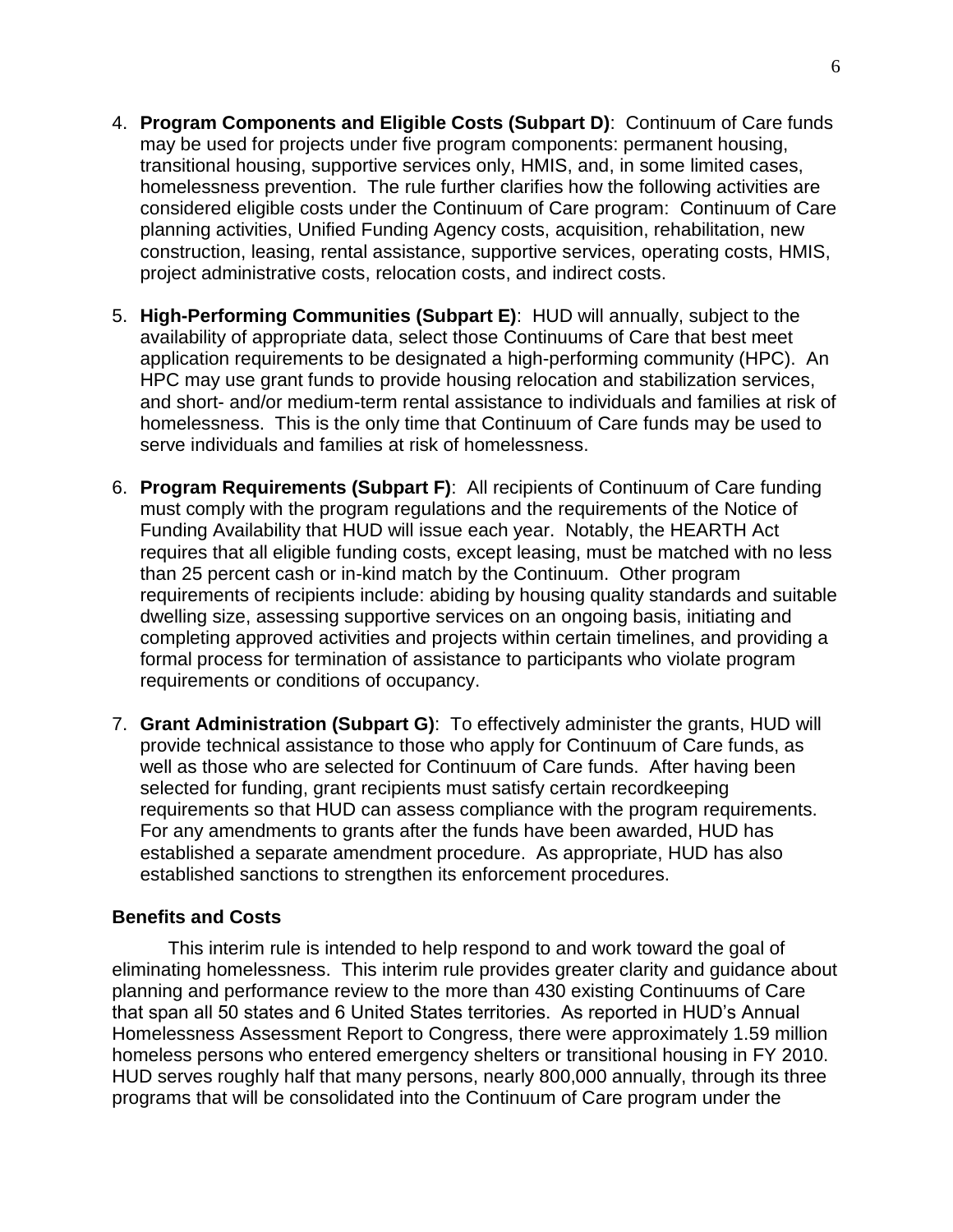McKinney-Vento Act as amended by the HEARTH Act (i.e., Shelter Plus Care, Supportive Housing Program, Single Room Occupancy). The changes initiated by this interim rule will encourage Continuums of Care to establish formal policies and review procedures, including evaluation of the effectiveness of their projects, by emphasizing performance measurement and developing performance targets for homeless populations. HUD is confident that this systematic review by Continuums of Care will lead to better use of limited resources and more efficient service models, with the end result of preventing and ending homelessness.

The Consolidated and Further Continuing Appropriations Act, 2012 (Pub. L. 112- 55) appropriated \$1,593,000,000 for the Continuum of Care and Rural Housing Stability Assistance programs. Upon publication of this rule, those FY 2012 funds will be available for distribution, as governed by these Continuum of Care regulations.

#### <span id="page-6-0"></span>**I. Background – HEARTH Act**

On May 20, 2009, the President signed into law "An Act to Prevent Mortgage Foreclosures and Enhance Mortgage Credit Availability," which became Public Law 111-22. This law implements a variety of measures directed toward keeping individuals and families from losing their homes. Division B of this law is the HEARTH Act, which consolidates and amends three separate homeless assistance programs carried out under title IV of the McKinney-Vento Homeless Assistance Act (42 U.S.C. 11371 et seq.) (McKinney-Vento Act) into a single grant program that is designed to improve administrative efficiency and enhance response coordination and effectiveness in addressing the needs of homeless persons.

The HEARTH Act codifies in law and enhances the Continuum of Care planning process, the coordinated response to addressing the needs of the homeless, which was established administratively by HUD in 1995. The single Continuum of Care program established by the HEARTH Act consolidates the following programs: the Supportive Housing program, the Shelter Plus Care program, and the Moderate Rehabilitation/Single Room Occupancy program. The Emergency Shelter Grants program is renamed the Emergency Solutions Grants program and is revised to broaden existing emergency shelter and homelessness prevention activities and to add short- and medium-term rental assistance and services to rapidly rehouse homeless people. The HEARTH Act also creates the Rural Housing Stability program to replace the Rural Homelessness Grant program.

HUD commenced the process to implement the HEARTH Act with rulemaking that focused on the definition of "homeless." HUD published a proposed rule, entitled "Defining Homeless" on April 20, 2010 (75 FR 20541), which was followed by a final rule that was published on December 5, 2011 (76 FR 75994). The Defining Homeless rule clarified and elaborated upon the new McKinney-Vento Act definitions for "homeless" and "homeless individual with a disability." In addition, the Defining Homeless rule included recordkeeping requirements related to the "homeless" definition.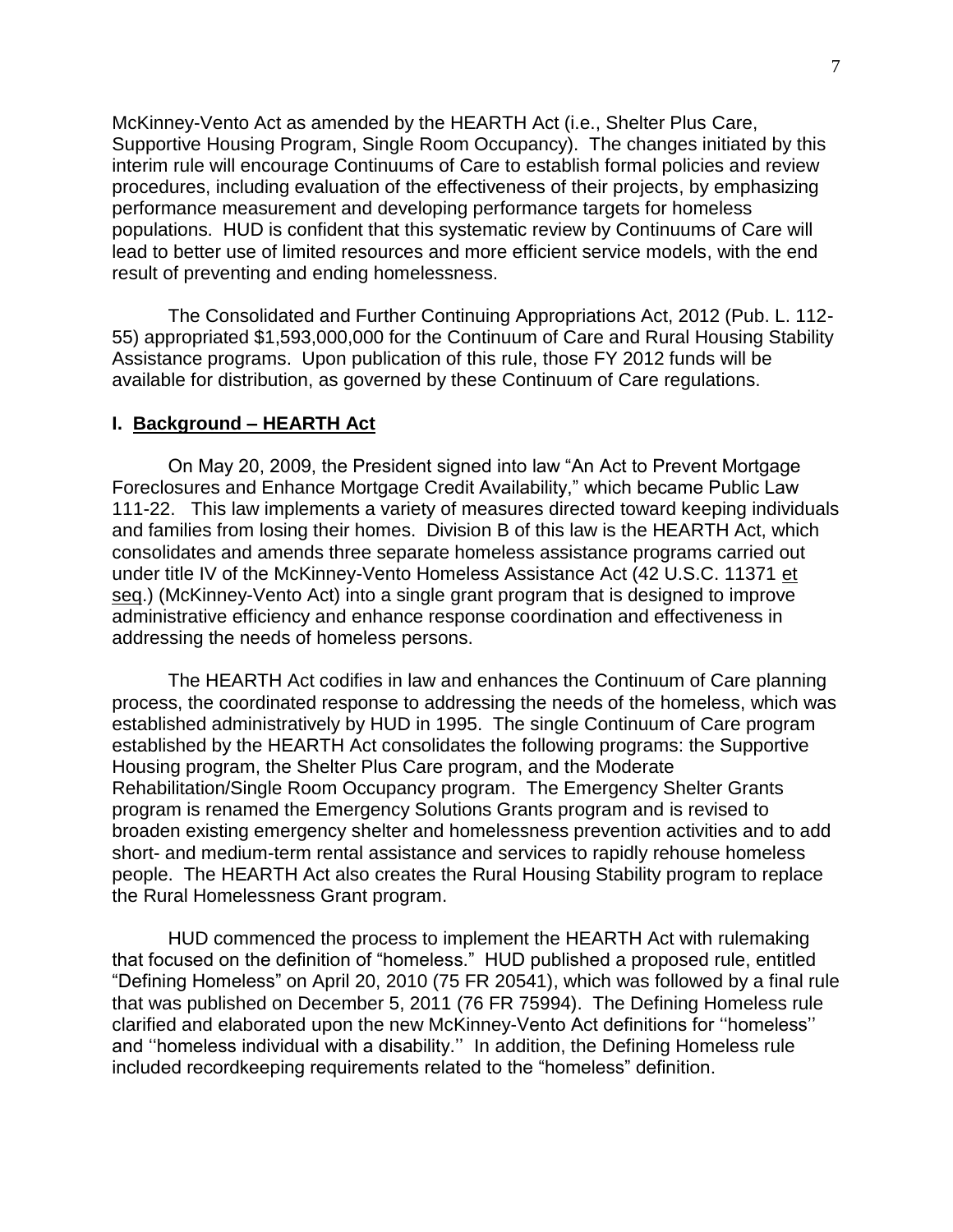On December 5, 2011, HUD also published an interim rule for the Emergency Solutions Grants program (76 FR 75954). This interim rule established the program requirements for the Emergency Solutions Grants program and contained corresponding amendments to the Consolidated Plan regulations.

On December 9, 2011, HUD continued the process to implement the HEARTH Act, with the publication of the proposed rule titled "Homeless Management Information Systems Requirements" (76 FR 76917), which provides for uniform technical requirements for Homeless Management Information Systems (HMIS), for proper data collection and maintenance of the database, and ensures the confidentiality of the information in the database.

Today's publication of the interim rule for the Continuum of Care program continues HUD's implementation of the HEARTH Act. This rule establishes the regulatory framework for the Continuum of Care program and the Continuum of Care planning process, including requirements applicable to the establishment of a Continuum of Care.

Prior to the amendment of the McKinney-Vento Act by the HEARTH Act, HUD's competitively awarded homeless assistance grant funds were awarded to organizations that participate in local homeless assistance program planning networks referred to as a Continuum of Care, a system administratively established by HUD in 1995. A Continuum of Care is designed to address the critical problem of homelessness through a coordinated community-based process of identifying needs and building a system of housing and services to address those needs. The approach is predicated on the understanding that homelessness is not caused merely by a lack of shelter, but involves a variety of underlying, unmet needs – physical, economic, and social.

The HEARTH Act not only codified in law the planning system known as Continuum of Care, but consolidated the three existing competitive homeless assistance grant programs (Supportive Housing, Shelter Plus Care, and Single Room Occupancy) into the single grant program known as the Continuum of Care program. The consolidation of the three existing homeless assistance programs into the Continuum of Care grant program and the codification in law of the Continuum of Care planning process are intended to increase the efficiency and effectiveness of the coordination of the provision of housing and services to address the needs of the homeless. The regulations established by this rule are directed to carrying out this congressional intent.

#### **II. Overview of Interim Rule**

As amended by the HEARTH Act, Subpart C of the McKinney-Vento Homeless Assistance Act establishes the Continuum of Care program. The purpose of the program is to promote communitywide commitment to the goal of ending homelessness; provide funding for efforts by nonprofit providers, and State and local governments to quickly rehouse homeless individuals and families while minimizing the trauma and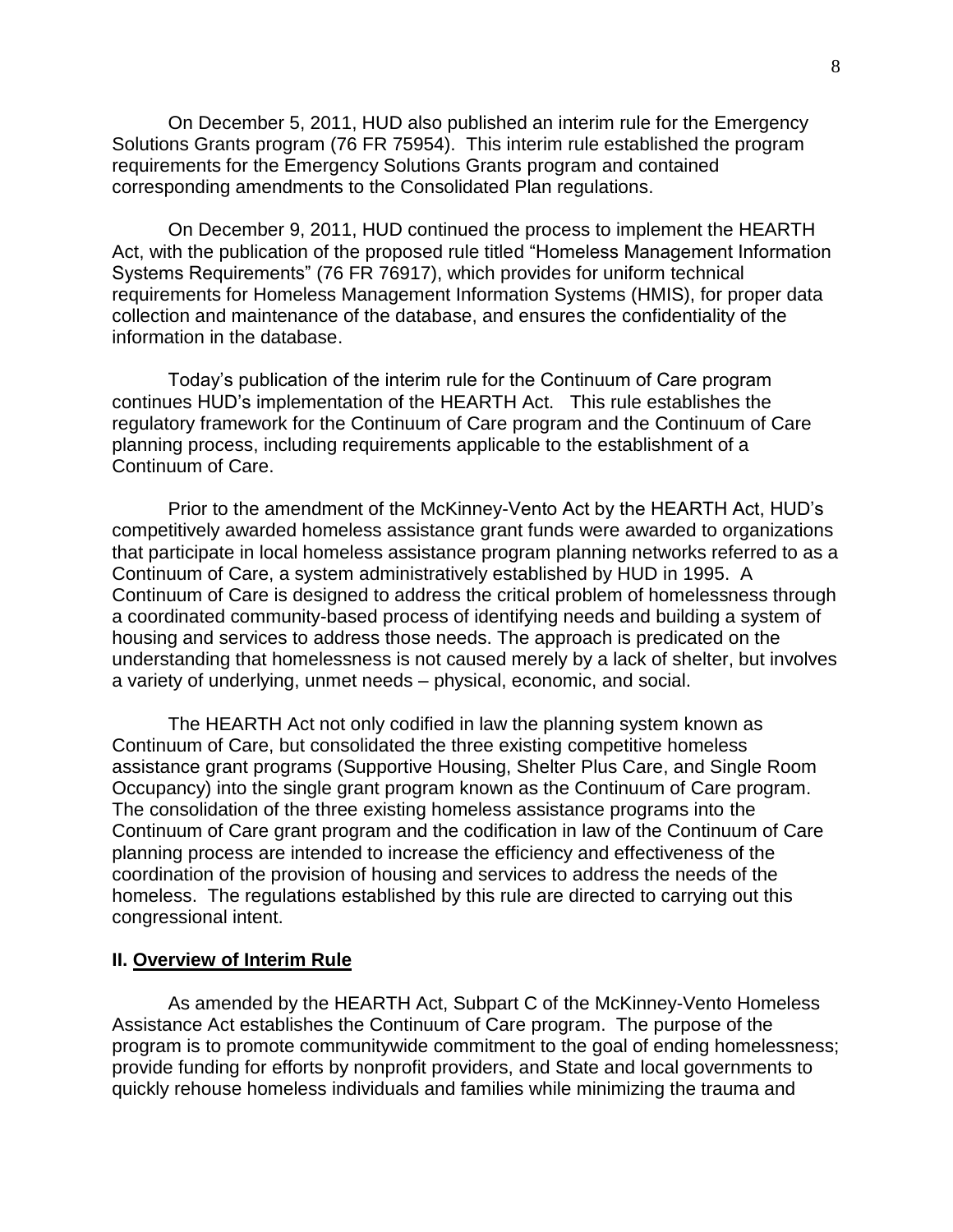dislocation caused to homeless individuals, families, and communities by homelessness; promote access to and effective utilization of mainstream programs by homeless individuals and families; and optimize self-sufficiency among individuals and families experiencing homelessness.

This interim rule establishes the Continuum of Care as the planning body responsible for meeting the goals of the Continuum of Care program. Additionally, in order to meet the purpose of the HEARTH Act, established in section 1002(b), and the goals of "Opening Doors: Federal Strategic Plan to Prevent and End Homelessness," the Continuum of Care must be involved in the coordination of other funding streams and resources—federal, local, or private—of targeted homeless programs and other mainstream resources. In many communities, the Continuum of Care is the coordinating body, while in other communities it is a local Interagency Council on Homelessness (both would be acceptable forms of coordination under this interim rule).

As noted earlier, HUD published on December 9, 2011, a proposed rule to establish HMIS regulations in accordance with the HEARTH Act. However, while the HEARTH Act directed that regulations be established for HMIS, HMIS is not new to many HUD grantees. Until regulations for HMIS are promulgated in final, grantees should continue to follow HUD's existing HMIS instructions and guidance.

The following provides an overview of the proposed rule.

#### **General Provisions (Subpart A)**

<span id="page-8-0"></span>**Purpose and scope.** The Continuum of Care program is designed to promote community-wide goals to end homelessness; provide funding to quickly rehouse homeless individuals (including unaccompanied youth) and families while minimizing trauma and dislocation to those persons; promote access to, and effective utilization of, mainstream programs; and optimize self-sufficiency among individuals and families experiencing homelessness. The program is composed of transitional housing, permanent supportive housing for disabled persons, permanent housing, supportive services, and HMIS.

<span id="page-8-1"></span>*Definitions.* The interim rule adopts the definitions of "developmental **disability**,‖ ―**homeless**,‖ ―**homeless individual**,‖ and ―**homeless person**‖ established by the December 5, 2011 Defining Homeless final rule. Public comments have already been solicited and additional public comment is not solicited through this rule. The December 5, 2011, final rule was preceded by an April 20, 2010, proposed rule, which sought public comment on these definitions. The final definitions of these terms took into consideration the public comments received on the proposed definitions as set out in the April 20, 2010, proposed rule. This interim rule adopts the definition of "at risk of **homelessness**‖ established by the December 5, 2011, the Emergency Solutions Grants program interim rule. The interim rule sought public comment on this definition, and additional public comment is not being sought through this rule.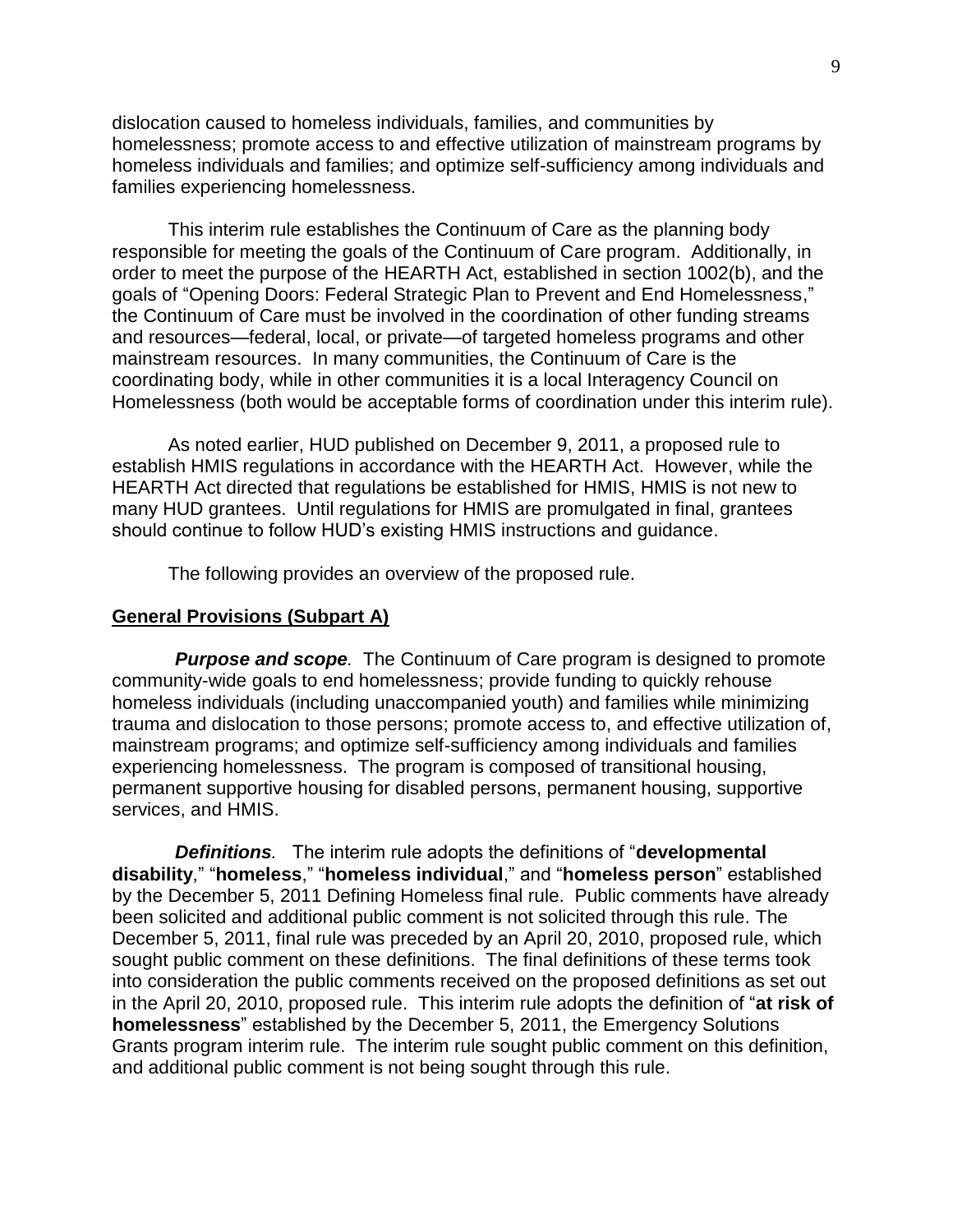HUD received valuable public comment on the definition of "**chronically homeless**" through the public comment process on the Emergency Solutions Grants program interim rule. Based on public comment, this rule for the Continuum of Care program is not adopting the full definition of "chronically homeless" that was included in the conforming amendments to the Consolidated Plan that were published as a part of the Emergency Solutions Grants program rule. Commenters raised concerns with the meaning of the phrase "where each homeless occasion was at least 15 days." The concerns raised about this phrase, used for the first time in a definition of "chronically" homeless," has caused HUD to reconsider proceeding to apply a definition that includes this phrase, without further consideration and opportunity for comment. In this rule, HUD therefore amends the definition of "chronically homeless" in the Consolidated Plan regulations to strike this phrase. The removal of this phrase returns the definition to one with which service providers are familiar. The following highlights key definitions used in the Continuum of Care program regulations, and HUD solicits comment on these definitions.

*Applicant* is defined to mean an entity that has been designated by the Continuum of Care as eligible to apply for assistance on behalf of that Continuum. HUD highlights that the Act does not contain different definitions for "applicant" and ―**collaborative applicant**.‖ HUD distinguishes between the applicant(s) designated to apply for and carry out projects (the "applicant") and the collaborative applicant designated to apply for a grant on behalf of the Continuum of Care (the "collaborative applicant"). Please see below for more information on the definition of a collaborative applicant, which is the only entity that may apply for and receive Continuum of Care planning funds.

*Centralized or coordinated assessment system* is defined to mean a centralized or coordinated process designed to coordinate program participant intake, assessment, and provision of referrals. A centralized or coordinated assessment system covers the geographic area, is easily accessed by individuals and families seeking housing or services, is well advertised, and includes a comprehensive and standardized assessment tool. This definition establishes basic minimum requirements for the Continuum's centralized or coordinated assessment system.

*Collaborative applicant* is defined to mean an eligible applicant that has been designated by the Continuum of Care to apply for a grant for Continuum of Care planning funds on behalf of the Continuum. As discussed above, the "applicant" is the entity(ies) designated to apply for and carry out projects on behalf of the Continuum. In contrast to the definition of "applicant" above, the collaborative applicant applies for a grant to carry out the planning activities on behalf of the Continuum of Care. The interim rule simplifies the statutory language in order to make the Continuum of Care planning process clear.

HUD highlights that its definition of collaborative applicant does not track the statutory definition, which is found in section 401 of the McKinney-Vento Act. As will be discussed in further detail later in this preamble, the concept of collaborative applicant,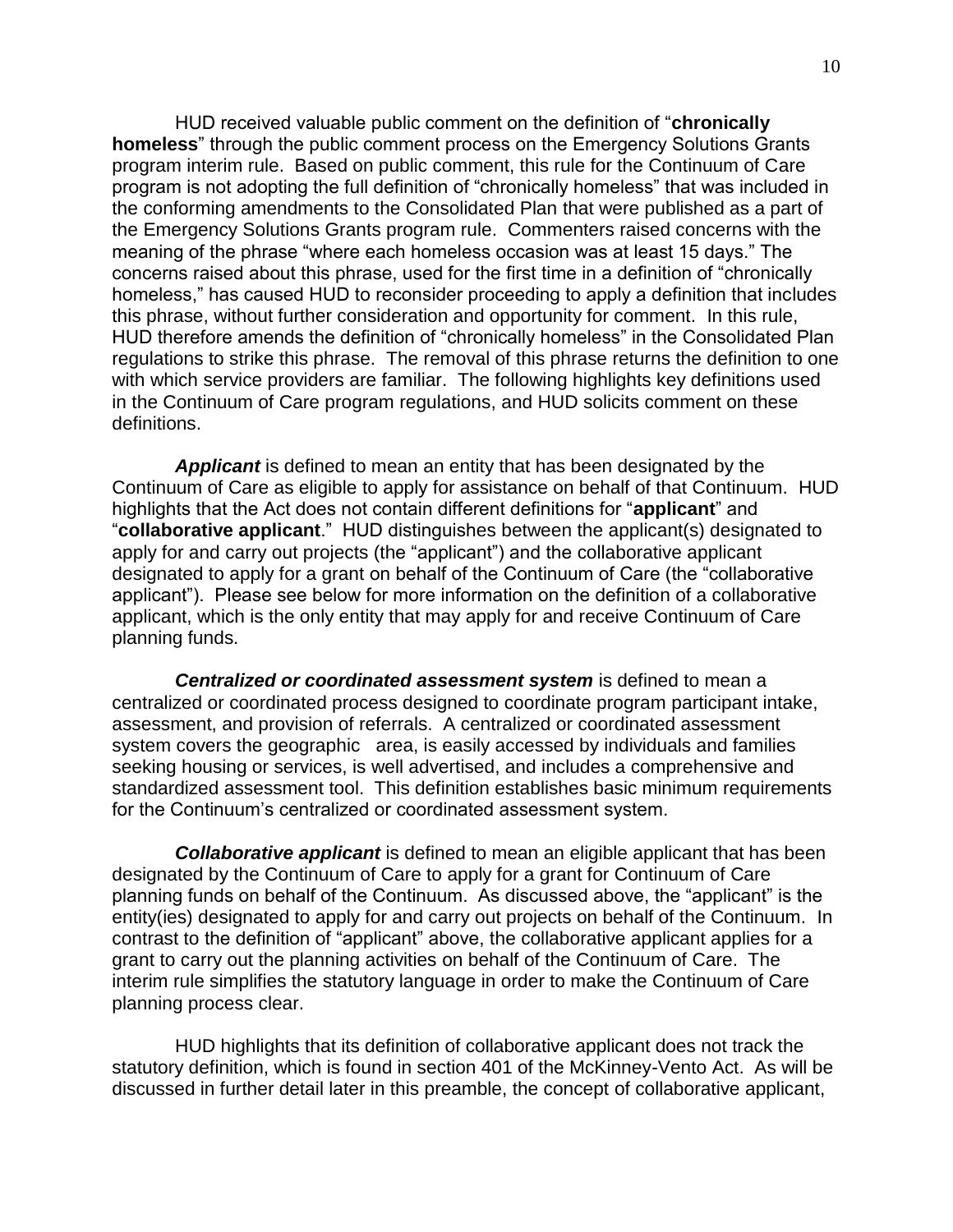its duties and functions, as provided in the statute, is provided for in this rule. However, HUD uses the term Continuum of Care to refer to the organizations that carry out the duties and responsibilities assigned to the collaborative applicant, with the exception of applying to HUD for grant funds. The clarification is necessary in this rule because Continuums of Care are not required to be legal entities, but HUD can enter into contractual agreements with legal entities only.

*Continuum of Care* and *Continuum* are defined to mean the group that is organized to carry out the responsibilities required under this part and that is composed of representatives of organizations including nonprofit homeless providers, victim service providers, faith-based organizations, governments, businesses, advocates, public housing agencies, school districts, social service providers, mental health agencies, hospitals, universities, affordable housing developers, law enforcement, organizations that serve homeless and formerly homeless veterans, and homeless and formerly homeless persons. These organizations consist of the relevant parties in the geographic area. Continuums are expected to include representation to the extent that the type of organization exists within the geographic area that the Continuum represents and is available to participate in the Continuum. For example, if a Continuum of Care did not have a university within its geographic boundaries, then HUD would not expect the Continuum to have representation from a university within the Continuum.

These organizations carry out the responsibilities and duties established under Subpart B of this interim rule. The Continuum of Care, as noted above, carries out the statutory duties and responsibilities of a collaborative applicant. HUD established the Continuum of Care in 1995. Local grantees and stakeholders are familiar with the Continuum of Care as the coordinating body for homeless services and homelessness prevention activities across the geographic area. Consequently, HUD is maintaining the Continuum of Care terminology, and the rule provides for the duties and responsibilities of a collaborative applicant to be carried out under the name Continuum of Care.

*High-performing community* is defined to mean the geographic area under the jurisdiction of a Continuum of Care that has been designated as a high-performing community by HUD. Section 424 of the McKinney-Vento Act provides that HUD shall designate, on an annual basis, which collaborative applicants represent high-performing communities. Consistent with HUD's substitution of the term "Continuum of Care" for "collaborative applicant," the definition of "high-performing community" in this interim rule provides for designation of Continuums of Care that represent geographic areas designated as high-performing communities. The standards for becoming a highperforming community can be found in § 578.65 of this interim rule and will be discussed later in this preamble.

**Private nonprofit organization** is based on the statutory definition for "private" nonprofit organization." The term "private nonprofit organization" is defined in section 424 of the McKinney-Vento Act as follows: "The term 'private nonprofit organization' means an organization: ‗(A) no part of the net earnings of which inures to the benefit of any member, founder, contributor, or individual; (B) that has a voluntary board; (C) that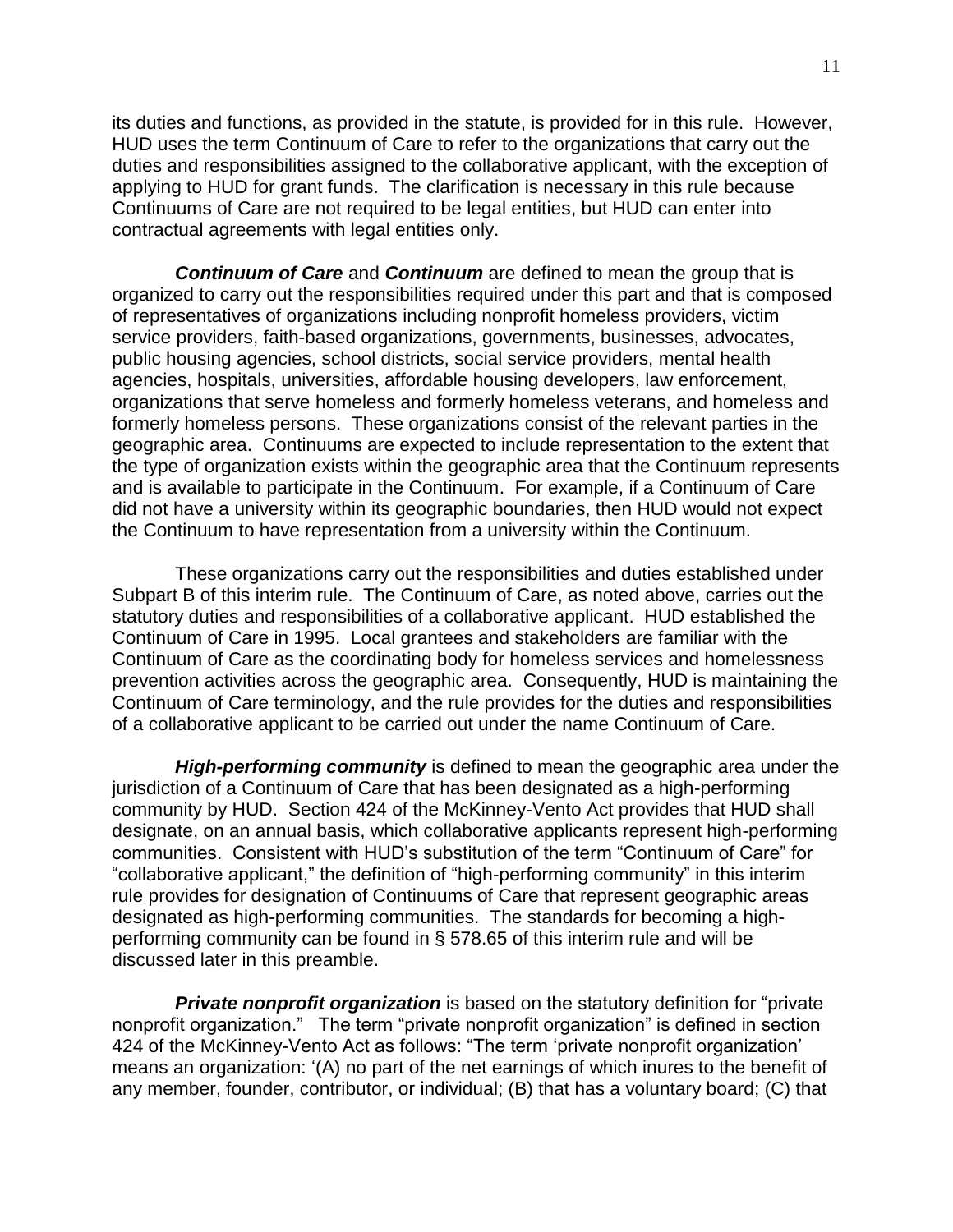has an accounting system, or has designated a fiscal agent in accordance with requirements established by the Secretary; and (D) that practices nondiscrimination in the provision of assistance.' In HUD's regulatory definition of "private nonprofit" organization,‖ HUD clarifies that the organization's accounting system must be functioning and operated in accordance with generally accepted accounting principles. HUD has included this language to make certain that accounting systems are workable and abide by definite, accurate standards. As reflected in the statutory definition of "private nonprofit organization," HUD may establish requirements for the designation of a fiscal agent. HUD has determined that the fiscal agent, such as a Unified Funding Agency, a term that is also defined in section 424 of the McKinney-Vento Act, must maintain a functioning accounting system for the organization in accordance with generally accepted accounting principles.

**Permanent housing** is consistent with the statutory definition of "permanent" housing" in section 401 of the McKinney-Vento Act, but does not track the statutory language. HUD's regulatory definition of "permanent housing" states: "The term ‗permanent housing' means community-based housing without a designated length of stay, and includes both permanent supportive housing and rapid re-housing." Additionally, in the regulatory definition of "permanent housing," HUD clarifies that to be permanent housing, "the program participant must be the tenant on a lease for a term of at least one year that is renewable and is terminable only for cause. The lease must be renewable for terms that are a minimum of one month long. HUD has determined that requiring a lease for a term of at least one year that is renewable and terminable only for cause, assists program participants in obtaining stability in housing, even when the rental assistance is temporary. These requirements are consistent with Section 8 requirements.

**Specific request for comment.** HUD specifically requests comment on requiring a lease for a term of at least one year to be considered permanent housing.

**Project** is consistent with the statutory definition of "project" in section 401 of the McKinney-Vento Act, but does not track the statutory language. Section 401 defines "project" as, with respect to activities carried out under subtitle C, eligible activities described in section 423(a), undertaken pursuant to a specific endeavor, such as serving a particular population or providing a particular resource. In HUD's definition of "project" in this interim rule, the eligible activities described in section 423(a) of the McKinney-Vento Act have been identified. In the regulatory text, HUD has clarified that it is a group of one or more of these eligible costs that are identified as a project in an application to HUD for Continuum of Care funds.

*Recipient* is defined to mean an applicant that signs a grant agreement with HUD. HUD's definition of "recipient" is consistent with the statutory definition of ―recipient,‖ but does not track the statutory language. Section 424 of the McKinney-Vento Act defines "recipient" as "an eligible entity who—(A) submits an application for a grant under section 422 that is approved by the Secretary; (B) receives the grant directly from the Secretary to support approved projects described in the application;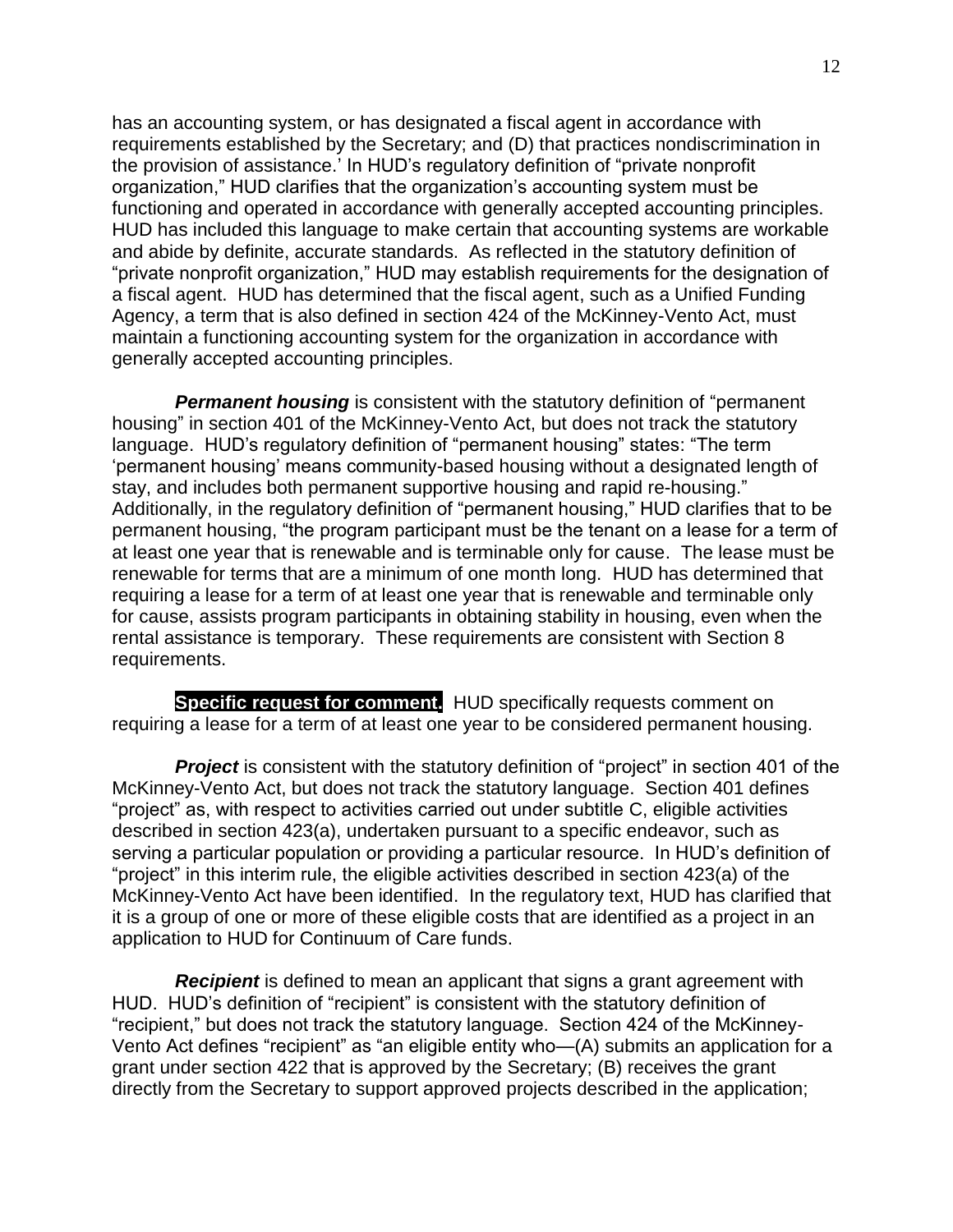and (C)(i) serves as a project sponsor for the projects; or (ii) awards the funds to project sponsors to carry out the projects." All of the activities specified by the statutory definition are in the rule: (A) and (B) are contained in the definition and (C) is covered in the sections of the rule dealing with what a recipient can do with grant funds.

**Safe haven** is based on the definition of safe haven in the McKinney-Vento Act prior to amendment by the HEARTH Act. Although no longer used in statute, HUD's position is that the term remains relevant for implementation of the Continuum of Care program and, therefore, HUD proposes to include the term in the Continuum of Care program regulations. The term "safe haven" is used for purposes of determining whether a person is chronically homeless. The housing must serve hard-to-reach homeless persons with severe mental illness who came from the streets and have been unwilling or unable to participate in supportive services. In addition, the housing must provide 24-hour residence for eligible persons for an unspecified period, have an overnight capacity limited to 25 or fewer persons, and provide low-demand services and referrals for the residents.

*Subrecipient* is defined to mean a private nonprofit organization, State or local government, or instrumentality of a State or local government that receives a subgrant from the recipient to operate a project. The definition of "subrecipient" is consistent with the definition of "project sponsor" found in section 401 of the McKinney-Vento Act, but does not track the statutory language. To be consistent with the Emergency Solutions Grants program regulation, and also to ensure that the relationship between the recipient and subrecipient is clear, HUD is using the term subrecipient, instead of project sponsor, throughout this regulation.

**Transitional housing** is based on the definition of 'transitional housing' in section 401 of the McKinney-Vento Act, as follows: "The term 'transitional housing' means housing, the purpose of which is to facilitate the movement of individuals and families experiencing homelessness to permanent housing within 24 months or such longer period as the Secretary determines necessary." The definition has been expanded to distinguish this type of housing from emergency shelter. This distinction is necessitated by the McKinney-Vento Act's explicit distinction between what activities can or cannot be funded under the Continuum of Care program. The regulatory definition clarifies that, to be transitional housing, program participants must have signed a lease or occupancy agreement that is for a term of at least one month and that ends in 24 months and cannot be extended.

*Unified Funding Agency (UFA)* means an eligible applicant selected by the Continuum of Care to apply for a grant for the entire Continuum, which has the capacity to carry out the duties delegated to a UFA in this rule, which is approved by HUD and to which HUD awards a grant. HUD's regulatory definition of UFA departs slightly from the statutory definition. The statutory definition refers to the collaborative applicant. The differences between the statutory definition and HUD's regulatory definition reflect HUD's substitution of Continuum of Care for collaborative applicant.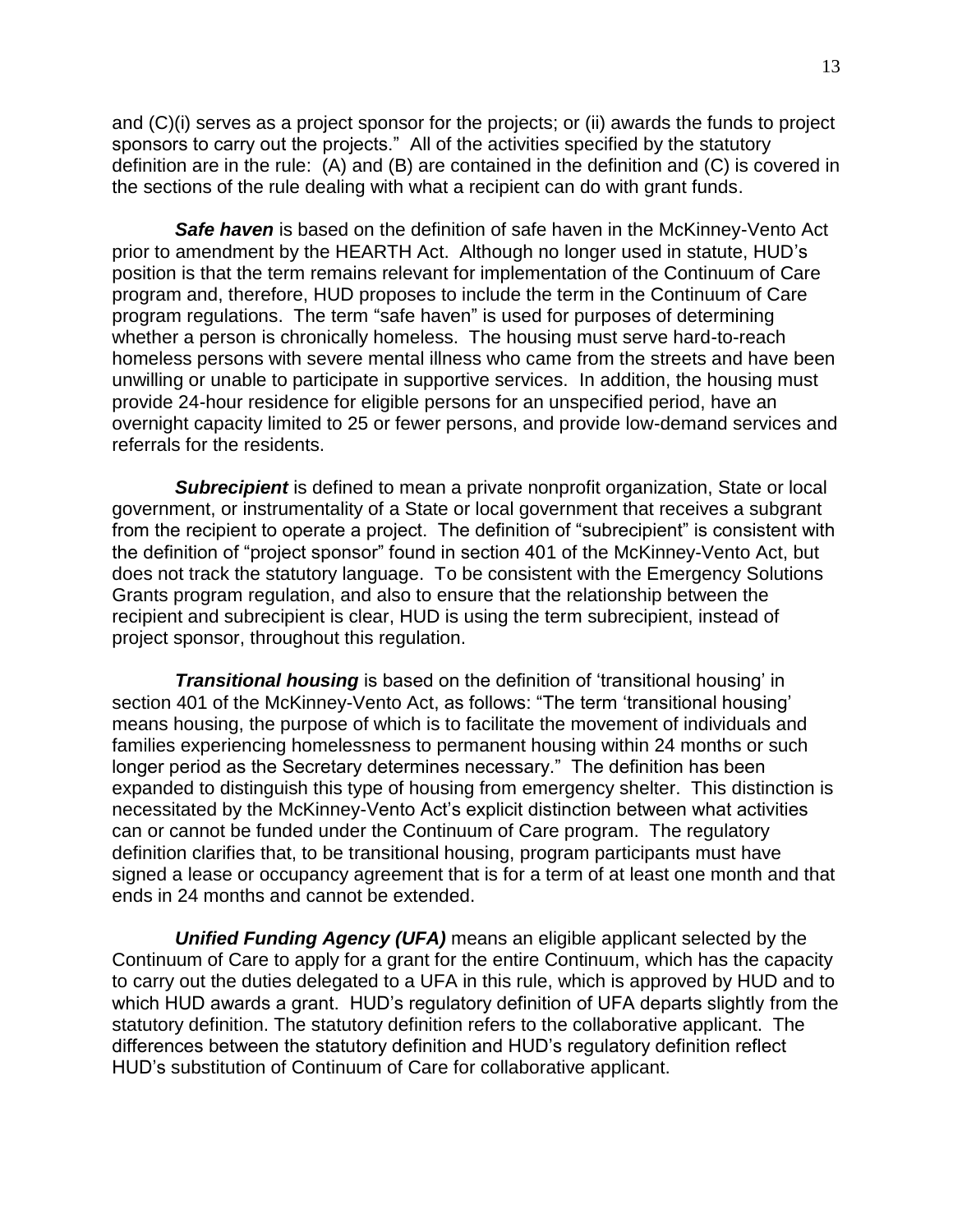## <span id="page-13-0"></span>**Establishing and Operating the Continuum of Care (Subpart B)**

*In general.* The statutory authority for the Continuum of Care program is section 422 of the McKinney-Vento Act. As stated under section 1002 of the HEARTH Act, one of the main purposes of the HEARTH Act is to codify the Continuum of Care planning process. Consequently, under this interim rule, HUD focuses on the rules and responsibilities of those involved in the Continuum of Care planning process and describes how applications and grant funds will be processed.

As discussed earlier in the preamble, HUD's interim rule provides for the duties and functions of the collaborative applicant found in section 401 of the McKinney-Vento Act to be designated to the Continuum of Care, with the exception of applying to HUD for grant funds. HUD chose this approach because the Continuum might not be a legal entity, and therefore cannot enter into enforceable contractual agreements, but is the appropriate body for establishing and implementing decisions that affect the entire geographic area covered by the Continuum, including decisions related to funding. This approach allows the Continuum to retain its duties related to planning and prioritizing need (otherwise designated by statute to the collaborative applicant), while the authority to sign a grant agreement with HUD is designated to an eligible applicant that can enter into a contractual agreement. All of the duties assigned to the Continuum are based on the comparable duties of section 402(f) of the McKinney-Vento Act.

Subpart B of the interim rule identifies how Continuums of Care are established, as well as the required duties and functions of the Continuum of Care.

<span id="page-13-1"></span>*Establishing the Continuum of Care.* In order to be eligible for funds under the Continuum of Care program, representatives from relevant organizations within a geographic area must establish a Continuum of Care. As discussed earlier in this preamble, this body is responsible for carrying out the duties identified in this interim regulation. Representatives from relevant organizations include nonprofit homeless assistance providers, victim service providers, faith-based organizations, governments, businesses, advocates, public housing agencies, school districts, social service providers, mental health agencies, hospitals, universities, affordable housing developers, law enforcement, and organizations that serve veterans and homeless and formerly homeless individuals. Where these organizations are located within the geographic area served by the Continuum of Care, HUD expects a representative of the organization to be a part of the Continuum of Care.

**Specific request for comment.** HUD specifically requests comments on requiring Continuums of Care to have a board that makes the decisions for the Continuum. HUD requires two characteristics for all board compositions. These characteristics are that the Board must be representative of the subpopulations of homeless persons that exist within the geographic area, and include a homeless or formerly homeless person. Continuums will have 2 years from the effective date of the interim rule to establish a board that meets the criteria established in this section. No board member may participate or influence discussions or decisions concerning the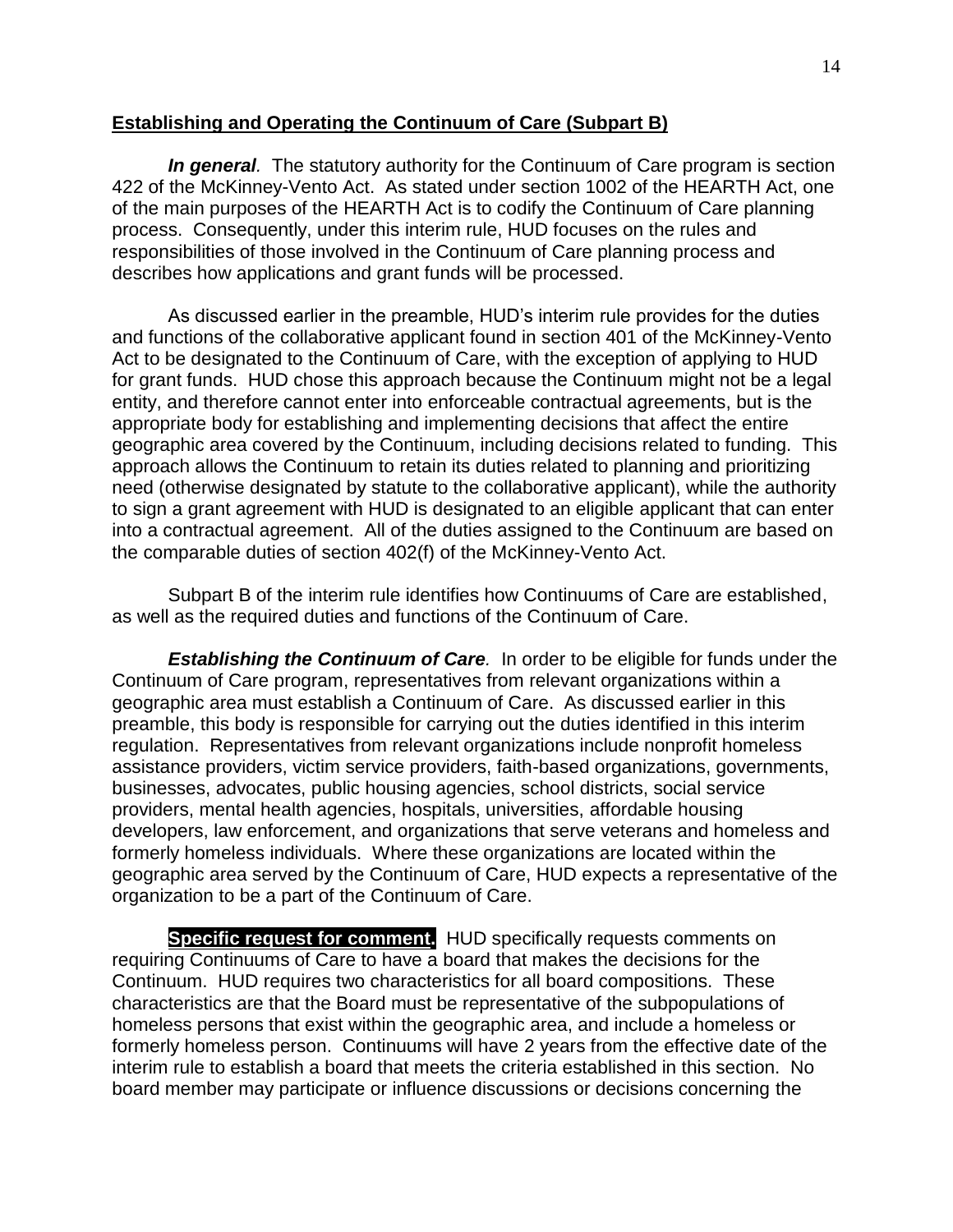award of a grant or other financial benefits for an organization that the member represents.

HUD is considering four additional characteristics for all board compositions for incorporation in the final rule. HUD did not implement them at this stage in order to seek public comment prior to implementing them as requirements. HUD proposes that all boards must have a chair or co-chairs; be composed of an uneven number, serving staggered terms; include members from the public and private sectors; and include a member from at least one Emergency Solutions Grants program (ESG) recipient's agency located within the Continuum's geographic area. HUD is requesting comment on all of these proposed requirements; however, HUD specifically requests comments from Continuums of Care and ESG recipients on the requirement that the Board include an ESG recipient as part of its membership. HUD invites ESG recipients and Continuums to share challenges that will be encountered when implementing this requirement. Ensuring that ESG recipients are represented on the Board is important to HUD; therefore, in communities where ESG recipients and/or Continuums do not feel this requirement is feasible, HUD asks commenters to provide suggestions for how ESG recipients can be involved in the Continuum at one of the core decision-making levels.

<span id="page-14-0"></span>*Responsibilities of the Continuum of Care.* The interim rule establishes three major duties for which the Continuum of Care is responsible: to operate the Continuum of Care, to designate an HMIS for the Continuum of Care, and to plan for the Continuum of Care.

This section of the interim rule establishes requirements within these three major duties.

*Operating the Continuum of Care*. The interim rule provides that the Continuum of Care must abide by certain operational requirements. These requirements will ensure the effective management of the Continuum of Care process and ensure that the process is inclusive and fair. HUD has established eight duties required of the Continuum necessary to effectively operate the Continuum of Care. HUD has established the specific minimum standards for operating and managing a Continuum of Care for two main reasons. First, the selection criteria established under section 427 of the McKinney-Vento Act require HUD to measure the Continuum of Care's performance in reducing homelessness by looking at the overall performance of the Continuum, as opposed to measuring performance project-by-project as was done prior to the enactment of the HEARTH Act. This Continuum of Care performance approach results in cooperation and coordination among providers. Second, because Continuums of Care will have grants of up to 3 percent of Final Pro Rata Need (FPRN) to be used for eligible Continuum of Care planning costs, HUD is requiring more formal decision-making and operating standards for the Continuum of Care. This requirement ensures that the Continuums have appropriate funding to support planning costs.

One of the duties established in this interim rule is the requirement that the Continuum establish and operate a centralized or coordinated assessment system that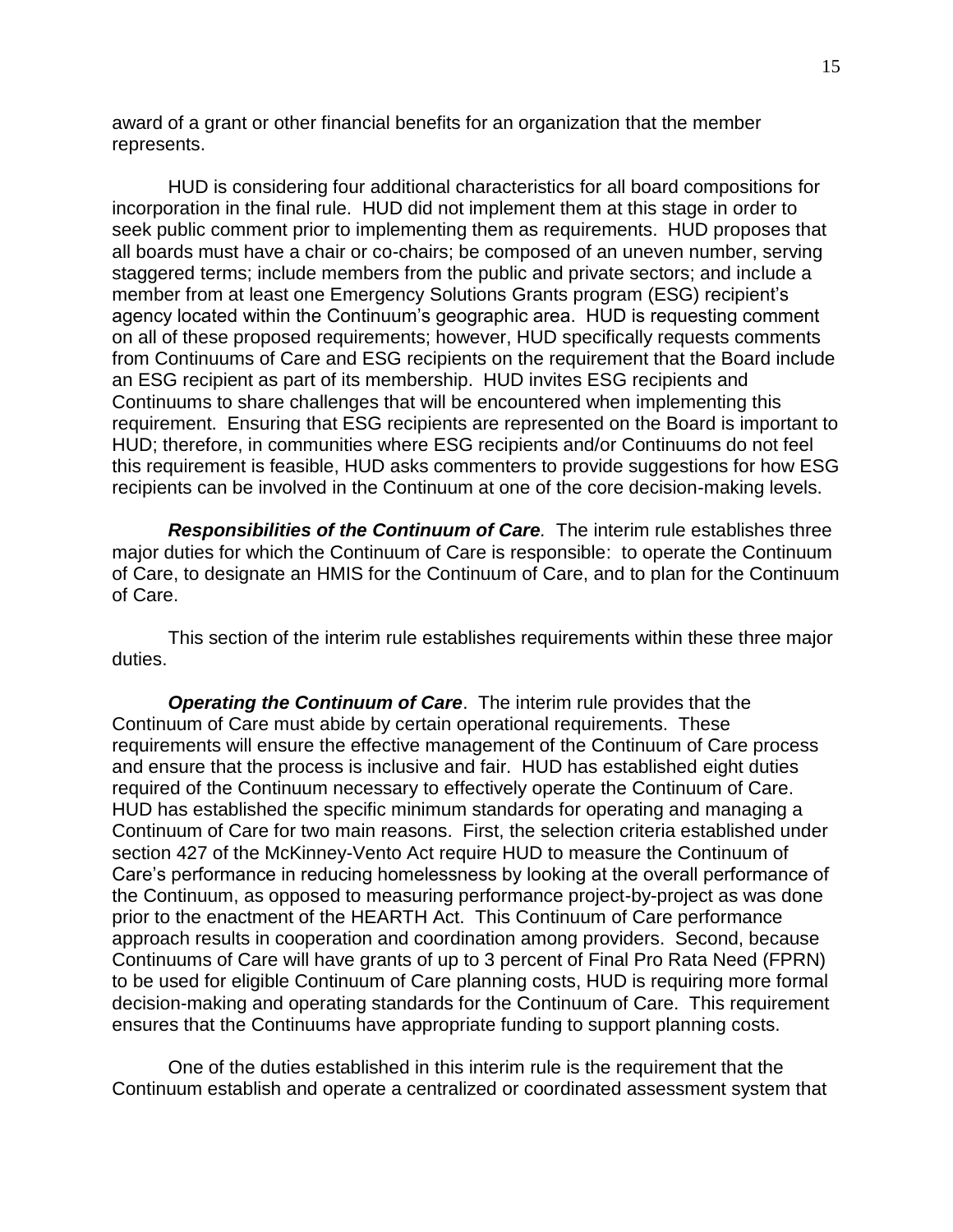provides an initial, comprehensive assessment of the needs of individuals and families for housing and services. As detailed in the Emergency Solutions Grants program interim rule published on December 5, 2011, through the administration of the Rapid Re-Housing for Families Demonstration program and the Homelessness Prevention and Rapid Re-Housing program, as well as best practices identified in communities, HUD has learned that centralized or coordinated assessment systems are important in ensuring the success of homeless assistance and homeless prevention programs in communities. In particular, such assessment systems help communities systematically assess the needs of program participants and effectively match each individual or family with the most appropriate resources available to address that individual or family's particular needs.

Therefore, HUD has required, through this interim rule, each Continuum of Care to develop and implement a centralized or coordinated assessment system for its geographic area. Such a system must be designed locally in response to local needs and conditions. For example, rural areas will have significantly different systems than urban ones. While the common thread between typical models is the use of a common assessment tool, the form, detail, and use of that tool will vary from one community to the next.

Some examples of centralized or coordinated assessment systems include: a central location or locations within a geographic area where individuals and families must be present to receive homeless services; a 211 or other hotline system that screens and directly connects callers to appropriate homeless housing/service providers in the area; a "no wrong door" approach in which a homeless family or individual can show up at any homeless service provider in the geographic area but is assessed using the same tool and methodology so that referrals are consistently completed across the Continuum of Care; a specialized team of case workers that provides assessment services to providers within the Continuum of Care; or in larger geographic areas, a regional approach in which "hubs" are created within smaller geographic areas. HUD intends to develop technical assistance materials on a range of centralized and coordinated assessment types, including those most appropriate for rural areas.

HUD recognizes that imposing a requirement for a centralized or coordinated assessment system may have certain costs and risks. Among the risks that HUD wishes specifically to address are the risks facing individuals and families fleeing domestic violence, dating violence, sexual assault, and stalking. In developing the baseline requirements for a centralized or coordinated intake system, HUD is considering whether victim service providers should be exempt from participating in a local centralized or coordinated assessment process, or whether victim service providers should have the option to participate or not.

**Specific request for comment.** HUD specifically seeks comment from Continuum of Care-funded victim service providers on this question. As set forth in this interim rule, each Continuum of Care is to develop a specific policy on how its particular system will address the needs of individuals and families who are fleeing, or attempting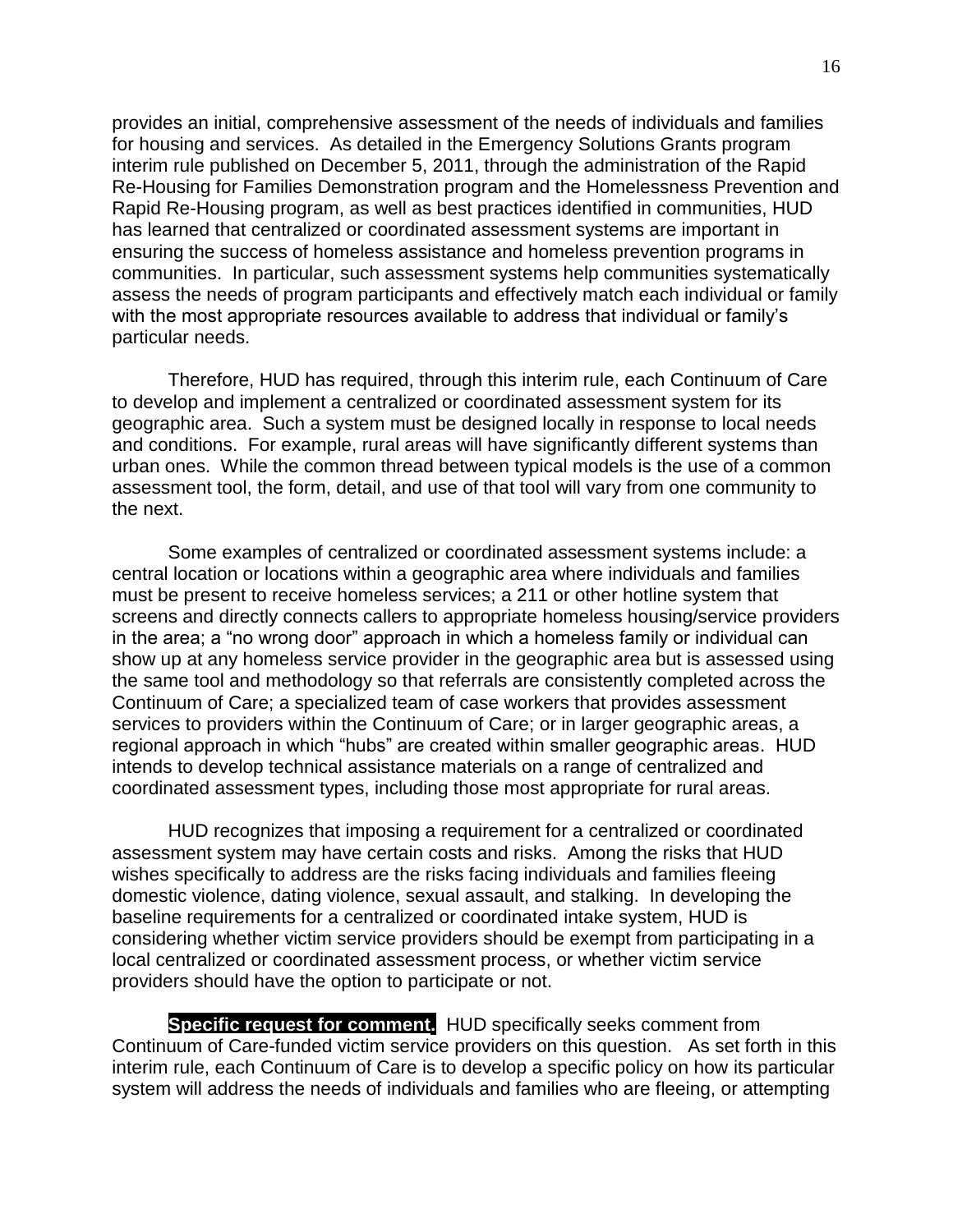to flee, domestic violence, dating violence, sexual assault, or stalking, but who are seeking shelter or services from non-victim service providers. These policies could include reserving private areas at an assessment location for evaluations of individuals or families who are fleeing, or attempting to flee, domestic violence, dating violence, sexual assault, or stalking; a separate "track" within the assessment framework that is specifically designed for domestic violence victims; or the location of victim service providers with centralized assessment teams.

HUD invites suggestions for ensuring that the requirements it imposes regarding centralized or coordinated assessment systems will best help communities use their resources effectively and best meet the needs of all families and individuals who need assistance. Questions that HUD asks commenters to specifically address are: What barriers to accessing housing/services might a centralized or coordinated intake system pose to victims of domestic violence? How can those barriers be eliminated? What specific measures should be implemented to ensure safety and confidentiality for individuals and families who are fleeing or attempting to flee domestic violence situations? How should those additional standards be implemented to ensure that victims of domestic violence have immediate access to housing and services without increasing the burden on those victims? For communities that already have centralized or coordinated assessment systems in place, are victims of domestic violence and/or domestic violence service providers integrated into that system? Under either scenario (they are integrated into an assessment process or they are not integrated into it), how does your community ensure the safety and confidentiality of this population, as well as access to homeless housing and services? What HUD-sponsored training would be helpful to assist communities in completing the initial assessment of victims of domestic violence in a safe and confidential manner?

In addition to comments addressing the needs of victims of domestic violence, dating violence, sexual assault, and stalking, HUD invites general comments on the use of a centralized or coordinated assessment system, particularly from those in communities that have already implemented one of these systems who can share both what has worked well and how these systems could be improved. HUD specifically seeks comment on any additional risks that a centralized or coordinated assessment system may create for victims of domestic violence, dating violence, sexual assault, or stalking who are seeking emergency shelter services due to immediate danger, regardless of whether they are seeking services through a victim service provider or non-victim service provider.

Another duty set forth in this part, is the requirement to establish and consistently follow written standards when administering assistance under this part. These requirements, established in consultation with recipients of Emergency Solutions Grants program funds within the geographic area, are intended to coordinate service delivery across the geographic area and assist Continuums of Care and their recipients in evaluating the eligibility of individuals and families consistently and administering assistance fairly and methodically. The written standards can be found in § 578.7(a)(9) of this interim rule.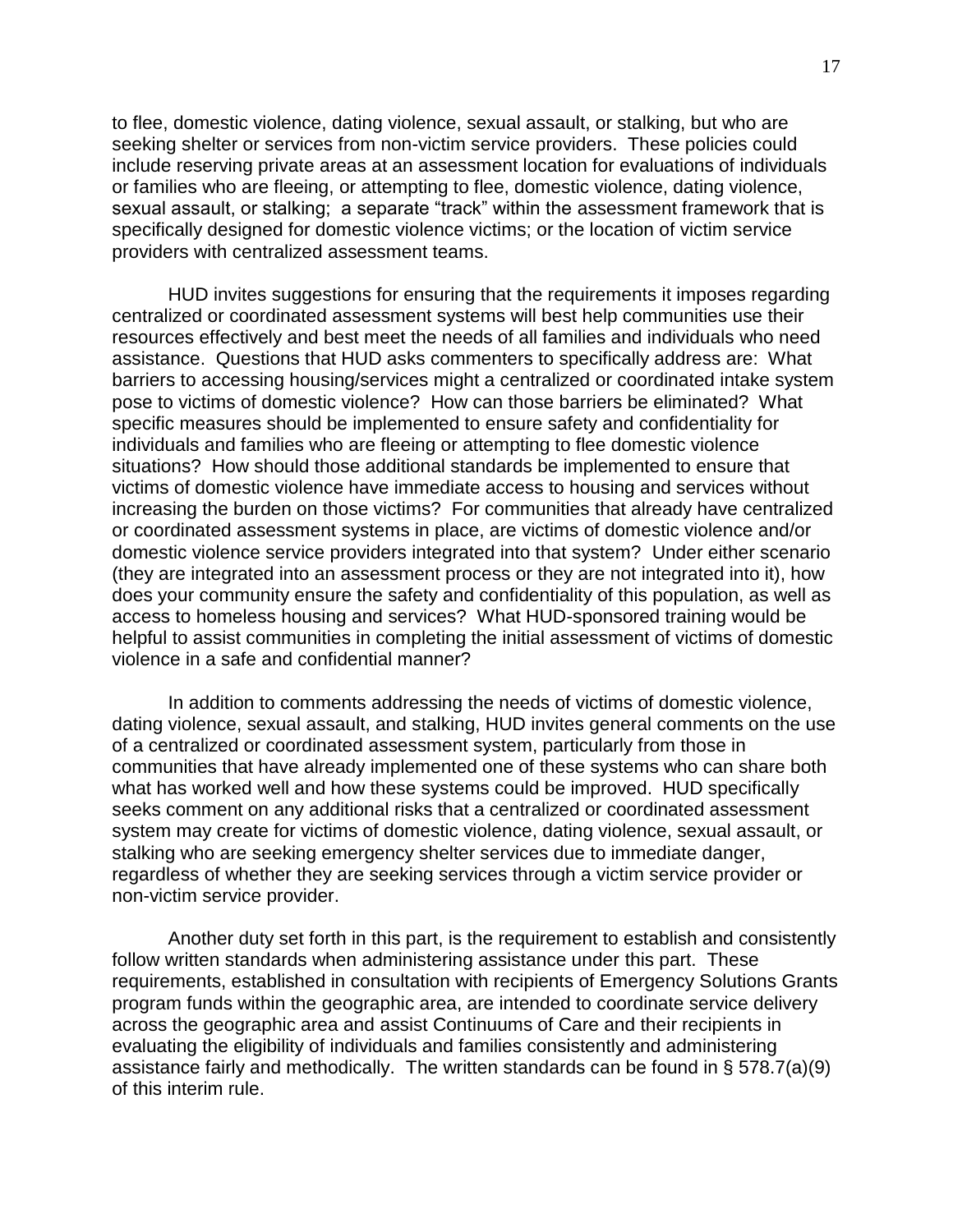*Designating and operating an HMIS.* The Continuum of Care is responsible for designating an HMIS and an eligible applicant to manage the HMIS, consistent with the requirements, which will be codified in 24 CFR part 580. This duty is listed under section 402(f)(2) of the McKinney-Vento Act. In addition, the Continuum is responsible for reviewing, revising, and approving a privacy plan, security plan, and data quality plan for the HMIS and ensuring consistent participation of recipients and subrecipients in the HMIS.

*Continuum of Care planning*. The Continuum is responsible for coordinating and implementing a system for its geographic area to meet the needs of the homeless population and subpopulations within the geographic area. The interim rule defines the minimum requirements for this systematic approach under § 578.7(c)(1), such as emergency shelters, rapid rehousing, transitional housing, permanent supportive housing, and prevention strategies. Because there are not sufficient resources available through the Continuum of Care program to prevent and end homelessness, coordination and integration of other funding streams, including the Emergency Solutions Grants program and mainstream resources, is integral to carrying out the Continuum of Care System.

HUD has determined that since the Continuum of Care will be the larger planning organization, the Continuum of Care must develop and follow a Continuum of Care plan that adheres, not only to the requirements being established by this interim rule, but to the requirements and directions of the most recently issued notice of funding availability (NOFA).

While these planning duties are not explicitly provided in section 402(f) of the Act, HUD has included them to facilitate and clarify the Continuum of Care planning process. Consistent with the goals of the HEARTH Act, HUD strives, through this interim rule, to provide a comprehensive, well-coordinated and clear planning process, which involves the creation of the Continuum of Care and the duties the Continuum of Care will have to fulfill.

Other planning duties for Continuums established in this section of the interim rule are planning for and conducting at least a biennial-point-in-time count of homeless persons within the geographic area, conducting an annual gaps analysis of the homeless needs and services available within the geographic area, providing information necessary to complete the Consolidated Plan(s) within the geographic area, and consulting with State and local government Emergency Solutions Grants program recipients within the Continuum of Care on the plan for allocating Emergency Solutions Grants program funds and reporting on and evaluating the performance of Emergency Solutions Grants program recipients and subrecipients.

<span id="page-17-0"></span>*Preparing an application for funds.* A major function of the Continuum of Care is preparing and overseeing an application for funds under this part. This section of the interim rule establishes the duties of the Continuum of Care related to the preparation of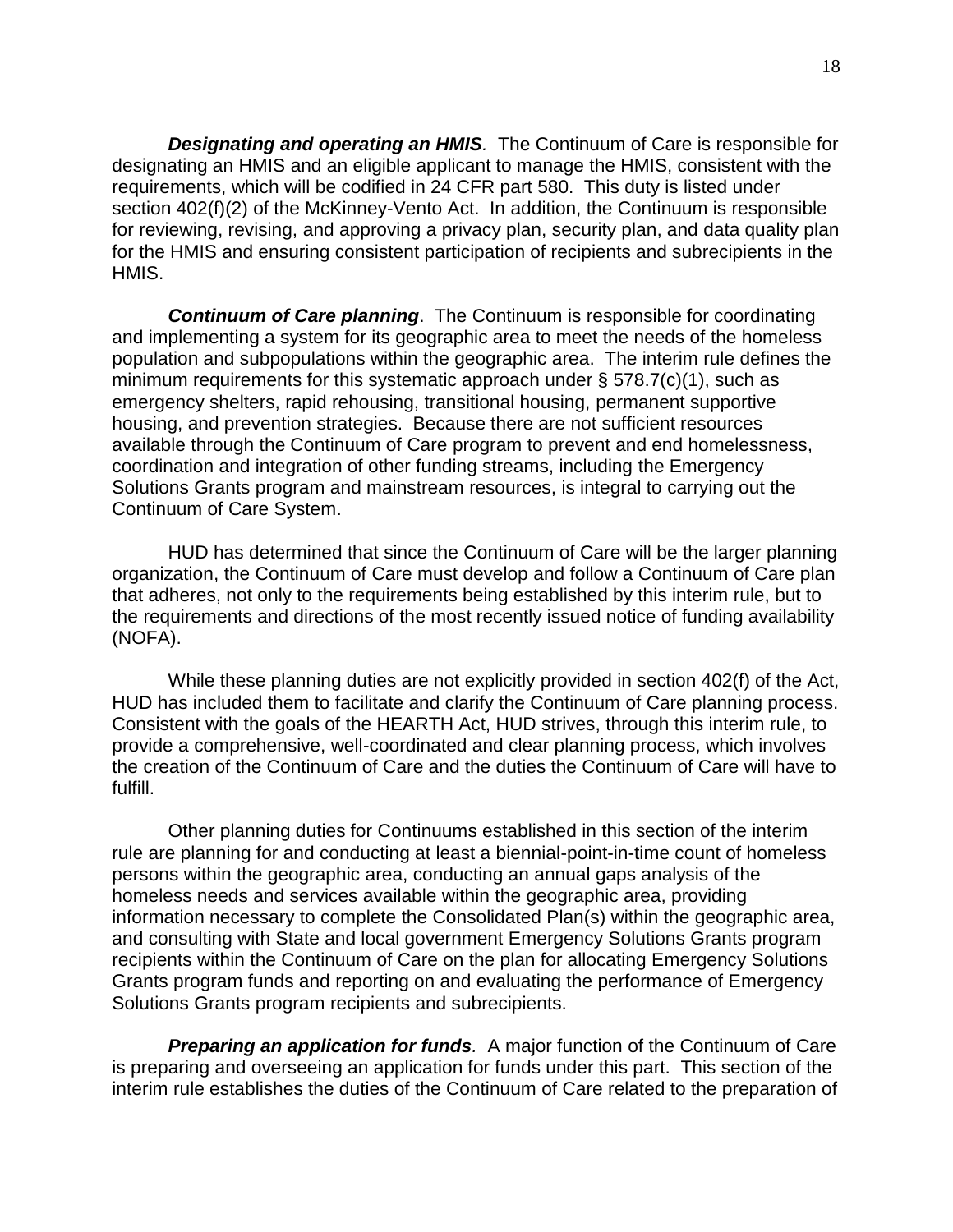the application. This section of the interim rule establishes that the Continuum is responsible for designing, operating, and following a collaborative process for the development of applications, as well as approving the submission of applications, in response to a NOFA published by HUD.

The Continuum must also establish priorities for funding projects within the geographic area and determine the number of applications being submitted for funding. As previously noted in this preamble, since the Continuum of Care might not be a legal entity, and therefore may not be able to enter into a contractual agreement with HUD, the Continuum must select one or more eligible applicants to submit an application for funding to HUD on its behalf.

If the Continuum of Care is an eligible applicant, the Continuum of Care may submit an application. If the Continuum selects more than one application, the Continuum must select one eligible applicant to be the collaborative applicant. That applicant will collect and combine the required application information from all of the other eligible applicants and for all projects within the geographic area that the Continuum has designated. If only one application is submitted by the collaborative applicant, the collaborative applicant will collect and combine the required application information from all projects within the geographic area that the Continuum has designated for funding. The collaborative applicant will always be the only applicant that can apply for Continuum of Care planning costs. In the case that there is one application for projects, the recipient of the funds is required to have signed agreements with its subrecipients as set forth in § 578.23(c), and is required to monitor and sanction subrecipients in compliance with § 578.107.

Whether the Continuum of Care submits the application or designates an eligible applicant to submit the application for funding, the Continuum of Care retains all of its duties.

<span id="page-18-0"></span>*Unified Funding Agencies.* To be designated as the Unified Funding Agency (UFA) for the Continuum of Care, the Continuum must select the collaborative applicant to apply to HUD to be designated as the UFA for the Continuum. The interim rule establishes the criteria HUD will use when determining whether to designate the collaborative applicant as a UFA. These standards were developed to ensure that collaborative applicants have the capacity to manage the grant and carry out the duties in 578.11(b), and are described below.

The duties of the UFA established in § 578.11 are consistent with the duties set forth in section 402(g) of the Act. Even if the Continuum designates a UFA to submit the application for funding, the Continuum of Care retains all of its duties.

<span id="page-18-1"></span>*Remedial actions.* Section 402(c) of the McKinney-Vento Act gives HUD the authority to ensure the fair distribution of grant amounts for this program, such as designating another body as a collaborative applicant, replacing the Continuum of Care for the geographic area, or permitting other eligible entities to apply directly for grants.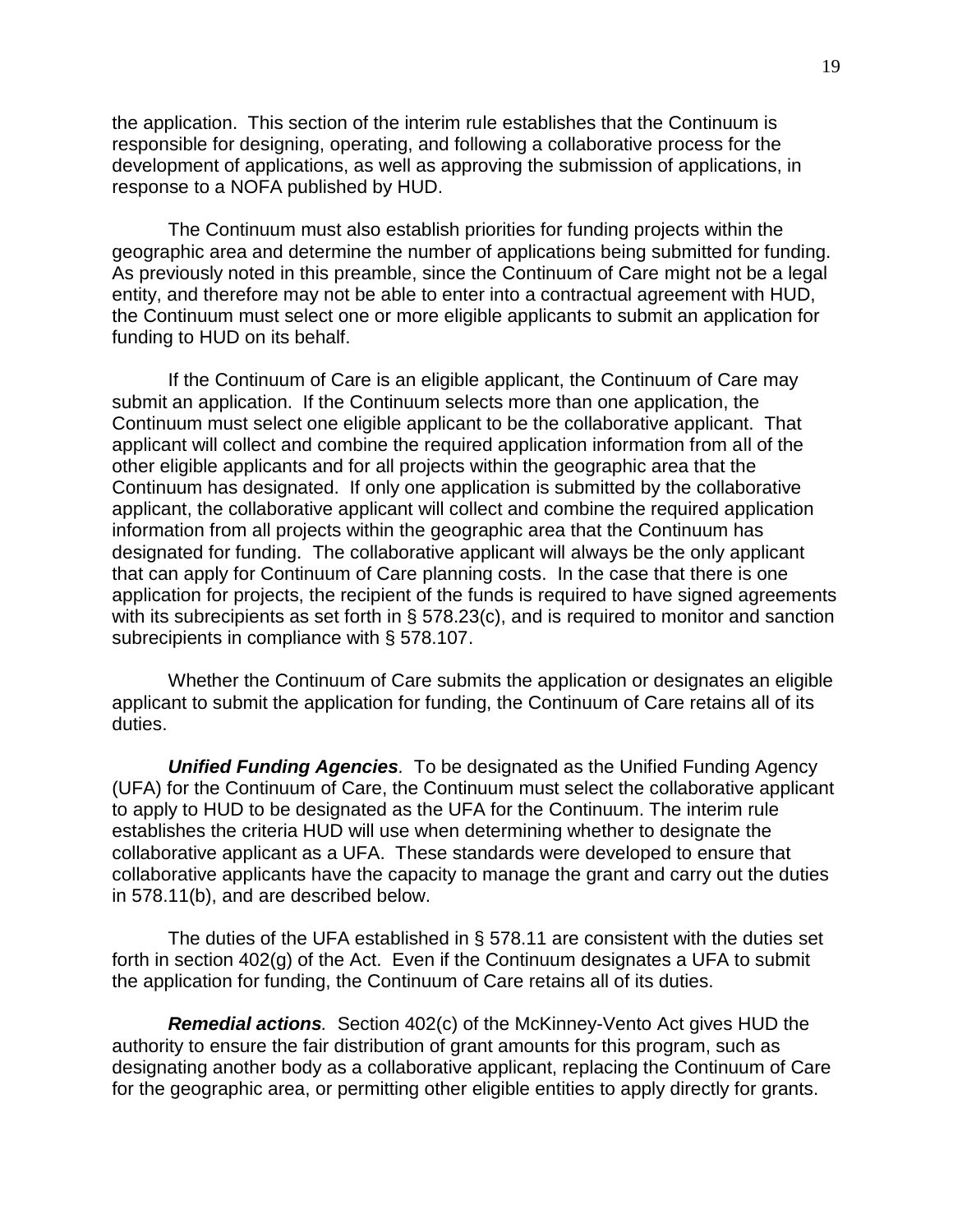Section 578.13 of this interim rule addresses the remedial actions that may be taken.

## **Overview of the Application and Grant Award Process (Subpart C)**

<span id="page-19-0"></span>*Eligible applicants.* Under this interim rule, eligible applicants consist of nonprofit organizations, State and local governments, and instrumentalities of local governments. An eligible applicant must have been designated by the Continuum of Care to submit an application for grant funds under this part. The Continuum's designation must state whether the Continuum is designating more than one applicant to apply for funds, and if it is, which applicant is being designated the collaborative applicant. A Continuum of Care that is designating only one applicant for funds must designate that applicant to be the collaborative applicant. For-profit entities are not eligible to apply for grants or to be subrecipients of grant funds.

Section 401(10) of the McKinney-Vento Act identifies that collaborative applicants may be legal entities, and a legal entity may include a consortium of instrumentalities of a State or local government that has constituted itself as an entity. HUD has not included a consortium in the list of eligible applicants. As noted earlier in this preamble, a Continuum of Care is defined to mean a group that is composed of representatives of organizations across the entire geographic area claimed by the Continuum of Care. A Continuum is able to combine more than one metropolitan city or county into the geographic area that the Continuum represents. In essence, the Continuum of Care acts as a consortium, and it is therefore HUD's position that the inclusion of consortiums in the interim rule would be redundant.

<span id="page-19-1"></span>*Determining the Continuum's maximum award amount.* The total amount for which a Continuum of Care is eligible to apply and be awarded is determined through a four-step process, including the following factors: a Continuum's PPRN amount; renewal demand; any additional increases in amounts for leasing, rental assistance, and operating costs based on Fair Market Rents (FMRs); planning and UFA cost funds; and the amounts available for bonus dollars.

Using the formula that will be discussed below, HUD will first determine a Continuum of Care's PPRN amount, as authorized under section 427(b)(2)(B) of the McKinney-Vento Act. This amount is the sum of the PPRN amounts for each metropolitan city, urban county, non-urban county, and insular area claimed by the Continuum of Care as part of its geographic area, excluding any counties applying for, or receiving funds under the Rural Housing Stability Assistance program, the regulations for which will be established in 24 CFR part 579. The PPRN for each of these areas is based upon the "need formula" under  $\S$  579.17(a)(2) and (3). Under the McKinney-Vento Act, HUD is required to publish, by regulation, the formula used to establish grant amounts. The need formula under § 579.17(a)(2) and (3) satisfies this requirement, and HUD specifically seeks comment on this formula. HUD will announce the PPRN amounts prior to the publication of the NOFA on its website.

To establish the amount on which the need formula is run, HUD will deduct an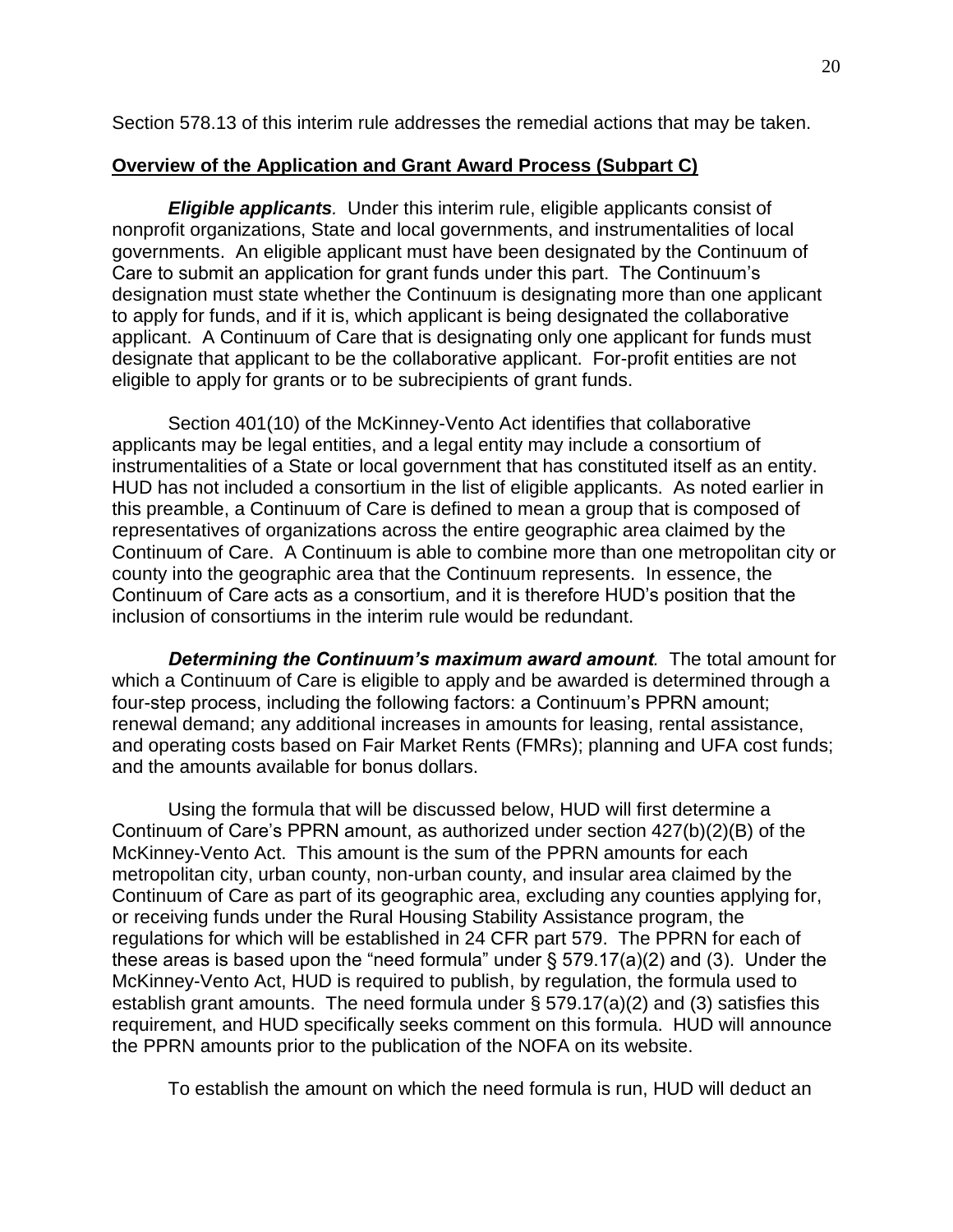amount, which will be published in the NOFA, to be set aside to provide a bonus, and the amount necessary to fund Continuum of Care planning activities and UFA costs from the total funds made available for the program each fiscal year. On this amount, HUD will use the following process to establish an area's PPRN. First, 2 percent of the total funds available shall be allocated among the four insular areas (American Samoa, Guam, the Commonwealth of the Northern Marianas, and the Virgin Islands) based upon the percentage each area received in the previous fiscal year under section 106 of the Housing and Community Development Act of 1974. Second, 75 percent of the remaining funds made available shall be allocated to metropolitan cities and urban counties that have been funded under the Emergency Solutions Grants program (formerly known as the Emergency Shelter Grants program) every year since 2004. Third, the remaining funds made available shall be allocated to Community Development Block Grant (CDBG) metropolitan cities and urban counties that have not been funded under the Emergency Solutions Grants program every year since 2004 and all other counties in the United States and Puerto Rico.

Recognizing that in some federal fiscal years, the amount available for the formula may be less than the amount required to renew all existing projects eligible for renewal in that year for at least one year, HUD has included a method for distributing the reduction of funds proportionally across all Continuums of Care in § 578.17(a)(4) of this interim rule. HUD will publish the total dollar amount that each Continuum will be required to deduct from renewal projects Continuum-wide, and Continuums will have the authority to determine how to administer the cuts to projects across the Continuum.

**Specific request for comment.** HUD specifically requests comment on the method established in § 578.17(a)(4) to reduce the total amount required to renew all projects eligible for renewal in that one year, for at least one year, for each Continuum of Care when funding is not sufficient to renew all projects nationwide for at least one year.

The second step in determining a Continuum's maximum award amount is establishing a Continuum of Care's "renewal demand." The Continuum's renewal demand is the sum of the annual renewal amounts of all projects eligible within the Continuum of Care's geographic area to apply for renewal in that federal fiscal year's competition before any adjustments to rental assistance, leasing, and operating line items based on changes to the FMRs in the geographic area.

Third, HUD will determine the Continuum of Care's Final Pro Rata Need (FPRN), which is the higher of: (1) PPRN, or (2) renewal demand for the Continuum of Care. The FPRN establishes the base for the maximum award amount for the Continuum of Care.

Fourth, HUD will determine the maximum award amount. The maximum award amount for the Continuum of Care is the FPRN amount plus any additional eligible amounts for Continuum planning; establishing fiscal controls for the Continuum; updates to leasing, operating, and rental assistance line items based on changes to FMR; and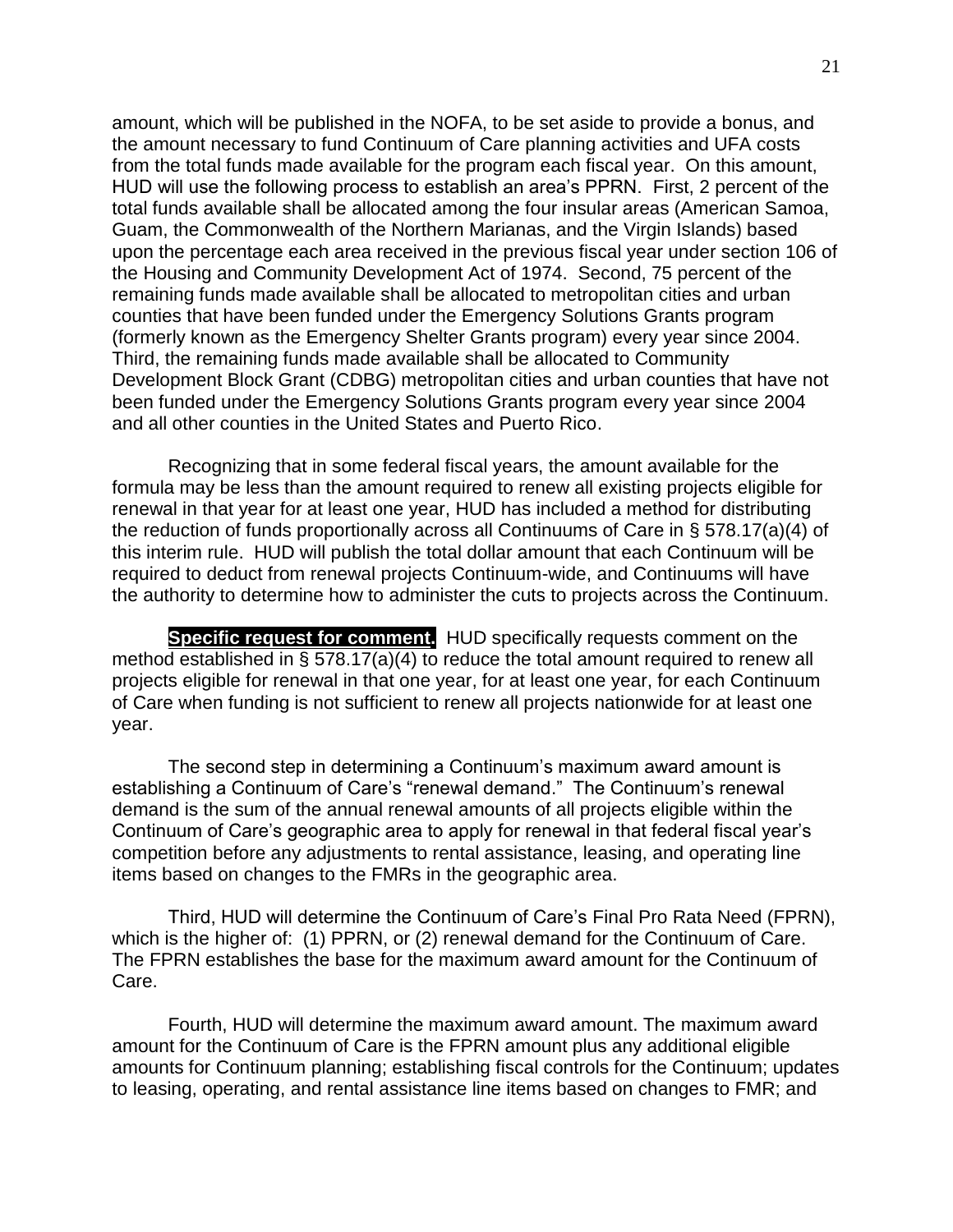the availability of any bonus funding during the competition.

<span id="page-21-0"></span>*Application process.* Each fiscal year, HUD will issue a NOFA. All applications, including applications for grant funds, and requests for designation as a UFA or HPC, must be submitted to HUD in accordance with the requirements of the NOFA and contain such information as the NOFA specifies. Applications may request up to the maximum award amount for Continuums of Care.

An applicant that is a State or a unit of general local government must have a HUD-approved, consolidated plan in accordance with HUD's Consolidated Plan regulations in 24 CFR part 91. The applicant must submit a certification that the application for funding is consistent with the HUD-approved consolidated plan(s) in the project's jurisdiction(s). Applicants that are not States or units of general local government must submit a certification that the application for funding is consistent with the jurisdiction's HUD-approved consolidated plan. The certification must be made by the unit of general local government or the State, in accordance with HUD's regulations in 24 CFR part 91, subpart F. The required certification must be submitted by the funding application submission deadline announced in the NOFA.

An applicant may provide assistance under this program only in accordance with HUD subsidy layering requirements in section 102 of the Housing and Urban Development Reform Act of 1989 (42 U.S.C. 3545). In this interim rule, HUD clarifies that the applicant must submit information in its application on other sources of funding the applicant has received, or reasonably expects to receive, for a proposed project or activities.

<span id="page-21-1"></span>*Awarding funds.* HUD will review applications in accordance with the guidelines and procedures specified in the NOFA and award funds to recipients through a national competition based on selection criteria as defined in section 427 of the McKinney-Vento Act. HUD will announce the awards and notify selected applicants of any conditions imposed on the awards.

<span id="page-21-2"></span>*Grant agreements.* A recipient of a conditionally awarded grant must satisfy all requirements for obligation of funds; otherwise, HUD will withdraw its offer of the award. These conditions include establishing site control, providing proof of match, complying with environmental review under § 578.31, and documenting financial feasibility within with the deadlines under § 578.21(a)(3). HUD has included in the interim rule the deadlines for conditions that may be extended and the reasons for which HUD will consider an extension.

The interim rule requires that site control be established by each recipient receiving funds for acquisition, rehabilitation funding, new construction, or operating costs, or for providing supportive services. HUD has determined that the time to establish site control is 12 months for projects not receiving new construction, acquisition, or rehabilitation funding, as stated under section 426(a) of the McKinney-Vento Act, not 9 months as stated under section 422(d) of the McKinney-Vento Act, for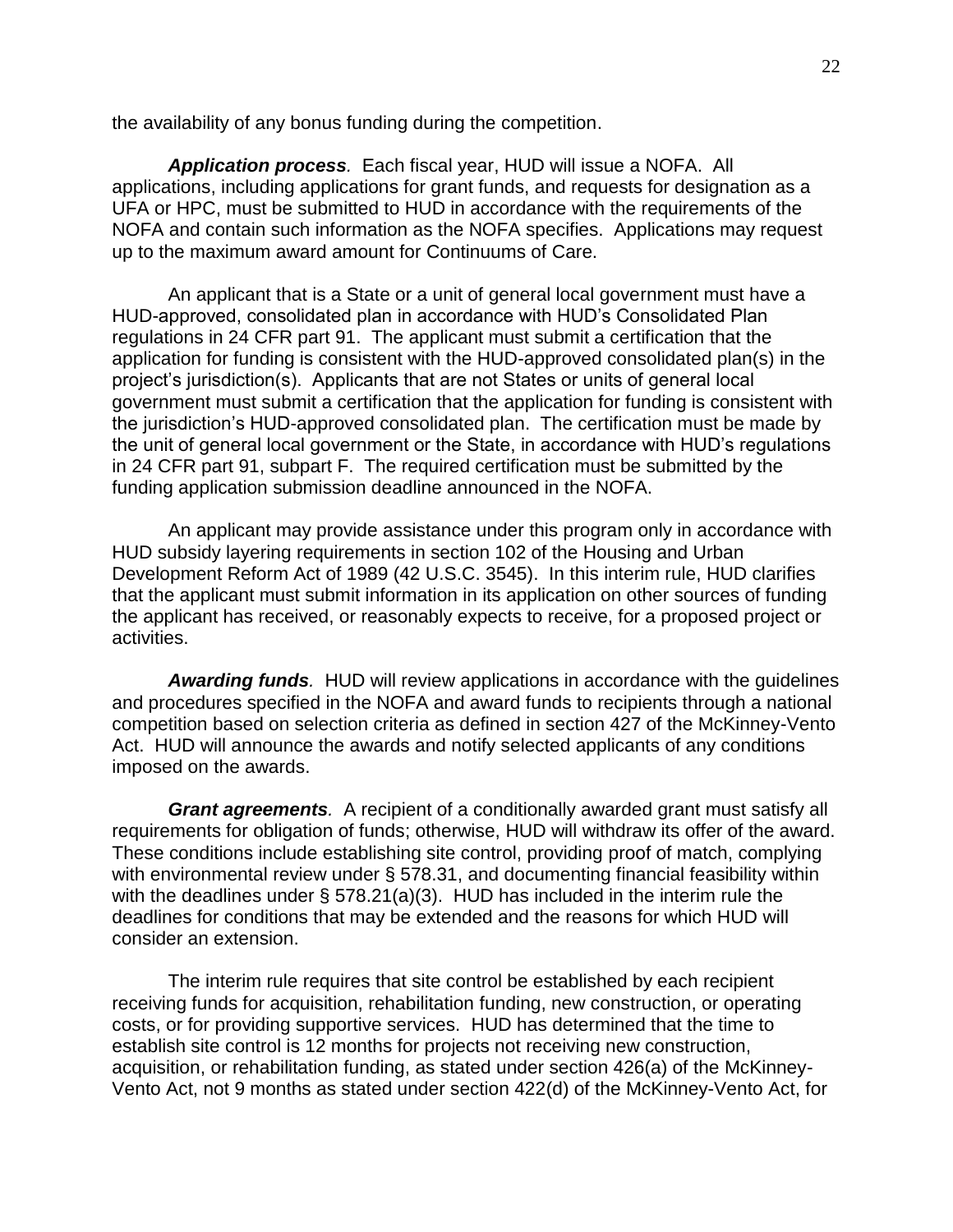projects receiving operating and supportive service funds. HUD's determination on the time needed to establish site control is based on previous program policy, and the longer time frame takes into consideration the reality of the housing market. Projects receiving acquisition, rehabilitation, or new construction funding must provide evidence of site control no later than 24 months after the announcement of grant awards, as provided under section 422(d) of the McKinney-Vento Act.

The interim rule requires that HUD perform an environmental review for each property as required under HUD's environmental regulations in 24 CFR part 50. All recipients of Continuum of Care program funding under this part must supply all available, relevant information necessary to HUD, and carry out mitigating measures required by HUD. The recipient, its project partners, and its project partner's contractors may not perform any eligible activity for a project under this part, or commit or expend HUD or local funds for such activities until HUD has performed an environmental review and the recipient has received HUD approval of the property agreements.

*Executing grant agreements.* If a Continuum designates more than one applicant for the geographic area, HUD will enter into a grant agreement with each designated recipient for which an award is announced. If a Continuum designates only one recipient for the geographic area, HUD may enter into one grant agreement with that recipient for new awards, if any; and one grant agreement for renewals and Continuum of Care planning costs and UFA costs, if any. These two grant agreements will cover the entire geographic area, and a default by the recipient under one of these agreements will also constitute a default under the other. If the Continuum is a UFA, HUD will enter into one grant agreement with the UFA for new awards, if any; and one for renewal and Continuum of Care planning costs and UFA costs, if any. Similarly, these two grant agreements will cover the entire geographic area and a default by the recipient under one of those agreements will also constitute a default under the other.

HUD requires the recipient to enter into the agreement described in § 578.23(c). Under this agreement, the grant recipient must agree to ensure that the operation of the project will be in accordance with the McKinney-Veto Act and the requirements under this part. In addition, the recipient must monitor and report the progress of the projects to the Continuum of Care and to HUD. The recipient must ensure that individuals and families experiencing homelessness are involved in the operation of the project, maintain confidentiality of program participants, and monitor and report matching funds to HUD, among other requirements. The recipient must also agree to use the centralized or coordinated assessment system established by the Continuum of Care, unless the recipient or subrecipient is a victim service provider. Victim service providers may choose not to use the centralized or coordinated assessment system provided that all victim service providers in the area use a centralized or coordinated assessment system that meets HUD's minimum requirements. HUD has provided this optional exception because it understands the unique role that victim service providers have within the Continuum of Care.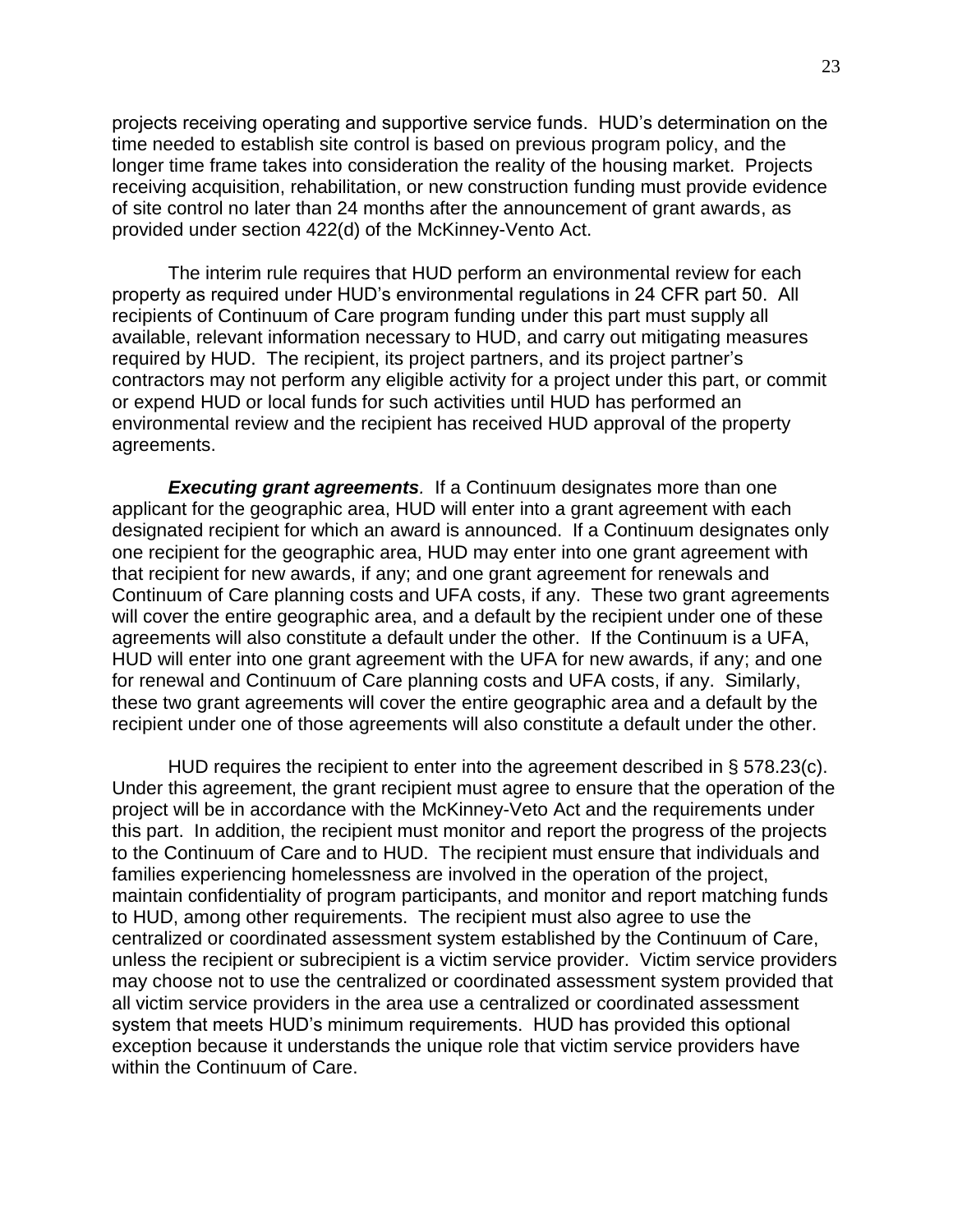<span id="page-23-0"></span>*Renewals*. The interim rule provides that HUD may fund, through the Continuum of Care program, all projects that were previously eligible under the McKinney-Vento Act prior to the enactment of the HEARTH Act. These projects may be renewed to continue ongoing leasing, operations, supportive services, rental assistance, HMIS, and administration beyond the initial funding period even if those projects would not be eligible under the Continuum of Care program. For projects that would no longer be eligible under the Continuum of Care program (e.g., safe havens), but which are serving homeless persons; HUD wants to ensure that housing is maintained and that persons do not become homeless because funding is withdrawn.

HUD may renew projects that were submitted on time and in such manner as required by HUD, but did not have a total score that would allow the project to be competitively funded. HUD may choose to exercise this option to ensure that homeless or formerly homeless persons do not lose their housing. The interim rule provides, based on the language in section 421(e) of the McKinney-Vento Act, that HUD may renew the project, upon a finding that the project meets the purposes of the Continuum of Care program, for up to one year and under such conditions as HUD deems appropriate.

*Annual Performance Report.* The interim rule also provides that HUD may terminate the renewal of any grant and require the recipient to repay the renewal grant if the recipient fails to submit a HUD Annual Performance Report (APR) within 90 days of the end of the program year or if the recipient submits an APR that HUD deems unacceptable or shows noncompliance with the requirements of the grant and this part. Section 578.103(e) of the Continuum of Care program regulations further clarifies that recipients receiving grant funds for acquisition, rehabilitation, or new construction are expected to submit APRs for 15 years from the date of initial occupancy or the date of initial service provision, unless HUD provides an exception. The recipient's submission of the APR helps HUD review whether the recipient is carrying out the project in the manner proposed in the application. Recipients agree to submit an APR as a condition of their grant agreement. This requirement allows HUD to ensure that recipients submit APRs on grant agreements that have expired as a condition of receiving approval for a new grant agreement for the renewal project.

<span id="page-23-1"></span>*Appeals.* The interim rule provides certain appeal options for applicants that were not awarded funding.

Under section 422(g) of the McKinney-Vento Act, if more than one collaborative applicant submits an application covering the same geographic area, HUD must award funds to the application that scores the highest score based on the selection criteria set forth in section 427 of the Act. Consistent with HUD's use of the term Continuum of Care in the interim rule where the statute uses collaborative applicant, as explained earlier in the preamble, the interim rule stipulates that if more than one Continuum of Care claims the same geographic area, then HUD will award funds to the Continuum applicant(s) whose application(s) has the highest total score and that no projects from the lower scoring Continuum of Care will be funded (and that any projects submitted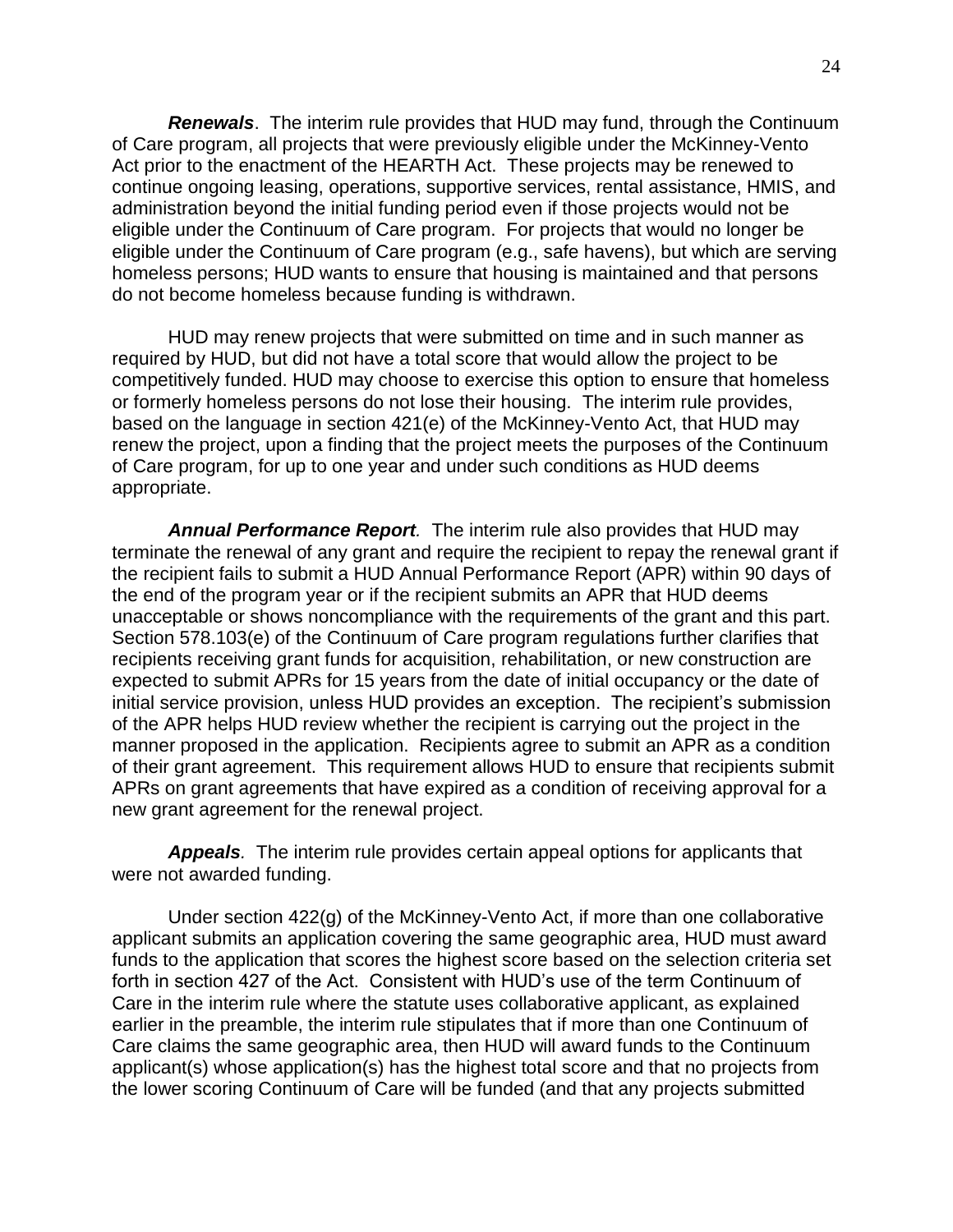with both applications will not be funded). To appeal HUD's decision to fund the competing Continuum of Care, the applicant(s) from the lower-scoring Continuum of Care must file the written appeal in such form and manner as HUD may require within 45 days of the date of HUD's announcement of award.

If an applicant has had a certification of consistency with a consolidated plan withheld, that applicant may appeal such a decision to HUD. HUD has established a procedure to process the appeals and no later than 45 days after the date of receipt of an appeal, HUD will make a decision.

Section 422(h) of the McKinney-Vento Act provides the authority for a solo applicant to submit an application to HUD and be awarded a grant by HUD if it meets the criteria under section 427 of the McKinney-Vento Act. The interim rule clarifies that a solo applicant must submit its application to HUD by the deadline established in the NOFA to be considered for funding. The statute also requires that HUD establish an appeal process for organizations that attempted to participate in the Continuum of Care's process and believe they were denied the right to reasonable participation, as reviewed in the context of the local Continuum's process. An organization may submit a solo application to HUD and appeal the Continuum's decision not to include it in the Continuum's application. If HUD finds that the solo applicant was not permitted to participate in the Continuum of Care process in a reasonable manner, then HUD may award the grant to that solo applicant and may direct the Continuum to take remedial steps to ensure reasonable participation in the future. HUD may also reduce the award to the Continuum's applicant(s).

Section 422(h)(1) of the McKinney-Vento Act requires that "HUD establish a timely appeal procedure for grant amounts awarded or denied under this subtitle to a collaborative application." The interim rule sets an appeal process for denied or decreased funding under § 578.35(c). Applicants that are denied funds by HUD, or that requested more funds than HUD awarded, may appeal by filing a written appeal within 45 days of the date of HUD's announcement of the award. HUD will notify applicant of its decision on the appeal within 60 days of the date of HUD's receipt of the written appeal.

### **Program Components and Eligible Costs (Subpart D)**

<span id="page-24-0"></span>*Program components.* The interim rule provides that Continuum of Care funds may be used for projects under five program components: permanent housing, transitional housing, supportive services only, HMIS, and, in some cases, homelessness prevention. Administrative costs are eligible under all components. Where possible, the components set forth in the Continuum of Care program are consistent with the components set forth under the Emergency Solutions Grants program. This will ease the administrative burden on recipients of both programs and will ensure that reporting requirements and data quality benchmarks are consistently established and applied to like projects. One significant distinction between the Emergency Solutions Grants program and this part can be found in the eligible activities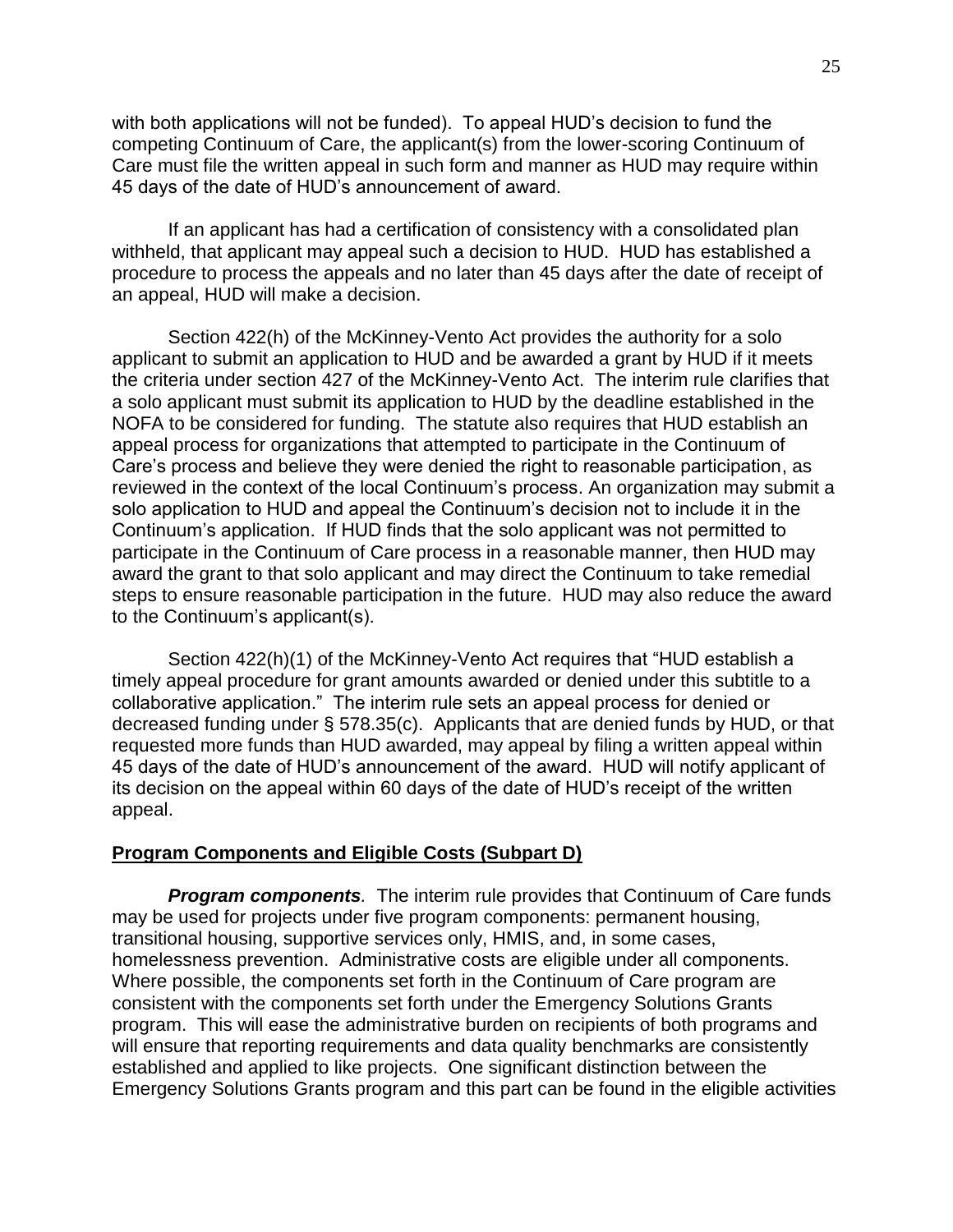and administration requirements for assistance provided under the rapid rehousing component in this interim rule. The significant differences between this component in the Emergency Solutions Grants program and this part are discussed below.

The interim rule sets forth the costs eligible for each program component in § 578.37(a). The eligible costs for contributing data to the HMIS designated by the Continuum of Care are also eligible under all components.

Consistent with the definition of permanent housing in section 401 of the McKinney-Vento Act and § 578.3 of this interim rule, the permanent housing component is community-based housing without a designated length of stay that permits formerly homeless individuals and families to live as independently as possible. The interim rule clarifies that Continuum of Care funds may be spent on two types of permanent housing: permanent supportive housing for persons with disabilities (PSH) and rapid rehousing that provides temporary assistance (i.e., rental assistance and/or supportive services) to program participants in a unit that the program participant retains after the assistance ends.

Although the McKinney-Vento Act authorizes permanent housing without supportive services, the interim rule does not. Based on its experience with the Supportive Housing and Shelter Plus Care programs, HUD has determined that programs should require at least case management for some initial period after exiting homelessness. HUD has imposed the requirement that rapid rehousing include, at a minimum, monthly case management meetings with program participants (except where prohibited by the Violence Against Women Act (VAWA) and the Family Violence Prevention and Services Act (FVPSA)) and allows for a full range of supportive services to be provided for up to 6 months after the rental assistance stops. Many other HUD programs, such as Section 8 and HOME, provide housing without supportive services to low-income individuals and families.

With respect to rapid rehousing, the interim rule provides that funds under this part may be used to provide supportive services and short-term and/or medium-term rental assistance. While the time frames under which a program participant may receive short-term or medium-term rental assistance set forth in this part match the time frames set forth in the Emergency Solutions Grants program, the supportive services available to program participants receiving rapid rehousing assistance under the Continuum of Care program are not limited to housing relocation and stabilization services as they are in the Emergency Solutions Grants program. Program participants receiving rapid rehousing under this part may receive any of the supportive services set forth in § 578.53 during their participation in the program. The Continuum of Care, however, does have the discretion to develop written policies and procedures that limit the services available to program participants that better align the services available to program participants with those set forth in the Emergency Solutions Grants program.

Specific request for comment. While HUD's experience with the Supportive Housing and Shelter Plus Care programs is the basis for HUD's determination to require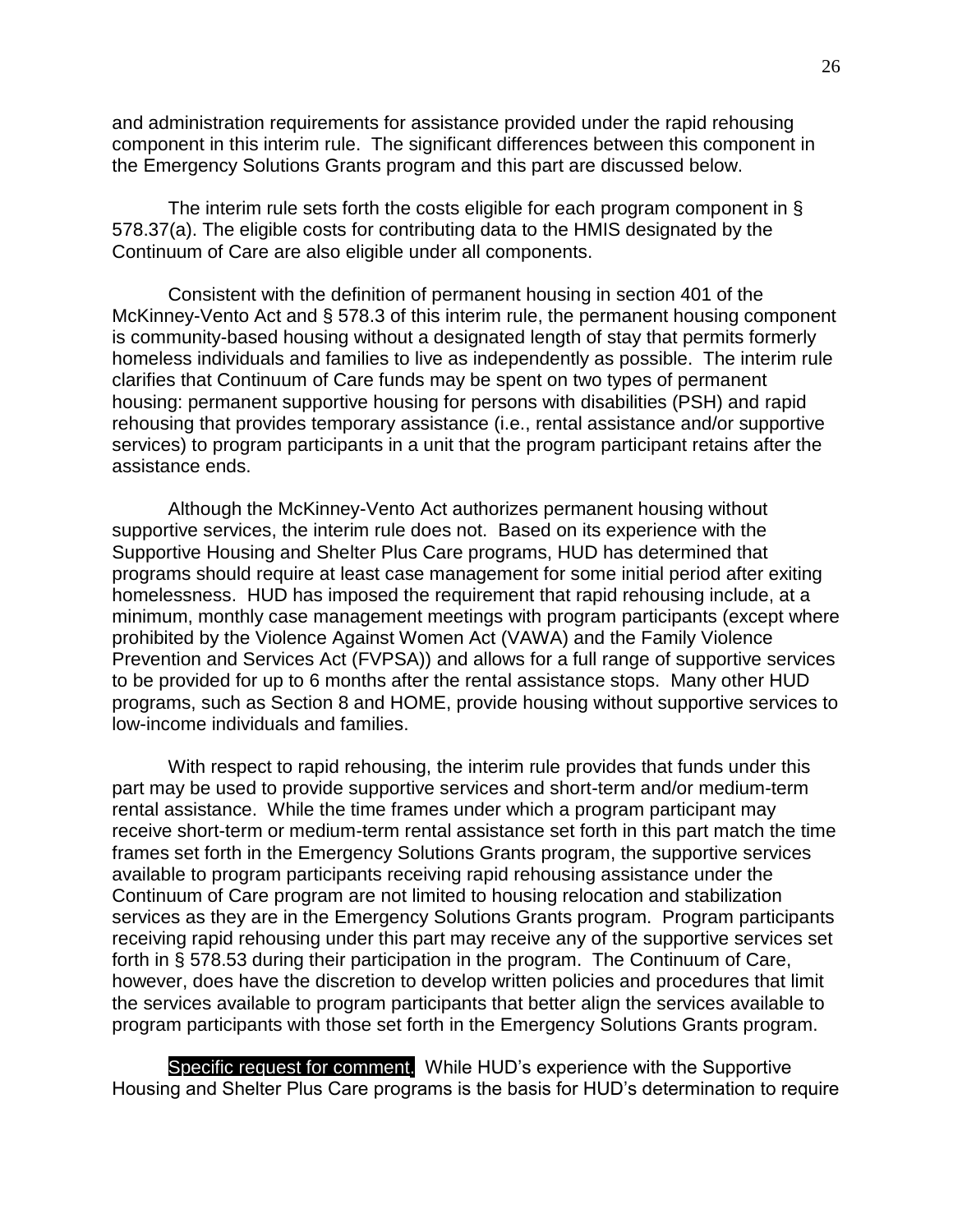case management for some initial period after exiting homelessness, HUD specifically welcomes comment on other experiences with monthly case management.

The interim rule provides that the HMIS component is for funds that are used by HMIS Leads only. Eligible costs include leasing a structure in which the HMIS is operated, operating funds to operate a structure in which the HMIS is operated, and HMIS costs related to establishing, operating, and customizing a Continuum of Care's HMIS.

As set forth in Section 424(c) of the McKinney-Veto Act, Continuum of Care funds may be used only for the homelessness prevention component by recipients in Continuums of Care that have been designated HPCs by HUD. Eligible activities are housing relocation and stabilization services, and short- and/or medium-term rental assistance, as set forth in 24 CFR 576.103, necessary to prevent an individual or family from becoming homeless.

<span id="page-26-0"></span>**Planning activities**. Under this interim rule, HUD lists eligible planning costs for the Continuum of Care under § 578.39(b) and (c). HUD will allow no more than 3 percent of the FPRN, or a maximum amount to be established by the NOFA, to be used for certain costs. These costs must be related to designing a collaborative process for an application to HUD, evaluating the outcomes of funded projects under the Continuum of Care and Emergency Solutions Grants programs, and participating in the consolidated plan(s) for the geographic area(s). Under section 423 of the McKinney-Vento Act, a collaborative applicant may use no more than 3 percent of total funds made available to pay for administrative costs related to Continuum of Care planning.

HUD is defining "of the total funds made available" to mean FPRN, the higher of PPRN or renewal demand, in the interim rule. HUD has determined that FPRN strikes the correct balance, as it is the higher of PPRN or renewal demand. This will help Continuums of Care (CoC) balance: (1) having sufficient planning dollars to be successful in its duties and compete for new money (which would be the PPRN), and (2) being able to monitor and evaluate actual projects in operation (and plan for renewal demand). The administrative funds related to CoC planning made available will be added to a CoC's FPRN to establish the CoCs maximum award amount.

<span id="page-26-1"></span>*Unified Funding Agency Costs.* Under this interim rule, HUD lists eligible UFA costs in § 578.41(b) and (c). Similar to the cap on planning costs for CoC, HUD will allow no more than 3 percent of the FPRN, or a maximum amount to be established by the NOFA, whichever is less, to be used for UFA costs. This amount is in addition to the amount made available for CoC planning costs. UFA costs include costs associated with ensuring that all financial transactions carried out under the Continuum of Care program are conducted and records maintained in accordance with generally accepted accounting principles, including arranging for an annual survey, audit, or evaluation of the financial records of each project carried out by a subrecipient funded by a grant received through the Continuum of Care program. The funds made available to UFAs related to establishing fiscal controls will be added to a CoC's FPRN to establish the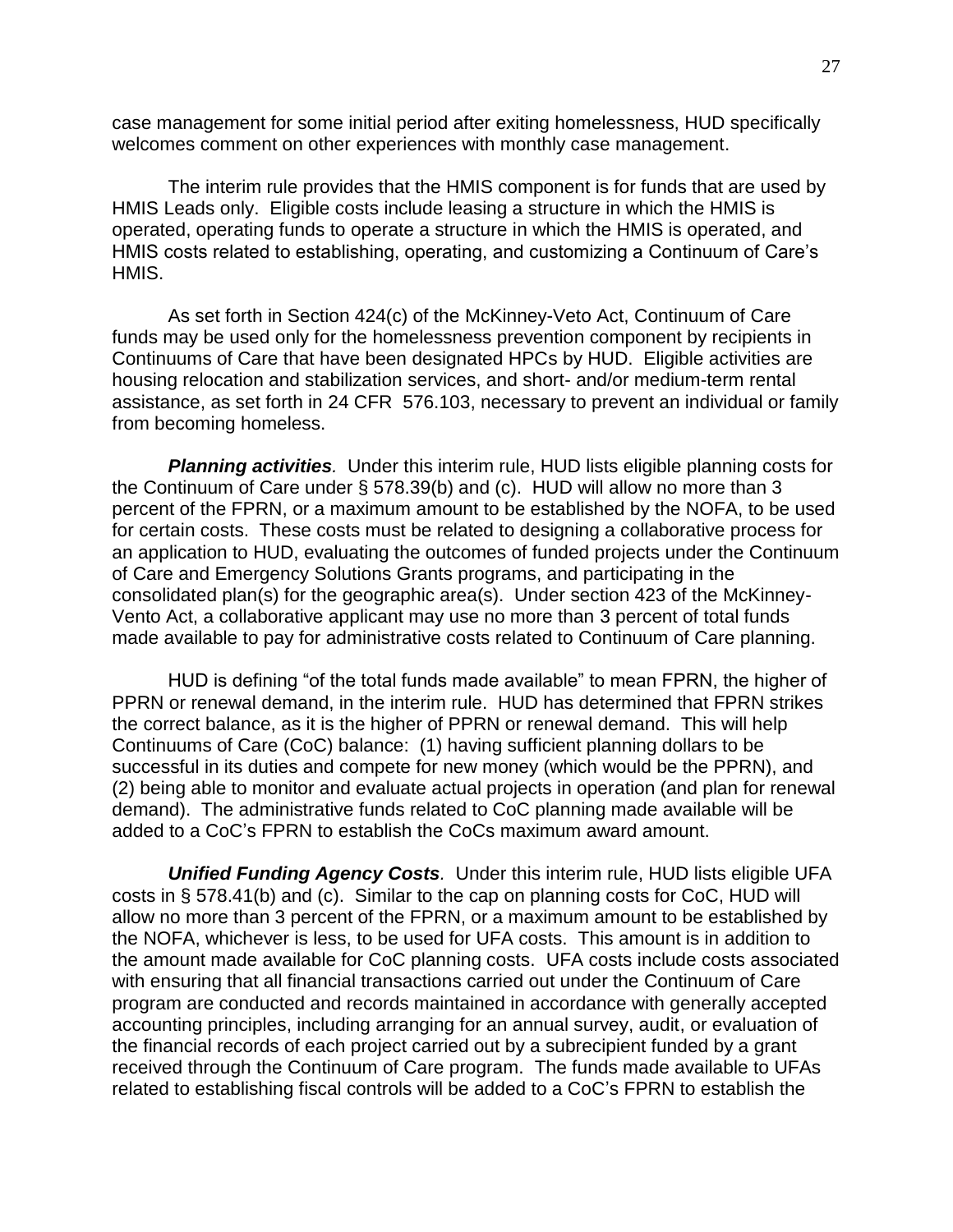CoC maximum award amount.

<span id="page-27-0"></span>**Leasing**. Under this interim rule, grant funds may be used to pay the costs of leasing a structure or structures, or portions of structures, to provide housing or supportive services. The interim rule further clarifies that leasing means that the lease is between the recipient of funds and the landlord. HUD recognizes that some grantees receiving funds through the Supportive Housing Program may have been using their leasing funds in a manner consistent with the rental assistance requirements established in § 578.51; therefore, since the Continuum of Care program authorizes both leasing and rental assistance, the rule provides for an allowance for projects originally approved to carry out leasing to renew and request funds for rental assistance, so long as the rental assistance meets the requirements in § 578.51. The rule provides that a recipient of a grant awarded under the McKinney-Vento Act, prior to enactment of the HEARTH Act, must apply for leasing if the lease is between the recipient and the landlord, notwithstanding that the grant was awarded prior to the HEARTH Act amendments to the McKinney-Vento Act.

The interim rule provides that leasing funds may not be used to lease units or structures owned by the recipient, subrecipient, their parent organization(s), any other related organization(s), or organizations that are members of a partnership where the partnership owns the structure, unless HUD authorizes an exception for good cause. The interim rule establishes minimum requirements that a request for an exception must include. These exceptions are based on HUD's experience in administering the Homelessness Prevention and Rapid Re-Housing Program (HPRP).

The interim rule establishes that projects for leasing may require that program participants pay an occupancy charge (or in the case of a sublease, rent) of no more than 30 percent of their income. Income must be calculated in accordance with HUD's regulations in 24 CFR 5.609 and 24 CFR 5.611(a). However, the interim rule clarifies that projects may not charge program fees.

<span id="page-27-1"></span>*Rental assistance.* Under this interim rule, rental assistance is an eligible cost for permanent and transitional housing, and this rule clarifies that the rental assistance may be short-term, up to 3 months of rent; medium-term, for 3 to 24 months of rent; and long-term, for longer than 24 months of rent. This section provides that rental assistance may include tenant-based, project-based, or sponsor-based rental assistance. This section also provides that project-based rental assistance may include rental assistance to preserve existing permanent supportive housing for homeless individuals and families. Given that the availability of affordable rental housing has been shown to be a key factor in reducing homelessness, the availability of funding for short-term, medium-term, and long-term rental assistance under both the Emergency Solutions Grants program and the Continuum of Care program is not inefficient use of program funds, but rather effective use of funding for an activity that lowers the number of homeless persons.

As noted in the above discussion of rental housing available for funding under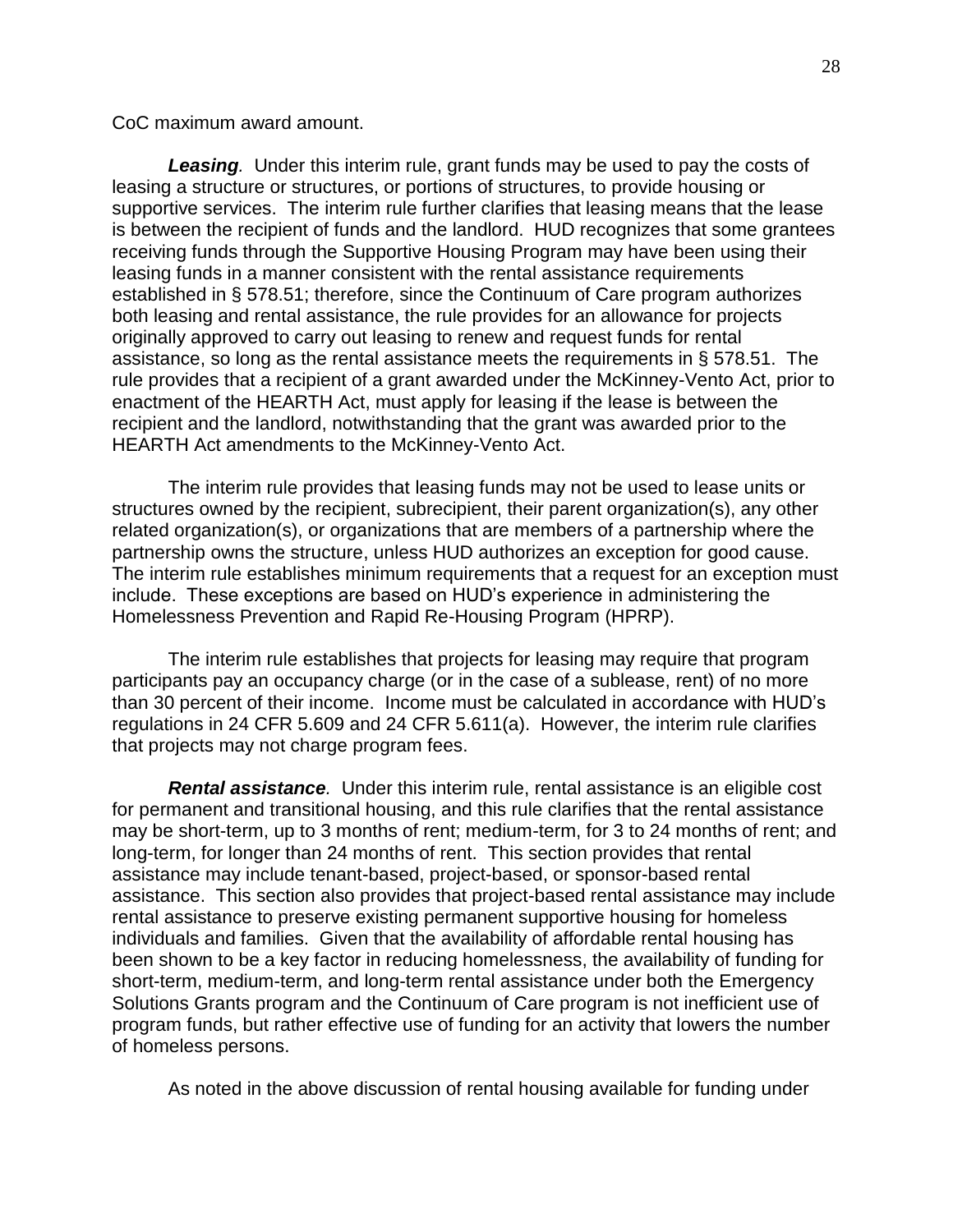the Continuum of Care program, one eligible form of rental assistance is tenant-based, which allows the program participant to retain rental assistance for another unit. The interim rule limits this retention to within the Continuum of Care boundaries. HUD has determined that Continuum of Care program funds must be used within the Continuum's geographic boundaries. If program participants move outside of the Continuum, the Continuum may pay moving costs, security deposits, and the first month of rent for another unit; however, the Continuum would have to organize assistance with the relevant Continuum of Care for the program participant if rental assistance is to continue. The program participant may be transferred to a rental assistance program in a different Continuum without having to become homeless again. The recipient may also limit the movement of the assistance to a smaller area if this is necessary to coordinate service delivery.

Under this interim rule, the only exception to the limitation for retention of tenantbased rental assistance is for program participants who are victims of domestic violence, dating violence, sexual assault, or stalking. Under the definition of "tenantbased" in the McKinney-Vento Act (section 401(28) of the McKinney-Vento Act), these participants must have complied with all other obligations of the program and reasonably believe that he or she is imminently threatened by harm from further violence if he or she remains in the assisted dwelling unit.

In the interim rule, HUD has clarified that the imminent threat of harm must be from *further* domestic violence, dating violence, sexual assault, or stalking, which would include threats from a third party, such as a friend or family member of the perpetrator of the violence. HUD requires that the program participant provide appropriate documentation of the original incident of domestic violence, dating violence, sexual assault, or stalking, and any evidence of the current imminent threat of harm.

Examples of appropriate documentation of the original incident of domestic violence, dating violence, sexual assault, or stalking include written observation by the housing or service provider; a letter or other documentation from a victim service provider, social worker, legal assistance provider, pastoral counselor, mental health provider, or other professional from whom the victim has sought assistance; or medical or dental, court, or law enforcement records.

Documentation of reasonable belief of further domestic violence, dating violence, sexual assault, or stalking includes written observation by the housing or service provider; a letter or other written documentation from a victim service provider, social worker, legal assistance provider, pastoral counselor, mental health provider, or other professional from whom the victim has requested assistance; a current restraining order, recent court order, or other court records; or law enforcement reports or records.

The housing or service provider may also consider other documentation such as emails, voicemails, text messages, social media posts, and other communication. Because of the particular safety concerns surrounding victims of domestic violence, the interim rule provides that acceptable evidence for both the original violence and the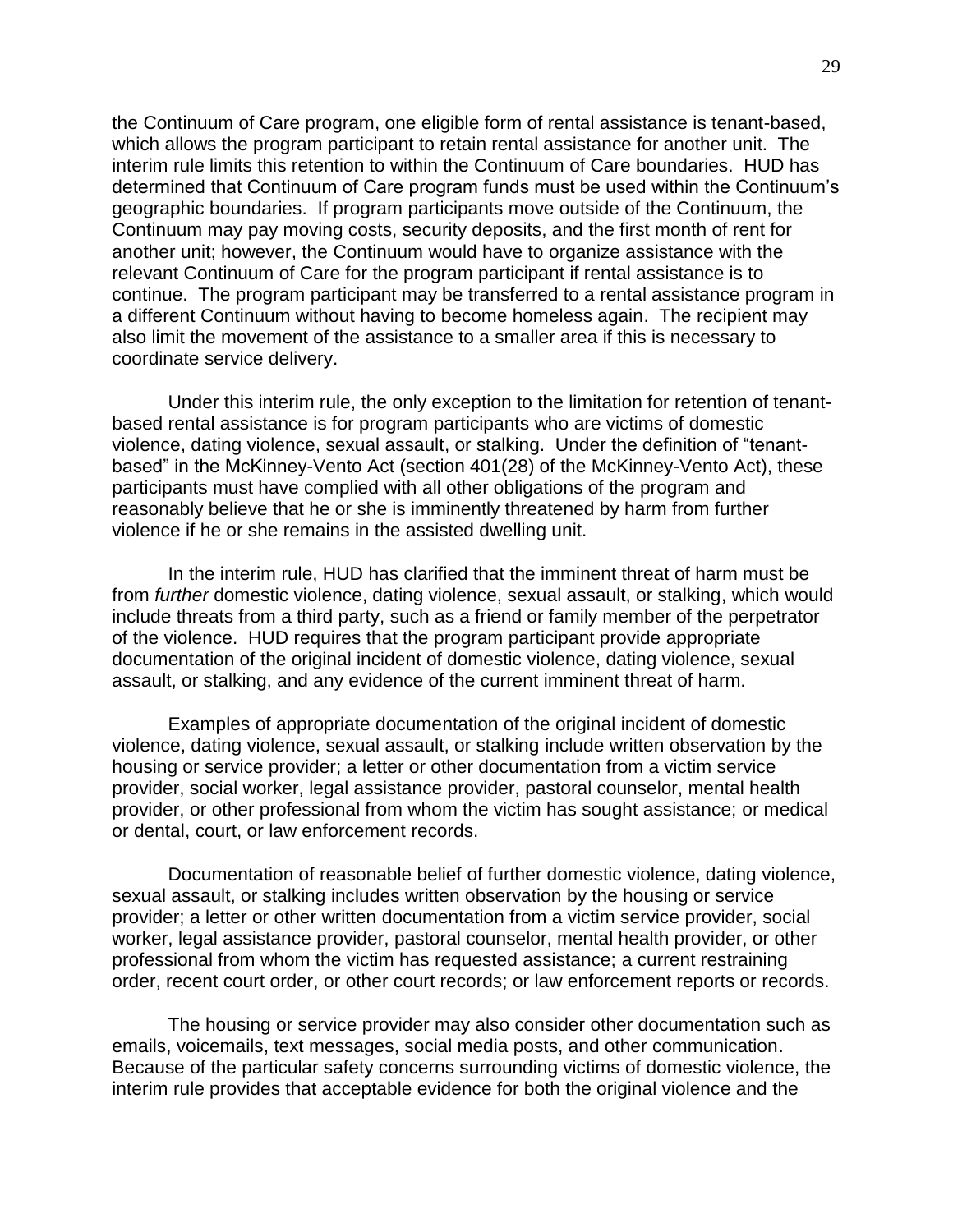reasonable belief include an oral statement. This oral statement does not need to be verified, but it must be documented by a written certification by the individual or head of household.

This provision is specific to victims of domestic violence, dating violence, sexual assault, and stalking who are receiving tenant-based rental assistance in permanent housing. This interim rule contains other policies for moving program participants receiving any type of assistance under this interim rule, including tenant-based rental assistance, within the Continuum of Care geographic area, or smaller geographic area required by the provider to coordinate service delivery.

Moving program participants outside of the geographic area where providers can coordinate service-delivery is administratively difficult for providers and makes it difficult to monitor that program participants have access to, and are receiving, appropriate supportive services; therefore, moves outside of the geographic area where the provider can effectively deliver and monitor service coordination are allowed only under exceptional circumstances. HUD has established these provisions to provide an exception and to address the challenges that are associated with such a move.

Based on HUD's experience in administering the Shelter Plus Care program, the interim rule includes provisions to clarify when rental payments may continue to be made to a landlord when the program participant no longer resides in the unit. For vacated units, the interim rule provides that assistance may continue for a maximum of 30 days from the end of the month in which the unit was vacated, unless the unit is occupied by another eligible person. A person staying in an institution for less than 90 days is not considered as having vacated the unit.

Finally, the recipient may use grant funds, in an amount not to exceed one month's rent, to pay for any damage to housing due to the action of the program participant, one-time, per program participant, per unit. This assistance can be provided only at the time the program participant exits the housing unit.

<span id="page-29-0"></span>*Supportive services.* Grant funds may be used to pay eligible costs of supportive services for the special needs of program participants. All eligible costs are eligible to the same extent for program participants who are unaccompanied homeless youth; persons living with Human Immunodeficiency Virus (HIV)/Acquired Immune Deficiency Syndrome (AIDS) (HIV/AIDS); and victims of domestic violence, dating violence, sexual assault, or stalking. Any cost that is not described as an eligible cost under this interim rule is not an eligible cost of providing supportive services. Eligible costs consist of assistance with moving costs, case management, child care, education services, employment assistance and job training, housing search and counseling services, legal services, life skills training, mental health services, outpatient health services, outreach services, substance abuse treatment services, transportation, and utility deposits.

The definition of "supportive services" in section 401(27) of the McKinney-Vento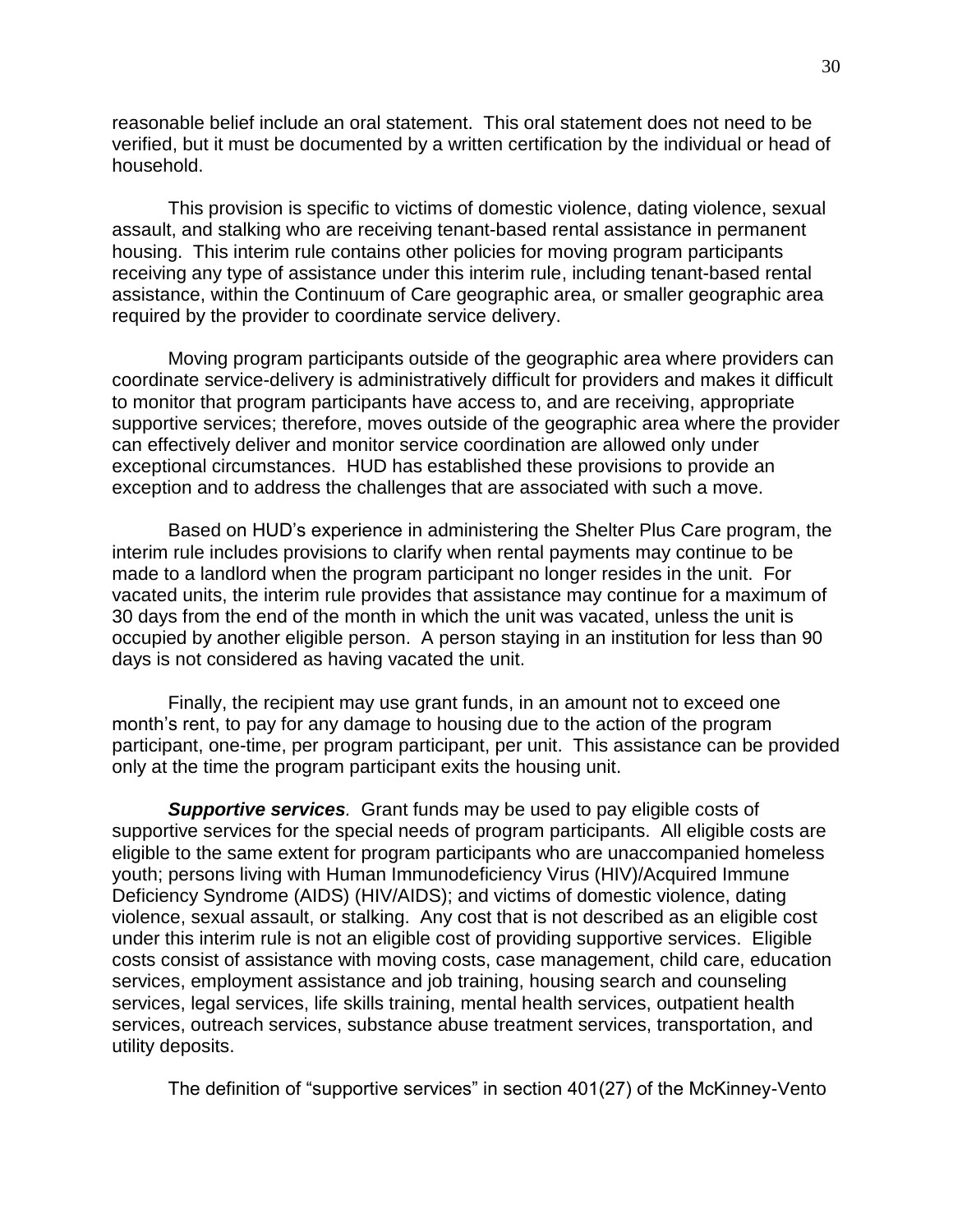Act includes the provision of mental health services, trauma counseling, and victim services. HUD has determined that victim services are eligible as supportive services, and are included as eligible program costs in this interim rule. Providers are allowed to provide services specifically to victims of domestic violence, dating violence, sexual assault, and stalking. The eligible costs for providing victim services are listed as eligible costs in the supportive services funding category. Rather than create a new eligible line item in the project budget, HUD has determined that these costs can be included in the funding categories already established.

<span id="page-30-0"></span>*Indirect costs.* Indirect costs are allowed as part of eligible program costs. Programs using indirect cost allocations must be consistent with Office of Management and Budget (OMB) Circulars A-87 and A-122, as applicable. OMB Circular A–87 and the regulations at 2 CFR part 225 pertain to "Cost Principles for State, Local, and Indian Tribal Governments.'' OMB Circular A-122 and the regulations codified at 24 CFR part 230 pertain to "Cost Principles for Non-Profit Organizations."

*Other costs.* In addition to the eligible costs described in this preamble, the regulation addresses the following other eligible costs: acquisition, rehabilitation, new construction, operating costs, HMIS, project administrative costs, and relocation costs.

### <span id="page-30-1"></span>**High-Performing Communities (Subpart E)**

Section 424 of the McKinney-Vento Act establishes the authority for the establishment of and requirements for HPCs. Applications must be submitted by the collaborative applicant at such time and in such manner as HUD may require and contain such information as HUD determines necessary under § 578.17(b). Applications will be posted on the HUD website [\(www.hud.gov\)](http://www.hud.gov/) for public comments. In addition to HUD's review of the applications, interested members of the public will be able to provide comment to HUD regarding the applications.

*Requirements.* The Continuum of Care must use HMIS data (HUD will publish data standards and measurement protocols) to determine that the standards for qualifying as a HPC are met. An applicant must submit a report showing how the Continuum of Care program funds were expended in the prior year, and provide information that the Continuum meets the standards for HPCs.

<span id="page-30-2"></span>*Standards*. In order to qualify as an HPC, a Continuum of Care must demonstrate through reliable data that it meets all of the required standards. The interim rule clarifies which standards will be measured with reliable data from a Continuum's HMIS and which standards will be measured through reliable data from other sources and presented in a narrative form or other format prescribed by HUD.

Continuums must use the HMIS to demonstrate the following measures: (1) that the mean length of homelessness must be less than 20 days for the Continuum's geographic area, or the Continuum's mean length of episodes for individuals and families in similar circumstances was reduced by at least 10 percent from the preceding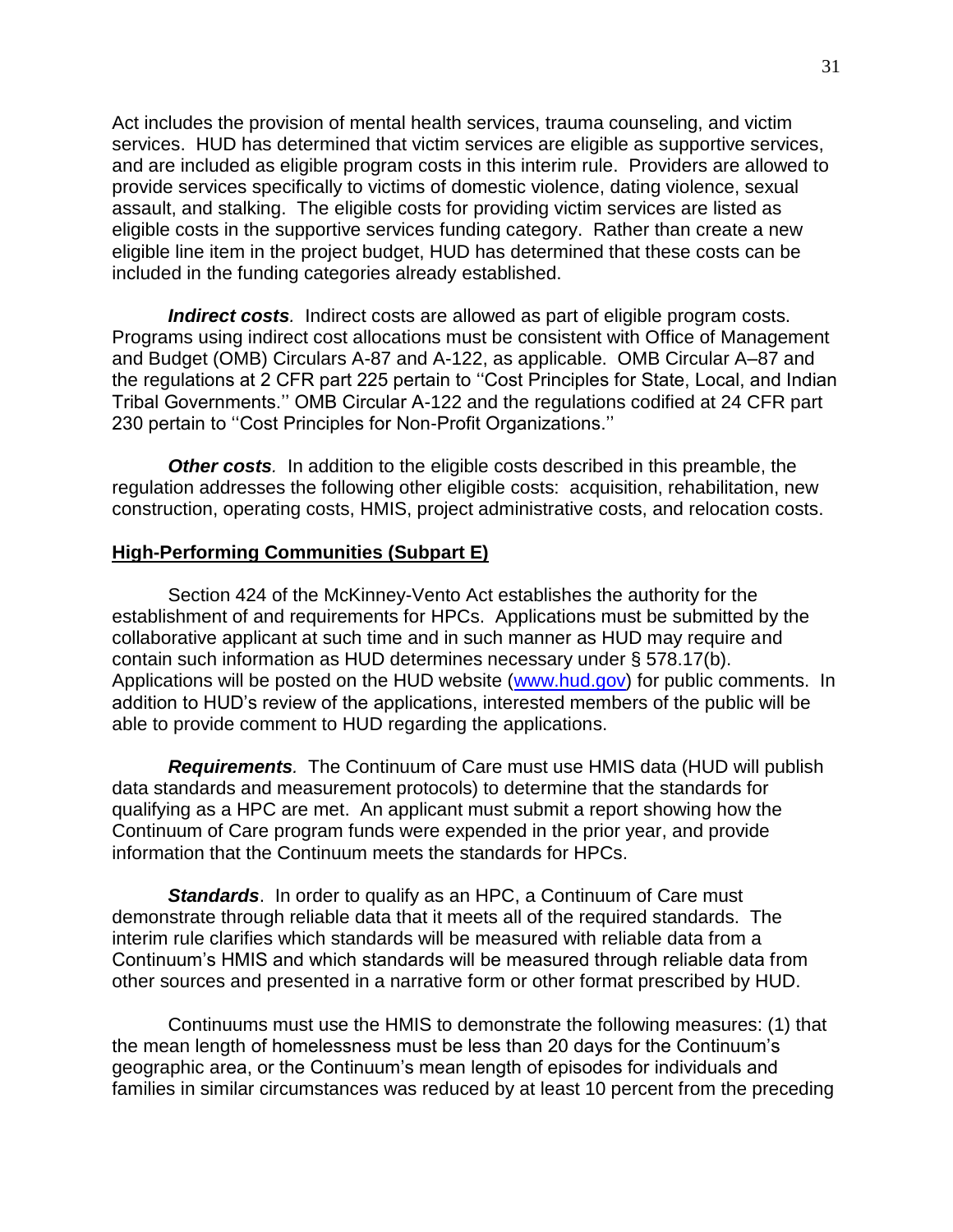year; (2) that less than 5 percent of individuals and families that leave homelessness become homeless again any time within the next 2 years, or the percentage of individuals and families in similar circumstances who became homeless again within 2 years after leaving homelessness was decreased by at least 20 percent from the preceding year; and (3) for Continuums of Care that served homeless families with youth defined as homeless under other federal statutes, that 95 percent of those families did not become homeless again within a 2-year period following termination of assistance and that 85 percent of those families achieved independent living in permanent housing for at least 2 years following the termination of assistance.

The McKinney-Vento Act requires that HUD set forth standards for preventing homelessness among the subset of those at the highest risk of becoming homeless among those homeless families and youth defined as homeless under other federal statutes, the third measure above, one of which includes achieving independent living in permanent housing among this population. HUD has set forth the standards of 95 percent and 85 percent. HUD recognizes that these standards are high, but standards are comparable to the other standards in the Act, which are high. It is HUD's position that HPCs should be addressing the needs of those homeless individuals within their communities prior to receiving designation of a HPC and being allowed to spend funds in accordance with § 578.71.

The final standard that the Continuum must use its HMIS data to demonstrate is provided under section 424(d)(4) of the Act. The statute requires each homeless individual or family who sought homeless assistance to be included in the data system used by that community. HUD has defined this as bed-coverage and service-volume coverage rates of at least 80 percent. The documentation that each homeless individual or family who sought homeless assistance be included in the HMIS is not measurable by HUD. This type of standard would be entirely reliant upon self-reporting. Additionally, individuals and families have the right to decline having their data entered into the HMIS. HUD uses bed-coverage rates and service-volume coverage rates as a proxy for measuring the rate of inclusion of persons who are present for services or housing in the HMIS. This is a measurable standard, and HUD defines the calculation in the HMIS rule; therefore, the measurement will be consistent between Continuums.

Continuums must use reliable data from other sources and presented in a narrative form or other format prescribed by HUD to measure two standards: community action and renewing HPC status. Section 424(d)(4) of the McKinney-Vento Act establishes another standard for HPCs, which is "community action." This statutory section provides that communities that compose the geographic area must have actively encouraged homeless individuals and families to participate in housing and services available in the geographic area and included each homeless individual or family who sought homeless assistance services in the data system used by that community for determining compliance. HUD has defined "communities that compose the geographic area" to mean the entire geographic area of the Continuum. This definition will also provide consistency of measurement since most of HUD's measurements are across the entire Continuum of Care geographic area. HUD has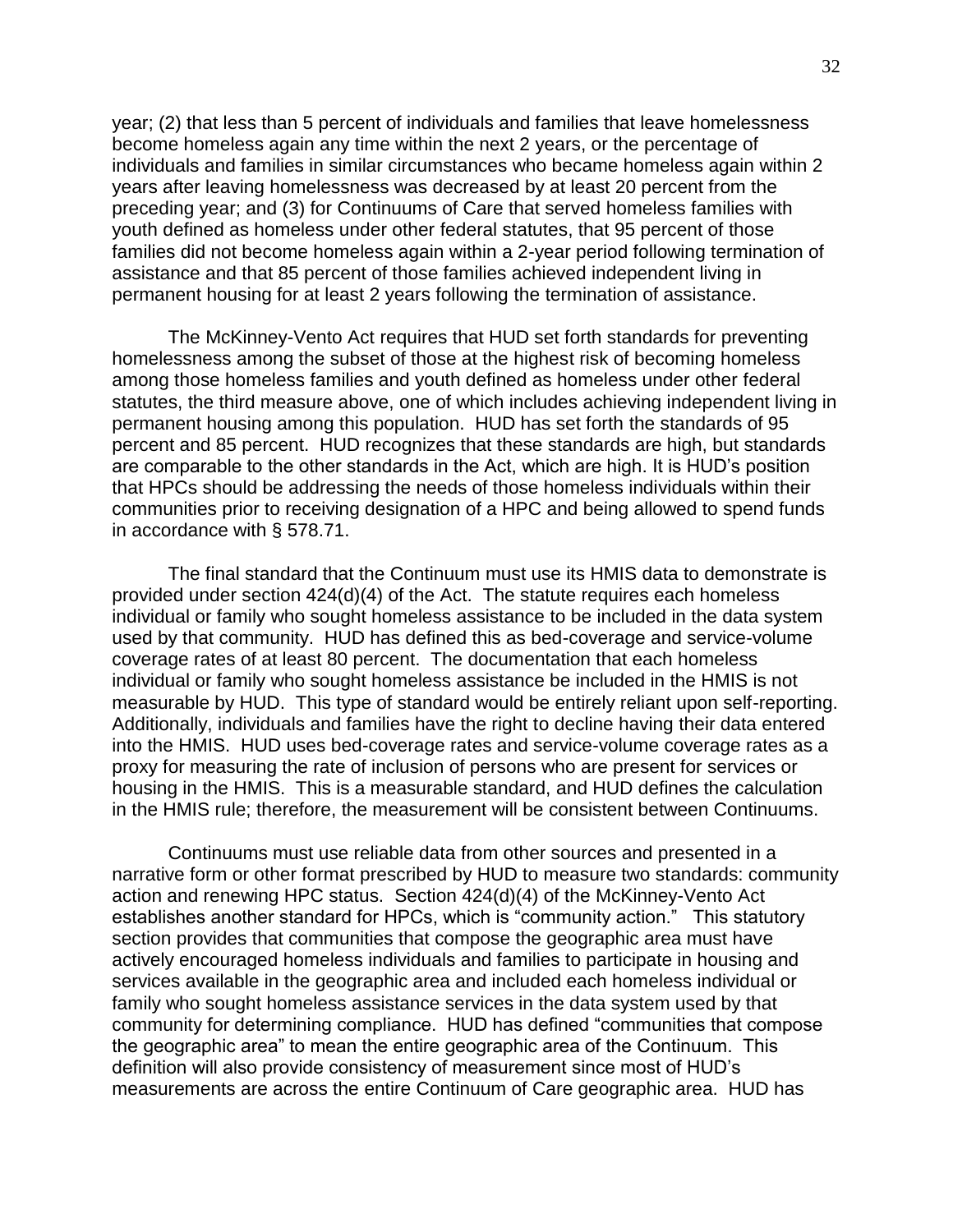further defined "actively encourage" within this standard as a comprehensive outreach plan, including specific steps for identifying homeless persons and referring them to appropriate housing and services in that geographic area. The measurement of the last part of this standard, "each homeless individual or family who sought homeless assistance services in the data system used by that community," will be measured using reliable data from an HMIS and has been discussed earlier in this preamble. HUD has determined this will provide clarity and ensure consistent measurement across Continuums.

The interim rule provides that a Continuum of Care that was an HPC in the prior year and used Continuum funds for activities described under § 578.71 must demonstrate that these activities were effective at reducing the number of persons who became homeless in that community, to be renewed as a HPC.

*Selection.* HUD will select up to 10 Continuums of Care each year that best meet the application requirements and the standards set forth in § 578.65. Consistent with section 424 of the McKinney-Vento Act, the interim rule provides a HPC designation for the grants awarded in the same competition in which the designation is applied for and made. The designation will be for a period of one year.

<span id="page-32-0"></span>*Eligible activities*. Recipients and subrecipients in Continuums that have been designated an HPC may use grant funds to provide housing relocation and stabilization services and short- and/or medium-term rental assistance to individuals and families at risk of homelessness as set for in the Emergency Solutions Grants program. All eligible activities discussed in this section must be effective at stabilizing individuals and families in their current housing, or quickly moving such individuals and families to other permanent housing. This is the only time that Continuum of Care funds may be used to serve nonhomeless individuals and families. Recipients and subrecipients using grant funds on these eligible activities must follow the written standards established by the Continuum of Care in § 578.7(a)(9)(v), and the recordkeeping requirements set for the Emergency Solutions Grants program rule.

### <span id="page-32-1"></span>**Program Requirements (Subpart F)**

All recipients of Continuum of Care funding must comply with the program regulations and the requirements of the NOFA issued annually by HUD.

<span id="page-32-2"></span>*Matching.* The HEARTH Act allows for a new, simplified match requirement. All eligible funding costs except leasing must be matched with no less than a 25 percent cash or in-kind match. The interim rule clarifies that the match must be provided for the entire grant, except that recipients that are UFAs or are the sole recipient for the Continuum may provide the match on a Continuum-wide basis.

For in-kind match, the governmentwide grant requirements of HUD's regulations in 24 CFR 84.23 (for private nonprofit organizations) and 85.24 (for governments) apply. The regulations in 24 CFR parts 84 and 85 establish uniform administrative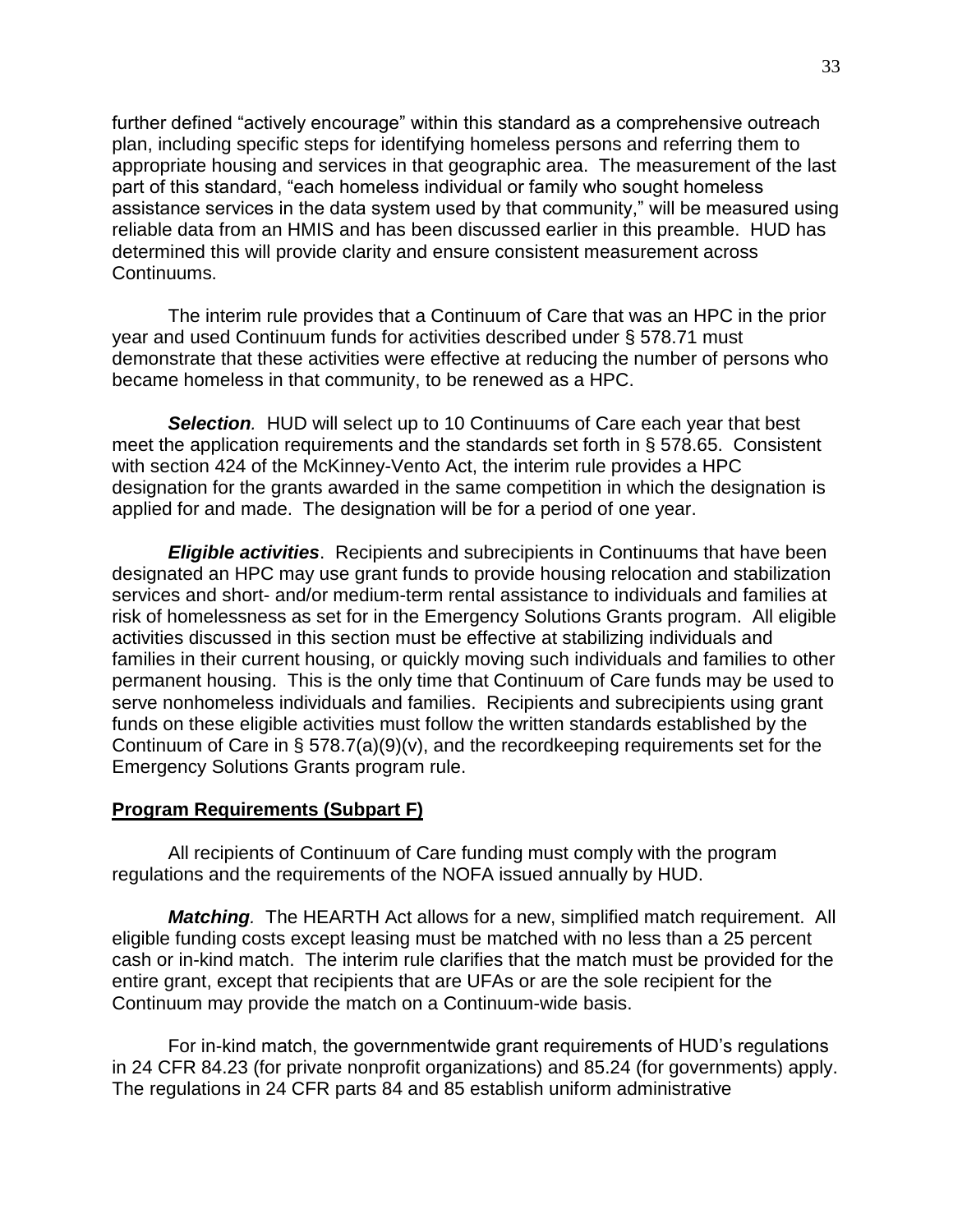requirements for HUD grants. The requirements of 24 CFR part 84 apply to subrecipients that are private nonprofit organizations. The requirements of 24 CFR part 85 apply to the recipient and subrecipients that are units of general purpose local government. The match requirement in 24 CFR 84.23 and in 24 CFR 85.24 applies to administration funds, as well as Continuum of Care planning costs and UFA's financial management costs. All match must be spent on eligible activities as required under subpart D of this interim rule, except that recipients and subrecipients in HPCs may use match on eligible activities described under § 578.71.

<span id="page-33-0"></span>*General operations.* Recipients of grant funds must provide housing or services that comply with all applicable State and local housing codes, licensing requirements, and any other requirements in the project's jurisdiction. In addition, this interim rule clarifies that recipients must abide by housing quality standards and suitable dwelling size. Recipients must also assess supportive services on an ongoing basis, have residential supervision, and provide for participation of homeless individuals as required under section 426(g) of the McKinney-Vento Act.

**Specific request for comment.** With respect to housing quality standards, HUD includes in this rule the longstanding requirement from the Shelter Plus Care program that recipients or subrecipients, prior to providing assistance on behalf of a program participant, must physically inspect each unit to assure that the unit meets housing quality standards. This requirement is designed to ensure that program participants are placed in housing that is suitable for living. Additionally, these requirements are consistent with HUD's physical inspection requirements in its other mainstream rental assistance programs. Notwithstanding that this is a longstanding requirement, HUD welcomes comment on alternatives to inspection of each unit that may be less burdensome but ensure that the housing provided to a program participant is decent, safe, and sanitary.

Under Section 578.75, General Operations, subsection (h), entitled "Supportive Service Agreements," states that recipients and subrecipients may require program participants to take part in supportive services so long as they are not disability-related services, provided through the project as a condition of continued participation in the program. Examples of disability-related services include, but are not limited to, mental health services, outpatient health services, and provision of medication, which are provided to a person with a disability to address a condition caused by the disability.

This provision further states that if the purpose of the project is to provide substance abuse treatment services, recipients and subrecipients may require program participants to take part in such services as a condition of continued participation in the program. For example, if a Continuum of Care recipient operates a transitional housing program with substance abuse treatment services, the recipient may require program participants to participate in those services.

By contrast, in a program that offers services but whose purpose is not substance abuse treatment, a recipient may not require a person who is an alcoholic,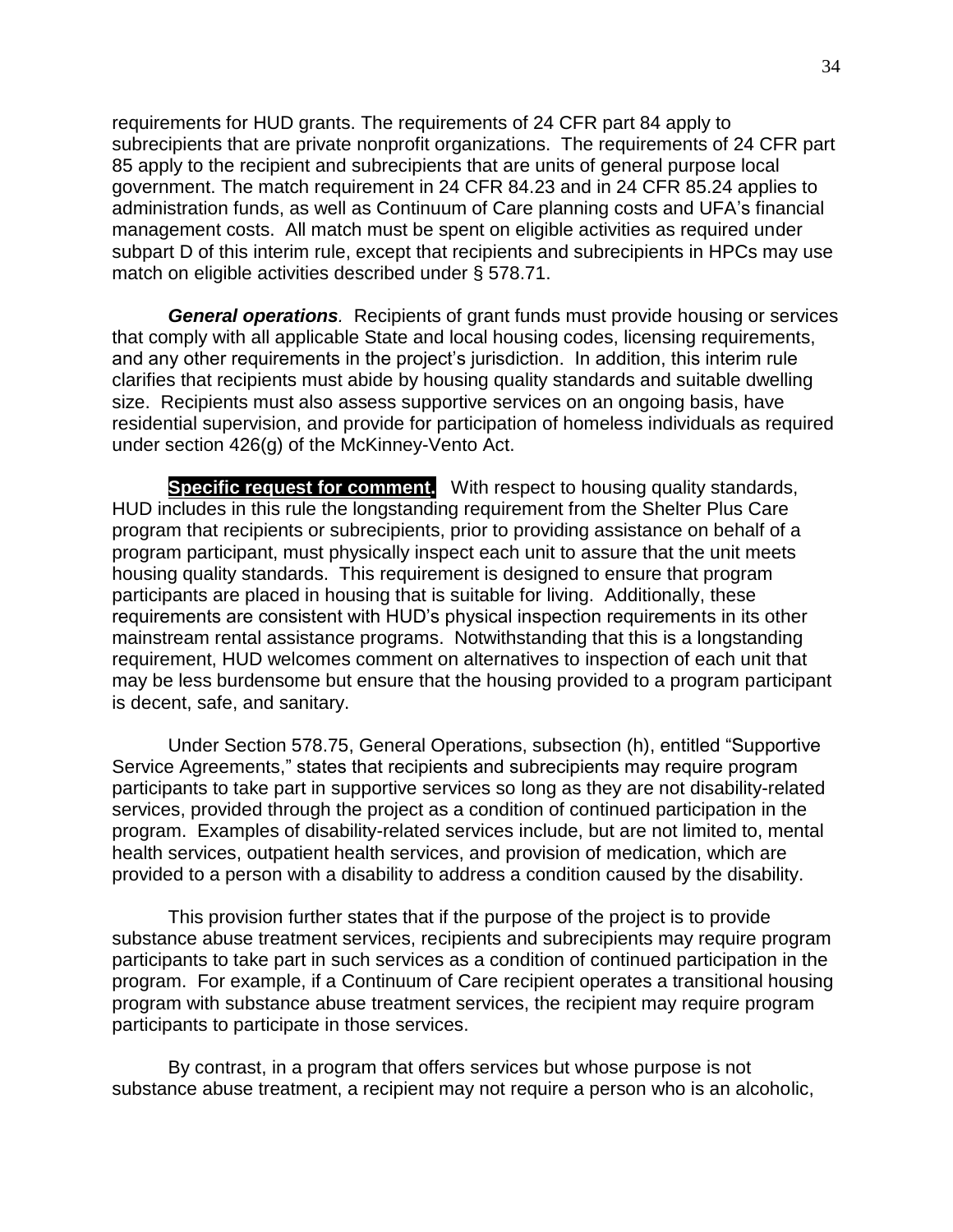for example, to sign a supportive service agreement at initial occupancy stating that he or she will participate in substance abuse treatment services as a condition of occupancy. All program participants must, however, meet all terms and conditions of tenancy, including lease requirements. If, as a result of a person's behavior stemming from substance use, a person violates the terms of the lease, a recipient may consider requiring participation in services or any other action necessary in order for such a person to successfully meet the requirements of tenancy.

Finally, the interim rule clarifies that in units where the qualifying member of the household has died, or has been incarcerated or institutionalized for more than 90 days, assistance may continue until the expiration of the lease in effect at the time of the qualifying member's death, incarceration, or institutionalization.

<span id="page-34-0"></span>*Displacement, relocation, and acquisition.* All recipients must ensure that they have taken all reasonable steps to minimize the displacement of persons as a result of projects assisted under this part. This section of the interim rule is substantially revised from the previous programs to increase clarity and comprehension of the directions to recipients and subrecipients in the use of grant funds.

<span id="page-34-1"></span>*Timeliness standards.* Recipients must initiate approved activities and projects promptly. Recipients of funds for rehabilitation and new construction must begin construction activities within 9 months of the signing of the grant, and such activities must be completed within 24 months. HUD is providing these requirements to assist communities in meeting the obligation and expenditure deadline historically imposed by the annual HUD appropriations act. HUD may reduce a grant term to a term of one year if implementation delays reduce the amount of funds that can be used during the original grant term.

<span id="page-34-2"></span>*Limitation on use of funds.* Recipients of funds provided under this part must abide by any limitations that apply to the use of such funds, such as use of funds for explicitly religious activities.

The limitation on use of funds also addresses limitation on uses where religious activities may be concerned. It is HUD's position that faith-based organizations are able to compete for HUD funds and participate in HUD programs on an equal footing with other organizations; that no group of applicants competing for HUD funds should be subject, as a matter of discretion, to greater or fewer requirements than other organizations solely because of their religious character or affiliation, or, alternatively, the absence of religious character or affiliation. HUD's general principles regarding the equal participation of such organizations in its programs are codified at 24 CFR 5.109. Program-specific requirements governing faith-based activities are codified in the regulations for the individual HUD programs. (See, for example, 24 CFR 574.300(c), 24 CFR 582.115(c), and 24 CFR 583.150(b).)

HUD's equal participation regulations were prompted by Executive Order 13279, Equal Protection of the Laws for Faith-Based and Community Organizations, issued by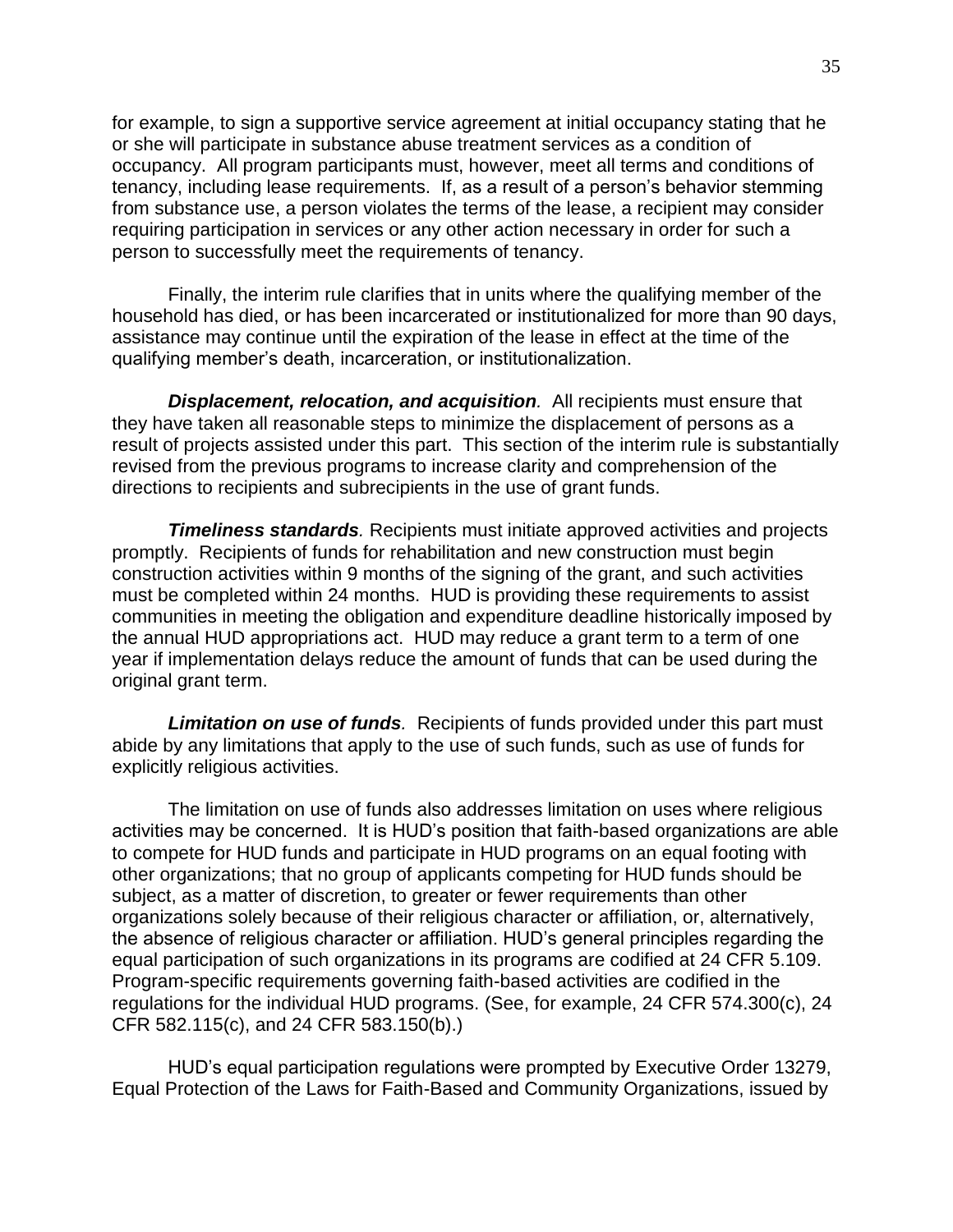President Bush on December 12, 2002, and published in the Federal Register on December 16, 2002 (67 FR 77141). Executive Order 13279 set forth principles and policymaking criteria to guide federal agencies in ensuring the equal protection of the laws for faith-based and community organizations. Executive Order 13279 was amended by Executive Order 13559 (Fundamental Principles and Policymaking Criteria for Partnerships With Faith-Based and Other Neighborhood Organizations), issued by President Obama on November 17, 2010, and published in the Federal Register on November 22, 2010 (75 FR 71319).

Executive Order 13559 expands on the equal participation principles provided in Executive Order 13279 to strengthen the capacity of faith-based and other neighborhood organizations to deliver services effectively and ensure the equal treatment of program beneficiaries. Executive Order 13559 reiterates a key principle underlying participation of faith-based organizations in federally funded activities and that is that faith-based organizations be eligible to compete for federal financial assistance used to support social service programs and to participate fully in social service programs supported with federal financial assistance without impairing their independence, autonomy, expression outside the programs in question, or religious character.

With respect to program beneficiaries, the Executive Order states that organizations, in providing services supported in whole or in part with federal financial assistance, and in their outreach activities related to such services, should not be allowed to discriminate against current or prospective program beneficiaries on the basis of religion, a religious belief, a refusal to hold a religious belief, or a refusal to attend or participate in a religious practice.

The Executive Order directs that organizations that engage in explicitly religious activities (including activities that involve overt religious content such as worship, religious instruction, or proselytization) must perform such activities and offer such services outside of programs that are supported with direct federal financial assistance (including through prime awards or subawards), separately in time or location from any such programs or services supported with direct federal financial assistance, and participation in any such explicitly religious activities must be voluntary for the beneficiaries of the social service program supported with such federal financial assistance. For purposes of greater clarity and comprehensibility, the Executive Order uses the term "explicitly religious" in lieu of "inherently religious."

The Executive Order further directs that if a beneficiary or prospective beneficiary of a social service program supported by federal financial assistance objects to the religious character of an organization that provides services under the program, that organization shall, within a reasonable time after the date of the objection, refer the beneficiary to an alternative provider.

Executive Order 13559 provides for the establishment of an Interagency Working Group on Faith-Based and Other Neighborhood Partnerships (Working Group) to review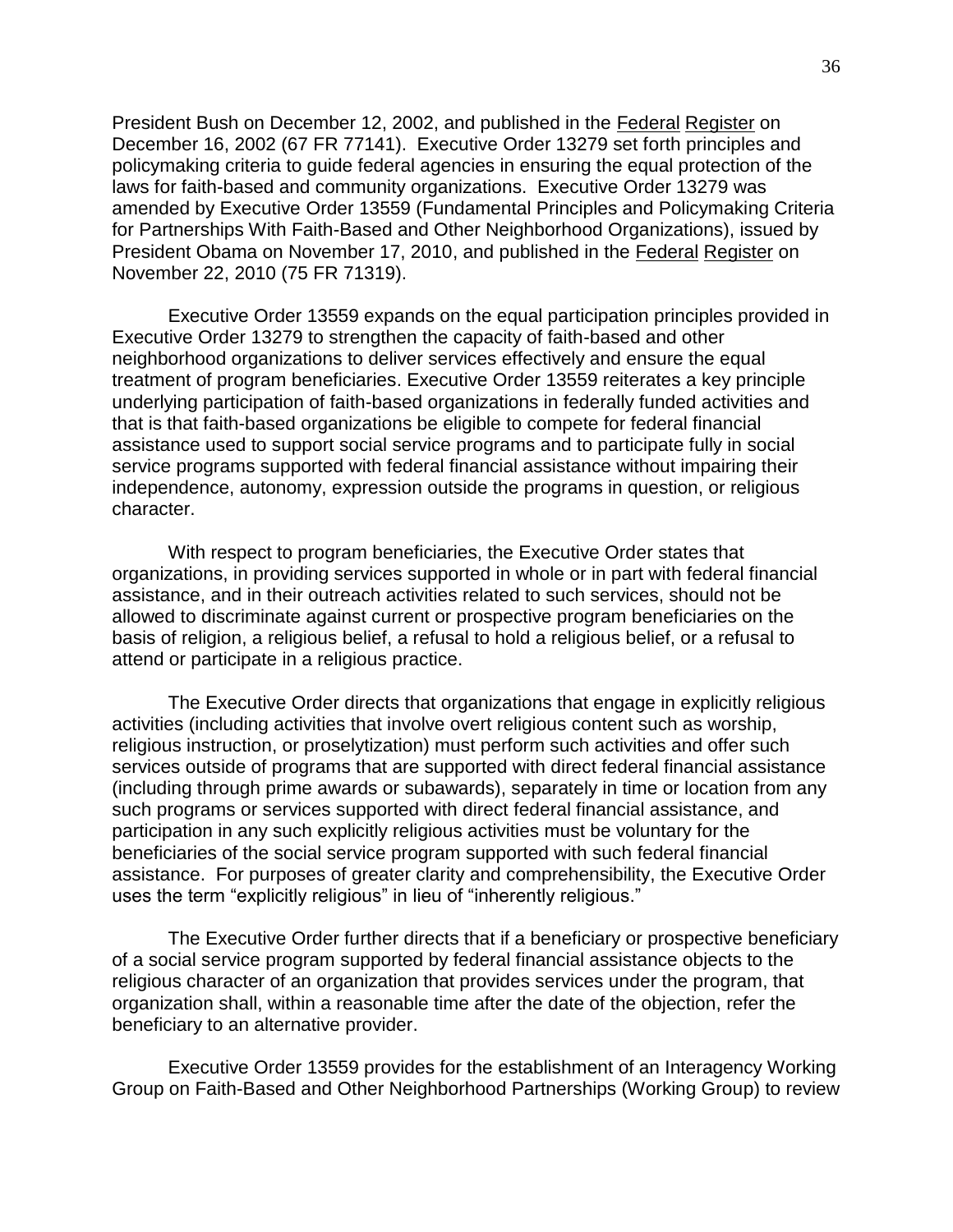and evaluate existing regulations, guidance documents, and policies, and directs the OMB to issue guidance to agencies on uniform implementation following receipt of the Working Group's report. On April 27, 2012, the Working Group issued its report, recommending a model set of regulations and guidance for agencies to adopt.<sup>1</sup>

HUD intends to wait for OMB guidance before initiating any rulemaking directed to broader changes to HUD's existing faith-based regulations, to ensure consistency with faith-based regulations of other federal agencies. However, HUD has revised its regulatory provisions governing faith-based activities to incorporate the principles of Executive Order 13559 pertaining to equal treatment of program beneficiaries and to adopt terminology, such as "explicitly religious" and "overt religious content," that offers greater clarity to the limitations placed on faith-based organizations when using federal funds for their supportive services. Additionally, HUD is putting in place through this rulemaking the provision of Executive Order 13559 that directs the referral to alternative providers.

Executive Order 13559 provides that if a beneficiary or prospective beneficiary of a social service program supported by federal financial assistance objects to the religious character of an organization that provides services under the program, that organization shall, within a reasonable time frame after the date of the objection, refer the beneficiary to an alternative provider. While HUD will benefit from OMB guidance on other provisions of the Executive Order, specifically those which the Working Group is charged to provide recommendations, the "referral" provision of the Executive Order is one that HUD believes it can immediately put in place.

HUD may, following receipt of public comment and further consideration of this issue, revise how recipients and subrecipients document the referral to other providers when beneficiaries may assert objections to the original provider. For now, HUD is requiring that any objections and any referrals be documented in accordance with the recordkeeping provisions of § 578.013.

This section of the interim rule also contains limitations on the types of eligible assistance that may not be combined in a single structure or housing unit. As the Continuum of Care substantially increases the types of assistance that may be combined in a project from previous programs, HUD has established standards in this section to provide recipients with clarity about the types of activities that may not be carried out in a single structure or housing unit.

*Termination of assistance.* The interim rule provides that a recipient may terminate assistance to a participant who violates program requirements or conditions of occupancy. The recipient must provide a formal process that recognizes the due process of law. Recipients may resume assistance to a participant whose assistance has been terminated.

 $\overline{a}$ 

 $<sup>1</sup>$  The report is available at:</sup>

[http://www.whitehouse.gov/sites/default/files/uploads/finalfaithbasedworkinggroupreport.pdf.](http://www.whitehouse.gov/sites/default/files/uploads/finalfaithbasedworkinggroupreport.pdf)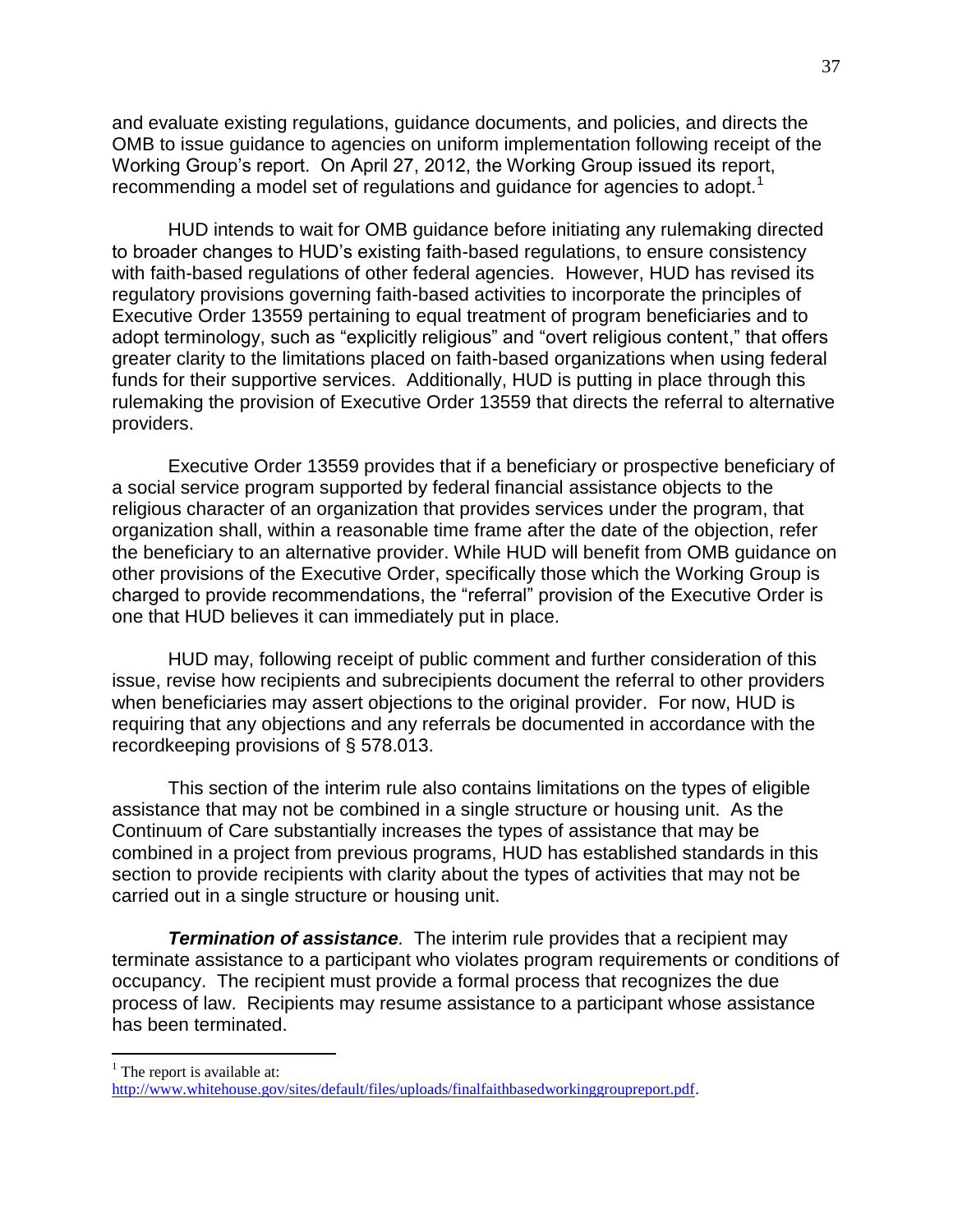Recipients that are providing permanent supportive housing for hard-to-house populations of homeless persons must exercise judgment and examine all circumstances in determining whether termination is appropriate. Under this interim rule, HUD has determined that a participant's assistance should be terminated only in the most severe cases. HUD is carrying over this requirement from the Shelter Plus Care program.

*Fair Housing and Equal Opportunity requirements*. The Continuum of Care, as well as its members and subrecipients, are required to comply with applicable civil rights laws. Section 578.93, addressing nondiscrimination and equal opportunity requirements, is provided to offer greater direction to recipients and subrecipients on the use of grant funds. Section 578.93(a) states that the nondiscrimination and equal opportunity requirements set forth in 24 CFR 5.105(a) apply. This includes, but is not limited to, the Fair Housing Act, Title VI of the Civil Rights Act of 1964, Section 504 of the Rehabilitation Act of 1973 (Section 504), and title II of the Americans with Disabilities Act.

Section 578.93(b) explains when recipients and subrecipients may exclusively serve a particular subpopulation in transitional or permanent housing. As part of these requirements, recipients must also administer programs and activities receiving federal financial assistance in the most integrated setting appropriate to the needs of qualified individuals with disabilities. This "integration mandate" requires that HUD-funded programs or activities enable individuals with disabilities to interact with nondisabled persons to the fullest extent possible. In reviewing requests for funding through the Continuum of Care NOFA, HUD will be considering each recipient's proposals to provide integrated housing to individuals with disabilities.

There are certain situations in which a recipient or subrecipient may limit housing to a specific subpopulation, so long as admission does not discriminate against any protected class, as well as instances where recipients or subrecipients may limit admission or provide a preference to certain subpopulations of homeless persons and families who need the specialized services provided in the housing.

For example, § 578.93(b)(2) states that the housing may be limited to homeless veterans, so long as admission is not denied based on any membership in a protected class; e.g., homeless veterans with families must be admitted. Similarly, housing may be limited to domestic violence victims and their families or persons who are at risk of institutionalization, so long as admission is not denied based on any membership in a protected class.

Section 578.93(b)(3) states that housing may be limited to families with children.

Section 578.93(b)(1) states that, in consideration of personal privacy, housing may only be limited to a single sex when such housing consists of a single structure with shared bedrooms or bathing facilities such that the considerations of personal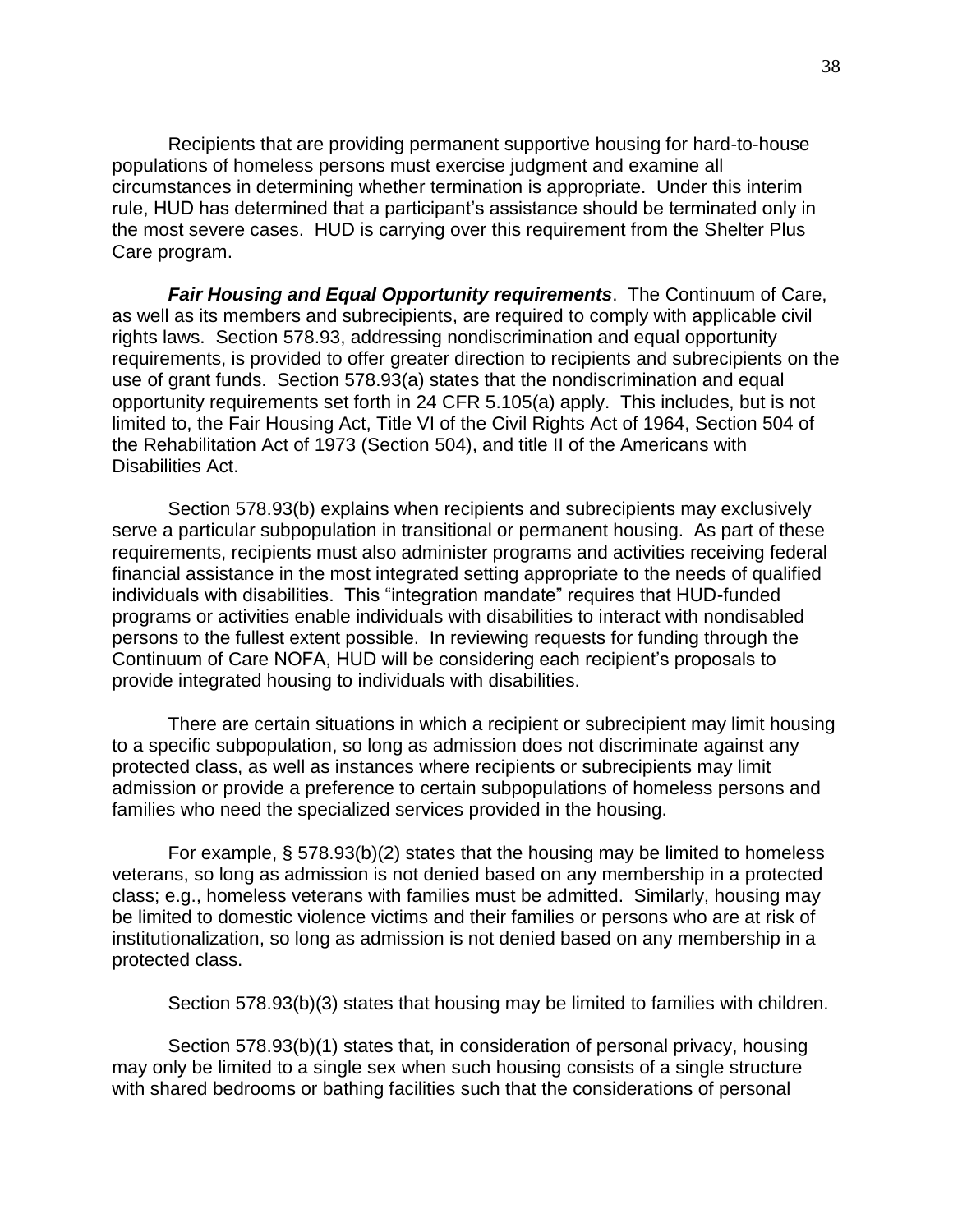privacy and the physical limitations of the configuration of the housing make it appropriate for the housing to be limited to one sex.

Further, §§ 578.93(b)(4) and (5) clearly outline instances when sex offenders or violent offenders may be excluded from housing, and when projects providing sober housing may exclude persons.

HUD's Section 504 regulations permit housing funded under a particular program to be reserved for persons with a specific disability when a federal statute or executive order specifically authorizes such a limitation. Section 578.93(b)(6) states that if the housing is assisted with funds under a federal program that is limited by federal statute or executive order to a specific subpopulation, the housing may be limited to that subpopulation.

Section 578.93(b)(7) provides clarification to recipients of funds under this part as to when a project can limit admission to a specific subpopulation of homeless individuals and families based on the service package offered in the project. To help recipients better understand these requirements, the following paragraphs provide a detailed explanation of the regulatory provision, along with a few examples.

Section 578.93(b)(7) states that recipients may limit admission to or provide a preference for the housing to subpopulations of homeless persons and families who *need* the specialized supportive services that are provided in the housing. The regulation contains the following examples: substance abuse addiction treatment, domestic violence services, or a high-intensity package designed to meet the needs of hard-to-reach homeless persons.

However, § 578.93(b)(7) further states that while the housing may offer services for a particular type of disability, no otherwise eligible individual with a disability, or family that includes an individual with a disability, who may benefit from the services provided may be excluded on the grounds that they do not have a particular disability. Below are general examples to offer guidance on this subsection.

Please note that these examples are nonexhaustive, but emphasize that the proper focus is on the services available as part of the Continuum of Care project as opposed to a person's category or subcategory of disability. While these general principles are offered to help clarify this section, a change in the factual scenario may change the analysis.

One clarifying example is as follows. A private, nonprofit organization or a local government applies for and receives a new grant under this part to provide projectbased rental assistance and services, including case management, intensive therapy provided by a psychiatrist, and medication management. The recipient or subrecipient may establish a preference for individuals who are chronically homeless. When filling an opening in the housing, the recipient or subrecipient may target chronically homeless individuals or families, but if there are no such individuals or families either on a waiting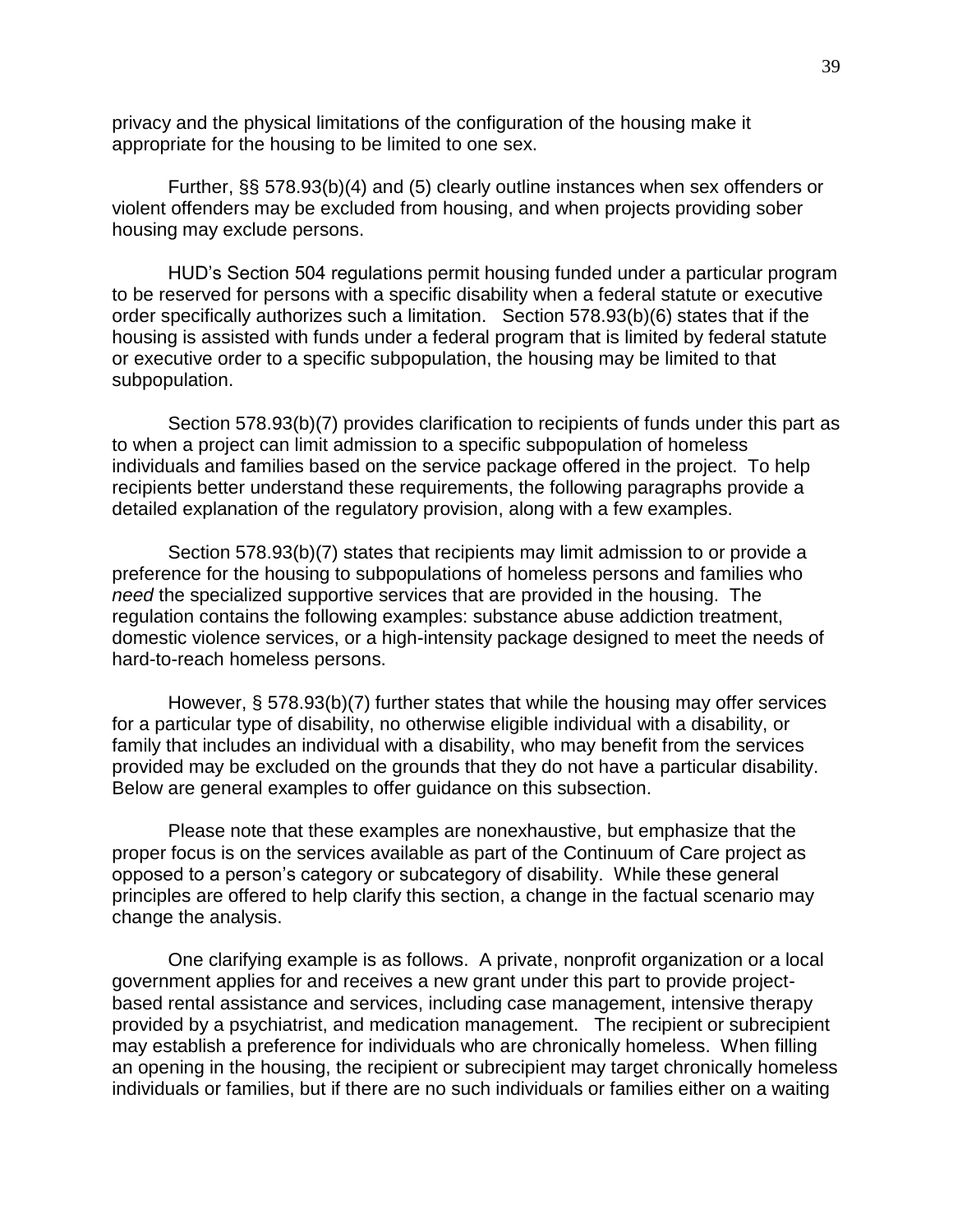list or applying for entrance to the program, the recipient or subrecipient cannot deny occupancy to individuals or families who apply for entrance into the program and who may benefit from the services provided. When filling a vacancy in the housing, the recipient or subrecipient, if presented with two otherwise eligible persons, one who is chronically homeless and one who is not, may give a preference to the chronically homeless individual.

By comparison, § 578.93(b)(6) addresses situations where Continuum of Care funds are combined with HUD funding for housing that may be restricted to a specific disability. For example, if Continuum of Care funds for a specific project are combined with construction or rehabilitation funding for housing from the Housing Opportunities for People With AIDS program, the program may limit eligibility for the project to persons with HIV/AIDS and their families. An individual or a family that includes an individual with a disability may be denied occupancy if the individual or at least one member of the family does not have HIV/AIDS.

In another example, a private, nonprofit organization applies for and receives Continuum of Care funds from a local governmental entity to rehabilitate a five-unit building, and provides services including assistance with daily living and mental health services. While the nonprofit organization intends to target and advertise the project as offering services for persons with developmental disabilities, an individual with a severe psychiatric disability who does not have a developmental disability but who can benefit from these services cannot be denied.

Section 578.93(e) incorporates the "preventing involuntary family separation" requirement set forth in Section 404 of the McKinney-Veto Act into this interim rule. This provision clarifies, especially for projects where the current policy is to deny the admittance of a boy under the age of 18, that denying admittance to a project based on age and gender is no longer permissible. HUD encourages Continuums of Care to use their centralized or coordinated assessment systems to find appropriate shelter or housing for families with male children under the age of 18.

**Specific request for comment.** HUD specifically seeks comments from Continuum of Care-funded recipients on this requirement. HUD invites comments about the difficulty that recipients are going to experience, if any, in implementing this requirement. In addition to comments about the difficulties, HUD invites communities that have already implemented this requirement locally to describe their methods for use in HUD's technical assistance materials and for posting on the HUD Homeless Resource Exchange.

**Other standards**. In addition to the program requirements described in this preamble, the interim rule sets forth other program requirements by which all recipients of grant funds must abide. These include a limitation on the use of grant funds to serve persons defined as homeless under other federal laws, conflicts of interest standards, and standards for identifying uses of program income.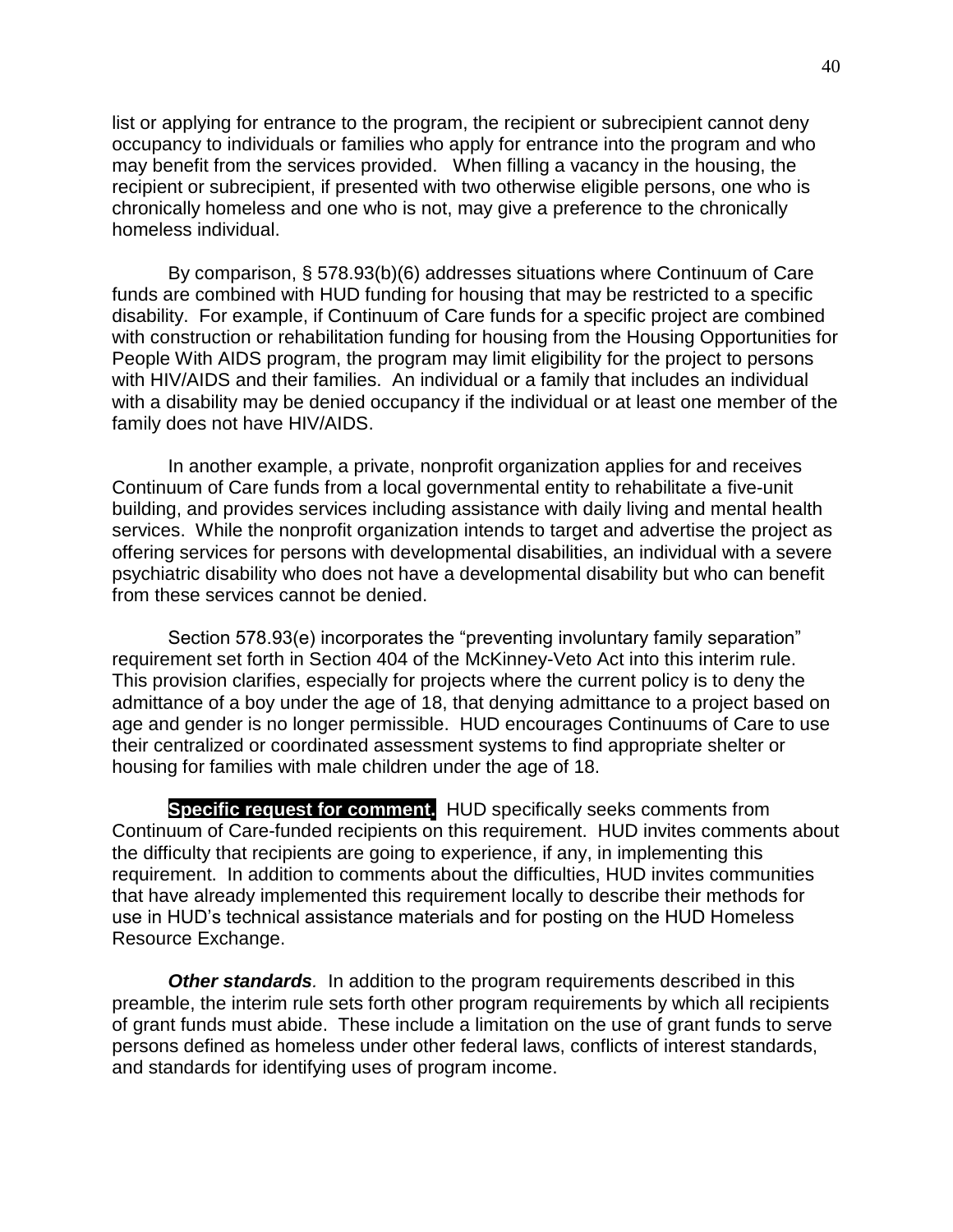Additionally, recipients are required to follow other federal requirements contained in this interim rule under § 578.99. These include compliance with such federal requirements as the Coastal Barriers Resources Act, OMB Circulars, HUD's Lead-Based Paint regulations, and audit requirements. The wording of these requirements has been substantially revised from previous programs, with the objective being to increase clarity and comprehension of the directions to recipients and subrecipients in the use of grant funds.

#### **Administration (Subpart G)**

*Technical assistance.* The purpose of technical assistance under the Continuum of Care program is to increase the effectiveness with which Continuums of Care, eligible applicants, recipients, subrecipients, and UFAs implement and administer their Continuum of Care planning process. Technical assistance will also improve the capacity to prepare applications, and prevent the separation of families in projects funded under the Emergency Solutions Grants, Continuum of Care, and Rural Housing Stability Assistance programs. Under this interim rule, technical assistance means the transfer of skills and knowledge to entities that may need, but do not possess, such skills and knowledge. The assistance may include written information, such as papers, manuals, guides, and brochures; person-to-person exchanges; and training and related costs.

Therefore, as needed, HUD may advertise and competitively select providers to deliver technical assistance. HUD may enter into contracts, grants, or cooperative agreements to implement the technical assistance. HUD may also enter into agreements with other federal agencies when awarding technical assistance funds.

*Recordkeeping requirements*. Grant recipients under the Supportive Housing Program and the Shelter Plus Care program have always been required to show compliance with regulations through appropriate records. However, the existing regulations are not specific about the records to be maintained.

The interim rule for the Continuum of Care program elaborates upon the recordkeeping requirements to provide sufficient notice and clarify the documentation that HUD requires for assessing compliance with the program requirements.

The recordkeeping requirements for documenting homeless status were published in the December 5, 2011, Defining Homeless final rule. Because these recordkeeping requirements already went through a 60-day comment period, HUD is not seeking further comment on these requirements. Additionally, recordkeeping requirements with similar levels of specificity apply to documentation of "at risk of homelessness" and these requirements can be found in  $\S$  576.500(c) of the Emergency Solutions Grants program interim rule published on December 5, 2011. Because the documentation requirements pertaining to "at risk of homelessness" were already subject to a 60-day public comment period, HUD is not seeking additional comment on these requirements.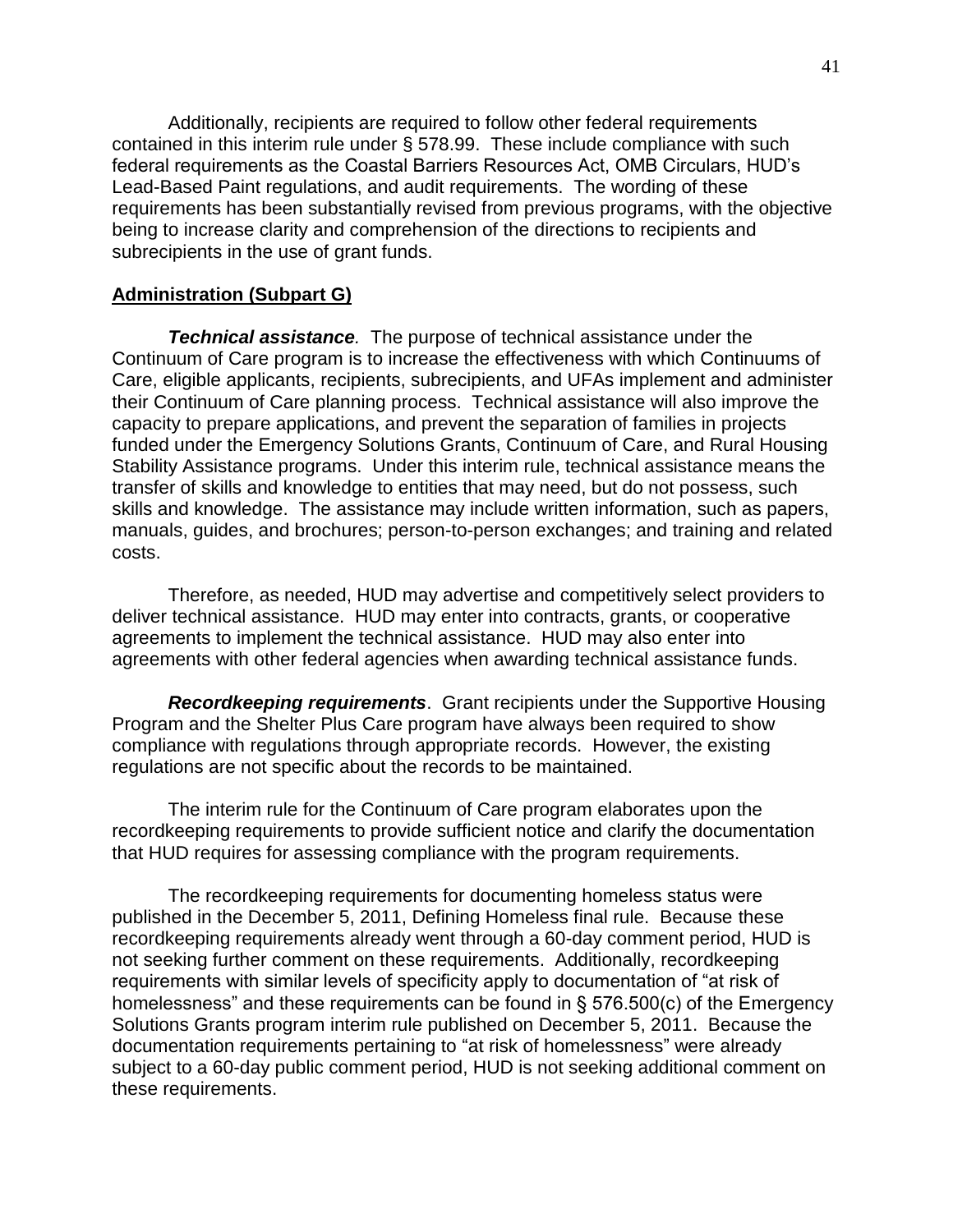Further requirements are modeled after the recordkeeping requirements for the HOME Investment Partnerships Program (24 CFR 92.508) and other HUD regulations.

Included along with these changes are new or expanded requirements regarding confidentiality, rights of access to records, record retention periods, and reporting requirements. Most significantly, to protect the safety and privacy of all program participants, the Continuum of Care rule broadens the program's confidentiality requirements. The McKinney-Vento Act requires only procedures to ensure the confidentiality of records pertaining to any individual provided family violence prevention or treatment services under this program. The interim rule requires written procedures to ensure the security and confidentiality of all records containing personally identifying information of any individual or family who applies for and/or receives Continuum of Care assistance.

*Grant and project changes*. The interim rule provides that recipients of grants may not make any significant changes to use of grant funds without prior HUD approval, evidenced by a grant amendment signed by HUD and the recipient. The interim rule provides separate standards for determining when a grant amendment is required for Continuums having only one recipient, including UFAs, and Continuums having more than one recipient. Additionally, the interim rule provides contingencies that must be met before HUD will approve the grant amendment. These contingencies are necessary to ensure that recipients meet the capacity requirements established in the NOFA and to ensure that eligible persons within the geographic area are better served and, since the Continuum of Care program is a competitive program, that the priorities established under the NOFA continue to be met. Any changes to an approved grant or project that do not require a grant amendment, as set forth in this section, must be fully documented in the recipient's or subrecipient's records.

*Sanctions.* The interim rule establishes sanctions based on existing regulations and strengthens the enforcement procedures and array of remedial actions and sanctions for recipients and subrecipients of Continuum of Care funds. These revisions draw from the requirements at 24 CFR 85.43 and other HUD program regulations.

*Close-out*. The interim rule provides that grants must be closed out at the end of their grant term if recipients are not seeking renewal. Section 578.109 of this interim rule specifies the actions that must be taken after the closeout, including grantee submission of financial, final performance, or other reports required by HUD within 90 days of the end of the grant term. Any unused funds must be deobligated and returned to HUD.

The interim rule stipulates, for grants seeking renewal, that failure to submit final performance reports, or other reports required by HUD within 90 days, may cause renewal funds to be withdrawn and grant funds expended on the renewal grant to be repaid.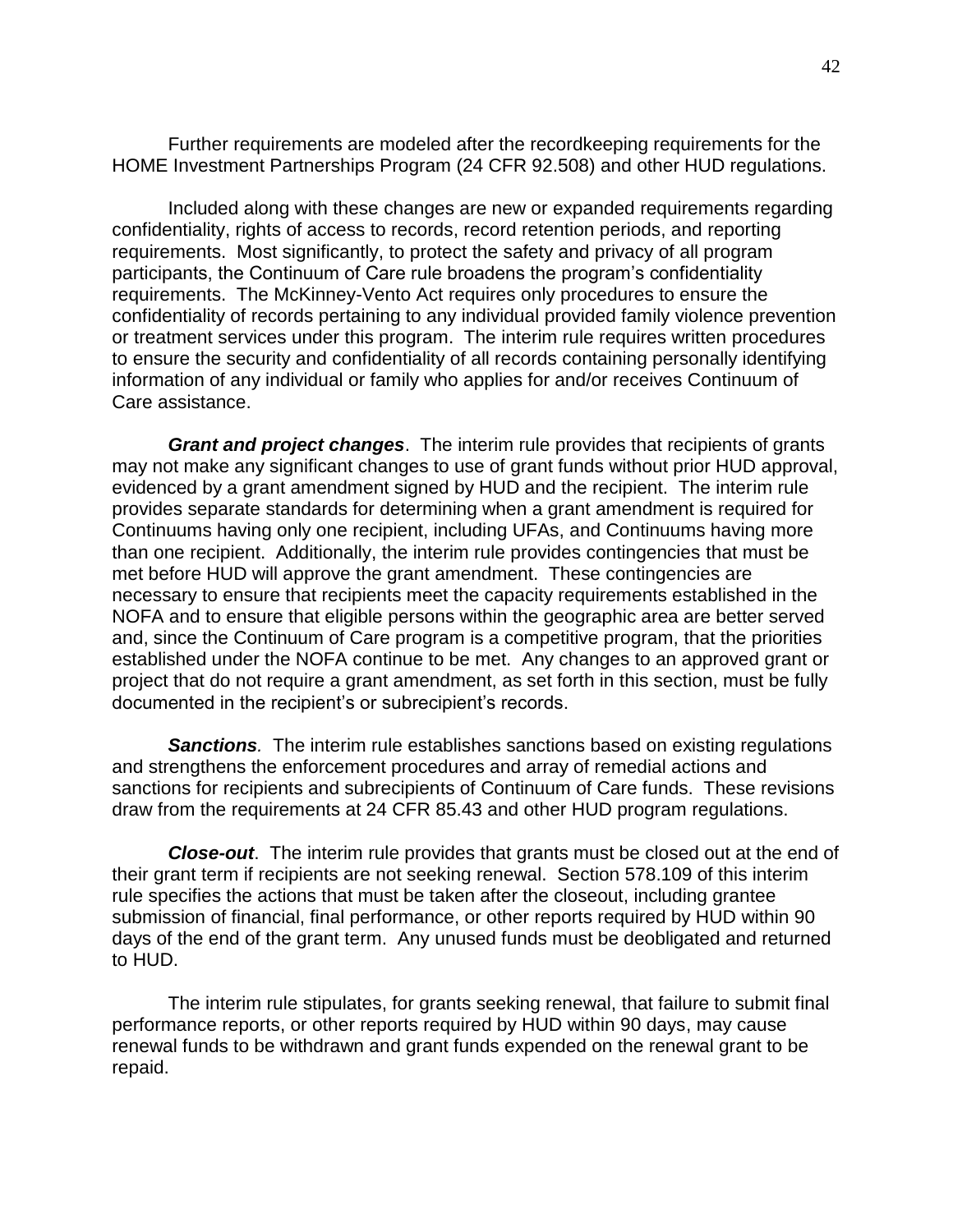## **III. Regulations for HUD Homeless Assistance Programs Existing Prior to Enactment of HEARTH Act**

Because grants are still being administered under the Shelter Plus Care program and the Supportive Housing program, the regulations for these programs in 24 CFR parts 582, and 583, respectively, will remain in the Code of Federal Regulations for the time being. When no more, or very few, grants remain under these programs, HUD will remove the regulations in these parts by a separate rule (if no grants exist) or will replace them with a savings clause, which will continue to govern grant agreements executed prior to the effective date of the HEARTH Act regulations.

## **IV. Conforming Regulations**

In addition to establishing the new regulations for the Continuum of Care program, HUD is amending the following regulations, which reference the Shelter Plus Care Program and the Supportive Housing Program, to include reference to the Continuum of Care program. These regulations are the regulations pertaining to: (1) Family Income and Family Payment; Occupancy Requirements for Section 8 and Public Housing, Other HUD-Assisted Housing Serving Persons with Disabilities, and Section 8 Project-Based Assistance, the regulations for which are in 24 CFR part 5, subpart F, specifically, § 5.601 (Purpose and Applicability), paragraphs (d) and (e) of this section; §5.603 (Definitions), specifically the definition of "Responsible Entity;" § 5.617 (Self-Sufficiency Incentives for Persons with Disabilities—Disallowance of Increase in Annual Income), paragraph (a) of this section; (2) Environmental Review Responsibilities for Entities Assuming HUD Environmental Responsibilities, the regulations for which are in 24 CFR part 58, specifically § 58.1 (Purpose and Applicability), paragraph (b)(3) of this section; and (3) the Consolidated Submissions for Community Planning and Development Programs, the regulations for which are in 24 CFR part 91, specifically, § 91.2 (Applicability), paragraph (b) of this section.

## **V. Justification for Interim Rulemaking**

 $\overline{a}$ 

In accordance with its regulations on rulemaking at 24 CFR part 10, HUD generally publishes its rules for advance public comment.<sup>2</sup> Notice and public procedures may be omitted, however, if HUD determines that, in a particular case or class of cases, notice and public comment procedure are "impracticable, unnecessary, or contrary to the public interest.‖ (See 24 CFR 10.1.)

 $2$  The Administrative Procedure Act (5 U.S.C. Subchapter II) (APA), which governs federal rulemaking, provides in section 553(a) that matters involving a military or foreign affairs function of the United States or a matter relating to federal agency management or personnel or to public property, loans, grants, benefits, or contracts are exempt from the advance notice and public comment requirement of sections 553(b) and (c) of the APA. In its regulations in 24 CFR 10.1, HUD has waived the exemption for advance notice and public comment for matters that relate to public property, loans, grants, benefits, or contracts, and has committed to undertake notice and comment rulemaking for these matters.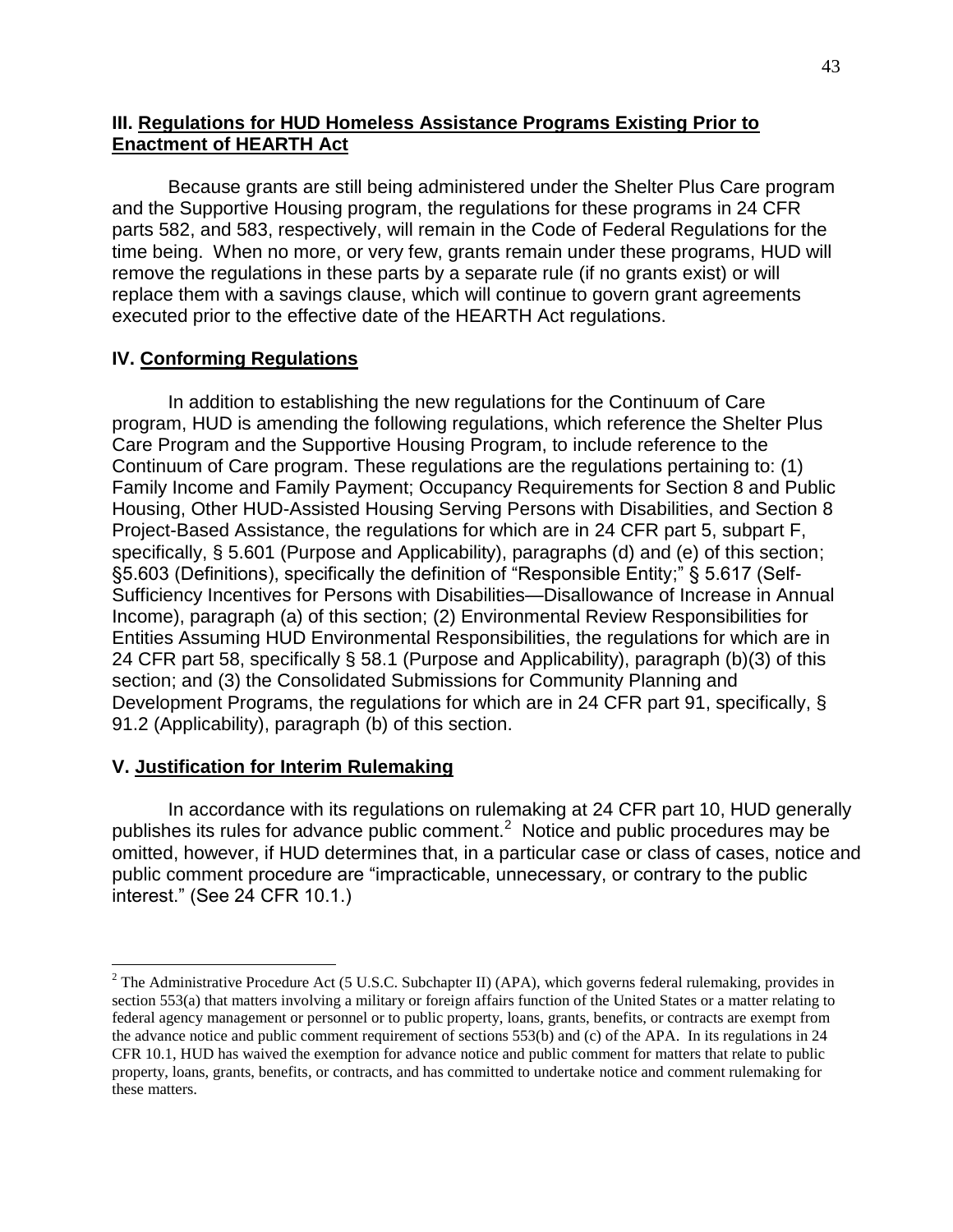In this case, HUD has determined that it would be contrary to the public interest to delay promulgation of the regulations for the Continuum of Care program.<sup>3</sup> Congress has provided funding for this new program in the Consolidated and Further Continuing Appropriations Act, 2012 (Public Law 112-55, approved November 18, 2011) (FY 2012 Appropriations Act). The FY 2012 Appropriations Act, under the account for Homeless Assistance Grants, appropriates not less than \$1.593 billion for the Continuum of Care and Rural Housing Stability programs.

While many federal programs, including HUD programs, received a reduction in funding in the FY 2012 Appropriations Act, Congress increased funding for HUD's homeless assistance grants, including the Continuum of Care program. Additionally, the Conference Report accompanying the FY 2012 Appropriations Act (House Report 112-284) states in relevant part, as follows: "The conferees express concern that HUD continued to implement pre-HEARTH grant programs in FY 2011, due to a lack of regulations. The conferees direct HUD to publish *at least* interim guidelines for the Emergency Solutions Grants and Continuum of Care programs this fiscal year and to implement the new grant programs as soon as possible so that the updated policies and practices in HEARTH can begin to govern the delivery of homeless assistance funding." (See Conf. Rpt. at page 319. Emphasis added.)

Given this congressional direction, HUD is issuing this rule providing for regulations for the Continuum of Care program as an interim rule. Having interim regulations in place will allow HUD to move forward in making FY 2012 funds available to grantees, and avoid a significant delay that would result from issuance, first, of a proposed rule.

As has been discussed in this preamble, the foundation for the Continuum of Care regulations is the criteria and requirements provided in NOFAs for the Continuum of Care Homeless Assistance Grants Competition program, which HUD has funded for more than 10 years. Through the Continuum of Care Homeless Assistance Grants Competition program, HUD provided funding for the Supportive Housing program, the Shelter Plus Care program, and the Section 8 Moderate Rehabilitation Single Room Occupancy program.

The HEARTH Act consolidated these three competitive programs into the statutorily established Continuum of Care program, which was established as a single grant program. Interim regulations will provide certainty with respect to funding requirements and eligible expenditures for FY 2012, and the public comment solicited through this interim rule will help inform the public procedures that HUD is contemplating in its regulations in 24 CFR part 10, and this public comment, in turn, will inform the final rule that will follow this interim rule and govern the funding years following FY 2012.

 $\overline{a}$ 

 $3$  Although HUD's regulation in 24 CFR 10.1 provide that HUD will involve public participation in its rulemaking, this regulation also provides that notice and public procedure will be omitted if HUD determines in a particular case or class of cases that notice and public procedure are impracticable, unnecessary, or contrary to the public interest.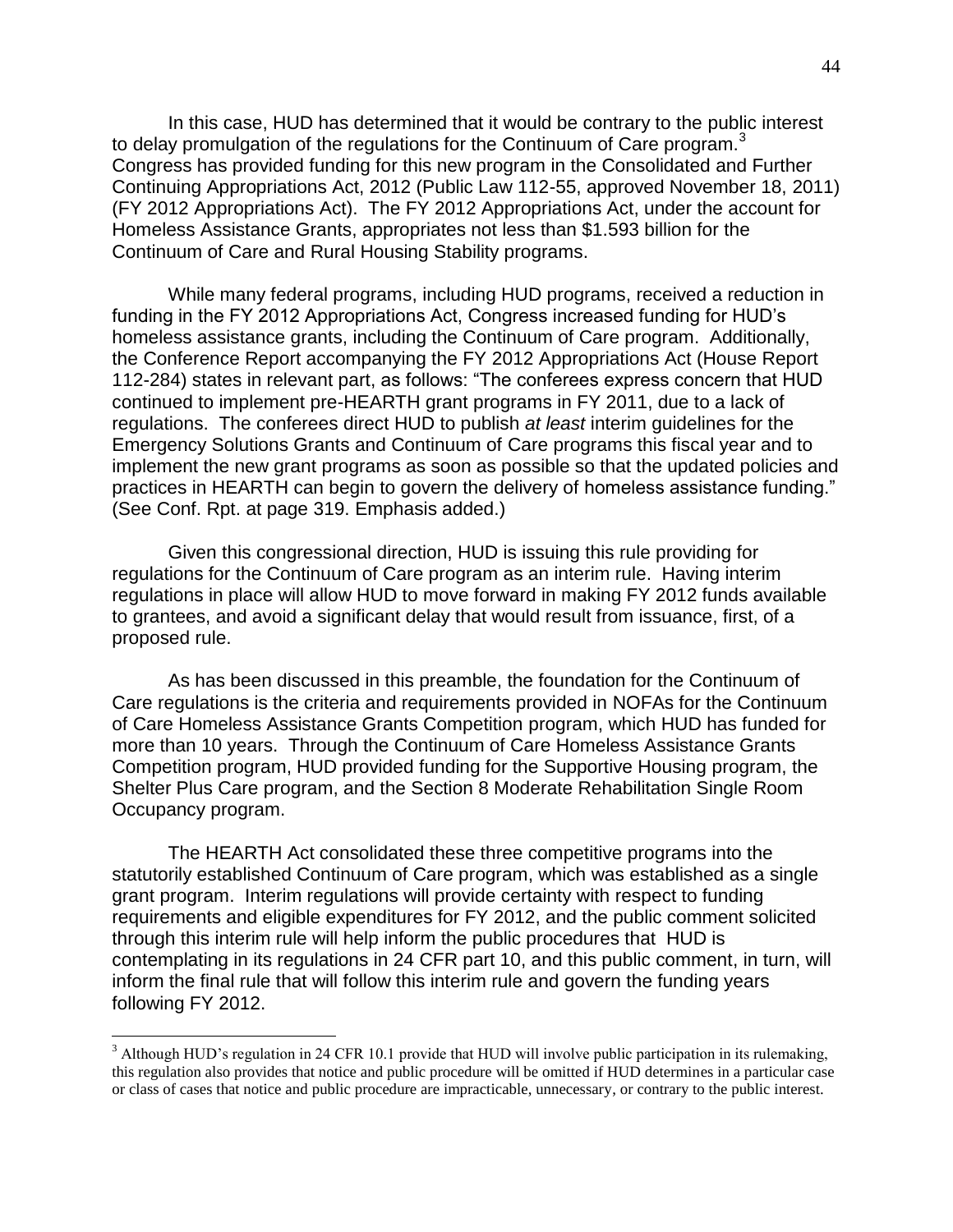For the reasons stated above, HUD is issuing this rule to take immediate effect, but welcomes all comments on this interim rule and all comments will be taken into consideration in the development of the final rule.

#### **VI. Findings and Certifications**

#### Regulatory Review – Executive Orders 12866 and 13563

Under Executive Order 12866 (Regulatory Planning and Review), a determination must be made whether a regulatory action is significant and, therefore, subject to review by the Office of Management and Budget (OMB) in accordance with the requirements of the order. Executive Order 13563 (Improving Regulations and Regulatory Review) directs executive agencies to analyze regulations that are "outmoded, ineffective, insufficient, or excessively burdensome, and to modify, streamline, expand, or repeal them in accordance with what has been learned." Executive Order 13563 also directs that, where relevant, feasible, and consistent with regulatory objectives, and to the extent permitted by law, agencies are to identify and consider regulatory approaches that reduce burdens and maintain flexibility and freedom of choice for the public. This rule was determined to be a "significant" regulatory action," as defined in section 3(f) of Executive Order 12866 (although not an economically significant regulatory action, as provided under section 3(f)(1) of the Executive Order).

As has been discussed in this preamble, this interim rule establishes the regulations for the Continuum of Care program, which is the HEARTH Act's codification of HUD's long-standing Continuum of Care planning process. The HEARTH Act not only codified in law the planning system known as Continuum of Care, but consolidated the three existing competitive homeless assistance grant programs (Supportive Housing, Shelter Plus Care, and Single Room Occupancy) into the single grant program known as the Continuum of Care program. As discussed in the preceding section of the preamble, HUD funded these three programs for more than 10 years through a NOFA, which was titled the Continuum of Care Homeless Assistance Grants Competition Program. However, the funding of the three competitive grant programs, although done through a single NOFA, delineated the different statutes and regulations that governed each of the three programs (see, for example, HUD's 2008 Continuum of Care NOFA at 73 FR 398450, specifically page 39845).

In consolidating these three competitive programs into a single grant program, the HEARTH Act achieves the administrative efficiency that HUD strived to achieve to the extent possible, through its administrative establishment of the Continuum of Care planning process. To the extent permitted by the HEARTH Act and where feasible, the regulations build-in flexibility for grantees, based on experience in administering the Continuum of Care program to date. Given the transition from administrative operation of the Continuum of Care program to statutory operation of the Continuum of Care program, this interim rule would also have no discernible impact upon the economy.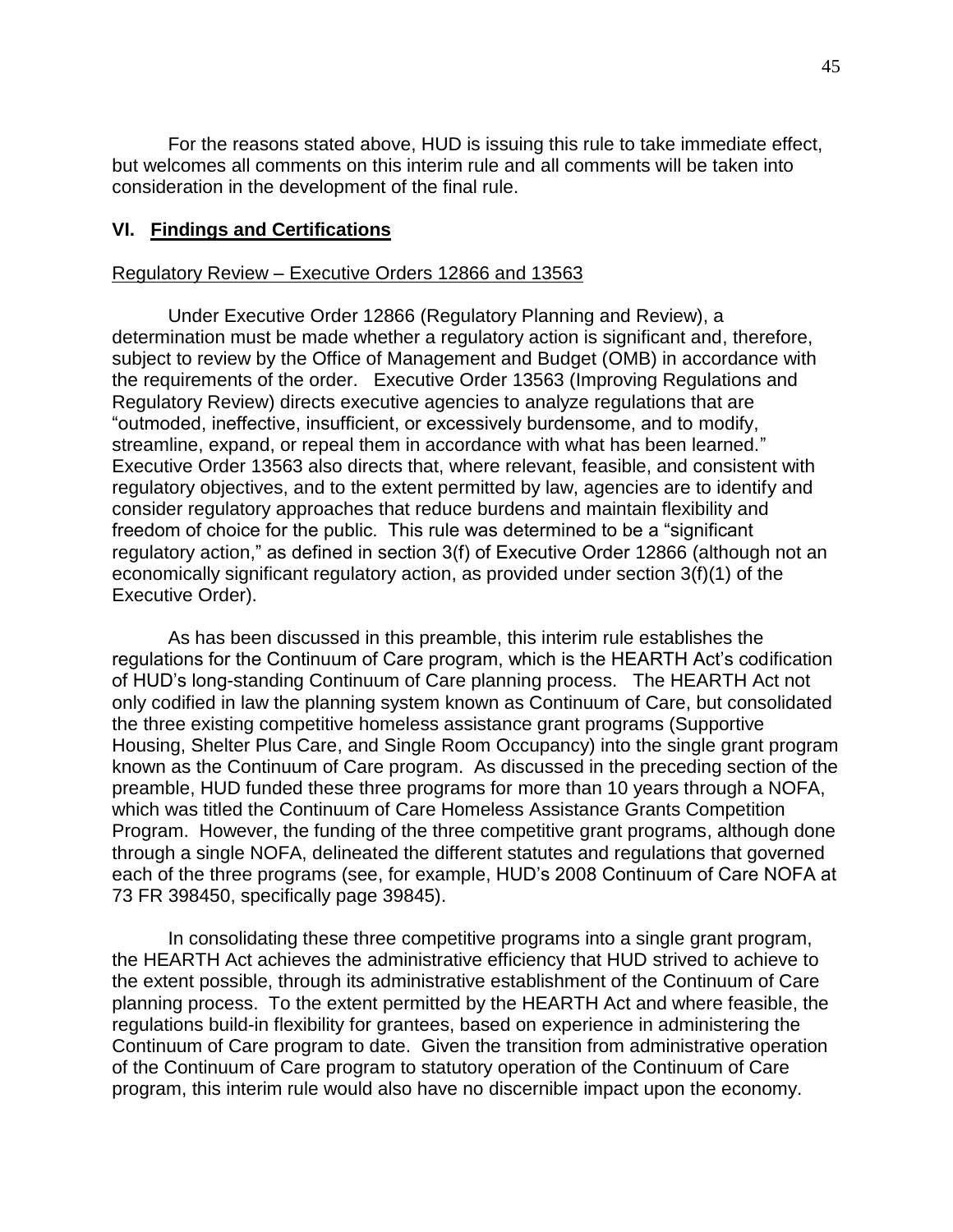The docket file is available for public inspection in the Regulations Division, Office of the General Counsel, Room 10276, 451 7th Street, SW, Washington, DC 20410-0500. Due to security measures at the HUD Headquarters building, please schedule an appointment to review the docket file by calling the Regulations Division at 202-708-3055 (this is not a toll-free number). Individuals with speech or hearing impairments may access this number via TTY by calling the Federal Relay Service at 800-877-8339.

#### Environmental Impact

A Finding of No Significant Impact (FONSI) with respect to the environment has been made in accordance with HUD regulations at 24 CFR part 50, which implement section 102(2)(C) of the National Environmental Policy Act of 1969 (42 U.S.C. 4332(2)(C)). The Finding of No Significant Impact is available for public inspection between the hours of 8 a.m. and 5 p.m. weekdays in the Regulations Division, Office of General Counsel, Department of Housing and Urban Development, 451 7th Street, SW, Room 10276, Washington, DC 20410-0500. Due to security measures at the HUD Headquarters building, please schedule an appointment to review the FONSI by calling the Regulations Division at 202-708-3055 (this is not a toll-free number). Individuals with speech or hearing impairments may access this number via TTY by calling the Federal Relay Service at 800-877-8339.

#### Unfunded Mandates Reform Act

The Unfunded Mandates Reform Act of 1995 (2 U.S.C. 1531-1538) (UMRA) establishes requirements for federal agencies to assess the effects of their regulatory actions on State, local, and tribal governments and on the private sector. This interim rule does not impose a federal mandate on any State, local, or tribal government, or on the private sector, within the meaning of UMRA.

#### Regulatory Flexibility Act

The Regulatory Flexibility Act (5 U.S.C. 601 et seq.) generally requires an agency to conduct a regulatory flexibility analysis of any rule subject to notice and comment rulemaking requirements, unless the agency certifies that the rule will not have a significant economic impact on a substantial number of small entities. This rule solely addresses the allocation and use of grant funds under the new McKinney-Vento Act homeless assistance programs, as consolidated and amended by the HEARTH Act.

As discussed in the preamble, the majority of the regulatory provisions proposed by this rule track the regulatory provisions of the Continuum of Care program, with which prospective recipients of the Supportive Housing program and the Shelter Plus Care program are familiar. Accordingly, the program requirements should raise minimal issues because applicants and grantees are familiar with these requirements, and in response to HUD's solicitations to them on the burden of the requirements for the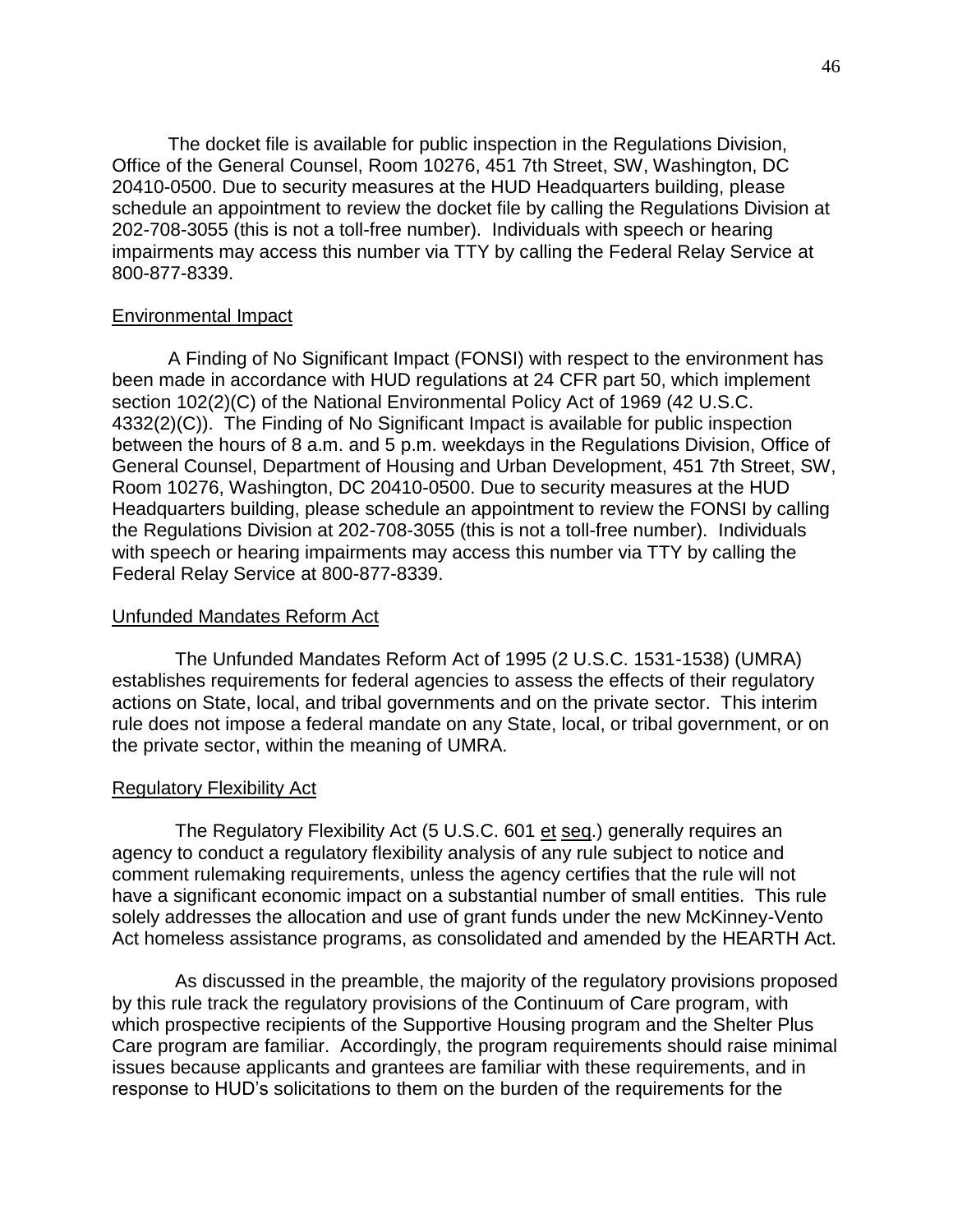Supportive Housing program and the Shelter Plus Care program, grantees have not advised that such requirements are burdensome. Therefore, HUD has determined that this rule would not have a significant economic impact on a substantial number of small entities.

Notwithstanding HUD's determination that this rule will not have a significant effect on a substantial number of small entities, HUD specifically invites comments regarding any less burdensome alternatives to this rule that will meet HUD's objectives as described in this preamble.

#### Executive Order 13132, Federalism

Executive Order 13132 (entitled "Federalism") prohibits an agency from publishing any rule that has federalism implications if the rule either imposes substantial direct compliance costs on State and local governments and is not required by statute, or the rule preempts State law, unless the agency meets the consultation and funding requirements of section 6 of the Executive Order. This final rule does not have federalism implications and does not impose substantial direct compliance costs on State and local governments nor preempts State law within the meaning of the Executive Order.

#### Paperwork Reduction Act

The information collection requirements contained in this interim rule have been submitted to the Office of Management and Budget (OMB) under the Paperwork Reduction Act of 1995 (44 U.S.C. 3501-3520). In accordance with the Paperwork Reduction Act, an agency may not conduct or sponsor, and a person is not required to respond to, a collection of information, unless the collection displays a currently valid OMB control number.

The burden of the information collections in this interim rule is estimated as follows:

| <b>Information Collection</b>                                           | Number of<br><b>Respondents</b> | <b>Response</b><br><b>Frequency</b> | <b>Total</b><br>Annual<br>(average)   Responses   Response | <b>Burden</b><br><b>Hours Perl</b> | <b>Total</b><br>Annual<br><b>Hours</b> |
|-------------------------------------------------------------------------|---------------------------------|-------------------------------------|------------------------------------------------------------|------------------------------------|----------------------------------------|
| § 578.5(a) Establishing the CoC                                         | 450                             |                                     | 450                                                        | 8.0                                | 3,600                                  |
| § 578.5(b) Establishing the Board                                       | 450                             |                                     | 450                                                        | 5.0                                | 2,250                                  |
| § 578.7(a)(1) Hold CoC Meetings                                         | 450                             | 2                                   | 900                                                        | 4.0                                | 3,600                                  |
| § 578.7(a)(2) Invitation for New<br><b>Members</b>                      | 450                             |                                     | 450                                                        | 1.0                                | 450                                    |
| § 578.7(a)(4) Appoint committees                                        | 450                             | 2                                   | 900                                                        | 0.5                                | 450                                    |
| § 578.7(a)(5) Governance charter                                        | 450                             |                                     | 450                                                        | 7.0                                | 3,150                                  |
| $\frac{1}{3}$ 578.7(a)(6) and (7) Monitor<br>performance and evaluation | 450                             | 4                                   | 450                                                        | 9.0                                | 4,050                                  |

#### **REPORTING AND RECORDKEEPING BURDEN:**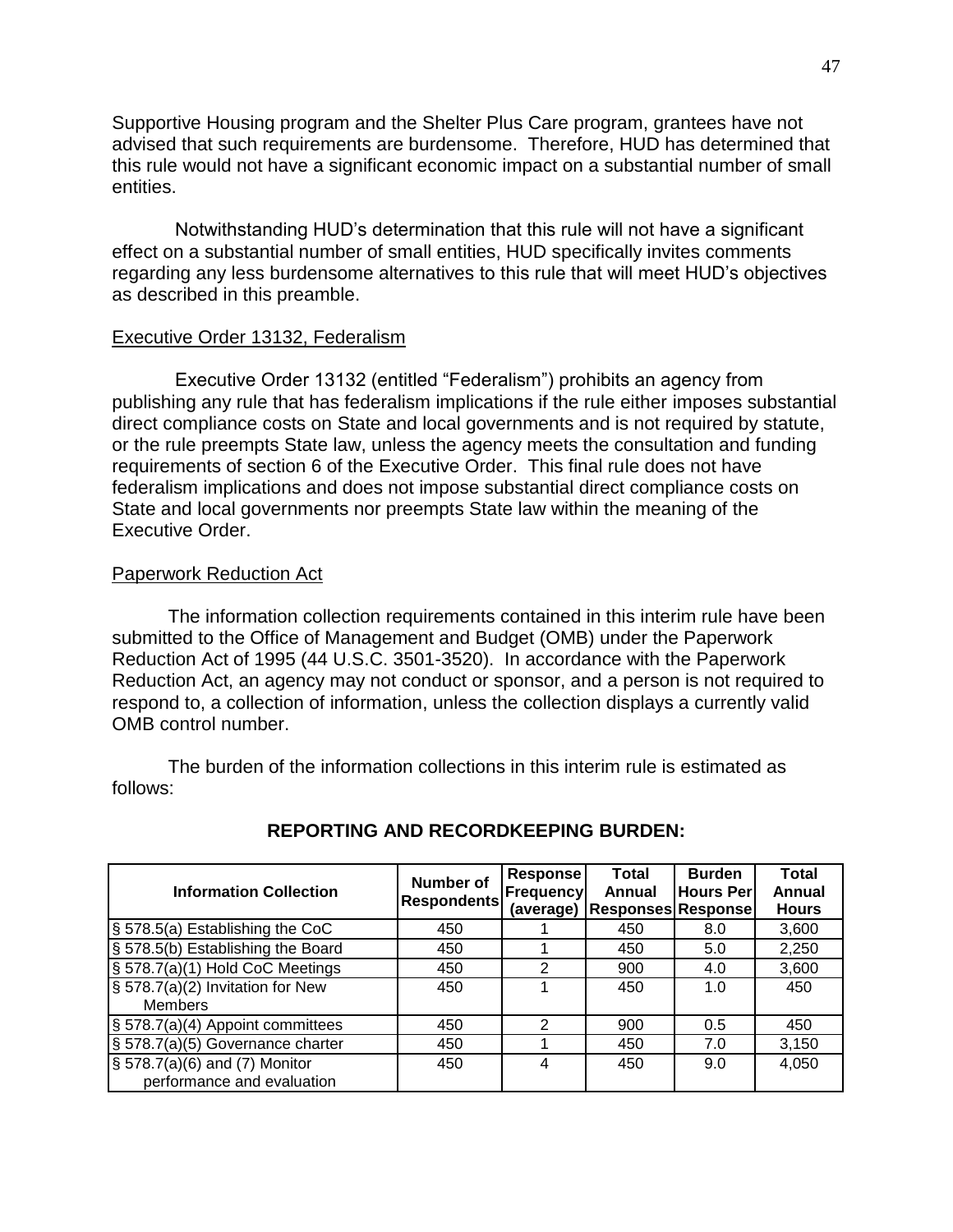| <b>Information Collection</b>                                 | <b>Number of</b>   | <b>Response</b><br><b>Frequency</b>       | <b>Total</b><br><b>Annual</b> | <b>Burden</b><br><b>Hours Per</b> | <b>Total</b><br>Annual |
|---------------------------------------------------------------|--------------------|-------------------------------------------|-------------------------------|-----------------------------------|------------------------|
|                                                               | <b>Respondents</b> | (average)                                 | <b>Responses Response</b>     |                                   | <b>Hours</b>           |
| § 578.7(a)(8) Centralized or coordinated<br>assessment system | 450                | 1                                         | 450                           | 8.0                               | 3,600                  |
| § 578.7(a)(9) Written standards                               | 450                | 1                                         | 450                           | 5.0                               | 2,250                  |
| § 578.7(b) Designate HMIS                                     | 450                | 1                                         | 450                           | 10.0                              | 4,500                  |
| § 578.9 Application for funds                                 | 450                | 1                                         | 450                           | 180.0                             | 81,000                 |
| § 578.11(c) Develop CoC plan                                  | 450                | 1                                         | 450                           | 9.0                               | 4,050                  |
| § 578.21(c) Satisfying conditions                             | 8,000              | 1                                         | 8,000                         | 4.0                               | 32,000                 |
| § 578.23 Executing grant agreements                           | 8,000              | 1                                         | 8,000                         | 1.0                               | 8,000                  |
| $\S$ 578.35(b) Appeal – solo                                  | 10                 | 1                                         | 10                            | 4.0                               | 40                     |
| $\S$ 578.35(c) Appeal – denied or                             | 15                 | 1                                         | 15                            | 1.0                               | 15                     |
| decreased funding                                             |                    |                                           |                               |                                   |                        |
| § 578.35(d) Appeal - competing CoC                            | 10                 | 1                                         | 10                            | 5.0                               | 50                     |
| § 578.35(e) Appeal - Consolidated Plan<br>certification       | 5                  | 1                                         | 5                             | 2.0                               | 10                     |
| $\S$ 578.49(a) – Leasing exceptions                           | 5                  | 1                                         | 5                             | 1.5                               | 7.5                    |
| § 578.65 HPC Standards                                        | 20                 | 1                                         | 20                            | 10.0                              | 200                    |
| § 578.75(a)(1) State and local                                | 7,000              | $\overline{1}$                            | 7,000                         | 0.5                               | 3,500                  |
| requirements - appropriate service                            |                    |                                           |                               |                                   |                        |
| provision                                                     |                    |                                           |                               |                                   |                        |
| § 578.75(a)(1) State and local                                | 20                 | 1                                         | 20                            | 3.0                               | 60                     |
| requirements - housing codes                                  |                    |                                           | 145,600                       | 1.0                               | 145,600                |
| § 578.75(b) Housing quality standards                         | 72,800<br>72,800   | $\overline{\mathbf{c}}$<br>$\overline{2}$ |                               | 0.08                              | 11,648                 |
| § 578.75(b) Suitable dwelling size<br>§ 578.75(c) Meals       | 70,720             | 1                                         | 145,600                       | 0.5                               |                        |
| § 578.75(e) Ongoing assessment of                             | 8,000              | 1                                         | 70,720<br>8,000               | 1.5                               | 35,360<br>12,000       |
| supportive services                                           |                    |                                           |                               |                                   |                        |
| § 578.75(f) Residential supervision                           | 6,600              | $\ensuremath{\mathsf{3}}$                 | 19,800                        | 0.75                              | 14,850                 |
| § 578.75(g) Participation of homeless                         | 11,500             | $\overline{1}$                            | 11,500                        | 1.0                               | 11,500                 |
| individuals                                                   |                    |                                           |                               |                                   |                        |
| § 578.75(h) Supportive service                                | 3,000              | 100                                       | 30,000                        | 0.5                               | 15,000                 |
| agreements                                                    |                    |                                           |                               |                                   |                        |
| § 578.77(a) Signed leases/occupancy                           | 104,000            | $\overline{2}$                            | 208,000                       | 1.0                               | 208,000                |
| agreements                                                    |                    |                                           |                               |                                   |                        |
| § 578.77(b) Calculating occupancy<br>charges                  | 1,840              | 200                                       | 368,000                       | 0.75                              | 276,000                |
| § 578.77(c) Calculating rent                                  | 2,000              | 200                                       | 400,000                       | 0.75                              | 300,000                |
| § 578.81(a) Use restriction                                   | 20                 | 1                                         | 20                            | 0.5                               | 10                     |
| § 578.91(a) Termination of assistance                         | 400                | 1                                         | 400                           | 4.00                              | 1,600                  |
| § 578.91(b) Due process for termination                       | 4,500              | 1                                         | 4,500                         | 3.0                               | 13,500                 |
| of assistance                                                 |                    |                                           |                               |                                   |                        |
| $\S$ 578.95(d) - Conflict-of-Interest                         | 10                 | $\mathbf{1}$                              | 10 <sup>1</sup>               | 3.0                               | 30                     |
| exceptions                                                    |                    |                                           |                               |                                   |                        |
| § 578.103(a)(3) Documenting<br>homelessness                   | 300,000            | $\mathbf{1}$                              | 300,000                       | 0.25                              | 75,000                 |
| § 578.103(a)(4) Documenting at risk of<br>homelessness        | 10,000             | $\mathbf{1}$                              | 10,000                        | 0.25                              | 2,500                  |
| § 578.103(a)(5) Documenting imminent                          | 200                | $\mathbf{1}$                              | 200                           | 0.5                               | 100                    |
| threat of harm                                                |                    |                                           |                               |                                   |                        |
| § 578.103(a)(7) Documenting program<br>participant records    | 350,000            | 6                                         | 2,100,000                     | 0.25                              | 525,000                |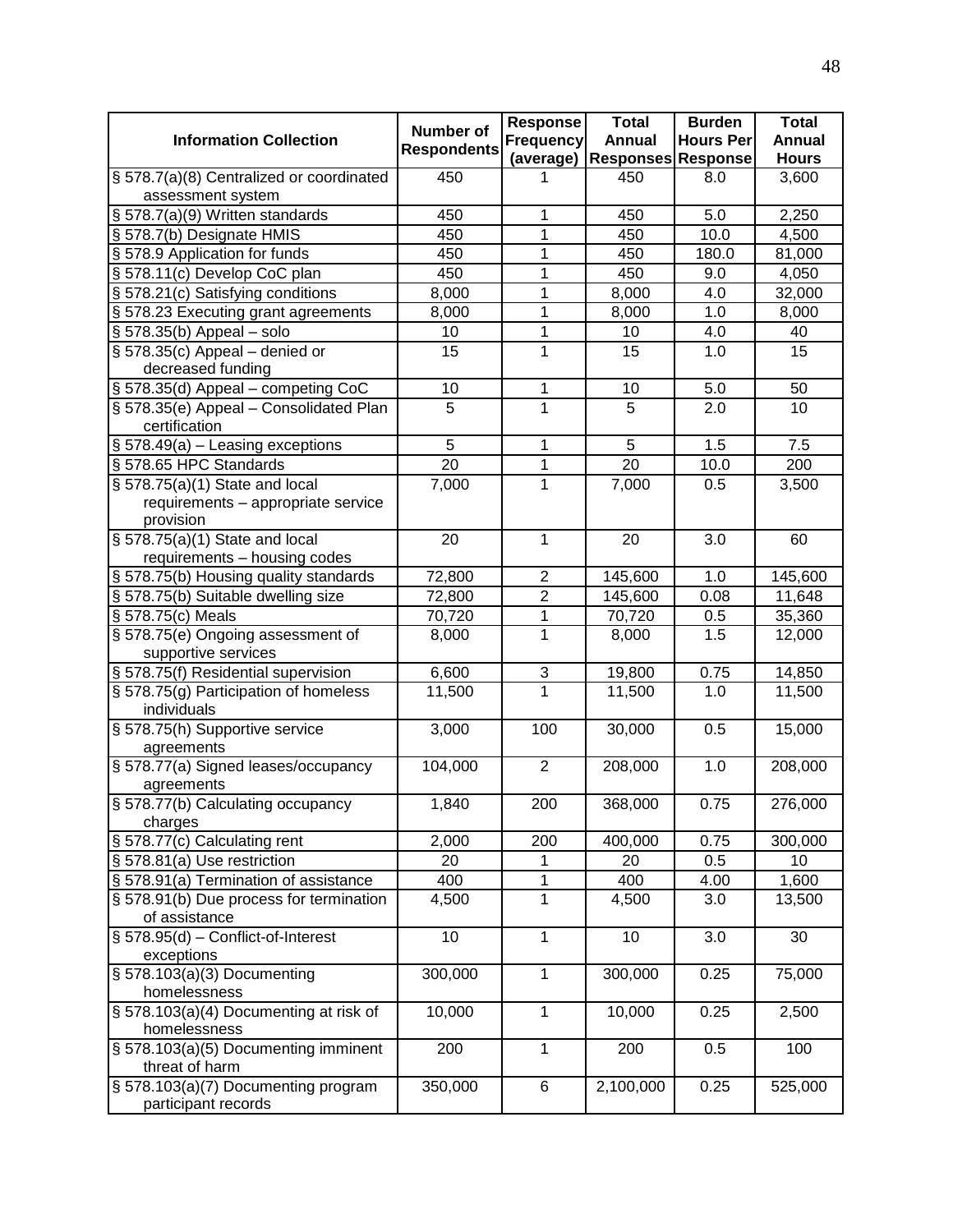| <b>Information Collection</b>                                       | <b>Number of</b><br><b>Respondents</b> | <b>Response</b><br><b>Frequency</b><br>(average) | Total<br>Annual<br><b>Responses Response</b> | <b>Burden</b><br><b>Hours Per</b> | Total<br><b>Annual</b><br><b>Hours</b> |
|---------------------------------------------------------------------|----------------------------------------|--------------------------------------------------|----------------------------------------------|-----------------------------------|----------------------------------------|
| $\frac{1}{3}$ 578.103(a)(7) Documenting case<br>management          | 8,000                                  | 12                                               | 96,000                                       | 1.0                               | 96,000                                 |
| § 578.103(a)(13) Documenting faith-<br>based activities             | 8,000                                  |                                                  | 8,000                                        | 1.0                               | 8,000                                  |
| § 578.103(b) Confidentiality procedures                             | 11,500                                 |                                                  | 11,500                                       | 1.0                               | 11,500                                 |
| § 578.105(a) Grant/project changes -<br><b>UFAs</b>                 | 20                                     | 2                                                | 40                                           | 2.0                               | 80                                     |
| § 578.105(b) Grant/project changes -<br>multiple project applicants | 800                                    |                                                  | 800                                          | 2.0                               | 1,600                                  |
| Total                                                               |                                        |                                                  |                                              |                                   | 1,921,710.5                            |

In accordance with 5 CFR 1320.8(d)(1), HUD is soliciting comments from members of the public and affected agencies concerning this collection of information to:

(1) Evaluate whether the proposed collection of information is necessary for the proper performance of the functions HUD, including whether the information will have practical utility;

(2) Evaluate the accuracy of HUD's estimate of the burden of the proposed collection of information;

(3) Enhance the quality, utility, and clarity of the information to be collected; and

(4) Minimize the burden of the collection of information on those who are to respond, including through the use of appropriate automated collection techniques or other forms of information technology; e.g., permitting electronic submission of responses.

Interested persons are invited to submit comments regarding the information collection requirements in this rule. Comments must refer to the proposal by name and docket number (FR-5476-I-01) and be sent to:

> HUD Desk Officer Office of Management and Budget New Executive Office Building Washington, DC 20503 Fax: (202) 395-6947

and

Reports Liaison Officer Office of the Assistant Secretary for Community Planning and

**Development** 

Department of Housing and Urban Development 451 Seventh Street, SW, Room 7233 Washington, DC 20410-7000

Interested persons may submit comments regarding the information collection requirements electronically through the Federal eRulemaking Portal at [http://www.regulations.gov.](http://www.regulations.gov/) HUD strongly encourages commenters to submit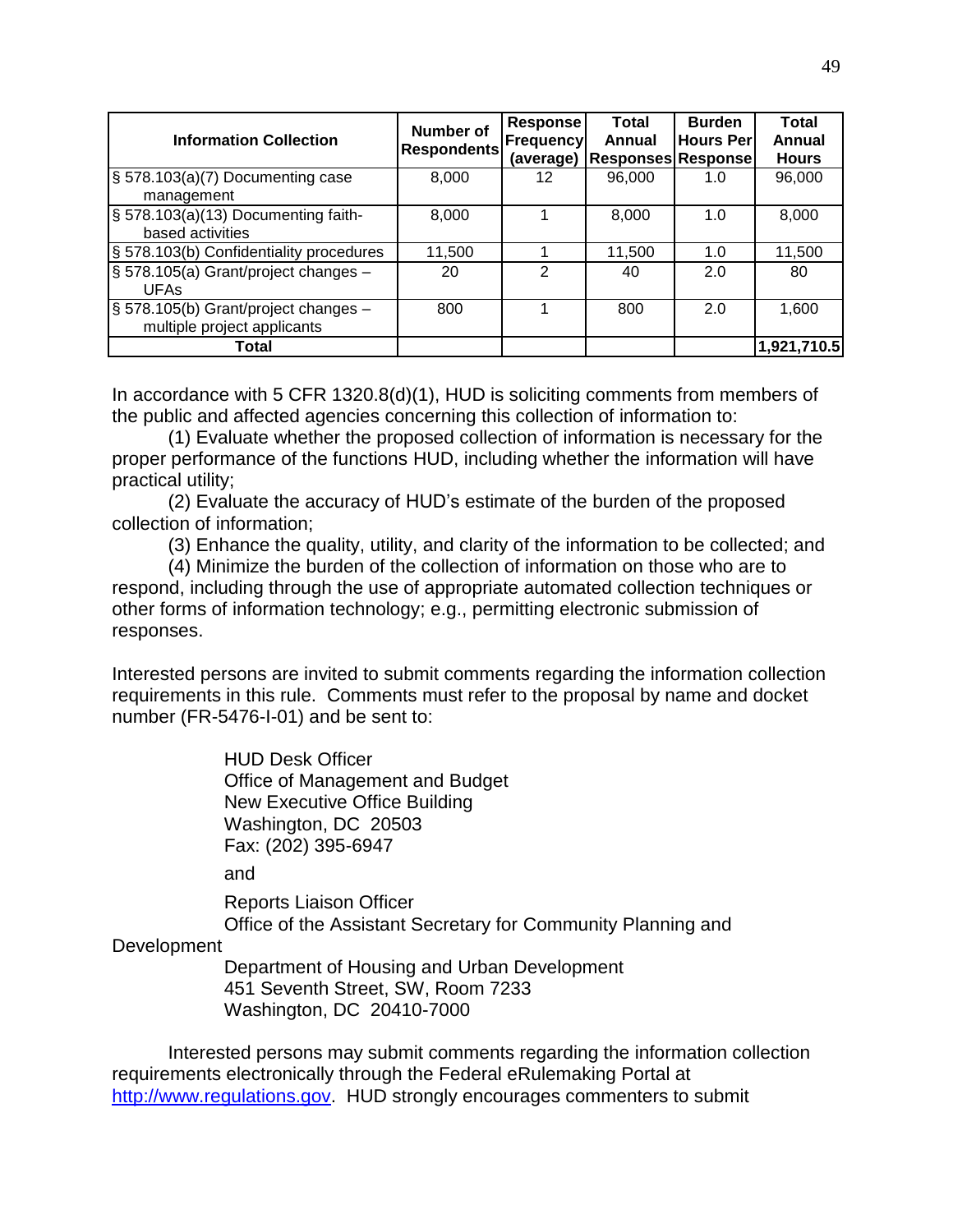comments electronically. Electronic submission of comments allows the commenter maximum time to prepare and submit a comment, ensures timely receipt by HUD, and enables HUD to make them immediately available to the public. Comments submitted electronically through the [http://www.regulations.gov](http://www.regulations.gov/) website can be viewed by other commenters and interested members of the public. Commenters should follow the instructions provided on that site to submit comments electronically.

# **List of Subjects in 24 CFR Part 578**

Community facilities, Continuum of Care, Emergency solutions grants, Grant programs—housing and community development, Grant program—social programs, Homeless, Rural housing, Reporting and recordkeeping requirements, Supportive housing programs— housing and community development, Supportive services.

Accordingly, for the reasons described in the preamble, HUD adds part 578 to subchapter C of chapter V of subtitle B of 24 CFR to read as follows:

# **PART 578 — CONTINUUM OF CARE PROGRAM**

## **Subpart A – General Provisions**

Sec.

- 578.1 Purpose and scope.
- 578.3 Definitions.

# **Subpart B – Establishing and Operating a Continuum of Care**

- 578.5 Establishing the Continuum of Care.
- 578.7 Responsibilities of the Continuum of Care.
- 578.9 Preparing an application for funds.
- 578.11 Unified Funding Agency.
- 578.13 Remedial action.

## **Subpart C – Application and Grant Award Process**

- 578.15 Eligible applicants.
- 578.17 Overview of application and grant award process.
- 578.19 Application process.
- 578.21 Awarding funds.
- 578.23 Executing grant agreements.
- 578.25 Site control.
- 578.27 Consolidated plan.
- 578.29 Subsidy layering.
- 578.31 Environmental review.
- 578.33 Renewals.
- 578.35 Appeal.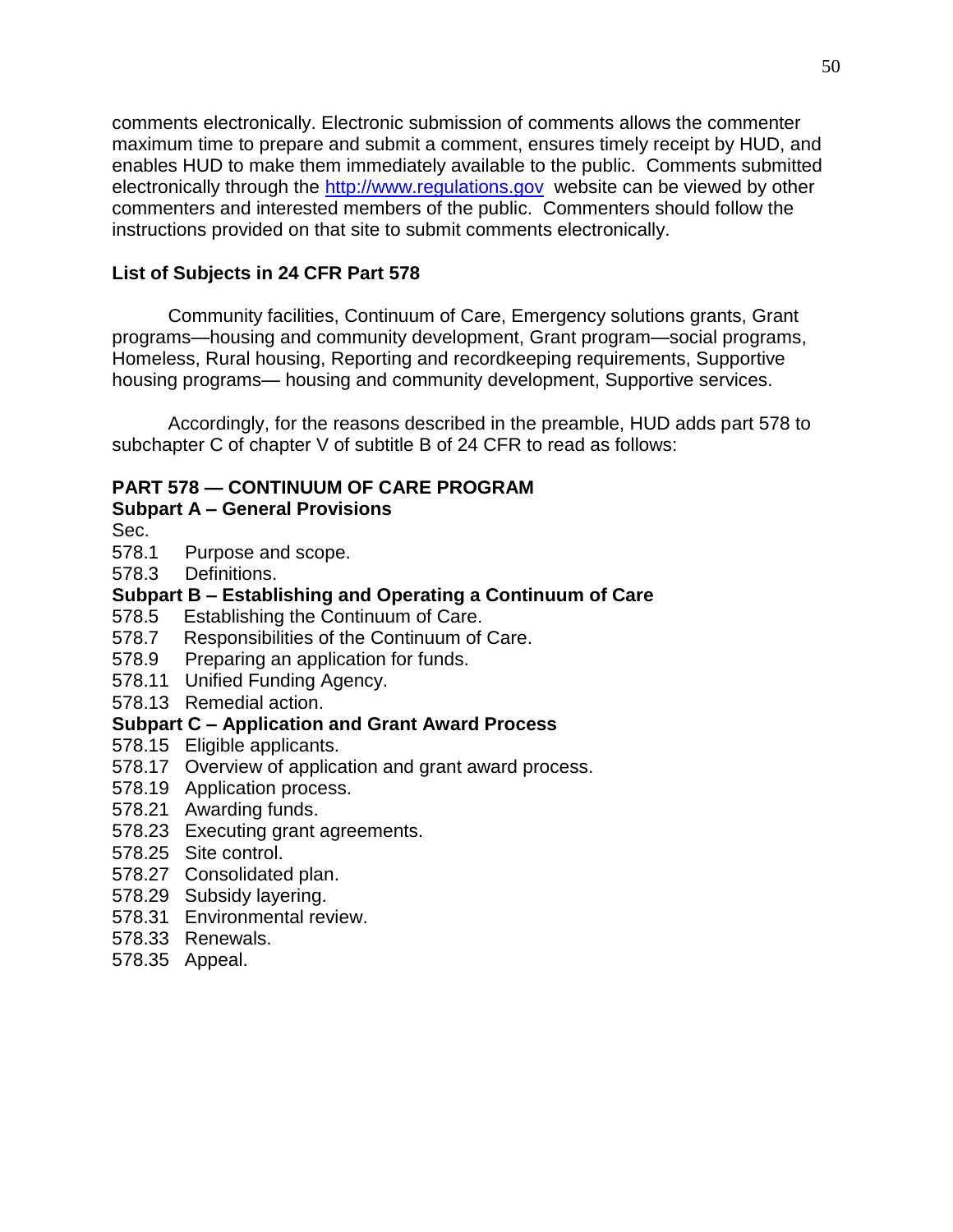## **Subpart D – Program Components and Eligible Costs**

- 578.37 Program components and uses of assistance.
- 578.39 Continuum of Care planning activities.
- 578.41 Unified Funding Agency costs.
- 578.43 Acquisition.
- 578.45 Rehabilitation.
- 578.47 New construction.
- 578.49 Leasing.
- 578.51 Rental assistance.
- 578.53 Supportive services.
- 578.55 Operating costs.
- 578.57 Homeless Management Information System.
- 578.59 Project administrative costs.
- 578.61 Relocation costs.
- 578.63 Indirect costs.

## **Subpart E – High-Performing Communities**

- 578.65 Standards.
- 578.67 Publication of application.
- 578.69 Cooperation among entities.
- 578.71 HPC-eligible activities.

### **Subpart F – Program Requirements**

- 578.73 Matching requirements.
- 578.75 General operations.
- 578.77 Calculating occupancy charges and rent.
- 578.79 Limitation on transitional housing.
- 578.81 Term of commitment, repayment of grants, and prevention of undue benefits.
- 578.83 Displacement, relocation, and acquisition.
- 578.85 Timeliness standards.
- 578.87 Limitation on use of funds.
- 578.89 Limitation on use of grant funds to serve persons defined as homeless under other federal laws.
- 578.91 Termination of assistance to program participants.
- 578.93 Fair Housing and Equal Opportunity.
- 578.95 Conflicts of interest.
- 578.97 Program income.
- 578.99 Applicability of other federal requirements.

#### **Subpart G – Grant Administration**

- 578.101 Technical assistance.
- 578.103 Recordkeeping requirements.
- 578.105 Grant and project changes.
- 578.107 Sanctions.
- 578.109 Closeout.

**Authority:** 42 U.S.C. 11371 et seq., 42 U.S.C. 3535(d).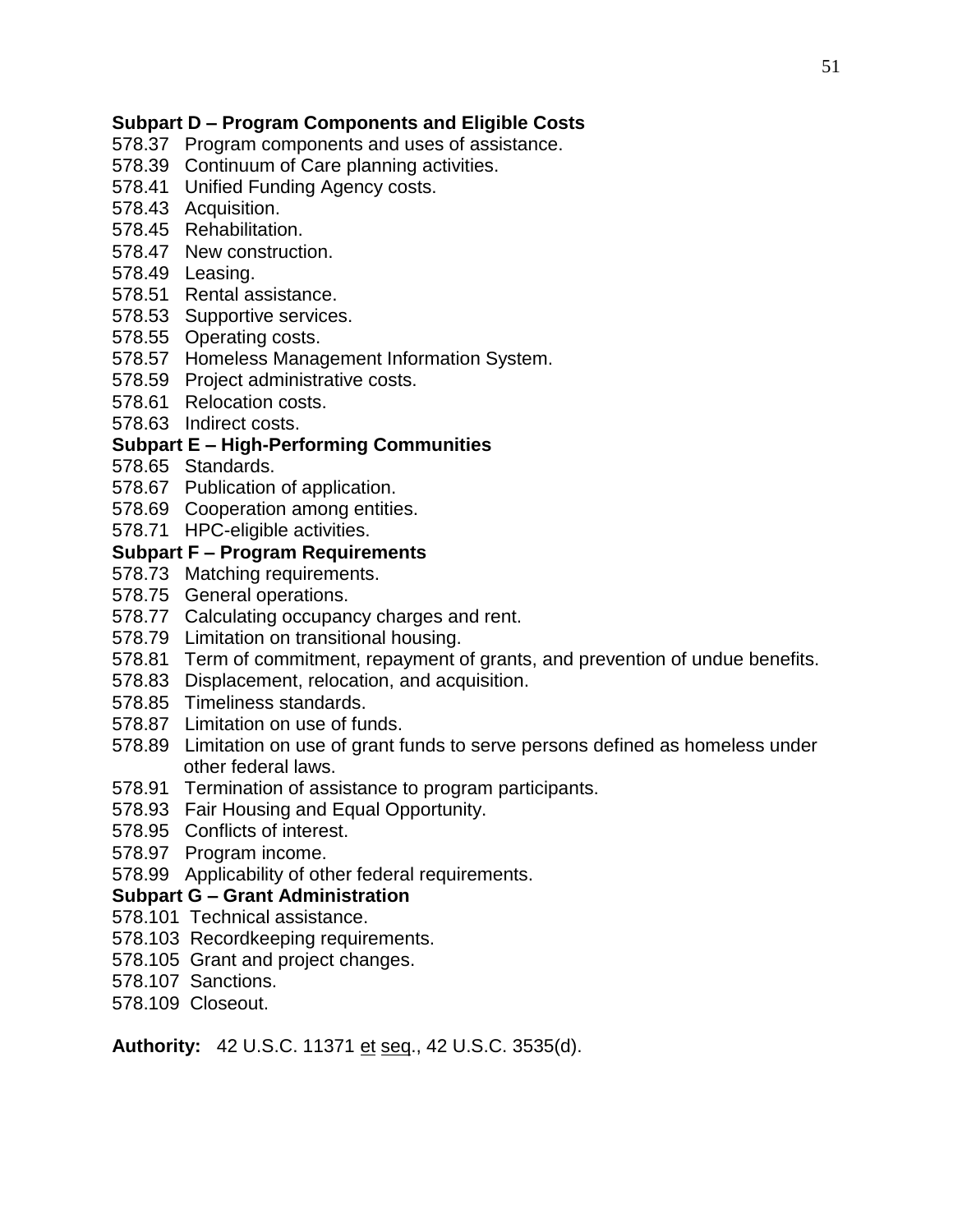## **Subpart A – General Provisions**

## **§ 578.1 Purpose and scope**.

- (a) The Continuum of Care program is authorized by subtitle C of title IV of the McKinney-Vento Homeless Assistance Act (42 U.S.C. 11381-11389).
- (b) The program is designed to:
	- (1) Promote communitywide commitment to the goal of ending homelessness;
	- (2) Provide funding for efforts by nonprofit providers, States, and local governments to quickly rehouse homeless individuals (including unaccompanied youth) and families, while minimizing the trauma and dislocation caused to homeless individuals, families, and communities by homelessness;
	- (3) Promote access to and effective utilization of mainstream programs by homeless individuals and families; and
	- (4) Optimize self-sufficiency among individuals and families experiencing homelessness.

# **§ 578.3 Definitions**.

As used in this part:

*Act* means the McKinney-Vento Homeless Assistance Act as amended (42 U.S.C. 11371 et. seq.).

*Annual renewal amount* means the amount that a grant can be awarded on an annual basis when renewed. It includes funds only for those eligible activities (operating, supportive services, leasing, rental assistance, HMIS, and administration) that were funded in the original grant (or the original grant as amended), less the unrenewable activities (acquisition, new construction, rehabilitation, and any administrative costs related to these activities).

*Applicant* means an eligible applicant that has been designated by the Continuum of Care to apply for assistance under this part on behalf of that Continuum.

# *At risk of homelessness.*

(1) An individual or family who:

- (i) Has an annual income below 30 percent of median family income for the area, as determined by HUD;
- (ii) Does not have sufficient resources or support networks, e.g., family, friends, faith-based or other social networks, immediately available to prevent them from moving to an emergency shelter or another place described in paragraph (1) of the "Homeless" definition in this section; and
- (iii) Meets one of the following conditions: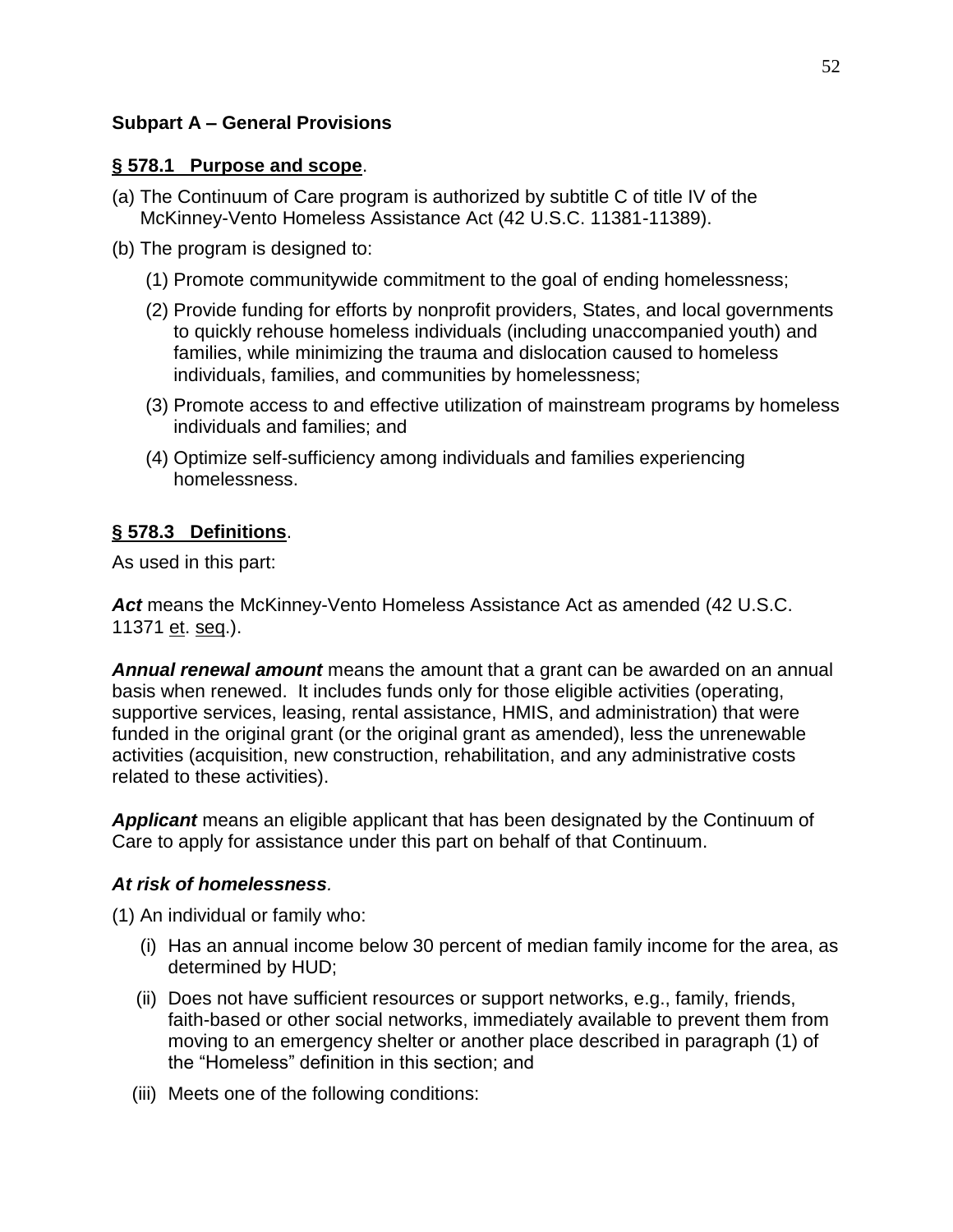- (A) Has moved because of economic reasons two or more times during the 60 days immediately preceding the application for homelessness prevention assistance;
- (B) Is living in the home of another because of economic hardship;
- (C)Has been notified in writing that their right to occupy their current housing or living situation will be terminated within 21 days of the date of application for assistance;
- (D)Lives in a hotel or motel and the cost of the hotel or motel stay is not paid by charitable organizations or by federal, State, or local government programs for low-income individuals;
- (E) Lives in a single-room occupancy or efficiency apartment unit in which there reside more than two persons, or lives in a larger housing unit in which there reside more than 1.5 people per room, as defined by the U.S. Census Bureau;
- (F) Is exiting a publicly funded institution, or system of care (such as a healthcare facility, a mental health facility, foster care or other youth facility, or correction program or institution); or
- (G)Otherwise lives in housing that has characteristics associated with instability and an increased risk of homelessness, as identified in the recipient's approved consolidated plan;
- (2) A child or youth who does not qualify as "homeless" under this section, but qualifies as "homeless" under section 387(3) of the Runaway and Homeless Youth Act (42 U.S.C. 5732a(3)), section 637(11) of the Head Start Act (42 U.S.C. 9832(11)), section 41403(6) of the Violence Against Women Act of 1994 (42 U.S.C. 14043e-2(6)), section 330(h)(5)(A) of the Public Health Service Act (42 U.S.C. 254b(h)(5)(A)), section 3(m) of the Food and Nutrition Act of 2008 (7 U.S.C. 2012(m)), or section 17(b)(15) of the Child Nutrition Act of 1966 (42 U.S.C. 1786(b)(15)); or
- (3) A child or youth who does not qualify as "homeless" under this section, but qualifies as "homeless" under section 725(2) of the McKinney-Vento Homeless Assistance Act (42 U.S.C. 11434a(2)), and the parent(s) or guardian(s) of that child or youth if living with her or him.

*Centralized or coordinated assessment system* means a centralized or coordinated process designed to coordinate program participant intake assessment and provision of referrals. A centralized or coordinated assessment system covers the geographic area, is easily accessed by individuals and families seeking housing or services, is well advertised, and includes a comprehensive and standardized assessment tool.

## *Chronically homeless*.

(1) An individual who: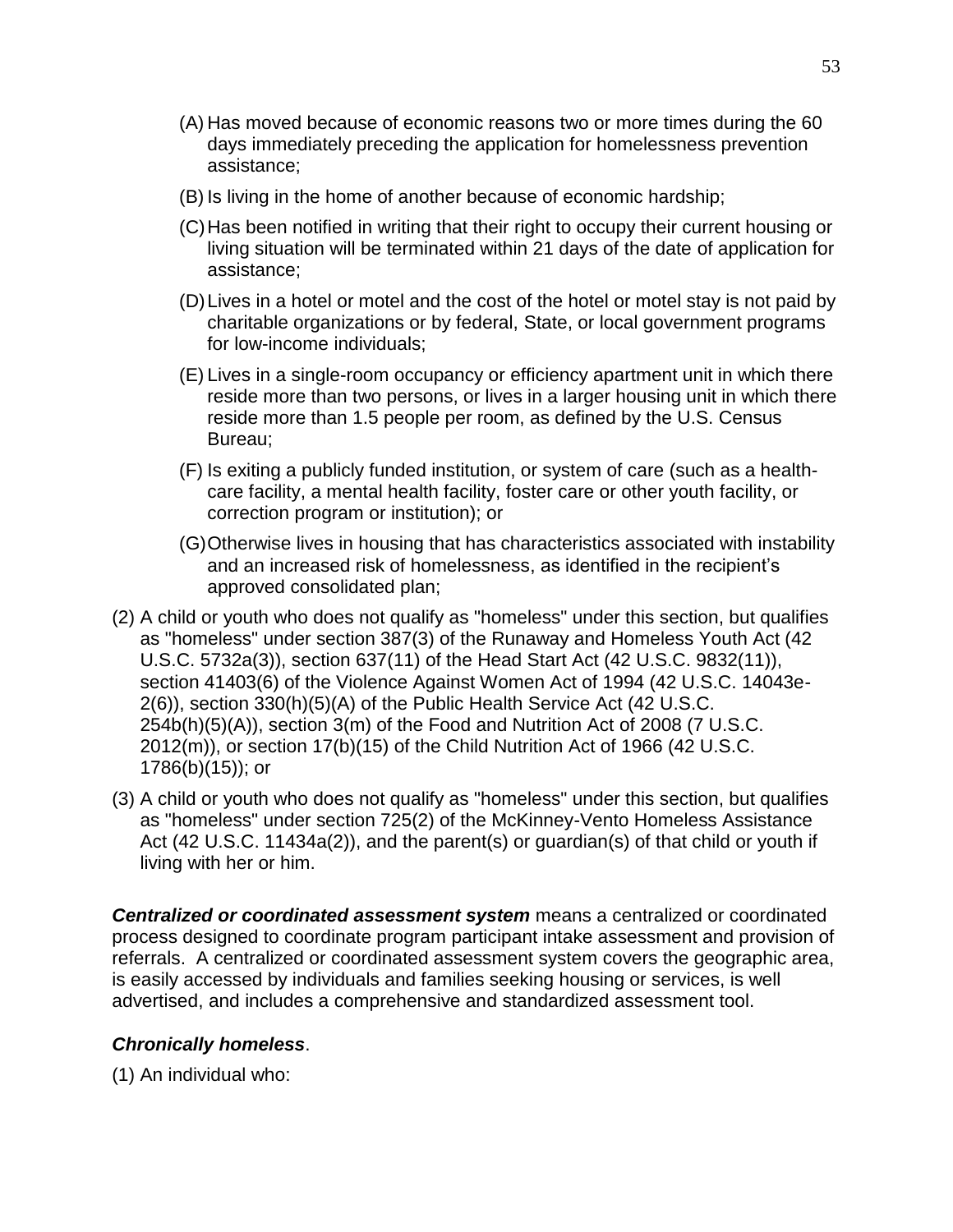- (i) Is homeless and lives in a place not meant for human habitation, a safe haven, or in an emergency shelter; and
- (ii) Has been homeless and living or residing in a place not meant for human habitation, a safe haven, or in an emergency shelter continuously for at least one year or on at least four separate occasions in the last 3 years; and
- (iii) Can be diagnosed with one or more of the following conditions: substance use disorder, serious mental illness, developmental disability (as defined in section 102 of the Developmental Disabilities Assistance Bill of Rights Act of 2000 (42 U.S.C. 15002)), post-traumatic stress disorder, cognitive impairments resulting from brain injury, or chronic physical illness or disability;
- (2) An individual who has been residing in an institutional care facility, including a jail, substance abuse or mental health treatment facility, hospital, or other similar facility, for fewer than 90 days and met all of the criteria in paragraph (1) of this definition, before entering that facility; or
- (3) A family with an adult head of household (or if there is no adult in the family, a minor head of household) who meets all of the criteria in paragraph (1) of this definition, including a family whose composition has fluctuated while the head of household has been homeless.

*Collaborative applicant* means the eligible applicant that has been designated by the Continuum of Care to apply for a grant for Continuum of Care planning funds under this part on behalf of the Continuum.

*Consolidated plan* means the HUD-approved plan developed in accordance with 24 CFR 91.

*Continuum of Care and Continuum* means the group organized to carry out the responsibilities required under this part and that is composed of representatives of organizations, including nonprofit homeless providers, victim service providers, faithbased organizations, governments, businesses, advocates, public housing agencies, school districts, social service providers, mental health agencies, hospitals, universities, affordable housing developers, law enforcement, organizations that serve homeless and formerly homeless veterans, and homeless and formerly homeless persons to the extent these groups are represented within the geographic area and are available to participate.

*Developmental disability* means, as defined in section 102 of the Developmental Disabilities Assistance and Bill of Rights Act of 2000 (42 U.S.C. 15002):

(1) A severe, chronic disability of an individual that—

- (i) Is attributable to a mental or physical impairment or combination of mental and physical impairments;
- (ii) Is manifested before the individual attains age 22;
- (iii) Is likely to continue indefinitely;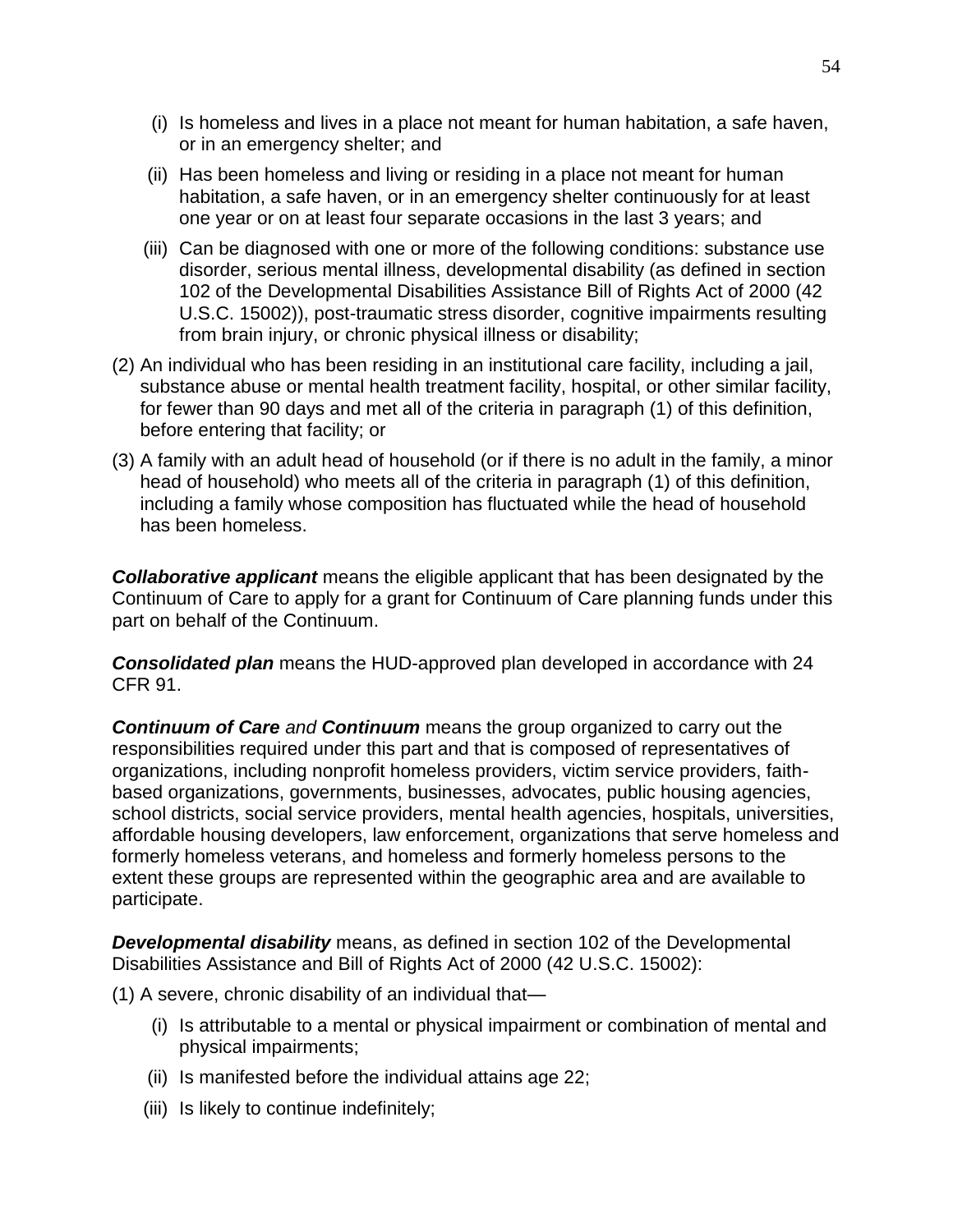- (iv) Results in substantial functional limitations in three or more of the following areas of major life activity:
	- (A) Self-care;
	- (B) Receptive and expressive language;
	- (C)Learning;
	- (D) Mobility;
	- (E) Self-direction;
	- (F) Capacity for independent living;
	- (G)Economic self-sufficiency.
- (v) Reflects the individual's need for a combination and sequence of special, interdisciplinary, or generic services, individualized supports, or other forms of assistance that are of lifelong or extended duration and are individually planned and coordinated. (2) An individual from birth to age 9, inclusive, who has a substantial developmental delay or specific congenital or acquired condition, may be considered to have a developmental disability without meeting three or more of the criteria described in paragraphs (1)(i) through (v) of the definition of "developmental disability" in this section if the individual, without services and supports, has a high probability of meeting these criteria later in life.

*Eligible applicant* means a private nonprofit organization, State, local government, or instrumentality of State and local government.

*Emergency shelter* is defined in 24 CFR part 576.

*Emergency Solutions Grants (ESG)* means the grants provided under 24 CFR part 576.

**Fair Market Rent (FMR)** means the Fair Market Rents published in the **Federal** Register annually by HUD.

*High-performing community (HPC)* means a Continuum of Care that meets the standards in subpart E of this part and has been designated as a high-performing community by HUD.

#### *Homeless* means:

- (1) An individual or family who lacks a fixed, regular, and adequate nighttime residence, meaning:
	- (i) An individual or family with a primary nighttime residence that is a public or private place not designed for or ordinarily used as a regular sleeping accommodation for human beings, including a car, park, abandoned building, bus or train station, airport, or camping ground;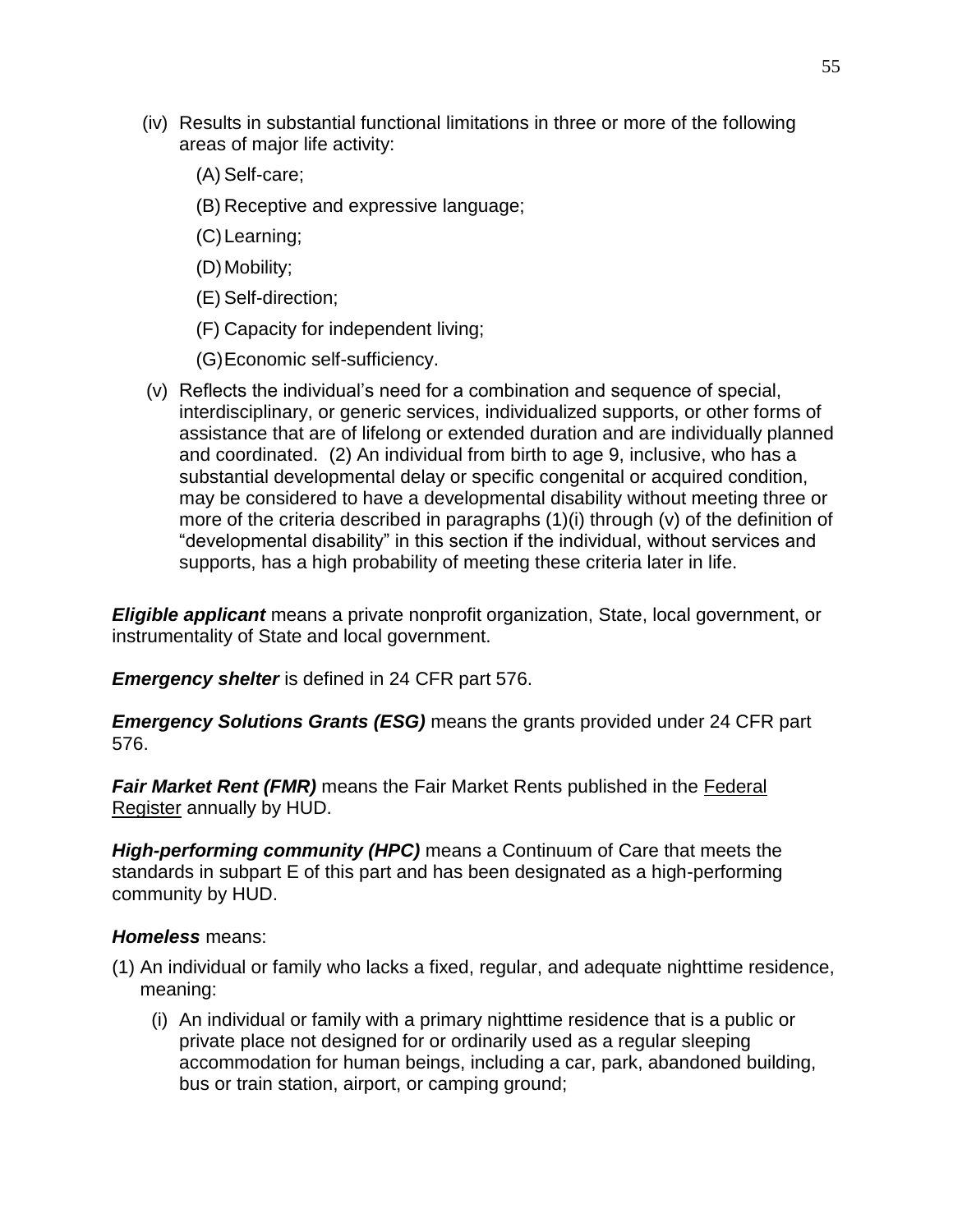- (ii) An individual or family living in a supervised publicly or privately operated shelter designated to provide temporary living arrangements (including congregate shelters, transitional housing, and hotels and motels paid for by charitable organizations or by federal, State, or local government programs for low-income individuals); or
- (iii) An individual who is exiting an institution where he or she resided for 90 days or less and who resided in an emergency shelter or place not meant for human habitation immediately before entering that institution;
- (2) An individual or family who will imminently lose their primary nighttime residence, provided that:
	- (i) The primary nighttime residence will be lost within 14 days of the date of application for homeless assistance;
	- (ii) No subsequent residence has been identified; and
	- (iii) The individual or family lacks the resources or support networks, e.g., family, friends, faith-based or other social networks, needed to obtain other permanent housing;
- (3) Unaccompanied youth under 25 years of age, or families with children and youth, who do not otherwise qualify as homeless under this definition, but who:
	- (i) Are defined as homeless under section 387 of the Runaway and Homeless Youth Act (42 U.S.C. 5732a), section 637 of the Head Start Act (42 U.S.C. 9832), section 41403 of the Violence Against Women Act of 1994 (42 U.S.C. 14043e-2), section 330(h) of the Public Health Service Act (42 U.S.C. 254b(h)), section 3 of the Food and Nutrition Act of 2008 (7 U.S.C. 2012), section 17(b) of the Child Nutrition Act of 1966 (42 U.S.C. 1786(b)), or section 725 of the McKinney-Vento Homeless Assistance Act (42 U.S.C. 11434a);
	- (ii) Have not had a lease, ownership interest, or occupancy agreement in permanent housing at any time during the 60 days immediately preceding the date of application for homeless assistance;
	- (iii) Have experienced persistent instability as measured by two moves or more during the 60-day period immediately preceding the date of applying for homeless assistance; and
	- (iv) Can be expected to continue in such status for an extended period of time because of chronic disabilities; chronic physical health or mental health conditions; substance addiction; histories of domestic violence or childhood abuse (including neglect); the presence of a child or youth with a disability; or two or more barriers to employment, which include the lack of a high school degree or General Education Development (GED), illiteracy, low English proficiency, a history of incarceration or detention for criminal activity, and a history of unstable employment; or
- (4) Any individual or family who:
	- (i) Is fleeing, or is attempting to flee, domestic violence, dating violence, sexual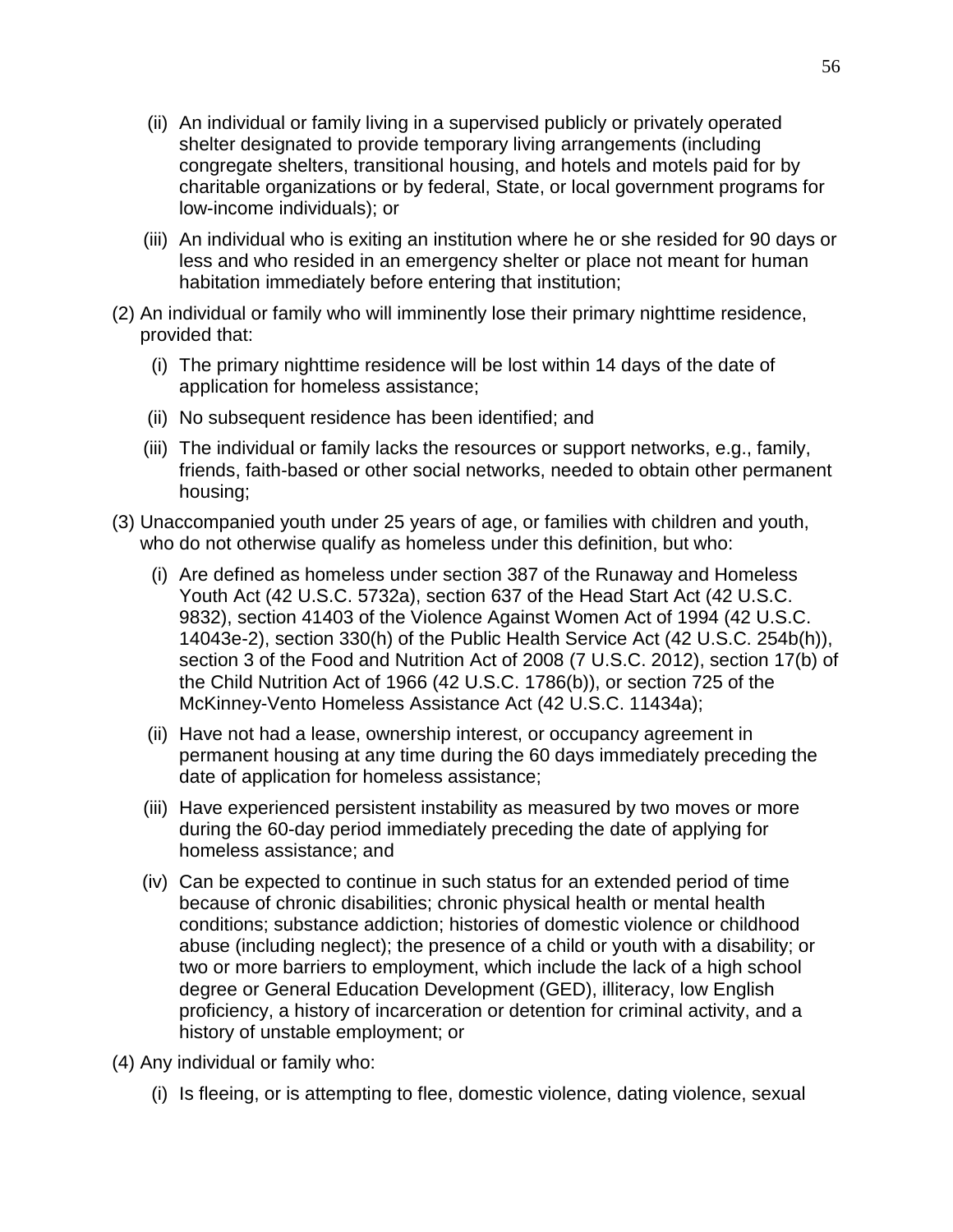assault, stalking, or other dangerous or life-threatening conditions that relate to violence against the individual or a family member, including a child, that has either taken place within the individual's or family's primary nighttime residence or has made the individual or family afraid to return to their primary nighttime residence;

- (ii) Has no other residence; and
- (iii) Lacks the resources or support networks, e.g., family, friends, and faith-based or other social networks, to obtain other permanent housing.

*Homeless Management Information System (HMIS)* means the information system designated by the Continuum of Care to comply with the HMIS requirements prescribed by HUD.

*HMIS Lead* means the entity designated by the Continuum of Care in accordance with this part to operate the Continuum's HMIS on its behalf.

*Permanent housing* means community-based housing without a designated length of stay, and includes both permanent supportive housing and rapid rehousing. To be permanent housing, the program participant must be the tenant on a lease for a term of at least one year, which is renewable for terms that are a minimum of one month long, and is terminable only for cause.

*Permanent supportive housing* means permanent housing in which supportive services are provided to assist homeless persons with a disability to live independently.

*Point-in-time count* means a count of sheltered and unsheltered homeless persons carried out on one night in the last 10 calendar days of January or at such other time as required by HUD.

## *Private nonprofit organization* means an organization:

- (1) No part of the net earnings of which inure to the benefit of any member, founder, contributor, or individual;
- (2) That has a voluntary board;
- (3) That has a functioning accounting system that is operated in accordance with generally accepted accounting principles, or has designated a fiscal agent that will maintain a functioning accounting system for the organization in accordance with generally accepted accounting principles; and
- (4) That practices nondiscrimination in the provision of assistance.

A private nonprofit organization does not include governmental organizations, such as public housing agencies.

*Program participant* means an individual (including an unaccompanied youth) or family who is assisted with Continuum of Care program funds.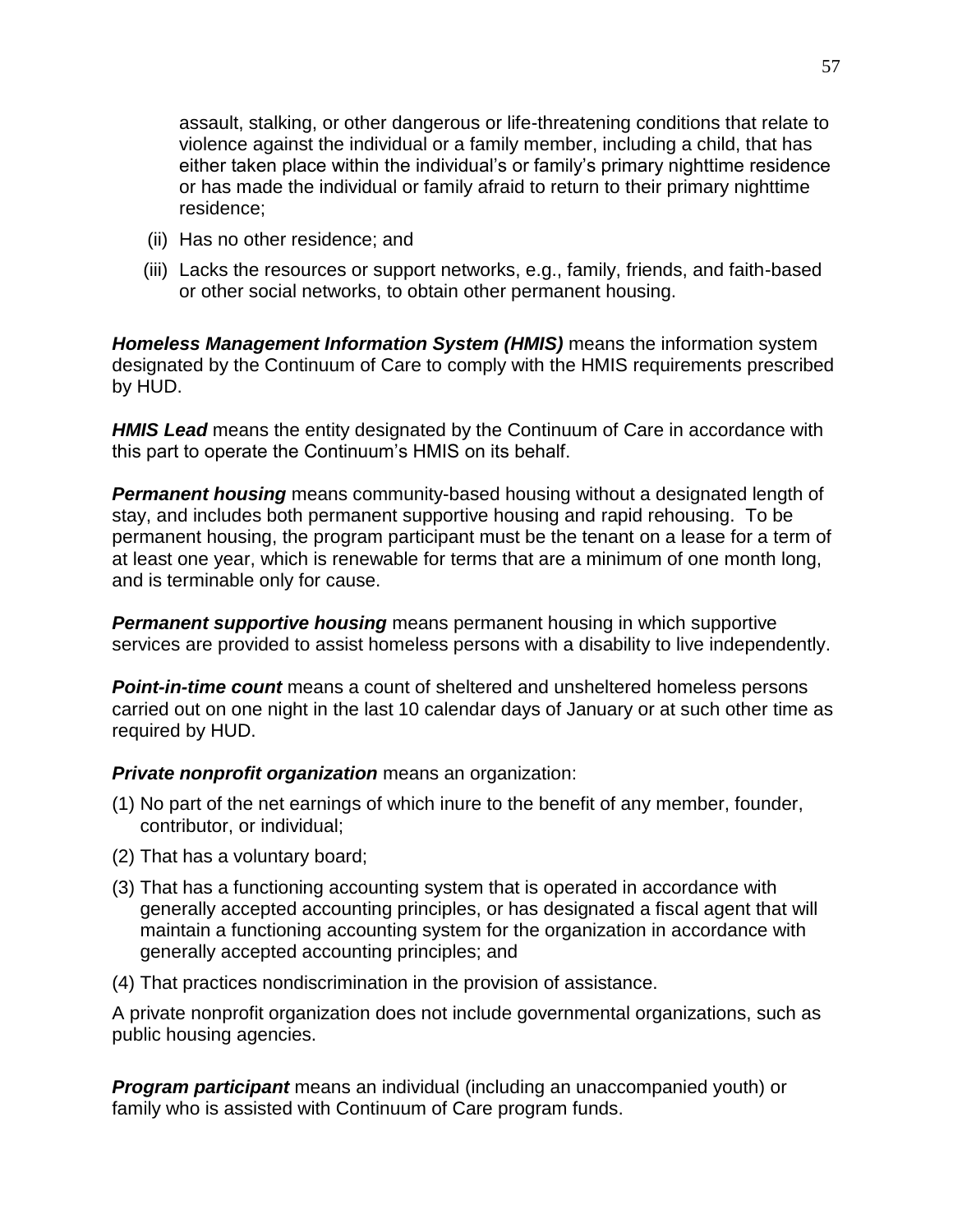**Project** means a group of eligible activities, such as HMIS costs, identified as a project in an application to HUD for Continuum of Care funds and includes a structure (or structures) that is (are) acquired, rehabilitated, constructed, or leased with assistance provided under this part or with respect to which HUD provides rental assistance or annual payments for operating costs, or supportive services under this subtitle.

*Recipient* means an applicant that signs a grant agreement with HUD.

**Safe haven** means, for the purpose of defining chronically homeless, supportive housing that meets the following:

- (1) Serves hard to reach homeless persons with severe mental illness who came from the streets and have been unwilling or unable to participate in supportive services;
- (2) Provides 24-hour residence for eligible persons for an unspecified period;
- (3) Has an overnight capacity limited to 25 or fewer persons; and
- (4) Provides low-demand services and referrals for the residents.

*State* means each of the 50 States, the District of Columbia, the Commonwealth of Puerto Rico, American Samoa, Guam, the Commonwealth of the Northern Marianas, and the Virgin Islands.

*Subrecipient* means a private nonprofit organization, State, local government, or instrumentality of State or local government that receives a subgrant from the recipient to carry out a project.

*Transitional housing* means housing, where all program participants have signed a lease or occupancy agreement, the purpose of which is to facilitate the movement of homeless individuals and families into permanent housing within 24 months or such longer period as HUD determines necessary. The program participant must have a lease or occupancy agreement for a term of at least one month that ends in 24 months and cannot be extended.

*Unified Funding Agency* **(UFA)** means an eligible applicant selected by the Continuum of Care to apply for a grant for the entire Continuum, which has the capacity to carry out the duties in § 578.11(b), which is approved by HUD and to which HUD awards a grant.

*Victim service provider* means a private nonprofit organization whose primary mission is to provide services to victims of domestic violence, dating violence, sexual assault, or stalking. This term includes rape crisis centers, battered women's shelters, domestic violence transitional housing programs, and other programs.

## **Subpart B – Establishing and Operating a Continuum of Care**

#### **§ 578.5 Establishing the Continuum of Care**.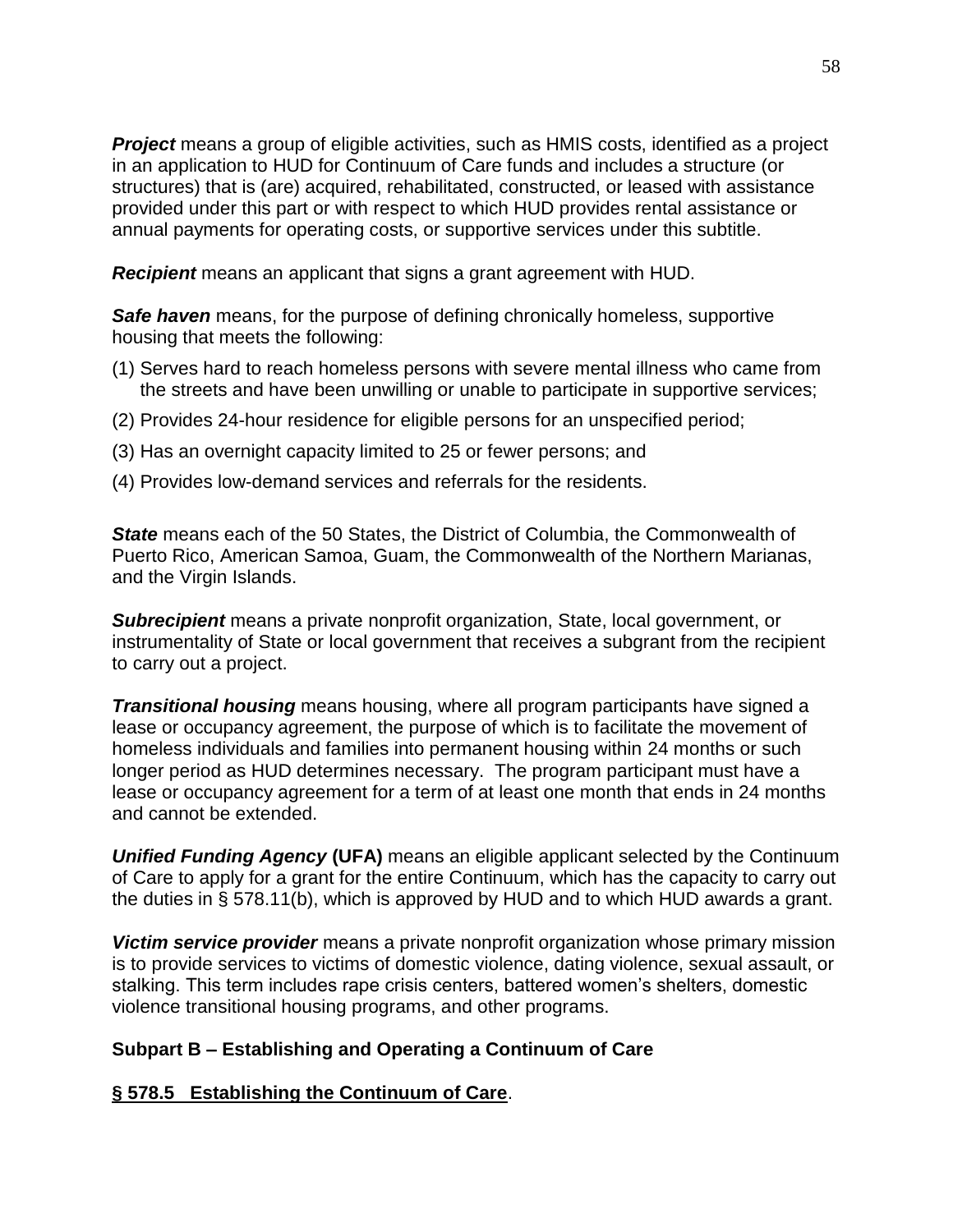(a) The Continuum of Care. Representatives from relevant organizations within a geographic area shall establish a Continuum of Care for the geographic area to carry out the duties of this part. Relevant organizations include nonprofit homeless assistance providers, victim service providers, faith-based organizations, governments, businesses, advocates, public housing agencies, school districts, social service providers, mental health agencies, hospitals, universities, affordable housing developers, law enforcement, and organizations that serve veterans and homeless and formerly homeless individuals.

(b) The board. The Continuum of Care must establish a board to act on behalf of the Continuum using the process established as a requirement by § 578.7(a)(3) and must comply with the conflict-of-interest requirements at § 578.95(b). The board must:

- (1) Be representative of the relevant organizations and of projects serving homeless subpopulations; and
- (2) Include at least one homeless or formerly homeless individual.

(c) Transition. Continuums of Care shall have 2 years after August 30, 2012 to comply with the requirements of paragraph (b) of this section.

# **§ 578.7 Responsibilities of the Continuum of Care**.

- (a) Operate the Continuum of Care. The Continuum of Care must:
	- (1) Hold meetings of the full membership, with published agendas, at least semiannually;
	- (2) Make an invitation for new members to join publicly available within the geographic at least annually;
	- (3) Adopt and follow a written process to select a board to act on behalf of the Continuum of Care. The process must be reviewed, updated, and approved by the Continuum at least once every 5 years;
	- (4) Appoint additional committees, subcommittees, or workgroups;
	- (5) In consultation with the collaborative applicant and the HMIS Lead, develop, follow, and update annually a governance charter, which will include all procedures and policies needed to comply with subpart B of this part and with HMIS requirements as prescribed by HUD; and a code of conduct and recusal process for the board, its chair(s), and any person acting on behalf of the board;
	- (6) Consult with recipients and subrecipients to establish performance targets appropriate for population and program type, monitor recipient and subrecipient performance, evaluate outcomes, and take action against poor performers;
	- (7) Evaluate outcomes of projects funded under the Emergency Solutions Grants program and the Continuum of Care program, and report to HUD;
	- (8) In consultation with recipients of Emergency Solutions Grants program funds within the geographic area, establish and operate either a centralized or coordinated assessment system that provides an initial, comprehensive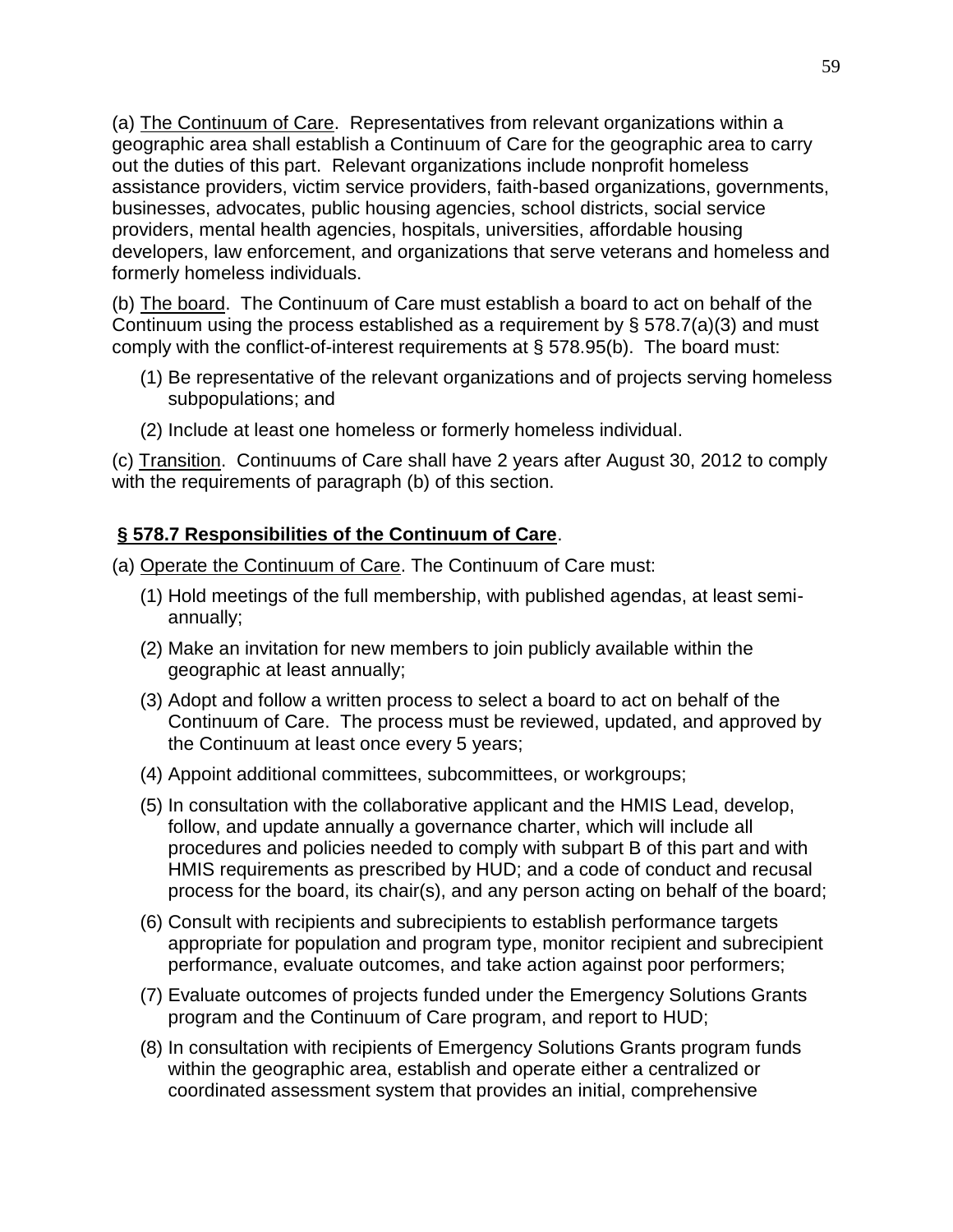assessment of the needs of individuals and families for housing and services. The Continuum must develop a specific policy to guide the operation of the centralized or coordinated assessment system on how its system will address the needs of individuals and families who are fleeing, or attempting to flee, domestic violence, dating violence, sexual assault, or stalking, but who are seeking shelter or services from nonvictim service providers. This system must comply with any requirements established by HUD by Notice.

- (9) In consultation with recipients of Emergency Solutions Grants program funds within the geographic area, establish and consistently follow written standards for providing Continuum of Care assistance. At a minimum, these written standards must include:
	- (i) Policies and procedures for evaluating individuals' and families' eligibility for assistance under this part;
	- (ii) Policies and procedures for determining and prioritizing which eligible individuals and families will receive transitional housing assistance;
	- (iii) Policies and procedures for determining and prioritizing which eligible individuals and families will receive rapid rehousing assistance;
	- (iv) Standards for determining what percentage or amount of rent each program participant must pay while receiving rapid rehousing assistance;
	- (v) Policies and procedures for determining and prioritizing which eligible individuals and families will receive permanent supportive housing assistance; and
	- (vi) Where the Continuum is designated a high-performing community, as described in subpart G of this part, policies and procedures set forth in 24 CFR 576.400(e)(3)(vi), (e)(3)(vii), (e)(3)(viii), and (e)(3)(ix).
- (b) Designating and operating an HMIS. The Continuum of Care must:
	- (1) Designate a single Homeless Management Information System (HMIS) for the geographic area;
	- (2) Designate an eligible applicant to manage the Continuum's HMIS, which will be known as the HMIS Lead;
	- (3) Review, revise, and approve a privacy plan, security plan, and data quality plan for the HMIS.
	- (4) Ensure consistent participation of recipients and subrecipients in the HMIS; and
	- (5) Ensure the HMIS is administered in compliance with requirements prescribed by HUD.
- (c) Continuum of Care planning. The Continuum must develop a plan that includes:
	- (1) Coordinating the implementation of a housing and service system within its geographic area that meets the needs of the homeless individuals (including unaccompanied youth) and families. At a minimum, such system encompasses the following: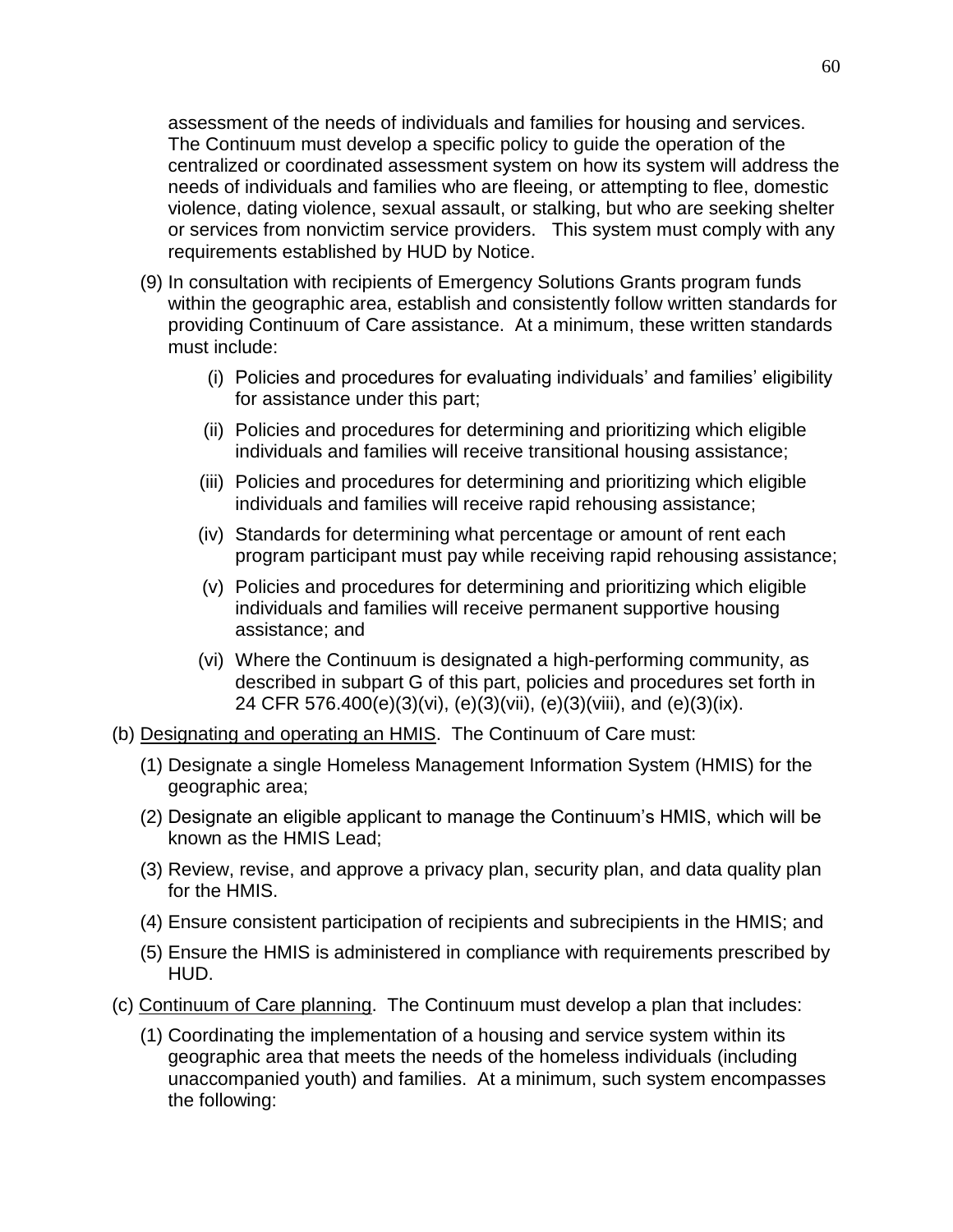- (i) Outreach, engagement, and assessment;
- (ii) Shelter, housing, and supportive services;
- (iii) Prevention strategies.
- (2) Planning for and conducting, at least biennially, a point-in-time count of homeless persons within the geographic area that meets the following requirements:
	- (i) Homeless persons who are living in a place not designed or ordinarily used as a regular sleeping accommodation for humans must be counted as unsheltered homeless persons.
	- (ii) Persons living in emergency shelters and transitional housing projects must be counted as sheltered homeless persons.
	- (iii) Other requirements established by HUD by Notice.
- (3) Conducting an annual gaps analysis of the homeless needs and services available within the geographic area;
- (4) Providing information required to complete the Consolidated Plan(s) within the Continuum's geographic area;
- (5) Consulting with State and local government Emergency Solutions Grants program recipients within the Continuum's geographic area on the plan for allocating Emergency Solutions Grants program funds and reporting on and evaluating the performance of Emergency Solutions Grants program recipients and subrecipients.

## **§ 578.9 Preparing an application for funds**.

- (a) The Continuum must:
	- (1) Design, operate, and follow a collaborative process for the development of applications and approve the submission of applications in response to a NOFA published by HUD under § 578.19 of this subpart;
	- (2) Establish priorities for funding projects in the geographic area;
	- (3) Determine if one application for funding will be submitted for all projects within the geographic area or if more than one application will be submitted for the projects within the geographic area;
		- (i) If more than one application will be submitted, designate an eligible applicant to be the collaborative applicant that will collect and combine the required application information from all applicants and for all projects within the geographic area that the Continuum has selected funding. The collaborative applicant will also apply for Continuum of Care planning activities. If the Continuum is an eligible applicant, it may designate itself;
		- (ii) If only one application will be submitted, that applicant will be the collaborative applicant and will collect and combine the required application information from all projects within the geographic area that the Continuum has selected for funding and apply for Continuum of Care planning activities;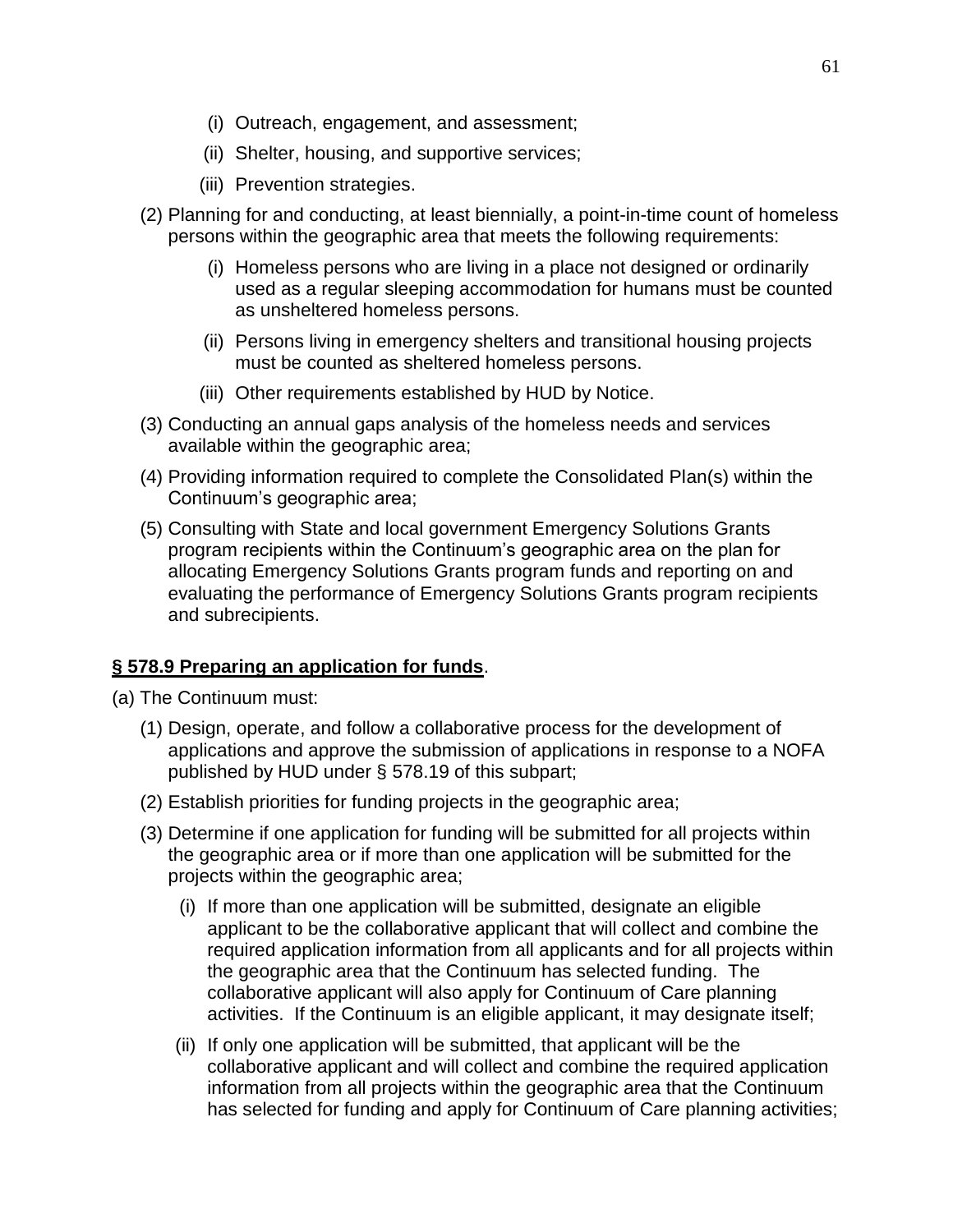(b) The Continuum retains all of its responsibilities, even if it designates one or more eligible applicants other than itself to apply for funds on behalf of the Continuum. This includes approving the Continuum of Care application.

# **§ 578.11 Unified Funding Agency**.

(a) Becoming a Unified Funding Agency. To become designated as the Unified Funding Agency (UFA) for a Continuum, a collaborative applicant must be selected by the Continuum to apply to HUD to be designated as the UFA for the Continuum.

(b) Criteria for designating a UFA. HUD will consider these criteria when deciding whether to designate a collaborative applicant a UFA:

- (1) The Continuum of Care it represents meets the requirements in § 578.7;
- (2) The collaborative applicant has financial management systems that meet the standards set forth in 24 CFR 84.21 (for nonprofit organizations) and 24 CFR 85.20 (for States);
- (3) The collaborative applicant demonstrates the ability to monitor subrecipients; and
- (4) Such other criteria as HUD may establish by NOFA.
- (c) Requirements. HUD-designated UFAs shall:
	- (1) Apply to HUD for funding for all of the projects within the geographic area and enter into a grant agreement with HUD for the entire geographic area.
	- (2) Enter into legally binding agreements with subrecipients, and receive and distribute funds to subrecipients for all projects within the geographic area.
	- (3) Require subrecipients to establish fiscal control and accounting procedures as necessary to assure the proper disbursal of and accounting for federal funds in accordance with the requirements of 24 CFR parts 84 and 85 and corresponding OMB circulars.
	- (4) Obtain approval of any proposed grant agreement amendments by the Continuum of Care before submitting a request for an amendment to HUD.

# **§ 578.13 Remedial action**.

(a) If HUD finds that the Continuum of Care for a geographic area does not meet the requirements the Act or its implementing regulations, or that there is no Continuum for a geographic area, HUD may take remedial action to ensure fair distribution of grant funds within the geographic area. Such measures may include:

- (1) Designating a replacement Continuum of Care for the geographic area;
- (2) Designating a replacement collaborative applicant for the Continuum's geographic area; and
- (3) Accepting applications from other eligible applicants within the Continuum's geographic area.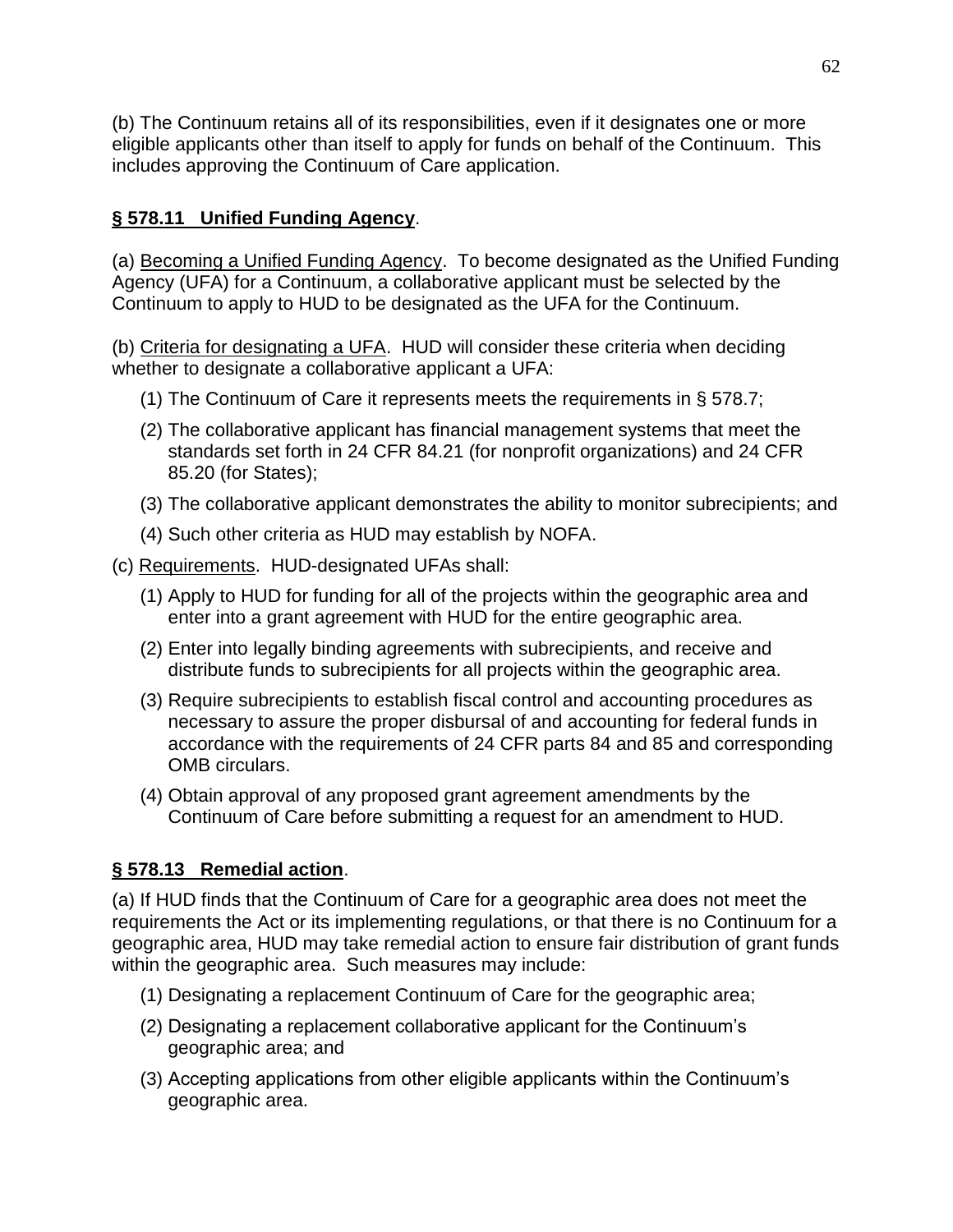(b) HUD must provide a 30-day prior written notice to the Continuum and its collaborative applicant and give them an opportunity to respond.

# **Subpart C – Application and Grant Award Process**

# **§ 578.15 Eligible applicants**.

(a) Who may apply. Nonprofit organizations, States, local governments, and instrumentalities of State or local governments are eligible to apply for grants.

(b) Designation by the Continuum of Care. Eligible applicant(s) must have been designated by the Continuum of Care to submit an application for grant funds under this part. The designation must state whether the Continuum is designating more than one applicant to apply for funds and, if it is, which applicant is being designated as the collaborative applicant. If the Continuum is designating only one applicant to apply for funds, the Continuum must designate that applicant to be the collaborative applicant.

(c) Exclusion. For-profit entities are not eligible to apply for grants or to be subrecipients of grant funds.

# **§ 578.17 Overview of application and grant award process**.

- (a) Formula.
	- (1) After enactment of the annual appropriations act for each fiscal year, and issuance of the NOFA, HUD will publish, [on](file:///C:/Documents%20and%20Settings/h09992/Local%20Settings/Temporary%20Internet%20Files/Content.Outlook/GZVYMDIG/%20on) its Web site, the Preliminary Pro Rata Need (PPRN) assigned to metropolitan cities, urban counties, and all other counties.
	- (2) HUD will apply the formula used to determine PPRN established in paragraph (a)(3) of this section, to the amount of funds being made available under the NOFA. That amount is calculated by:
		- (i) Determining the total amount for the Continuum of Care competition in accordance with section 413 of the Act or as otherwise directed by the annual appropriations act;
		- (ii) From the amount in paragraph  $(a)(2)(i)$  of this section, deducting the amount published in the NOFA as being set aside to provide a bonus to geographic areas for activities that have proven to be effective in reducing homelessness generally or for specific subpopulations listed in the NOFA or achieving homeless prevention and independent living goals established in the NOFA and to meet policy priorities set in the NOFA; and
		- (iii) Deducting the amount of funding necessary for Continuum of Care planning activities and UFA costs.
	- (3) PPRN is calculated on the amount determined under paragraph (a)(2) of this section by using the following formula:
		- (i) Two percent will be allocated among the four insular areas (American Samoa, Guam, the Commonwealth of the Northern Marianas, and the Virgin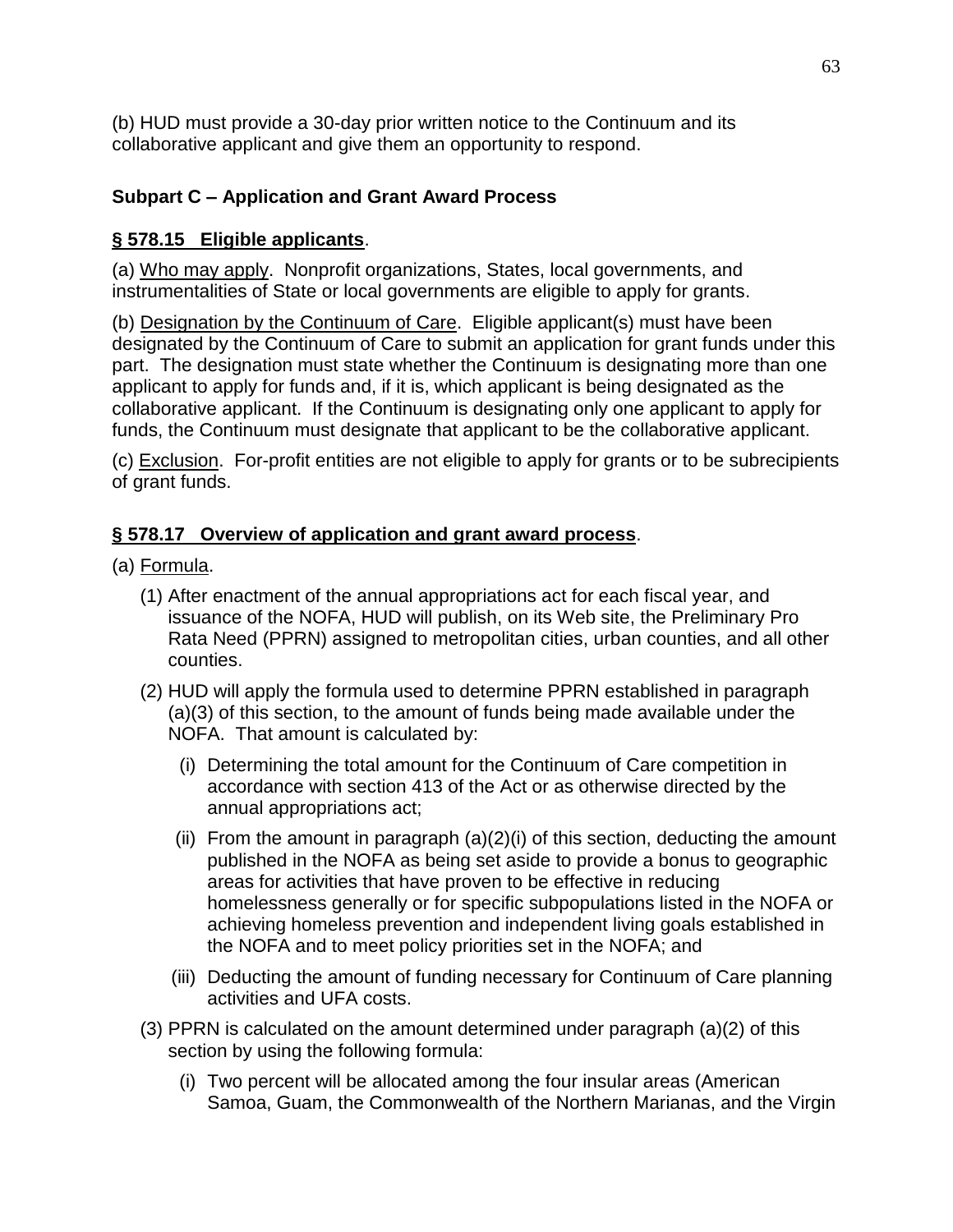Islands) on the basis of the ratio of the population of each insular area to the population of all insular areas.

- (ii) Seventy-five percent of the remaining amount will be allocated, using the Community Development Block Grant (CDBG) formula, to metropolitan cities and urban counties that have been funded under either the Emergency Shelter Grants or Emergency Solutions Grants programs in any one year since 2004.
- (iii) The amount remaining after the allocation under paragraphs (a)(1) and (2) of this section will be allocated, using the CDBG formula, to metropolitan cities and urban counties that have not been funded under the Emergency Solutions Grants program in any year since 2004 and all other counties in the United States and Puerto Rico.
- (4) If the calculation in paragraph (a)(2) of this section results in an amount less than the amount required to renew all projects eligible for renewal in that year for at least one year, after making adjustments proportional to increases in fair market rents for the geographic area for leasing, operating, and rental assistance for permanent housing, HUD will reduce, proportionately, the total amount required to renew all projects eligible for renewal in that year for at least one year, for each Continuum of Care. HUD will publish, via the NOFA, the total dollar amount that every Continuum will be required to deduct from renewal projects Continuum-wide.
- (b) Calculating a Continuum of Care's maximum award amount.
	- (1) Establish the PPRN amount. First, HUD will total the PPRN amounts for each metropolitan city, urban county, other county, and insular area claimed by the Continuum as part of its geographic area, excluding any counties applying for or receiving funding from the Rural Housing Stability Assistance program under 24 CFR part 579.
	- (2) Establishing renewal demand. Next, HUD will determine the renewal demand within the Continuum's geographic area. Renewal demand is the sum of the annual renewal amounts of all projects within the Continuum eligible to apply for renewal in that fiscal year's competition, before any adjustments to rental assistance, leasing, and operating line items based on FMR changes.
	- (3) Establishing FPRN. The higher of PPRN or renewal demand for the Continuum of Care is the FPRN, which is the base for the maximum award amount for the Continuum.
	- (4) Establishing the maximum award amount. The maximum award amount for the Continuum is the FPRN amount plus any additional eligible amounts for Continuum planning; UFA costs; adjustments to leasing, operating and rental assistance line items based on changes to FMR; and available bonuses.

# **§ 578.19 Application process**.

(a) Notice of Funding Availability. After enactment of the annual appropriations act for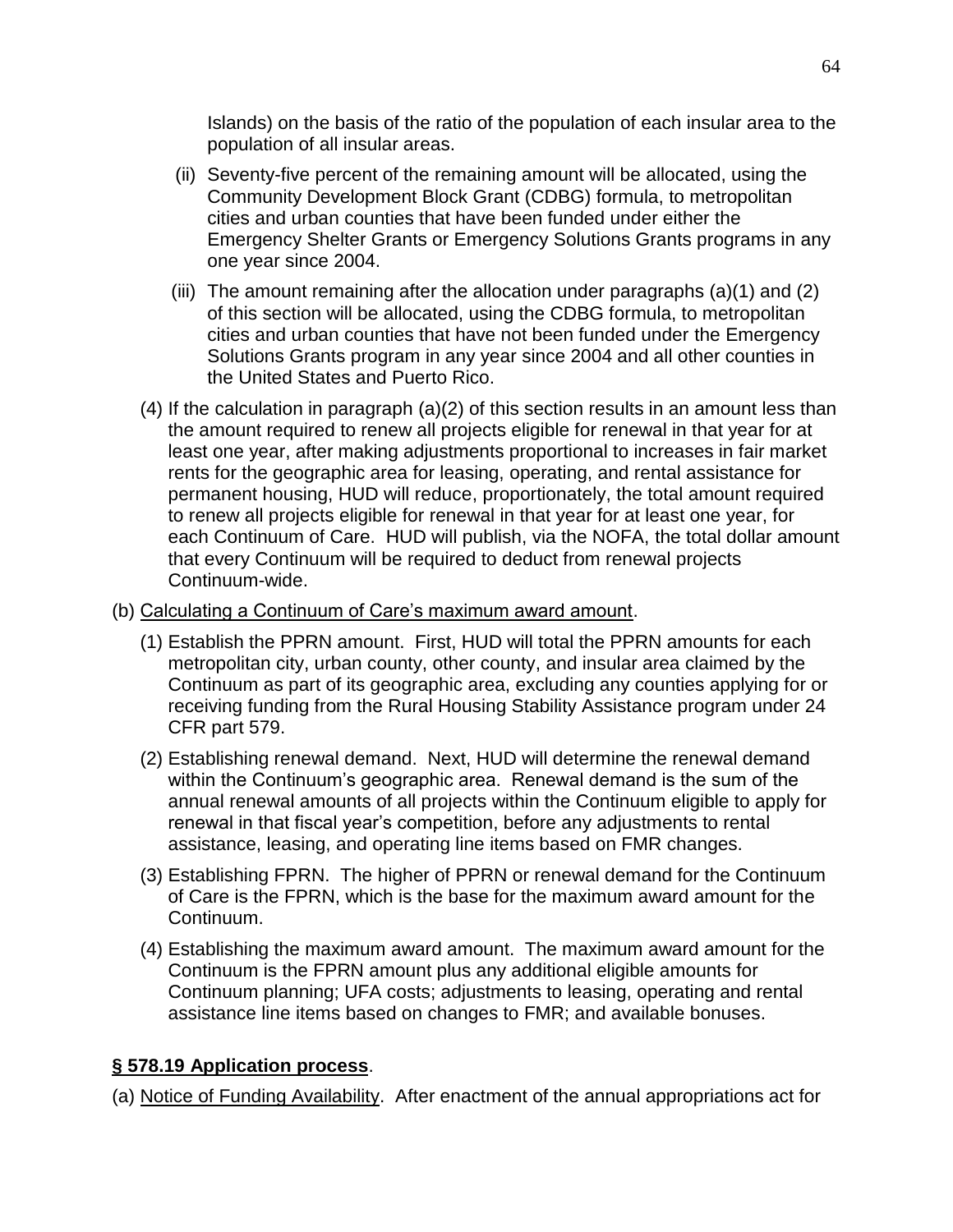the fiscal year, HUD will issue a NOFA in accordance with the requirements of 24 CFR part 4.

(b) Applications. All applications to HUD, including applications for grant funds and requests for designation as a UFA or HPC, must be submitted at such time and in such manner as HUD may require, and contain such information as HUD determines necessary. At a minimum, an application for grant funds must contain a list of the projects for which it is applying for funds; a description of the projects; a list of the projects that will be carried out by subrecipients and the names of the subrecipients; a description of the subpopulations of homeless or at risk of homelessness to be served by projects; the number of units to be provided and/or the number of persons to be served by each project; a budget request by project; and reasonable assurances that the applicant, or the subrecipient, will own or have control of a site for the proposed project not later than the expiration of the 12-month period beginning upon notification of an award for grant assistance.

# **§ 578.21 Awarding funds**.

(a) Selection. HUD will review applications in accordance with the guidelines and procedures provided in the NOFA and will award funds to recipients through a national competition based on selection criteria as defined in section 427 of the Act.

(b) Announcement of awards. HUD will announce awards and notify selected applicants of any conditions imposed on awards. Conditions must be satisfied before HUD will execute a grant agreement with the applicant.

(c) Satisfying conditions. HUD will withdraw an award if the applicant does not satisfy all conditions imposed on it. Correcting all issues and conditions attached to an award must be completed within the time frame established in the NOFA. Proof of site control, match, environmental review, and the documentation of financial feasibility must be completed within 12 months of the announcement of the award, or 24 months in the case of funds for acquisition, rehabilitation, or new construction. The 12-month deadline may be extended by HUD for up to 12 additional months upon a showing of compelling reasons for delay due to factors beyond the control of the recipient or subrecipient.

# **§ 578.23 Executing grant agreements**.

(a) Deadline. No later than 45 days from the date when all conditions are satisfied, the recipient and HUD must execute the grant agreement.

- (b) Grant agreements.
	- (1) Multiple applicants for one Continuum. If a Continuum designates more than one applicant for the geographic area, HUD will enter into a grant agreement with each designated applicant for which an award is announced.
	- (2) One applicant for a Continuum. If a Continuum designates only one applicant for the geographic area, after awarding funds, HUD may enter into a grant agreement with that applicant for new awards, if any, and one grant agreement for renewals, Continuum of Care planning, and UFA costs, if any. These two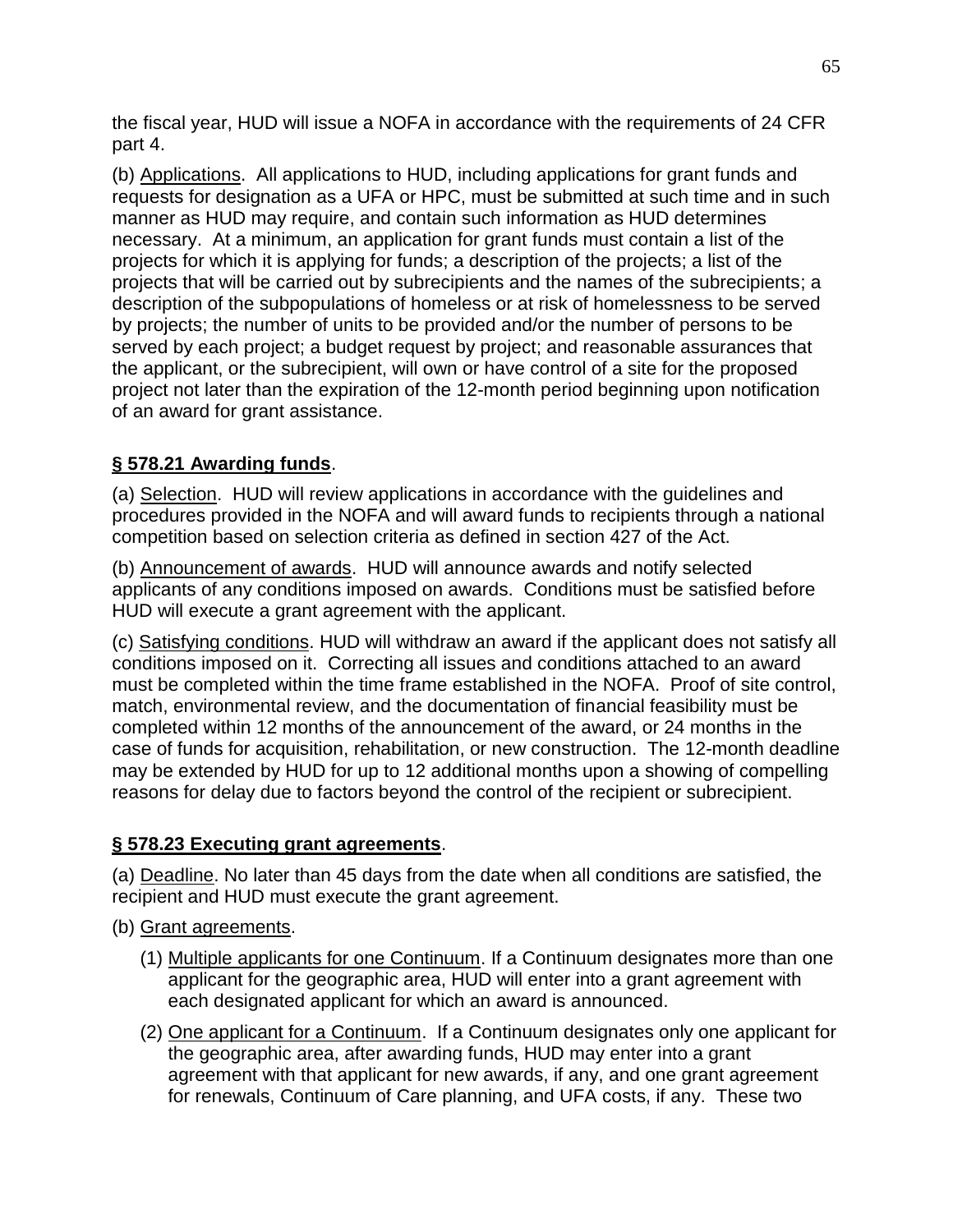grants will cover the entire geographic area. A default by the recipient under one of those grant agreements will also be a default under the other.

(3) Unified Funding Agencies. If a Continuum is a UFA that HUD has approved, then HUD will enter into one grant agreement with the UFA for new awards, if any, and one grant agreement for renewals, Continuum of Care planning and UFA costs, if any. These two grants will cover the entire geographic area. A default by the UFA under one of those grant agreements will also be a default under the other.

(c) Required agreements. Recipients will be required to sign a grant agreement in which the recipient agrees:

- (1) To ensure the operation of the project(s) in accordance with the provisions of the McKinney-Veto Act and all requirements under 24 CFR part 578;
- (2) To monitor and report the progress of the project(s) to the Continuum of Care and HUD;
- (3) To ensure, to the maximum extent practicable, that individuals and families experiencing homelessness are involved, through employment, provision of volunteer services, or otherwise, in constructing, rehabilitating, maintaining, and operating facilities for the project and in providing supportive services for the project;
- (4) To require certification from all subrecipients that:
	- (i) Subrecipients will maintain the confidentiality of records pertaining to any individual or family that was provided family violence prevention or treatment services through the project;
	- (ii) The address or location of any family violence project assisted under this part will not be made public, except with written authorization of the person responsible for the operation of such project;
	- (iii) Subrecipients will establish policies and practices that are consistent with, and do not restrict, the exercise of rights provided by subtitle B of title VII of the Act and other laws relating to the provision of educational and related services to individuals and families experiencing homelessness;
	- (iv) In the case of projects that provide housing or services to families, that subrecipients will designate a staff person to be responsible for ensuring that children being served in the program are enrolled in school and connected to appropriate services in the community, including early childhood programs such as Head Start, part C of the Individuals with Disabilities Education Act, and programs authorized under subtitle B of title VII of the Act;
	- (v) The subrecipient, its officers, and employees are not debarred or suspended from doing business with the Federal Government; and
	- (vi) Subrecipients will provide information, such as data and reports, as required by HUD; and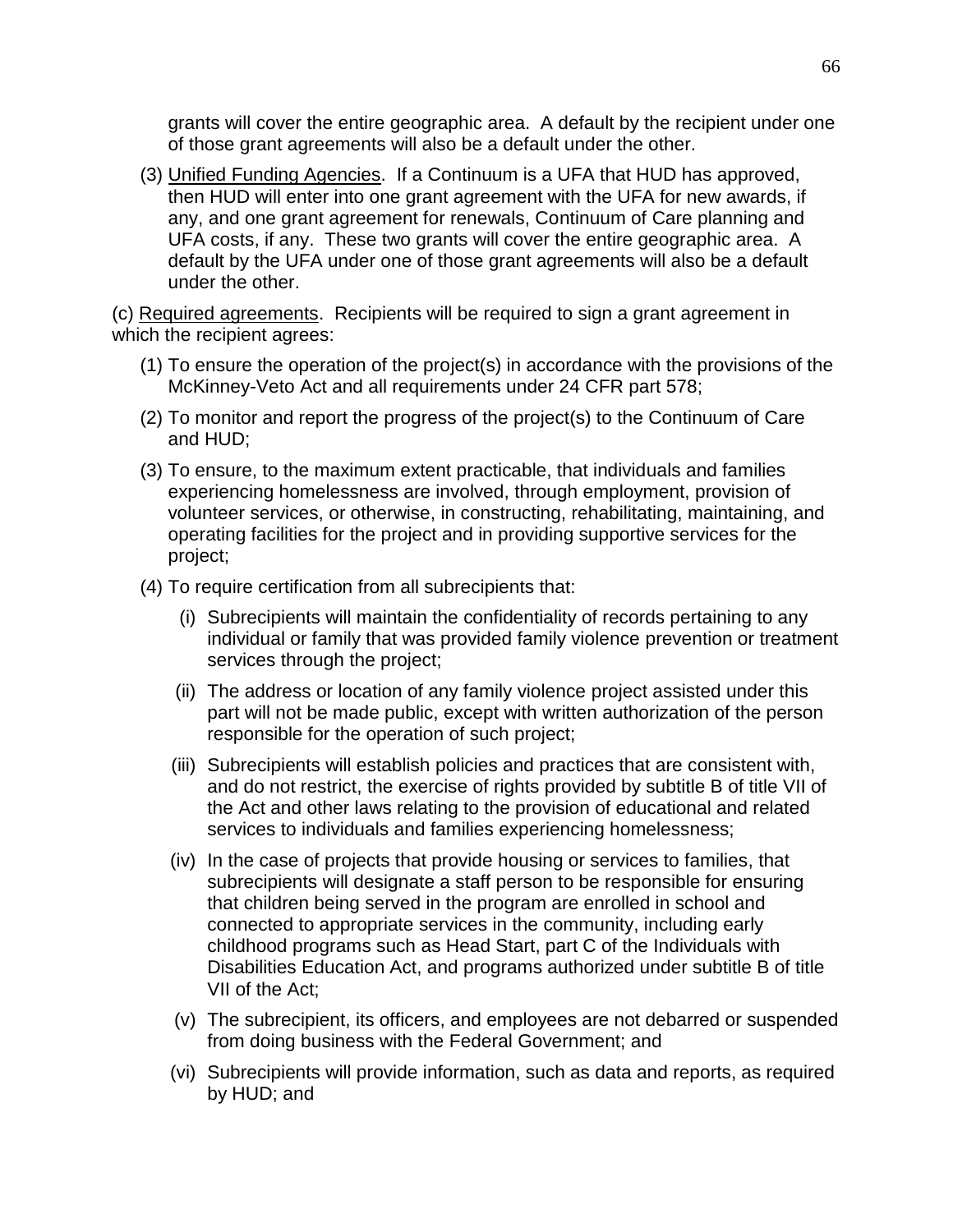- (5) To establish such fiscal control and accounting procedures as may be necessary to assure the proper disbursal of, and accounting for grant funds in order to ensure that all financial transactions are conducted, and records maintained in accordance with generally accepted accounting principles, if the recipient is a UFA;
- (6) To monitor subrecipient match and report on match to HUD;
- (7) To take the educational needs of children into account when families are placed in housing and will, to the maximum extent practicable, place families with children as close as possible to their school of origin so as not to disrupt such children's education;
- (8) To monitor subrecipients at least annually;
- (9) To use the centralized or coordinated assessment system established by the Continuum of Care as set forth in § 578.7(a)(8). A victim service provider may choose not to use the Continuum of Care's centralized or coordinated assessment system, provided that victim service providers in the area use a centralized or coordinated assessment system that meets HUD's minimum requirements and the victim service provider uses that system instead;
- (10)To follow the written standards for providing Continuum of Care assistance developed by the Continuum of Care, including the minimum requirements set forth in § 578.7(a)(9);
- (11)Enter into subrecipient agreements requiring subrecipients to operate the project(s) in accordance with the provisions of this Act and all requirements under 24 CFR part 578; and
- (12)To comply with such other terms and conditions as HUD may establish by NOFA.

# **§ 578.25 Site control**.

(a) In general. When grant funds will be used for acquisition, rehabilitation, new construction, operating costs, or to provide supportive services, the recipient or subrecipient must demonstrate that it has site control within the time frame established in section § 578.21 before HUD will execute a grant agreement. This requirement does not apply to funds used for housing that will eventually be owned or controlled by the individuals or families served or for supportive services provided at sites not operated by the recipient or subrecipient.

(b) Evidence. Acceptable evidence of site control is a deed or lease. If grant funds will be used for acquisition, acceptable evidence of site control will be a purchase agreement. The owner, lessee, and purchaser shown on these documents must be the selected applicant or intended subrecipient identified in the application for assistance.

- (c) Tax credit projects.
	- (1) Applicants that plan to use the low-income housing tax credit authorized under 26 U.S.C. 42 to finance a project must prove to HUD's satisfaction that the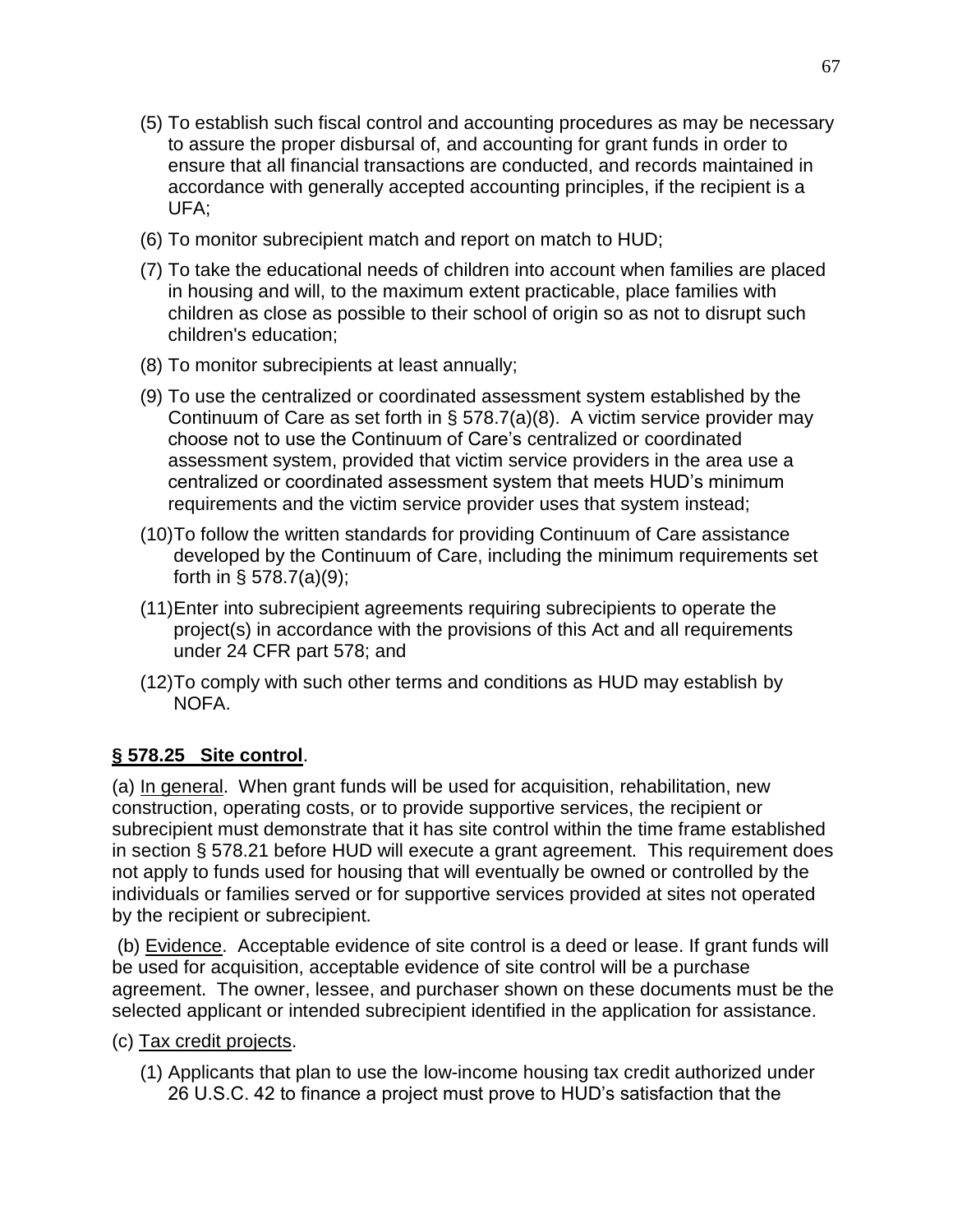applicant or subrecipient identified in the application is in control of the limited partnership or limited liability corporation that has a deed or lease for the project site.

- (i) To have control of the limited partnership, the applicant or subrecipient must be the general partner of the limited partnership or have a 51 percent controlling interest in that general partner.
- (ii) To have control of the limited liability company, the applicant or subrecipient must be the sole managing member.
- (2) If grant funds are to be used for acquisition, rehabilitation, or new construction, the recipient or subrecipient must maintain control of the partnership or corporation and must ensure that the project is operated in compliance with law and regulation for 15 years from the date of initial occupancy or initial service provision. The partnership or corporation must own the project site throughout the 15-year period. If grant funds were not used for acquisition, rehabilitation, or new construction, then the recipient or subrecipient must maintain control for the term of the grant agreement and any renewals thereof.

# **§ 578.27 Consolidated plan**.

(a) States or units of general local government. An applicant that is a State or a unit of general local government must have a HUD-approved, complete or abbreviated, consolidated plan in accordance with 24 CFR part 91. The applicant must submit a certification that the application for funding is consistent with the HUD-approved consolidated plan(s) for the jurisdiction(s) in which the proposed project will be located. Funded applicants must certify in a grant agreement that they are following the HUDapproved consolidated plan.

(b) Other applicants. Applicants that are not States or units of general local government must submit a certification by the jurisdiction(s) in which the proposed project will be located that the applicant's application for funding is consistent with the jurisdiction's HUD-approved consolidated plan. The certification must be made by the unit of general local government or the State, in accordance with the consistency certification provisions under 24 CFR part 91, subpart F. If the jurisdiction refuses to provide a certification of consistency, the applicant may appeal to HUD under § 578.35.

(c) Timing of consolidated plan certification submissions. The required certification that the application for funding is consistent with the HUD-approved consolidated plan must be submitted by the funding application submission deadline announced in the NOFA.

# **§ 578.29 Subsidy layering**.

HUD may provide assistance under this program only in accordance with HUD subsidy layering requirements in section 102 of the Housing and Urban Development Reform Act of 1989 ( 42 U.S.C. 3545) and 24 CFR part 4, subpart A. An applicant must submit information in its application on other sources of governmental assistance that the applicant has received, or reasonably expects to receive, for a proposed project or activities. HUD's review of this information is intended to prevent excessive public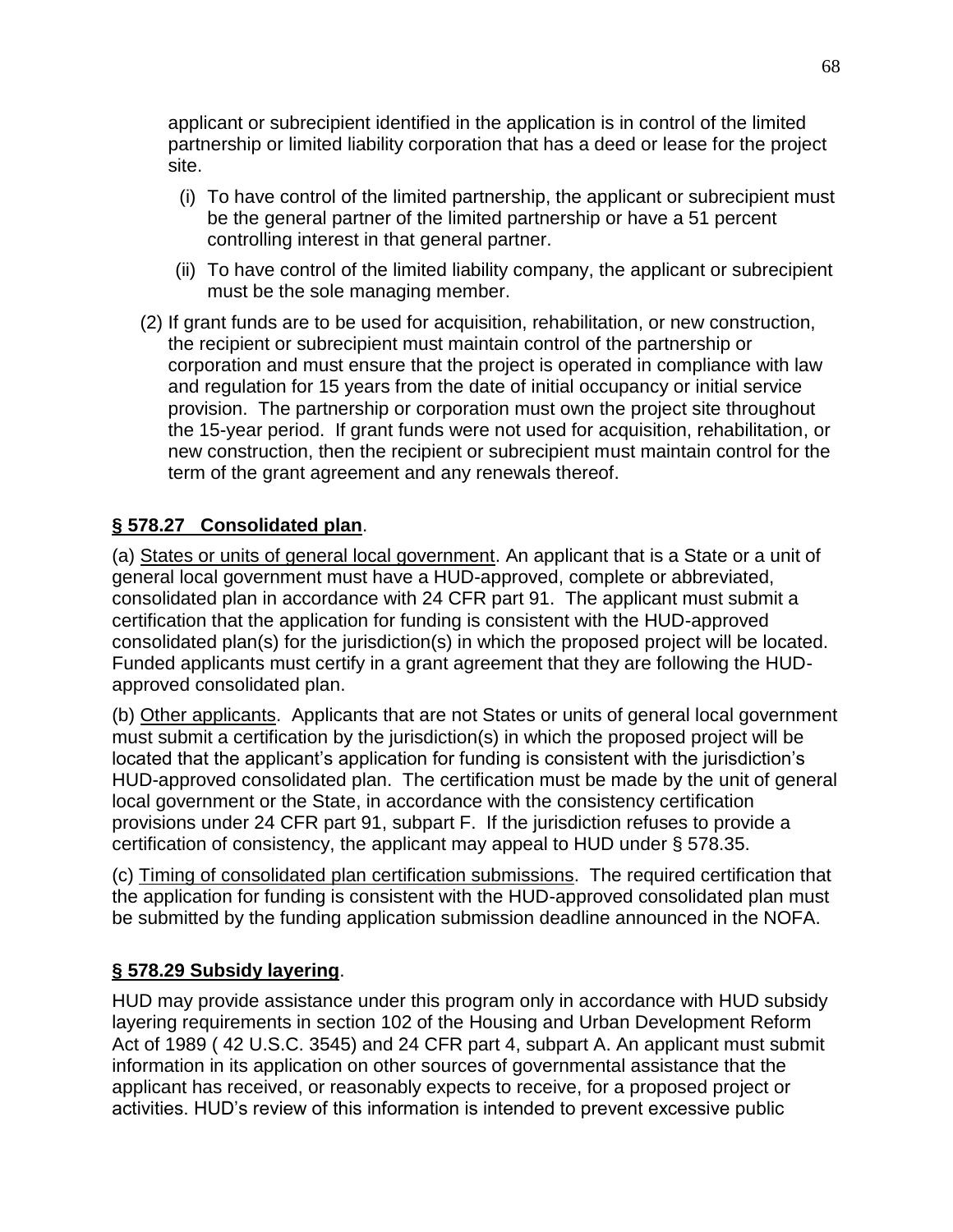assistance for proposed project or activities by combining (layering) assistance under this program with other governmental housing assistance from federal, State, or local agencies, including assistance such as tax concessions or tax credits.

# **§ 578.31 Environmental review**.

(a) Activities under this part are subject to environmental review by HUD under 24 CFR part 50. The recipient or subrecipient shall supply all available, relevant information necessary for HUD to perform, for each property, any environmental review required by 24 CFR part 50. The recipient or subrecipient must carry out mitigating measures required by HUD or select an alternate eligible property. HUD may eliminate from consideration any application that would require an Environmental Impact Statement.

(b) The recipient or subrecipient, its project partners, and their contractors may not acquire, rehabilitate, convert, lease, repair, dispose of, demolish, or construct property for a project under this part, or commit or expend HUD or local funds for such eligible activities under this part, until HUD has performed an environmental review under 24 CFR part 50 and the recipient or subrecipient has received HUD approval of the property.

# **§ 578.33 Renewals**.

(a) In general. Awards made under this part and title IV of the Act, as in effect before August 30, 2012 (the Supportive Housing Program and the Shelter Plus Care program), may be renewed to continue ongoing leasing, operations, supportive services, rental assistance, HMIS, and administration beyond the initial funding period. To be considered for funding, recipients must submit a request in a form specified by HUD, must meet the requirements of this part, and must submit the request within the time frame established by HUD.

(b) Length of renewal. HUD may award up to 3 years of funds for supportive services, leasing, HMIS, and operating costs. Renewals of tenant-based and sponsor-based rental assistance may be for up to one year of rental assistance. Renewals of projectbased rental assistance may be for up to 15 years of rental assistance, subject to availability of annual appropriations.

(c) Assistance available.

- (1) Assistance during each year of a renewal period may be for:
	- (i) Up to 100 percent of the amount for supportive services and HMIS costs in the final year of the prior funding period;
	- (ii) Up to 100 percent of the amount for leasing and operating in the final year of the prior funding period adjusted in proportion to changes in the FMR for the geographic area; and
	- (iii) For rental assistance, up to 100 percent of the result of multiplying the number and unit size(s) in the grant agreement by the number of months in the renewal grant term and the applicable FMR.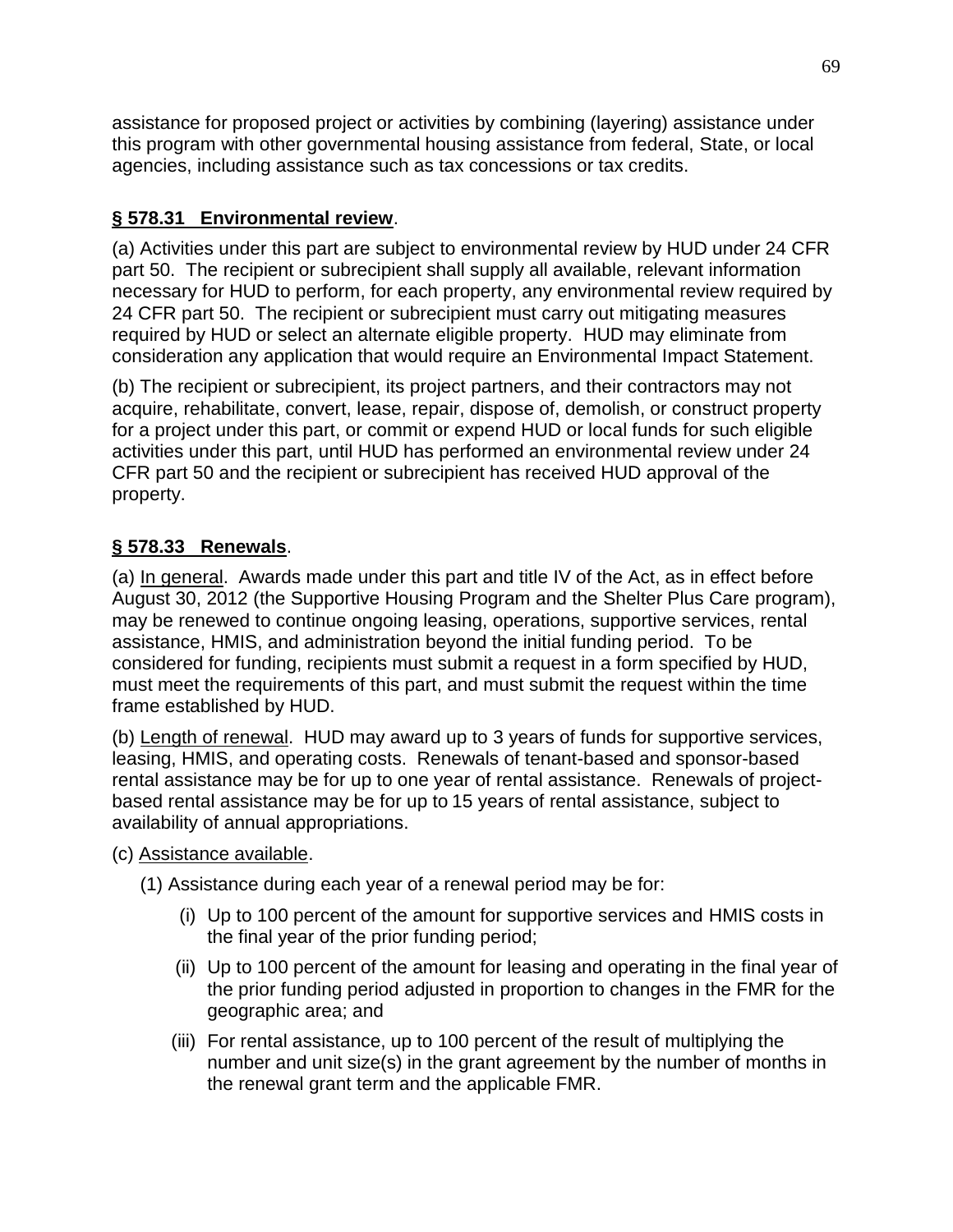- (d) Review criteria.
	- (1) Awards made under title IV of the Act, as in effect before August 30, 2012 are eligible for renewal in the Continuum of Care program even if the awardees would not be eligible for a new grant under the program, so long as they continue to serve the same population and the same number of persons or units in the same type of housing as identified in their most recently amended grant agreement signed before August 30, 2012. Grants will be renewed if HUD receives a certification from the Continuum that there is a demonstrated need for the project, and HUD finds that the project complied with program requirements applicable before August 30, 2012. For purposes of meeting the requirements of this part, a project will continue to be administered in accordance with 24 CFR part 582.330, if the project received funding under the Shelter Plus Care program, or 24 CFR part 583.325, if the project received funding under the Supportive Housing Program.
	- (2) Renewal of awards made after August 30, 2012. Review criteria for competitively awarded renewals made after August 30, 2012 will be described in the NOFA.

(e) Unsuccessful projects. HUD may renew a project that was eligible for renewal in the competition and was part of an application that was not funded despite having been submitted on time, in the manner required by HUD, and containing the information required by HUD, upon a finding that the project meets the purposes of the Continuum of Care program. The renewal will not exceed more than one year and will be under such conditions as HUD deems appropriate.

(f) Annual Performance Report condition. HUD may terminate the renewal of any grant and require the recipient to repay the renewal grant if:

- (1) The recipient fails to timely submit a HUD Annual Performance Report (APR) for the grant year immediately prior to renewal; or
- (2) The recipient submits an APR that HUD deems unacceptable or shows noncompliance with the requirements of the grant and this part.

# **§ 578.35 Appeal**.

(a) In general. Failure to follow the procedures or meet the deadlines established in this section will result in denial of the appeal.

- (b) Solo applicants.
	- (1) Who may appeal. Nonprofits, States, and local governments, and instrumentalities of State or local governments that attempted to participate in the Continuum of Care planning process in the geographic area in which they operate, that believe they were denied the right to participate in a reasonable manner, and that submitted a solo application for funding by the application deadline established in the NOFA, may appeal the decision of the Continuum to HUD.
	- (2) Notice of intent to appeal. The solo applicant must submit a written notice of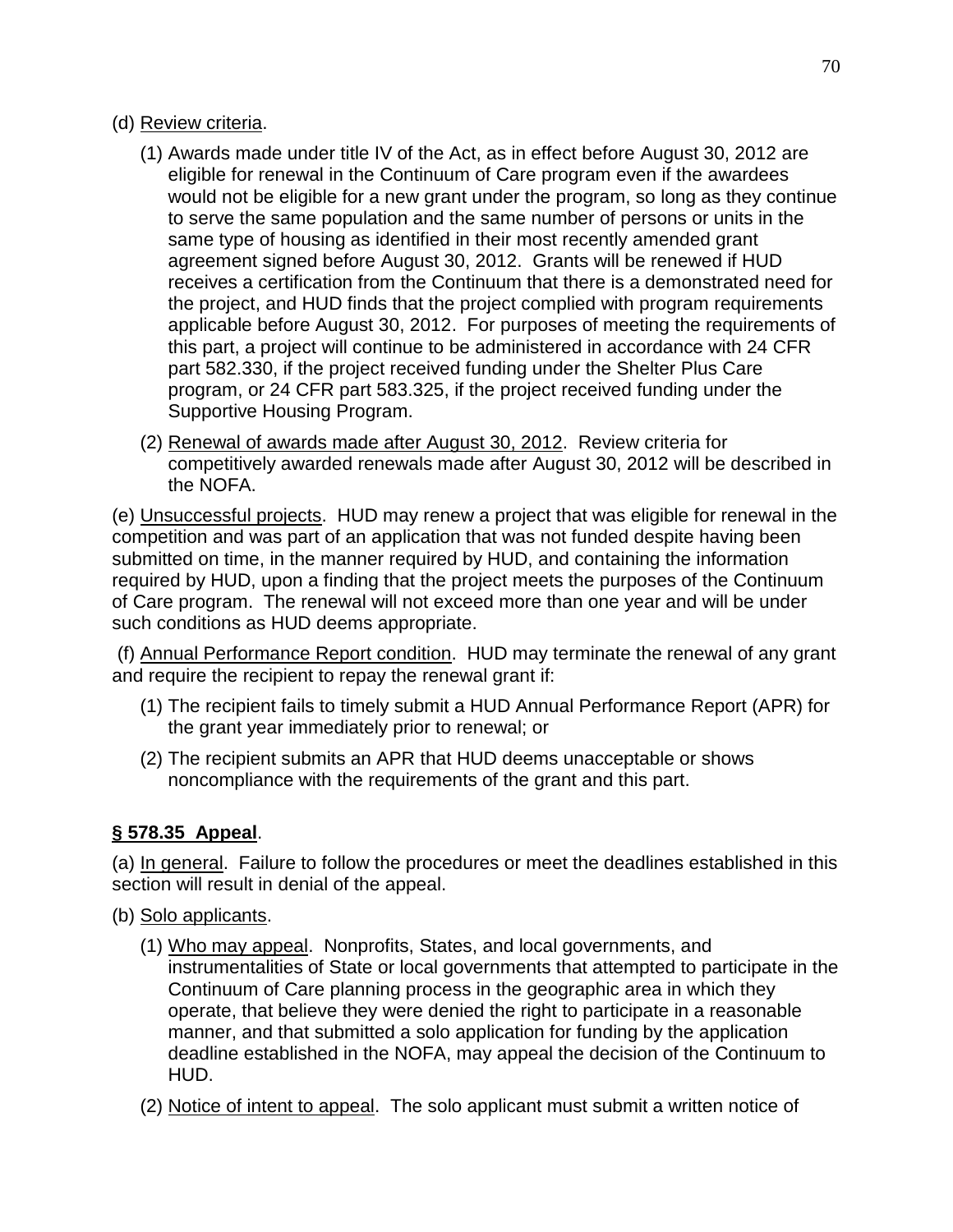intent to appeal, with a copy to the Continuum, with their funding application.

- (3) Deadline for submitting proof. No later than 30 days after the date that HUD announces the awards, the solo applicant shall submit in writing, with a copy to the Continuum, all relevant evidence supporting its claim, in such manner as HUD may require by Notice.
- (4) Response from the Continuum of Care. The Continuum shall have 30 days from the date of its receipt of the solo applicant's evidence to respond to HUD in writing and in such manner as HUD may require, with a copy to the solo applicant.
- (5) Decision. HUD will notify the solo applicant and the Continuum of its decision within 60 days of receipt of the Continuum's response.
- (6) Funding. If HUD finds that the solo applicant was not permitted to participate in the Continuum of Care planning process in a reasonable manner, then HUD may award a grant to the solo applicant when funds next become available and may direct the Continuum of Care to take remedial steps to ensure reasonable participation in the future. HUD may also reduce the award to the Continuum's applicant(s).
- (c) Denied or decreased funding.
	- (1) Who may appeal. Eligible applicants that are denied funds by HUD, or that requested more funds than HUD awarded to them, may appeal the award by filing a written appeal, in such form and manner as HUD may require by Notice, within 45 days of the date of HUD's announcement of the award.
	- (2) Decision. HUD will notify the applicant of its decision on the appeal within 60 days of HUD's receipt of the written appeal. HUD will reverse a decision only when the applicant can show that HUD error caused the denial or decrease.
	- (3) Funding. Awards and increases to awards made upon appeal will be made from next available funds.
- (d) Competing Continuums of Care.
	- (1) In general. If more than one Continuum of Care claims the same geographic area, HUD will award funds to the Continuum applicant(s) whose application(s) has the highest total score. No projects will be funded from the lower scoring Continuum. No projects that are submitted in two or more competing Continuum of Care applications will be funded.
	- (2) Who may appeal. The designated applicant(s) for the lower scoring Continuum may appeal HUD's decision to fund the application(s) from the competing Continuum by filing a written appeal, in such form and manner as HUD may require by Notice, within 45 days of the date of HUD's announcement of the award.
	- (3) Decision. HUD will notify the applicant(s) of its decision on the appeal within 60 days of the date of HUD's receipt of the written appeal. HUD will reverse a decision only upon a showing by the applicant that HUD error caused the denial.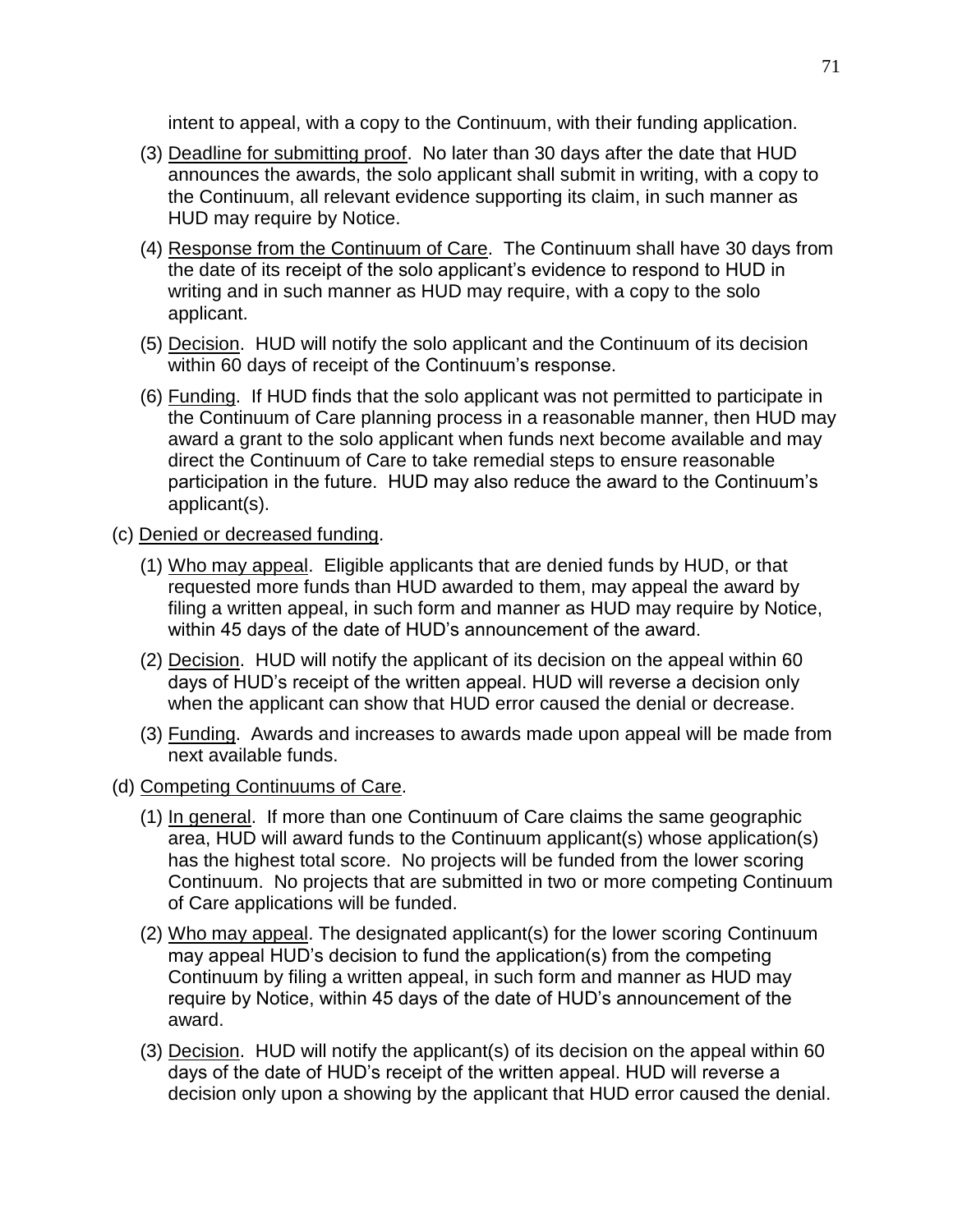- (e) Consolidated plan certification.
	- (1) In general. An applicant may appeal to HUD a jurisdiction's refusal to provide a certification of consistency with the Consolidated Plan.
	- (2) Procedure. The applicant must submit a written appeal with its application to HUD and send a copy of the appeal to the jurisdiction that denied the certification of consistency. The appeal must include, at a minimum:
		- (i) A copy of the applicant's request to the jurisdiction for the certification of consistency with the Consolidated Plan;
		- (ii) A copy of the jurisdiction's response stating the reasons for denial, including the reasons the proposed project is not consistent with the jurisdiction's Consolidated Plan in accordance with 24 CFR 91.500(c); and
		- (iii) A statement of the reasons why the applicant believes its project is consistent with the jurisdiction's Consolidated Plan.
	- (3) Jurisdiction response. The jurisdiction that refused to provide the certification of consistency with the jurisdiction's Consolidated Plan shall have 10 days after receipt of a copy of the appeal to submit a written explanation of the reasons originally given for refusing to provide the certification and a written rebuttal to any claims made by the applicant in the appeal.
	- (4) HUD review.
		- (i) HUD will issue its decision within 45 days of the date of HUD's receipt of the jurisdiction's response. As part of its review, HUD will consider:
			- (A) Whether the applicant submitted the request to the appropriate political jurisdiction; and
			- (B) The reasonableness of the jurisdiction's refusal to provide the certificate.
		- (ii) If the jurisdiction did not provide written reasons for refusal, including the reasons why the project is not consistent with the jurisdiction's Consolidated Plan in its initial response to the applicant's request for a certification, HUD will find for the applicant without further inquiry or response from the political jurisdiction.

# **Subpart D – Program Components and Eligible Costs**

## **§ 578.37 Program components and uses of assistance**.

(a) Continuum of Care funds may be used to pay for the eligible costs listed in § 578.39 through § 578.63 when used to establish and operate projects under five program components: permanent housing; transitional housing; supportive services only; HMIS; and, in some cases, homelessness prevention. Although grant funds may be used by recipients and subrecipients in all components for the eligible costs of contributing data to the HMIS designated by the Continuum of Care, only HMIS Leads may use grant funds for an HMIS component. Administrative costs are eligible for all components. All components are subject to the restrictions on combining funds for certain eligible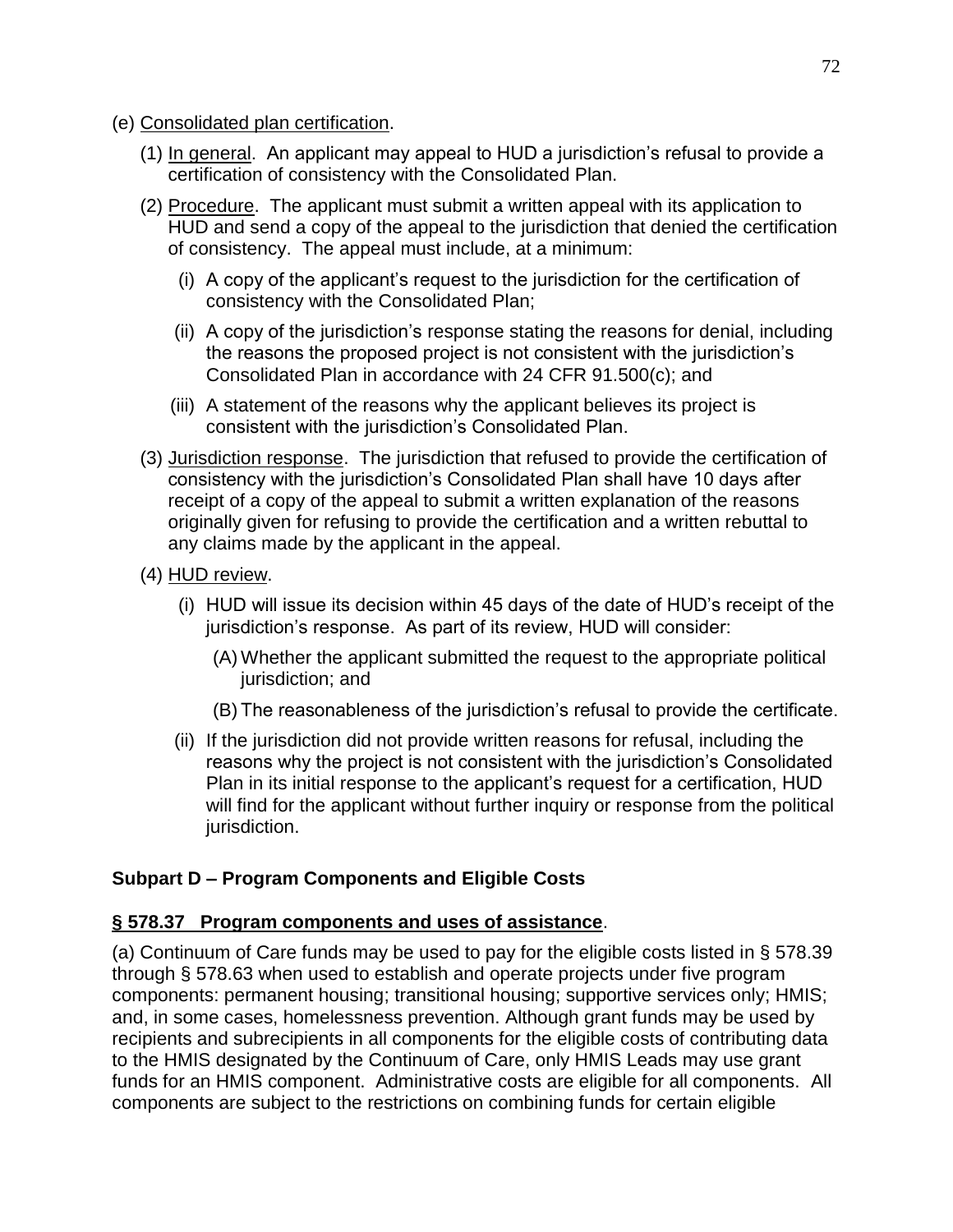activities in a single project found in § 578.87(c). The eligible program components are:

- (1) Permanent housing (PH). Permanent housing is community-based housing, the purpose of which is to provide housing without a designated length of stay. Grant funds may be used for acquisition, rehabilitation, new construction, leasing, rental assistance, operating costs, and supportive services. PH includes:
	- (i) Permanent supportive housing for persons with disabilities (PSH). PSH can only provide assistance to individuals with disabilities and families in which one adult or child has a disability. Supportive services designed to meet the needs of the program participants must be made available to the program participants.
	- (ii) Rapid rehousing. Continuum of Care funds may provide supportive services, as set forth in § 578.53, and/or short-term (up to 3 months) and/or mediumterm (for 3 to 24 months) tenant-based rental assistance, as set forth in § 578.51(c), as necessary to help a homeless individual or family, with or without disabilities, move as quickly as possible into permanent housing and achieve stability in that housing. When providing short-term and/or mediumterm rental assistance to program participants, the rental assistance is subject to § 578.51(a)(1), but not § 578.51(a)(1)(i) and (ii); (a)(2); (c) and (f) through (i); and (l)(1). These projects:
		- (A) Must follow the written policies and procedures established by the Continuum of Care for determining and prioritizing which eligible families and individuals will receive rapid rehousing assistance, as well as the amount or percentage of rent that each program participant must pay.
		- (B) May set a maximum amount or percentage of rental assistance that a program participant may receive, a maximum number of months that a program participant may receive rental assistance, and/or a maximum number of times that a program participant may receive rental assistance. The recipient or subrecipient may also require program participants to share in the costs of rent. For the purposes of calculating rent for rapid rehousing, the rent shall equal the sum of the total monthly rent for the unit and, if the tenant pays separately for utilities, the monthly allowance for utilities (excluding telephone) established by the public housing authority for the area in which the housing is located.
		- (C)Limit rental assistance to no more than 24 months to a household.
		- (D)May provide supportive services for no longer than 6 months after rental assistance stops.
		- (E) Must re-evaluate, not less than once annually, that the program participant lacks sufficient resources and support networks necessary to retain housing without Continuum of Care assistance and the types and amounts of assistance that the program participant needs to retain housing. The recipient or subrecipient may require each program participant receiving assistance to notify the recipient or subrecipient of changes in the program participant's income or other circumstances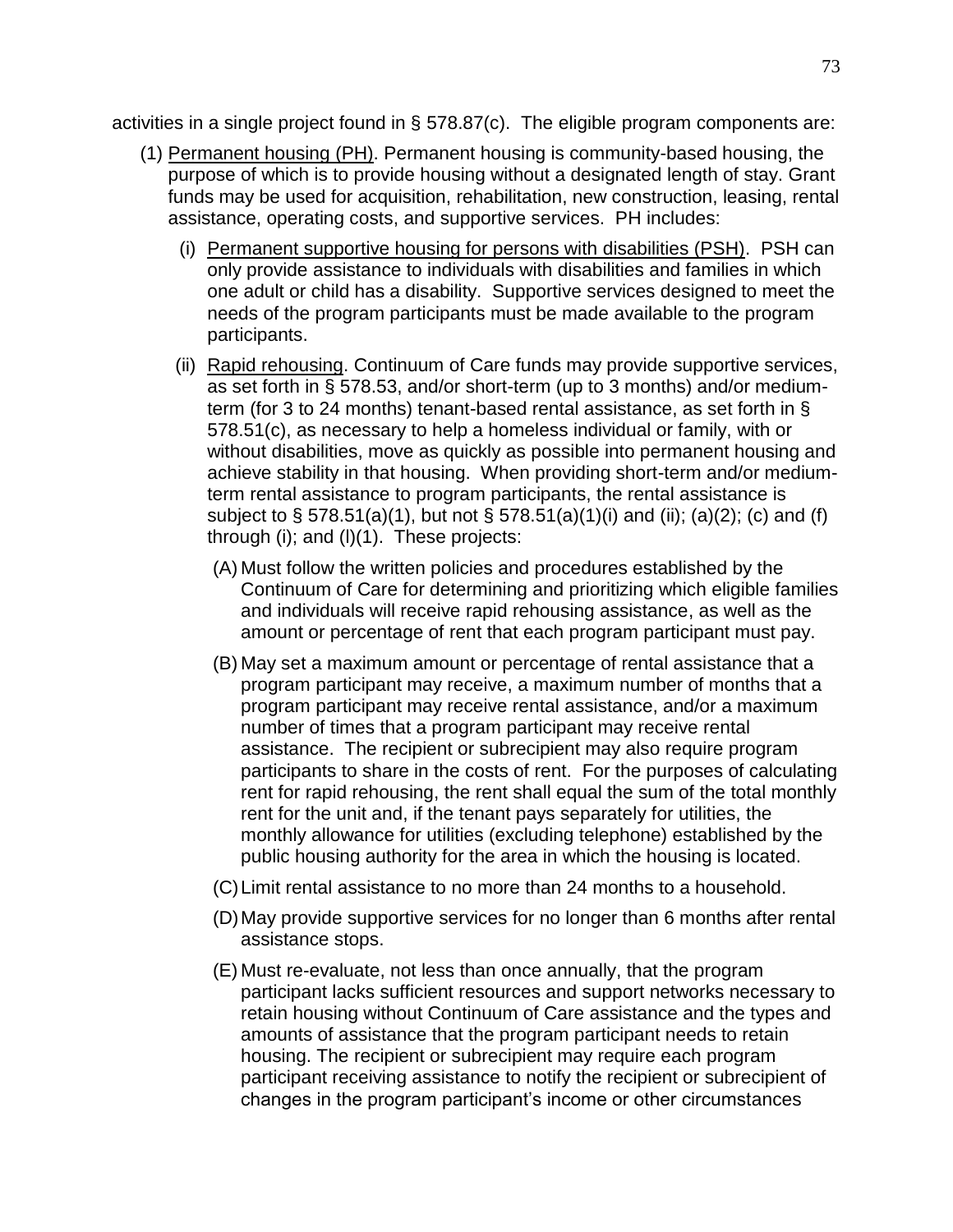(e.g., changes in household composition) that affect the program participant's need for assistance. When notified of a relevant change, the recipient or subrecipient must reevaluate the program participant's eligibility and the amount and types of assistance that the program participant needs.

- (F) Require the program participant to meet with a case manager not less than once per month to assist the program participant in ensuring longterm housing stability. The project is exempt from this requirement if the Violence Against Women Act of 1994 (42 U.S.C. 13925 *et seq.*) or the Family Violence Prevention and Services Act (42 U.S.C. 10401 *et seq.*) prohibits the recipient carrying out the project from making its housing conditional on the participant's acceptance of services.
- (2) Transitional Housing (TH). Transitional housing facilitates the movement of homeless individuals and families to PH within 24 months of entering TH. Grant funds may be used for acquisition, rehabilitation, new construction, leasing, rental assistance, operating costs, and supportive services.
- (3) Supportive Service Only (SSO). Funds may be used for acquisition, rehabilitation, relocation costs, or leasing of a facility from which supportive services will be provided, and supportive services in order to provide supportive services to unsheltered and sheltered homeless persons for whom the recipient or subrecipient is not providing housing or housing assistance. SSO includes street outreach.
- (4) HMIS. Funds may be used by HMIS Leads to lease a structure in which the HMIS is operated or as operating funds to operate a structure in which the HMIS is operated, and for other costs eligible in § 578.57.
- (5) Homelessness prevention. Funds may be used by recipients in Continuums of Care- designated high-performing communities for housing relocation and stabilization services, and short- and/or medium-term rental assistance, as described in 24 CFR 576.105 and 24 CFR 576.106, that are necessary to prevent an individual or family from becoming homeless.

(b) Uses of assistance. Funds are available to pay for the eligible costs listed in § 578.39 through § 578.63 when used to:

- (1) Establish new housing or new facilities to provide supportive services;
- (2) Expand existing housing and facilities in order to increase the number of homeless persons served;
- (3) Bring existing housing and facilities into compliance with State and local government health and safety standards, as described in § 578.87;
- (4) Preserve existing permanent housing and facilities that provide supportive services;
- (6) Provide supportive services for residents of supportive housing or for homeless persons not residing in supportive housing;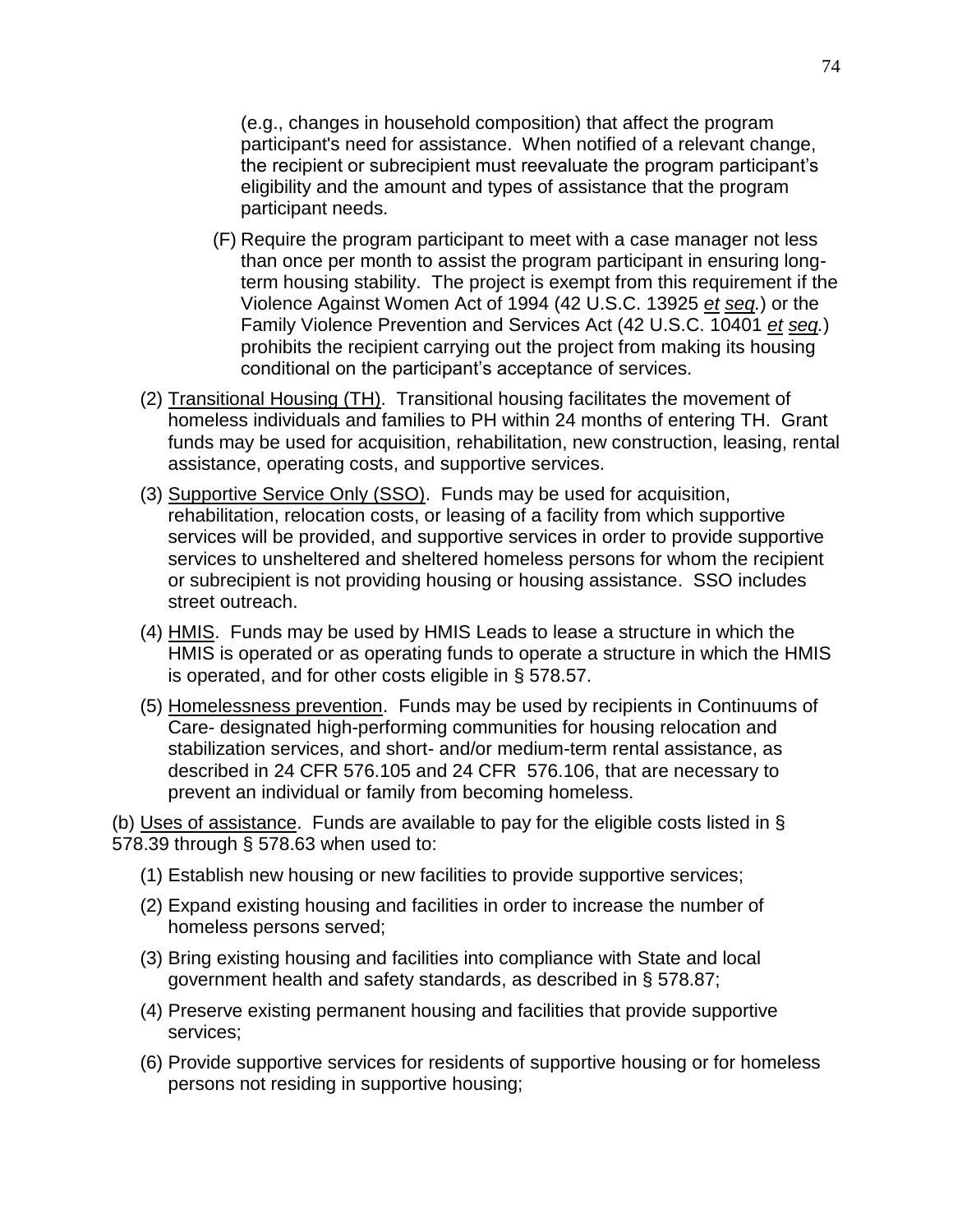- (7) Continue funding permanent housing when the recipient has received funding under this part for leasing, supportive services, operating costs, or rental assistance;
- (8) Establish and operate an HMIS or comparable database; and
- (9) Establish and carry out a Continuum of Care planning process and operate a Continuum of Care.

(c) Multiple purposes. Structures used to provide housing, supportive housing, supportive services, or as a facility for HMIS activities may also be used for other purposes. However, assistance under this part will be available only in proportion to the use of the structure for supportive housing or supportive services. If eligible and ineligible activities are carried out in separate portions of the same structure or in separate structures, grant funds may not be used to pay for more than the actual cost of acquisition, construction, or rehabilitation of the portion of the structure or structures used for eligible activities. If eligible and ineligible activities are carried out in the same structure, the costs will be prorated based on the amount of time that the space is used for eligible versus ineligible activities.

### **§ 578.39 Continuum of Care planning activities**.

(a) In general. Collaborative applicants may use up to 3 percent of their FPRN, or a maximum amount to be established by the NOFA, for costs of:

- (1) Designing and carrying out a collaborative process for the development of an application to HUD;
- (2) Evaluating the outcomes of projects for which funds are awarded in the geographic area under the Continuum of Care and the Emergency Solutions Grants programs; and
- (3) Participating in the consolidated plan(s) for the geographic area(s).
- (b) Continuum of Care planning activities. Eligible planning costs include the costs of:
	- (1) Developing a communitywide or regionwide process involving the coordination of nonprofit homeless providers, victim service providers, faith-based organizations, governments, businesses, advocates, public housing agencies, school districts, social service providers, mental health agencies, hospitals, universities, affordable housing developers, law enforcement, organizations that serve veterans, and homeless and formerly homeless individuals;
	- (2) Determining the geographic area that the Continuum of Care will serve;
	- (3) Developing a Continuum of Care system;
	- (4) Evaluating the outcomes of projects for which funds are awarded in the geographic area, including the Emergency Solutions Grants program;
	- (5) Participating in the consolidated plan(s) of the jurisdiction(s) in the geographic area; and
	- (6) Preparing and submitting an application to HUD on behalf of the entire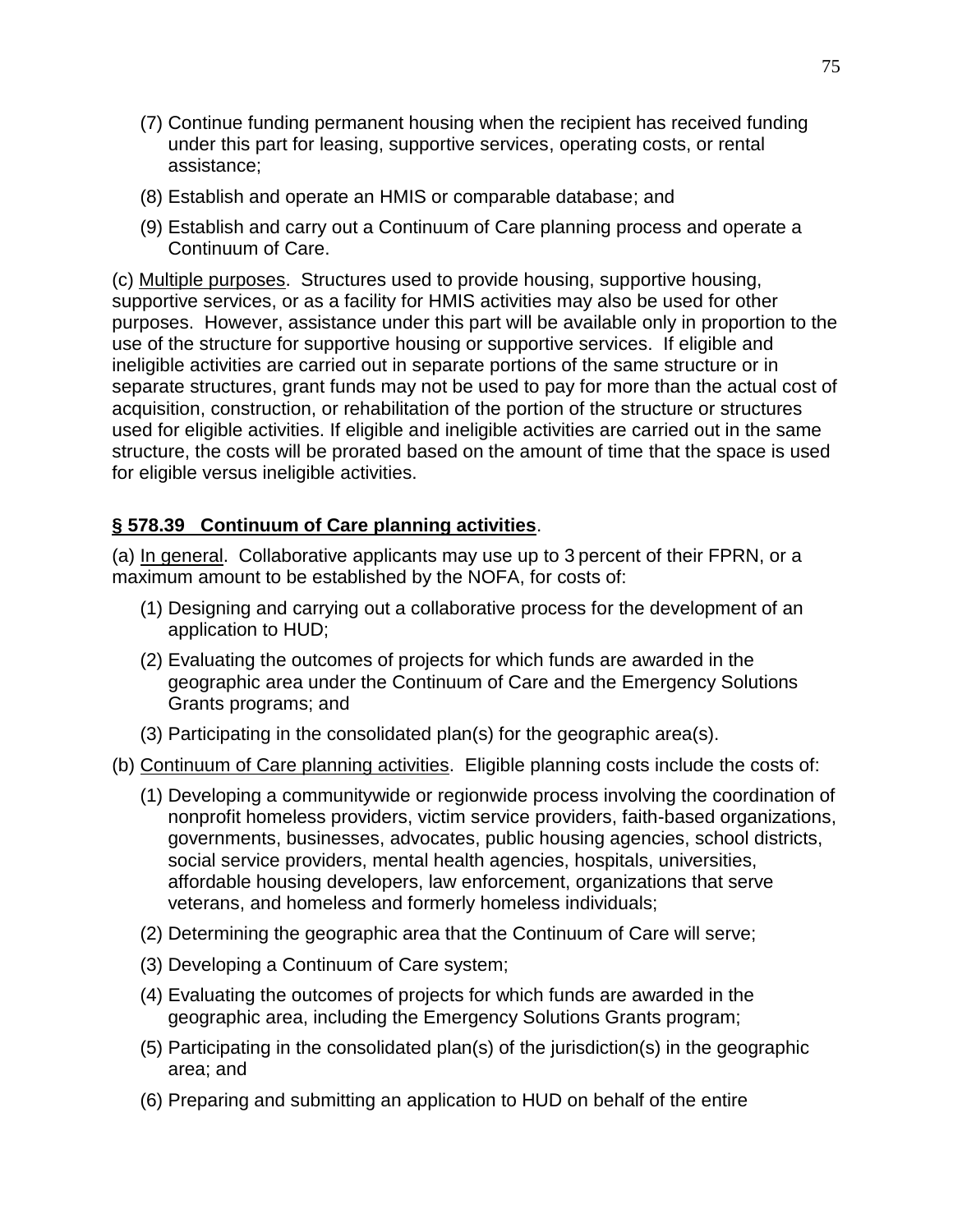Continuum of Care membership, including conducting a sheltered and unsheltered point-in-time count and other data collection as required by HUD.

(c) Monitoring costs. The costs of monitoring recipients and subrecipients and enforcing compliance with program requirements are eligible.

# **§ 578.41 Unified Funding Agency costs**.

(a) In general. UFAs may use up to 3 percent of their FPRN, or a maximum amount to be established by the NOFA, whichever is less, for fiscal control and accounting costs necessary to assure the proper disbursal of, and accounting for, federal funds awarded to subrecipients under the Continuum of Care program.

(b) UFA costs. UFA costs include costs of ensuring that all financial transactions carried out under the Continuum of Care program are conducted and records are maintained in accordance with generally accepted accounting principles, including arranging for an annual survey, audit, or evaluation of the financial records of each project carried out by a subrecipient funded by a grant received through the Continuum of Care program.

(c) Monitoring costs. The costs of monitoring subrecipients and enforcing compliance with program requirements are eligible for costs.

# **§ 578.43 Acquisition**.

Grant funds may be used to pay up to 100 percent of the cost of acquisition of real property selected by the recipient or subrecipient for use in the provision of housing or supportive services for homeless persons.

## **§ 578.45 Rehabilitation**.

(a) Use. Grant funds may be used to pay up to 100 percent of the cost of rehabilitation of structures to provide housing or supportive services to homeless persons.

(b) Eligible costs. Eligible rehabilitation costs include installing cost-effective energy measures, and bringing an existing structure to State and local government health and safety standards.

(c) Ineligible costs. Grant funds may not be used for rehabilitation of leased property.

## **§ 578.47 New construction**.

(a) Use. Grant funds may be used to:

- (1) Pay up to 100 percent of the cost of new construction, including the building of a new structure or building an addition to an existing structure that increases the floor area by 100 percent or more, and the cost of land associated with that construction, for use as housing.
- (2) If grant funds are used for new construction, the applicant must demonstrate that the costs of new construction are substantially less than the costs of rehabilitation or that there is a lack of available appropriate units that could be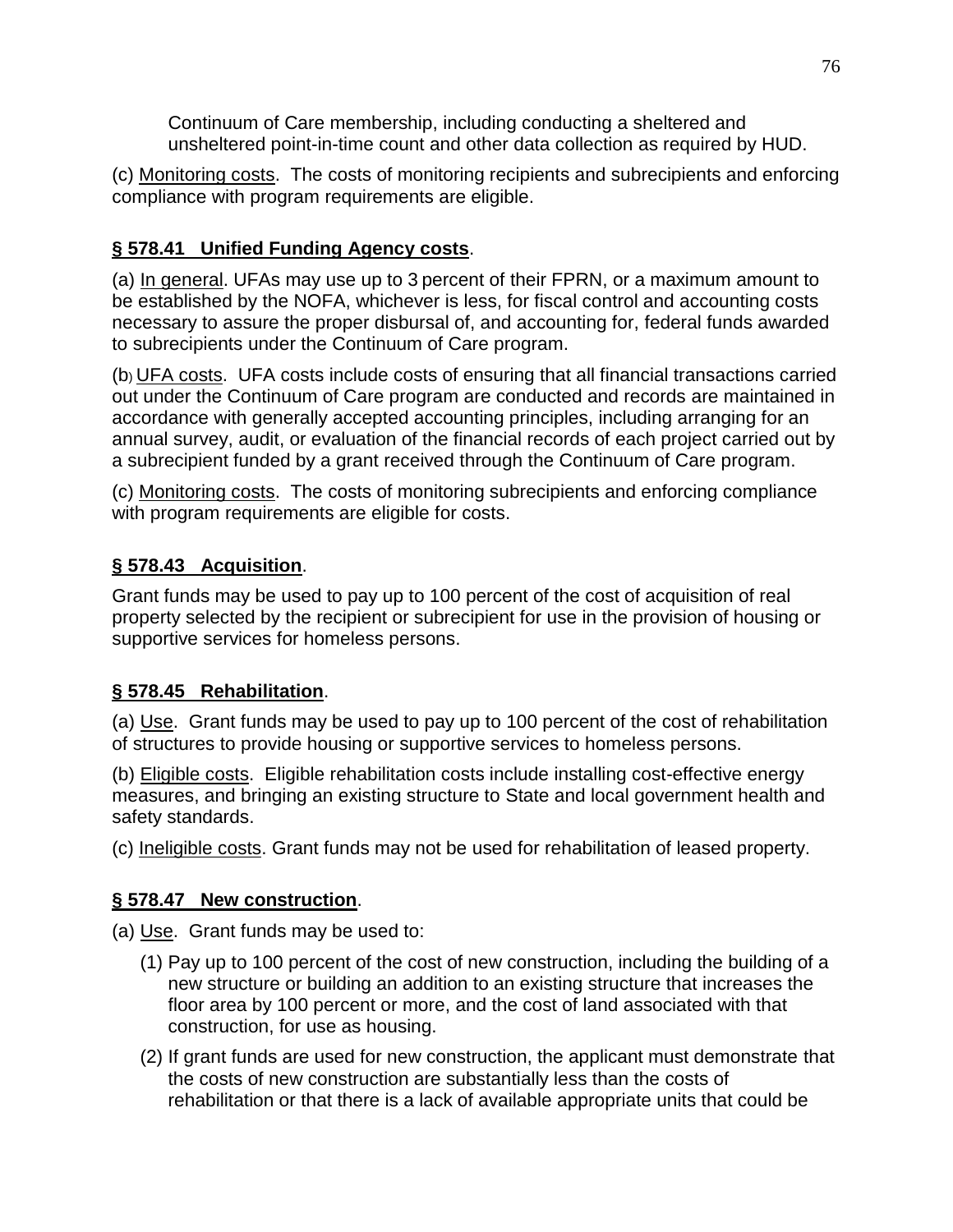rehabilitated at a cost less than new construction. For purposes of this cost comparison, costs of rehabilitation or new construction may include the cost of real property acquisition.

(b) Ineligible costs. Grant funds may not be used for new construction on leased property.

## **§ 578.49 Leasing**.

(a) Use.

- (1) Where the recipient or subrecipient is leasing the structure, or portions thereof, grant funds may be used to pay for 100 percent of the costs of leasing a structure or structures, or portions thereof, to provide housing or supportive services to homeless persons for up to 3 years. Leasing funds may not be used to lease units or structures owned by the recipient, subrecipient, their parent organization(s), any other related organization(s), or organizations that are members of a partnership, where the partnership owns the structure, unless HUD authorized an exception for good cause.
- (2) Any request for an exception must include the following:
	- (i) A description of how leasing these structures is in the best interest of the program;
	- (ii) Supporting documentation showing that the leasing charges paid with grant funds are reasonable for the market; and
	- (iii) A copy of the written policy for resolving disputes between the landlord and tenant, including a recusal for officers, agents, and staff who work for both the landlord and tenant.
- (b) Requirements.
	- (1) Leasing structures. When grants are used to pay rent for all or part of a structure or structures, the rent paid must be reasonable in relation to rents being charged in the area for comparable space. In addition, the rent paid may not exceed rents currently being charged by the same owner for comparable unassisted space.
	- (2) Leasing individual units. When grants are used to pay rent for individual housing units, the rent paid must be reasonable in relation to rents being charged for comparable units, taking into account the location, size, type, quality, amenities, facilities, and management services. In addition, the rents may not exceed rents currently being charged for comparable units, and the rent paid may not exceed HUD-determined fair market rents.
	- (3) Utilities. If electricity, gas, and water are included in the rent, these utilities may be paid from leasing funds. If utilities are not provided by the landlord, these utility costs are an operating cost, except for supportive service facilities. If the structure is being used as a supportive service facility, then these utility costs are a supportive service cost.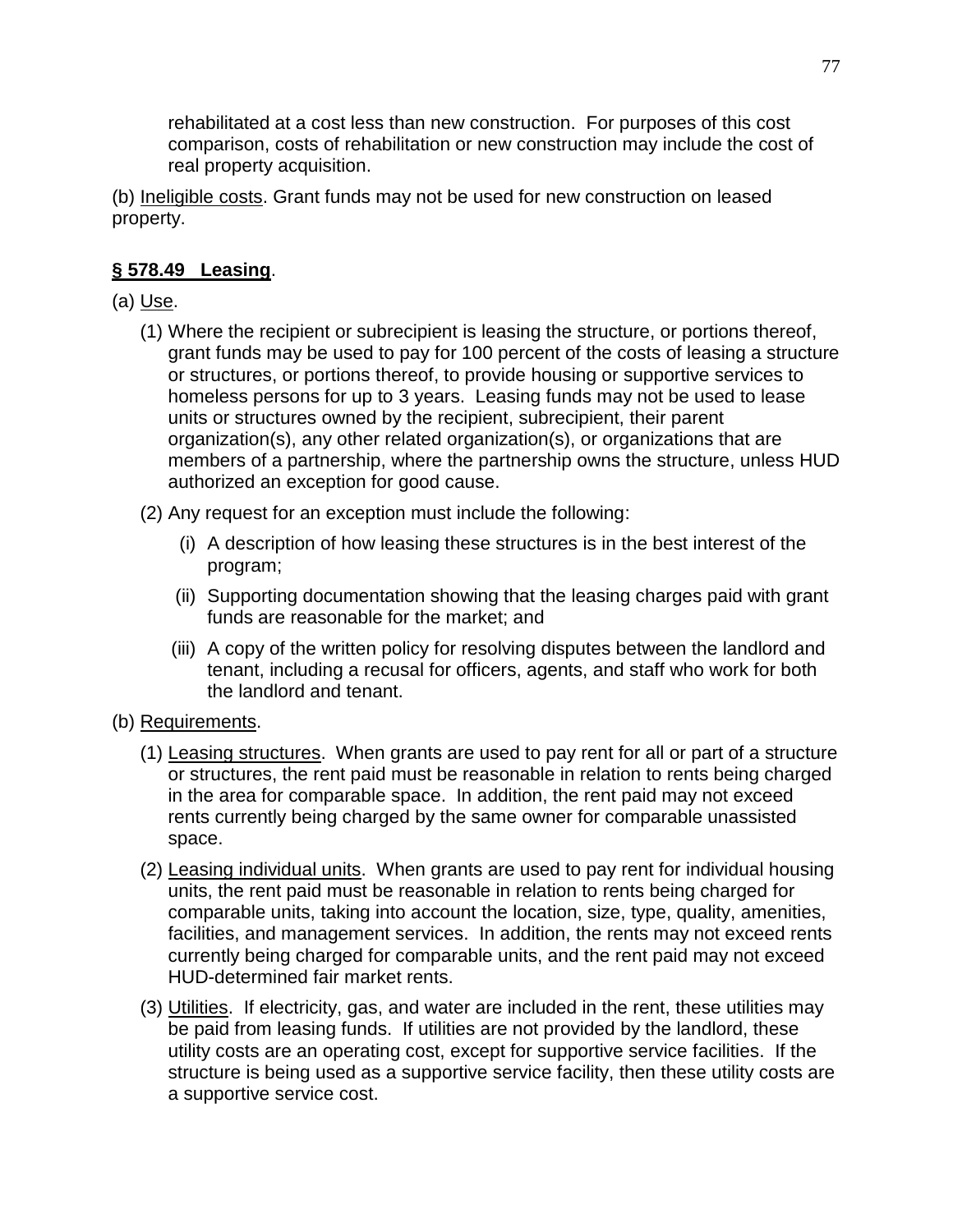- (4) Security deposits and first and last month's rent. Recipients and subrecipients may use grant funds to pay security deposits, in an amount not to exceed 2 months of actual rent. An advance payment of the last month's rent may be provided to the landlord in addition to the security deposit and payment of the first month's rent.
- (5) Occupancy agreements and subleases. Occupancy agreements and subleases are required as specified in § 578.77(a).
- (6) Calculation of occupancy charges and rent. Occupancy charges and rent from program participants must be calculated as provided in § 578.77.
- (7) Program income. Occupancy charges and rent collected from program participants are program income and may be used as provided under § 578.97.
- (8) Transition. Beginning in the first year awards are made under the Continuum of Care program, renewals of grants for leasing funds entered into under the authority of title IV, subtitle D of the Act as it existed before May 20, 2009, will be renewed either as grants for leasing or as rental assistance, depending on the characteristics of the project. Leasing funds will be renewed as rental assistance if the funds are used to pay rent on units where the lease is between the program participant and the landowner or sublessor. Projects requesting leasing funds will be renewed as leasing if the funds were used to lease a unit or structure and the lease is between the recipient or subrecipient and the landowner.

## **§ 578.51 Rental assistance**.

- (a) Use.
	- (1) Grant funds may be used for rental assistance for homeless individuals and families. Rental assistance cannot be provided to a program participant who is already receiving rental assistance, or living in a housing unit receiving rental assistance or operating assistance through other federal, State, or local sources.
		- (i) The rental assistance may be short-term, up to 3 months of rent; mediumterm, for 3 to 24 months of rent; or long-term, for longer than 24 months of rent and must be administered in accordance with the policies and procedures established by the Continuum as set forth in § 578.7(a)(9) and this section.
		- (ii) The rental assistance may be tenant-based, project-based, or sponsorbased, and may be for transitional or permanent housing.
	- (2) Grant funds may be used for security deposits in an amount not to exceed 2 months of rent. An advance payment of the last month's rent may be provided to the landlord, in addition to the security deposit and payment of first month's rent.

(b) Rental assistance administrator. Rental assistance must be administered by a State, unit of general local government, or a public housing agency.

(c) Tenant-based rental assistance. Tenant-based rental assistance is rental assistance in which program participants choose housing of an appropriate size in which to reside.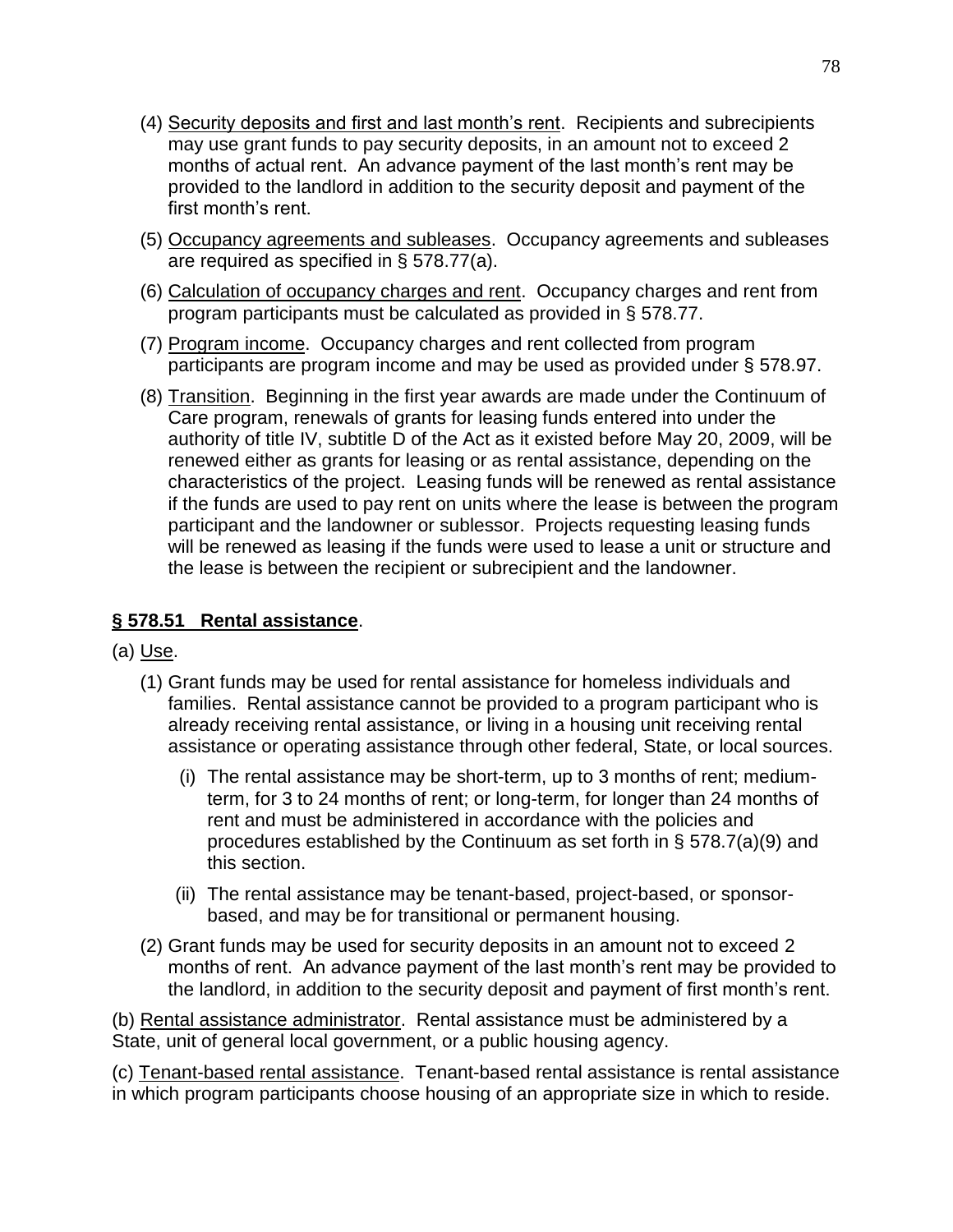When necessary to facilitate the coordination of supportive services, recipients and subrecipients may require program participants to live in a specific area for their entire period of participation, or in a specific structure for the first year and in a specific area for the remainder of their period of participation. Program participants who are receiving rental assistance in transitional housing may be required to live in a specific structure for their entire period of participation in transitional housing.

- (1) Up to 5 years worth of rental assistance may be awarded to a project in one competition.
- (2) Program participants who have complied with all program requirements during their residence retain the rental assistance if they move within the Continuum of Care geographic area.
- (3) Program participants who have complied with all program requirements during their residence and who have been a victim of domestic violence, dating violence, sexual assault, or stalking, and who reasonably believe they are imminently threatened by harm from further domestic violence, dating violence, sexual assault, or stalking (which would include threats from a third party, such as a friend or family member of the perpetrator of the violence), if they remain in the assisted unit, and are able to document the violence and basis for their belief, may retain the rental assistance and move to a different Continuum of Care geographic area if they move out of the assisted unit to protect their health and safety.

(d) Sponsor-based rental assistance. Sponsor-based rental assistance is provided through contracts between the recipient and sponsor organization. A sponsor may be a private, nonprofit organization, or a community mental health agency established as a public nonprofit organization. Program participants must reside in housing owned or leased by the sponsor. Up to 5 years worth of rental assistance may be awarded to a project in one competition.

(e) Project-based rental assistance. Project-based rental assistance is provided through a contract with the owner of an existing structure, where the owner agrees to lease the subsidized units to program participants. Program participants will not retain rental assistance if they move. Up to 15 years of rental assistance may be awarded in one competition.

(f) Grant amount. The amount of rental assistance in each project will be based on the number and size of units proposed by the applicant to be assisted over the grant period. The amount of rental assistance in each project will be calculated by multiplying the number and size of units proposed by the FMR of each unit on the date the application is submitted to HUD, by the term of the grant.

(g) Rent reasonableness. HUD will only provide rental assistance for a unit if the rent is reasonable. The recipient or subrecipient must determine whether the rent charged for the unit receiving rental assistance is reasonable in relation to rents being charged for comparable unassisted units, taking into account the location, size, type, quality, amenities, facilities, and management and maintenance of each unit. Reasonable rent must not exceed rents currently being charged by the same owner for comparable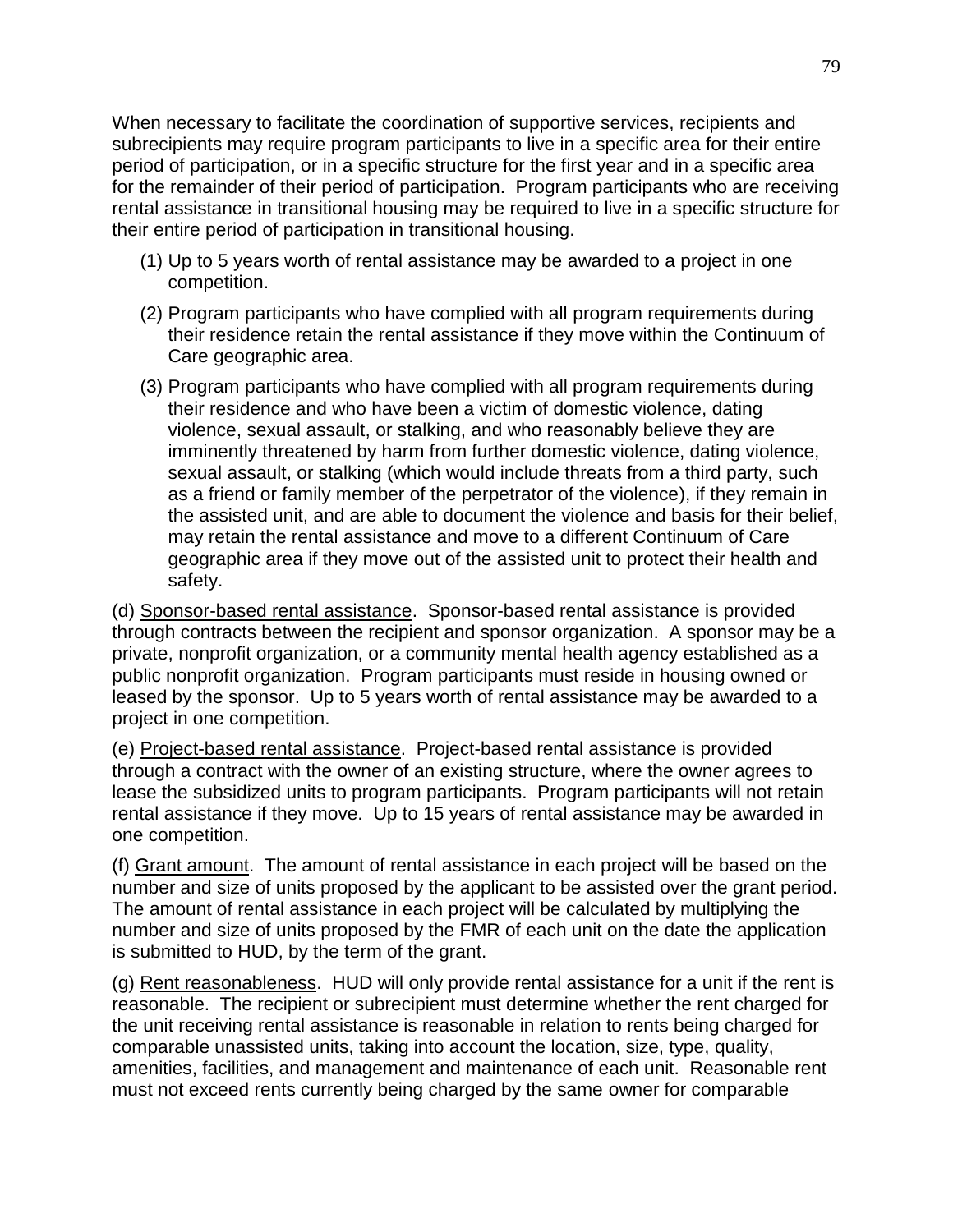unassisted units.

- (h) Payment of grant.
	- (1) The amount of rental assistance in each project will be reserved for rental assistance over the grant period. An applicant's request for rental assistance in each grant is an estimate of the amount needed for rental assistance. Recipients will make draws from the grant funds to pay the actual costs of rental assistance for program participants.
	- (2) For tenant-based rental assistance, on demonstration of need:
		- (i) Up to 25 percent of the total rental assistance awarded may be spent in any year of a 5-year grant term; or
		- (ii) A higher percentage if approved in advance by HUD, if the recipient provides evidence satisfactory to HUD that it is financially committed to providing the housing assistance described in the application for the full 5 year period.
	- (3) A recipient must serve at least as many program participants as shown in its application for assistance.
	- (4) If the amount in each grant reserved for rental assistance over the grant period exceeds the amount that will be needed to pay the actual costs of rental assistance, due to such factors as contract rents being lower than FMRs and program participants being able to pay a portion of the rent, recipients or subrecipients may use the excess funds for covering the costs of rent increases, or for serving a greater number of program participants.

(i) Vacancies. If a unit assisted under this section is vacated before the expiration of the lease, the assistance for the unit may continue for a maximum of 30 days from the end of the month in which the unit was vacated, unless occupied by another eligible person. No additional assistance will be paid until the unit is occupied by another eligible person. Brief periods of stays in institutions, not to exceed 90 days for each occurrence, are not considered vacancies.

(j) Property damage. Recipients and subrecipients may use grant funds in an amount not to exceed one month's rent to pay for any damage to housing due to the action of a program participant. This shall be a one-time cost per participant, incurred at the time a participant exits a housing unit.

(k) Resident rent. Rent must be calculated as provided in § 578.77. Rents collected from program participants are program income and may be used as provided under § 578.97.

- (l) Leases.
	- (1) Initial lease. For project-based, sponsor-based, or tenant-based rental assistance, program participants must enter into a lease agreement for a term of at least one year, which is terminable for cause. The leases must be automatically renewable upon expiration for terms that are a minimum of one month long, except on prior notice by either party.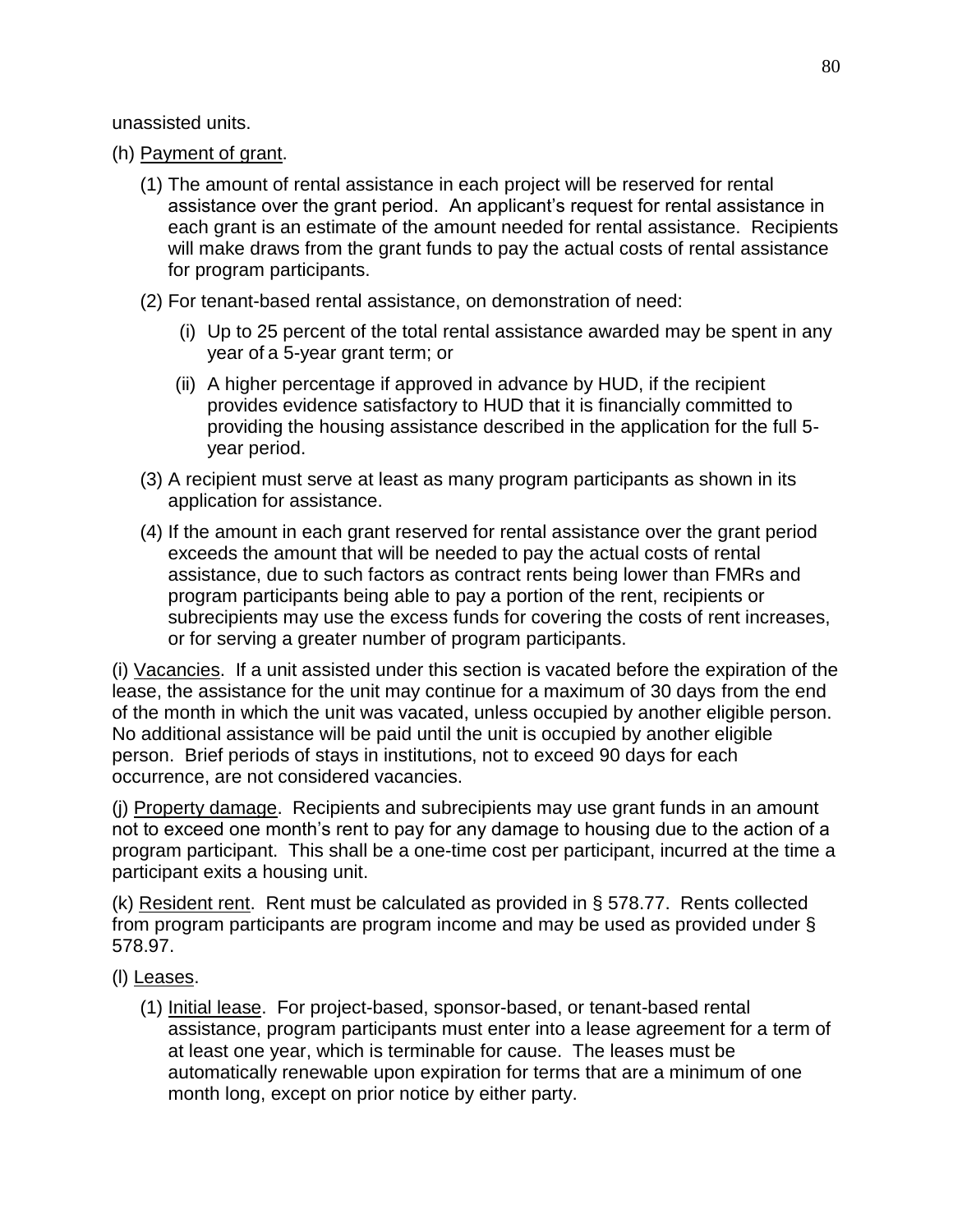(2) Initial lease for transitional housing. Program participants in transitional housing must enter into a lease agreement for a term of at least one month. The lease must be automatically renewable upon expiration, except on prior notice by either party, up to a maximum term of 24 months.

## **§ 578.53 Supportive services**.

(a) In general. Grant funds may be used to pay the eligible costs of supportive services that address the special needs of the program participants. If the supportive services are provided in a supportive service facility not contained in a housing structure, the costs of day-to-day operation of the supportive service facility, including maintenance, repair, building security, furniture, utilities, and equipment are eligible as a supportive service.

- (1) Supportive services must be necessary to assist program participants obtain and maintain housing.
- (2) Recipients and subrecipients shall conduct an annual assessment of the service needs of the program participants and should adjust services accordingly.
- (b) Duration.
	- (1) For a transitional housing project, supportive services must be made available to residents throughout the duration of their residence in the project.
	- (2) Permanent supportive housing projects must provide supportive services for the residents to enable them to live as independently as is practicable throughout the duration of their residence in the project.
	- (3) Services may also be provided to former residents of transitional housing and current residents of permanent housing who were homeless in the prior 6 months, for no more than 6 months after leaving transitional housing or homelessness, respectively, to assist their adjustment to independent living.
	- (4) Rapid rehousing projects must require the program participant to meet with a case manager not less than once per month as set forth in  $\S$  578.37(a)(1)(ii)(F), to assist the program participant in maintaining long-term housing stability.

(c) Special populations. All eligible costs are eligible to the same extent for program participants who are unaccompanied homeless youth; persons living with HIV/AIDS; and victims of domestic violence, dating violence, sexual assault, or stalking.

(d) Ineligible costs. Any cost that is not described as an eligible cost under this section is not an eligible cost of providing supportive services using Continuum of Care program funds. Staff training and the costs of obtaining professional licenses or certifications needed to provide supportive services are not eligible costs.

- (e) Eligible costs.
	- (1) Annual Assessment of Service Needs. The costs of the assessment required by § 578.53(a)(2) are eligible costs.
	- (2) Assistance with moving costs. Reasonable one-time moving costs are eligible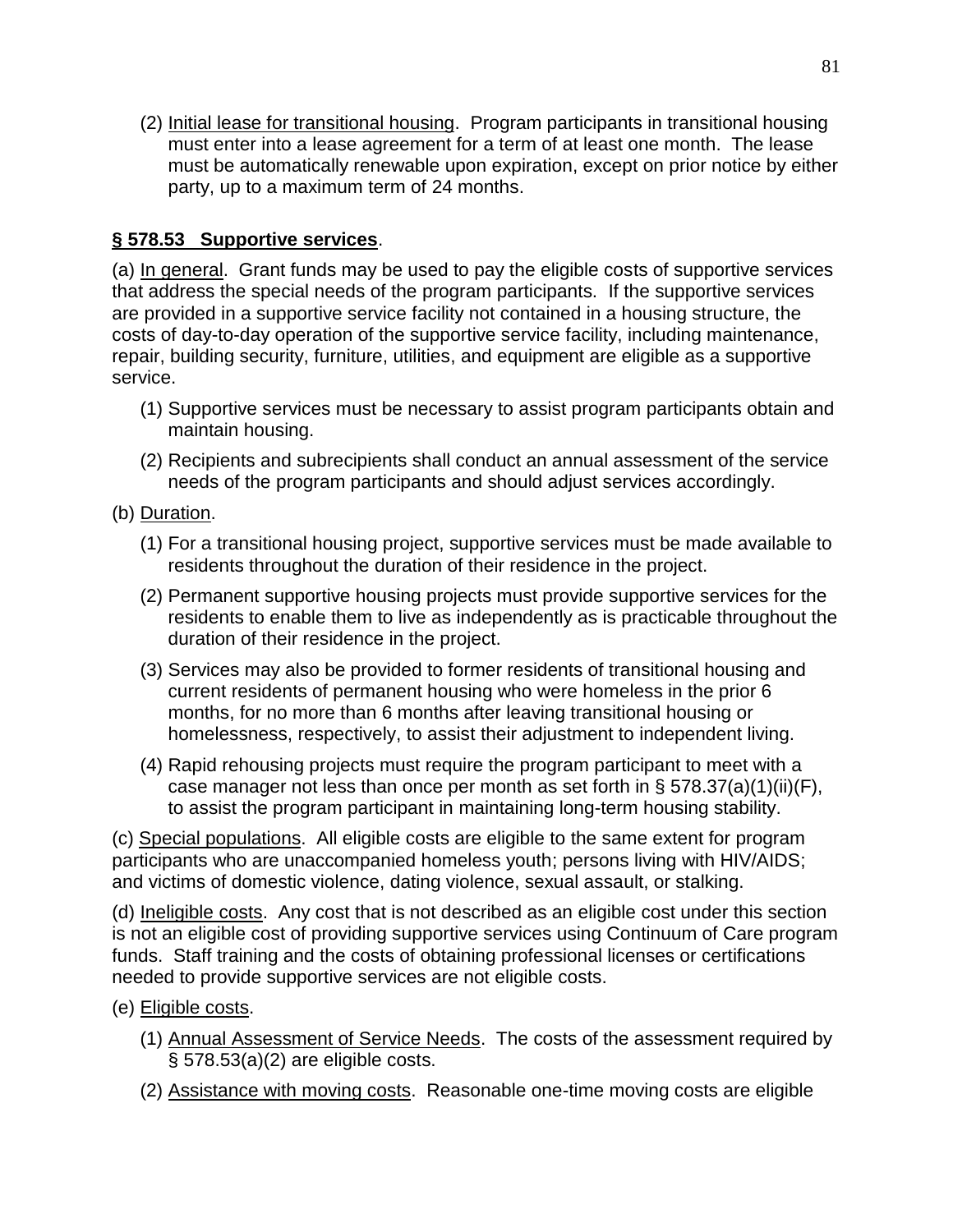and include truck rental and hiring a moving company.

- (3) Case management. The costs of assessing, arranging, coordinating, and monitoring the delivery of individualized services to meet the needs of the program participant(s) are eligible costs. Component services and activities consist of:
	- (i) Counseling;
	- (ii) Developing, securing, and coordinating services;
	- (iii) Using the centralized or coordinated assessment system as required under § 578.23(c)(9).
	- (iv) Obtaining federal, State, and local benefits;
	- (v) Monitoring and evaluating program participant progress;
	- (vi) Providing information and referrals to other providers;
	- (vii) Providing ongoing risk assessment and safety planning with victims of domestic violence, dating violence, sexual assault, and stalking; and
	- (viii) Developing an individualized housing and service plan, including planning a path to permanent housing stability.
- (4) Child care. The costs of establishing and operating child care, and providing child-care vouchers, for children from families experiencing homelessness, including providing meals and snacks, and comprehensive and coordinated developmental activities, are eligible.
	- (i) The children must be under the age of 13, unless they are disabled children.
	- (ii) Disabled children must be under the age of 18.
	- (iii) The child-care center must be licensed by the jurisdiction in which it operates in order for its costs to be eligible.
- (5) Education services. The costs of improving knowledge and basic educational skills are eligible.
	- (i) Services include instruction or training in consumer education, health education, substance abuse prevention, literacy, English as a Second Language, and General Educational Development (GED).
	- (ii) Component services or activities are screening, assessment and testing; individual or group instruction; tutoring; provision of books, supplies, and instructional material; counseling; and referral to community resources.
- (6) Employment assistance and job training. The costs of establishing and operating employment assistance and job training programs are eligible, including classroom, online and/or computer instruction, on-the-job instruction, services that assist individuals in securing employment, acquiring learning skills, and/or increasing earning potential. The cost of providing reasonable stipends to program participants in employment assistance and job training programs is also an eligible cost.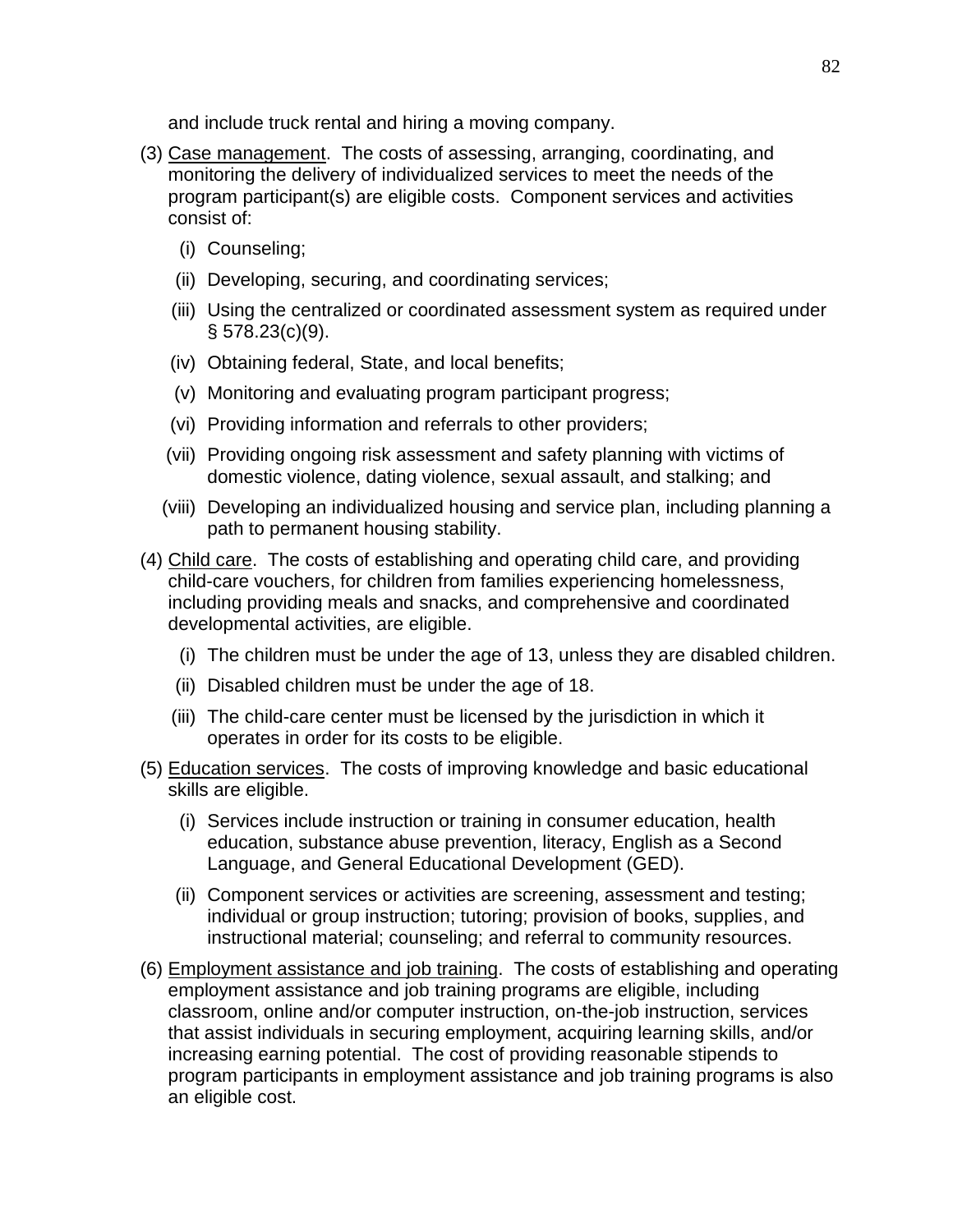- (i) Learning skills include those skills that can be used to secure and retain a job, including the acquisition of vocational licenses and/or certificates.
- (ii) Services that assist individuals in securing employment consist of:
	- (A) Employment screening, assessment, or testing;
	- (B) Structured job skills and job-seeking skills;
	- (C)Special training and tutoring, including literacy training and prevocational training;
	- (D)Books and instructional material;
	- (E) Counseling or job coaching; and
	- (F) Referral to community resources.
- (7) Food. The cost of providing meals or groceries to program participants is eligible.
- (8) Housing search and counseling services. Costs of assisting eligible program participants to locate, obtain, and retain suitable housing are eligible.
	- (i) Component services or activities are tenant counseling; assisting individuals and families to understand leases; securing utilities; and making moving arrangements.
	- (ii) Other eligible costs are:
		- (A) Mediation with property owners and landlords on behalf of eligible program participants;
		- (B) Credit counseling, accessing a free personal credit report, and resolving personal credit issues; and
		- (C)The payment of rental application fees.
- (9) Legal services. Eligible costs are the fees charged by licensed attorneys and by person(s) under the supervision of licensed attorneys, for advice and representation in matters that interfere with the homeless individual or family's ability to obtain and retain housing.
	- (i) Eligible subject matters are child support; guardianship; paternity; emancipation; legal separation; orders of protection and other civil remedies for victims of domestic violence, dating violence, sexual assault, and stalking; appeal of veterans and public benefit claim denials; landlord tenant disputes; and the resolution of outstanding criminal warrants.
	- (ii) Component services or activities may include receiving and preparing cases for trial, provision of legal advice, representation at hearings, and counseling.
	- (iii) Fees based on the actual service performed (i.e., fee for service) are also eligible, but only if the cost would be less than the cost of hourly fees. Filing fees and other necessary court costs are also eligible. If the subrecipient is a legal services provider and performs the services itself, the eligible costs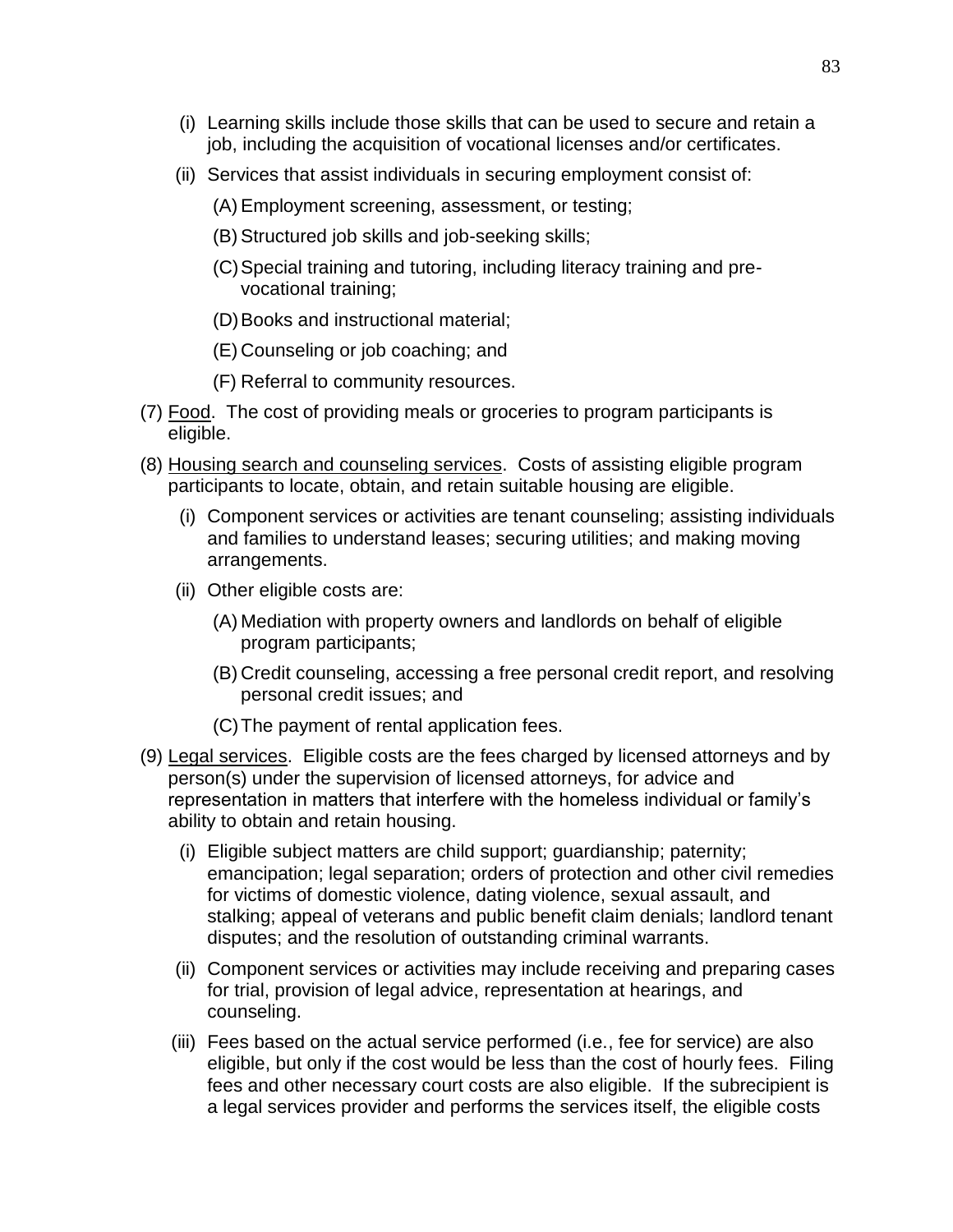are the subrecipient's employees' salaries and other costs necessary to perform the services.

- (iv) Legal services for immigration and citizenship matters and issues related to mortgages and homeownership are ineligible. Retainer fee arrangements and contingency fee arrangements are ineligible.
- (10) Life skills training. The costs of teaching critical life management skills that may never have been learned or have been lost during the course of physical or mental illness, domestic violence, substance abuse, and homelessness are eligible. These services must be necessary to assist the program participant to function independently in the community. Component life skills training are the budgeting of resources and money management, household management, conflict management, shopping for food and other needed items, nutrition, the use of public transportation, and parent training.
- (11) Mental health services. Eligible costs are the direct outpatient treatment of mental health conditions that are provided by licensed professionals. Component services are crisis interventions; counseling; individual, family, or group therapy sessions; the prescription of psychotropic medications or explanations about the use and management of medications; and combinations of therapeutic approaches to address multiple problems.
- (12) Outpatient health services. Eligible costs are the direct outpatient treatment of medical conditions when provided by licensed medical professionals including:
	- (i) Providing an analysis or assessment of an individual's health problems and the development of a treatment plan;
	- (ii) Assisting individuals to understand their health needs;
	- (iii) Providing directly or assisting individuals to obtain and utilize appropriate medical treatment;
	- (iv) Preventive medical care and health maintenance services, including inhome health services and emergency medical services;
	- (v) Provision of appropriate medication;
	- (vi) Providing follow-up services; and
	- (vii) Preventive and non-cosmetic dental care.
- (13) Outreach services. The costs of activities to engage persons for the purpose of providing immediate support and intervention, as well as identifying potential program participants, are eligible.
	- (i) Eligible costs include the outreach worker's transportation costs and a cell phone to be used by the individual performing the outreach.
	- (ii) Component activities and services consist of: initial assessment; crisis counseling; addressing urgent physical needs, such as providing meals, blankets, clothes, or toiletries; actively connecting and providing people with information and referrals to homeless and mainstream programs; and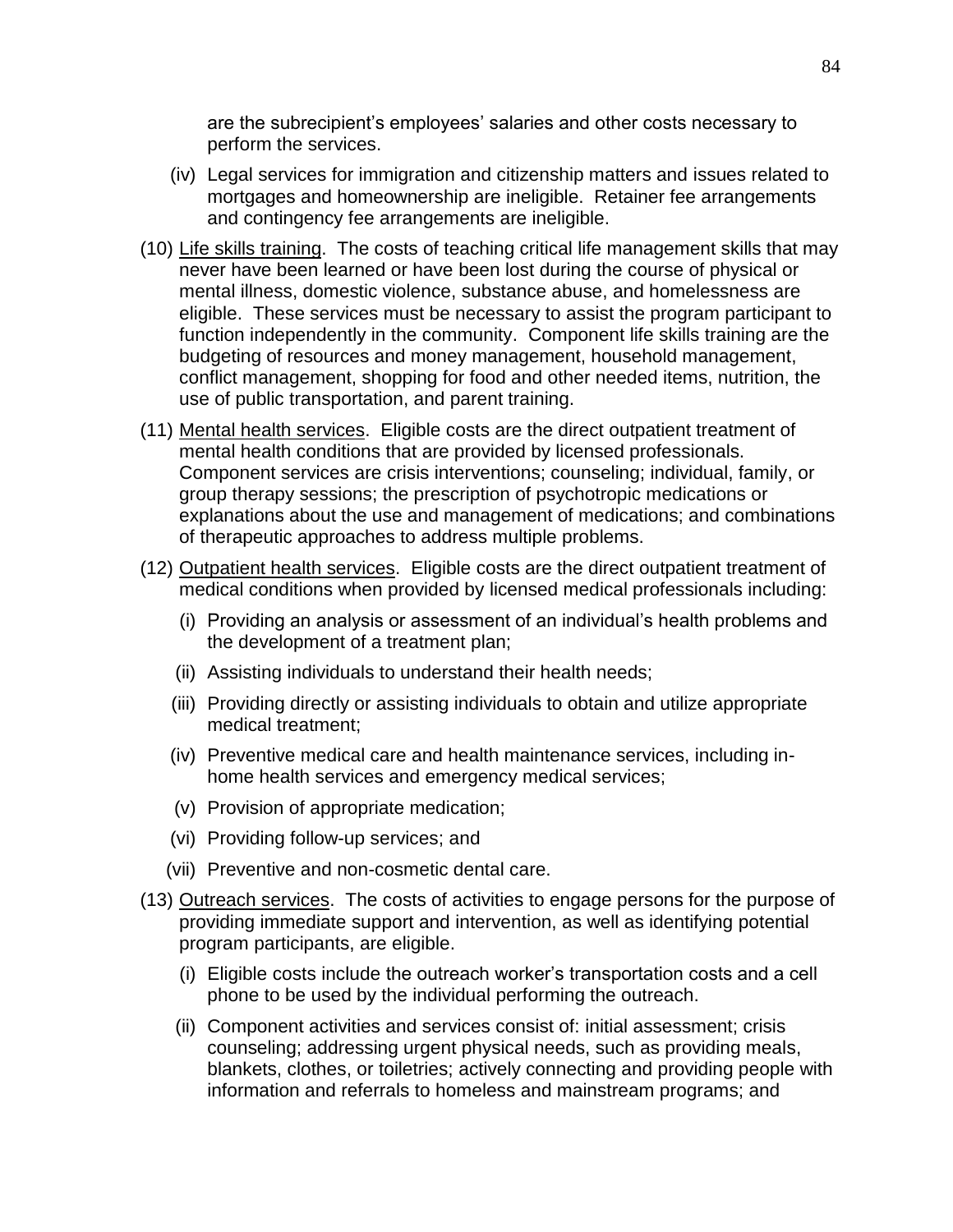publicizing the availability of the housing and/or services provided within the geographic area covered by the Continuum of Care.

- (14) Substance abuse treatment services. The costs of program participant intake and assessment, outpatient treatment, group and individual counseling, and drug testing are eligible. Inpatient detoxification and other inpatient drug or alcohol treatment are ineligible.
- (15) Transportation. Eligible costs are:
	- (i) The costs of program participant's travel on public transportation or in a vehicle provided by the recipient or subrecipient to and from medical care, employment, child care, or other services eligible under this section.
	- (ii) Mileage allowance for service workers to visit program participants and to carry out housing quality inspections;
	- (iii) The cost of purchasing or leasing a vehicle in which staff transports program participants and/or staff serving program participants;
	- (iv) The cost of gas, insurance, taxes, and maintenance for the vehicle;
	- (v) The costs of recipient or subrecipient staff to accompany or assist program participants to utilize public transportation; and
	- (vi) If public transportation options are not sufficient within the area, the recipient may make a one-time payment on behalf of a program participant needing car repairs or maintenance required to operate a personal vehicle, subject to the following:
		- (A) Payments for car repairs or maintenance on behalf of the program participant may not exceed 10 percent of the Blue Book value of the vehicle (Blue Book refers to the guidebook that compiles and quotes prices for new and used automobiles and other vehicles of all makes, models, and types);
		- (B) Payments for car repairs or maintenance must be paid by the recipient or subrecipient directly to the third party that repairs or maintains the car; and
		- (C)The recipients or subrecipients may require program participants to share in the cost of car repairs or maintenance as a condition of receiving assistance with car repairs or maintenance.
- (16) Utility deposits. This form of assistance consists of paying for utility deposits. Utility deposits must be a one-time fee, paid to utility companies.
- (17) Direct provision of services. If the a service described in paragraphs (e)(1) through (e)(16) of this section is being directly delivered by the recipient or subrecipient, eligible costs for those services also include:
	- (i) The costs of labor or supplies, and materials incurred by the recipient or subrecipient in directly providing supportive services to program participants; and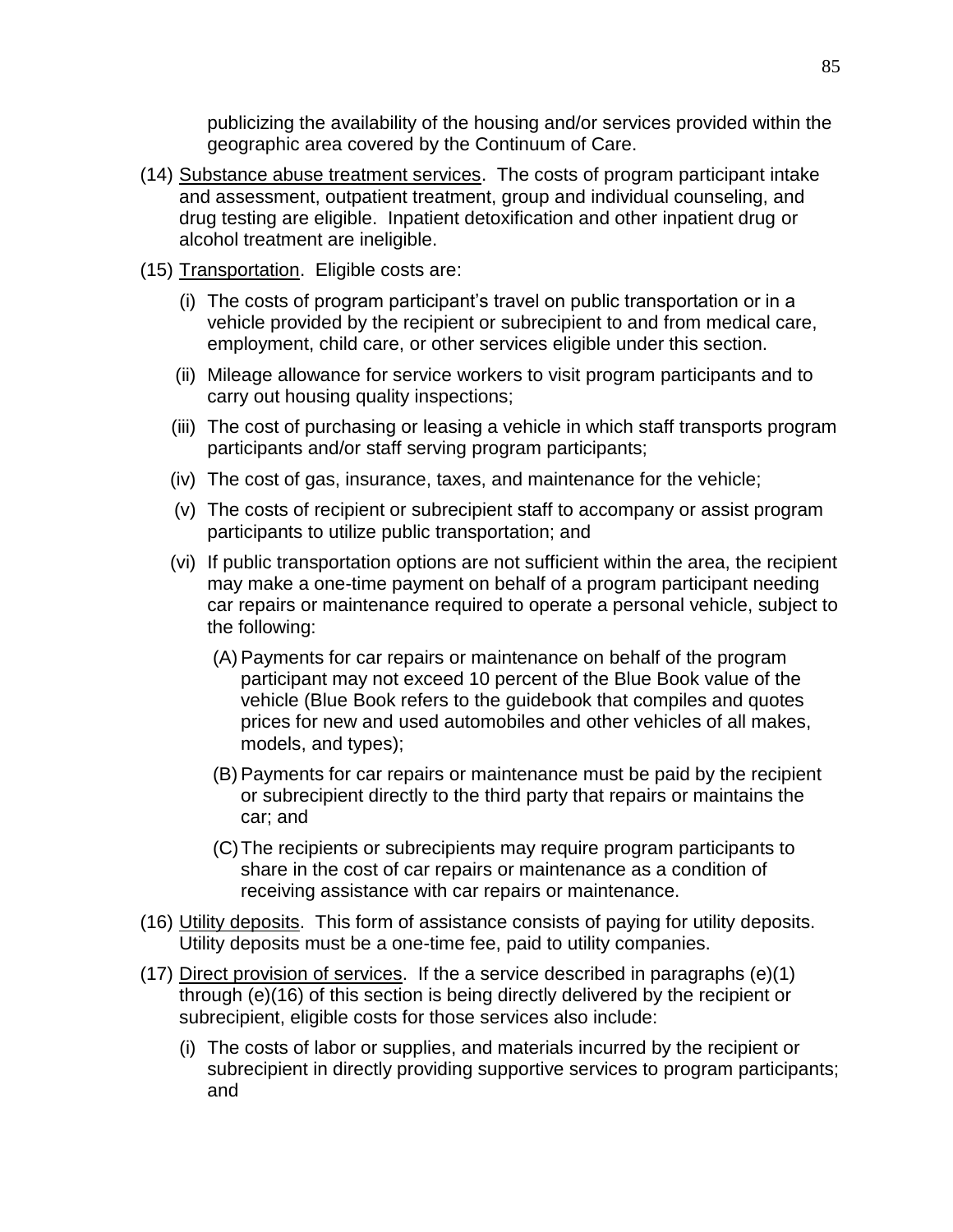(ii) The salary and benefit packages of the recipient and subrecipient staff who directly deliver the services.

## **§ 578.55 Operating costs**.

(a) Use. Grant funds may be used to pay the costs of the day-to-day operation of transitional and permanent housing in a single structure or individual housing units.

- (b) Eligible costs.
	- (1) The maintenance and repair of housing;
	- (2) Property taxes and insurance;
	- (3) Scheduled payments to a reserve for replacement of major systems of the housing (provided that the payments must be based on the useful life of the system and expected replacement cost);
	- (4) Building security for a structure where more than 50 percent of the units or area is paid for with grant funds;
	- (5)Electricity, gas, and water;
	- (6) Furniture; and
	- (7) Equipment.

(c) Ineligible costs. Program funds may not be used for rental assistance and operating costs in the same project. Program funds may not be used for the operating costs of emergency shelter- and supportive service-only facilities. Program funds may not be used for the maintenance and repair of housing where the costs of maintaining and repairing the housing are included in the lease.

### **§ 578.57 Homeless Management Information System**.

#### (a) Eligible costs.

- (1) The recipient or subrecipient may use Continuum of Care program funds to pay the costs of contributing data to the HMIS designated by the Continuum of Care, including the costs of:
	- (i) Purchasing or leasing computer hardware;
	- (ii) Purchasing software or software licenses;
	- (iii) Purchasing or leasing equipment, including telephones, fax machines, and furniture;
	- (iv) Obtaining technical support;
	- (v) Leasing office space;
	- (vi) Paying charges for electricity, gas, water, phone service, and high-speed data transmission necessary to operate or contribute data to the HMIS;
	- (vii) Paying salaries for operating HMIS, including: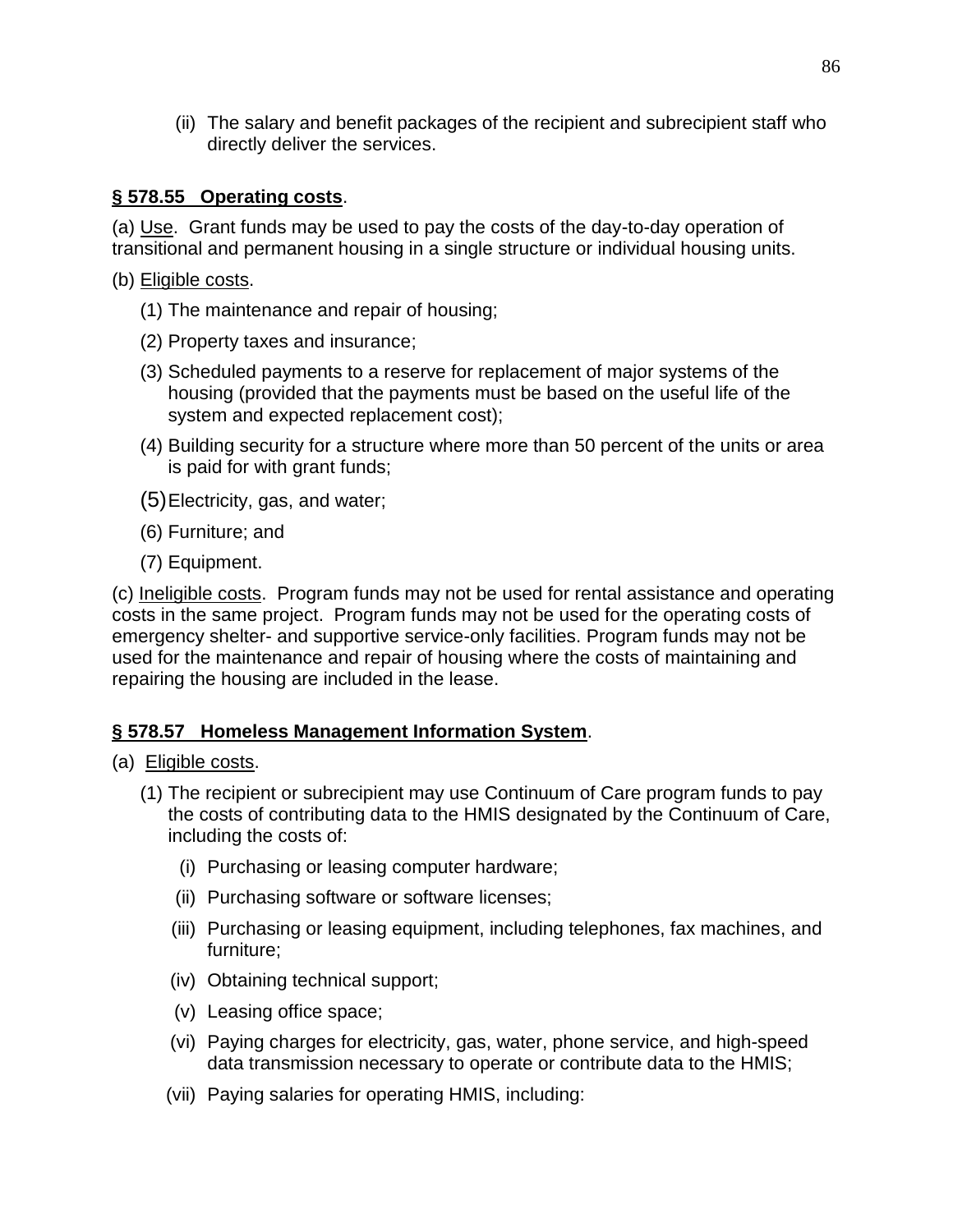- (A) Completing data entry;
- (B) Monitoring and reviewing data quality;
- (C)Completing data analysis;
- (D)Reporting to the HMIS Lead;
- (E) Training staff on using the HMIS; and
- (F) Implementing and complying with HMIS requirements;
- (viii) Paying costs of staff to travel to and attend HUD-sponsored and HUDapproved training on HMIS and programs authorized by Title IV of the McKinney-Vento Homeless Assistance Act;
- (ix) Paying staff travel costs to conduct intake; and
- (x) Paying participation fees charged by the HMIS Lead, as authorized by HUD, if the recipient or subrecipient is not the HMIS Lead.
- (2) If the recipient or subrecipient is the HMIS Lead, it may also use Continuum of Care funds to pay the costs of:
	- (i) Hosting and maintaining HMIS software or data;
	- (ii) Backing up, recovering, or repairing HMIS software or data;
	- (iii) Upgrading, customizing, and enhancing the HMIS;
	- (iv) Integrating and warehousing data, including development of a data warehouse for use in aggregating data from subrecipients using multiple software systems;
	- (v) Administering the system;
	- (vi) Reporting to providers, the Continuum of Care, and HUD; and
	- (vii) Conducting training on using the system, including traveling to the training.
- (3) If the recipient or subrecipient is a victim services provider, or a legal services provider, it may use Continuum of Care funds to establish and operate a comparable database that complies with HUD'S HMIS requirements.

(b) General restrictions. Activities funded under this section must comply with the HMIS requirements.

## **§ 578.59 Project administrative costs**.

(a) **Eligible costs**. The recipient or subrecipient may use up to 10 percent of any grant awarded under this part, excluding the amount for Continuum of Care Planning Activities and UFA costs, for the payment of project administrative costs related to the planning and execution of Continuum of Care activities. This does not include staff and overhead costs directly related to carrying out activities eligible under § 578.43 through § 578.57, because those costs are eligible as part of those activities. Eligible administrative costs include: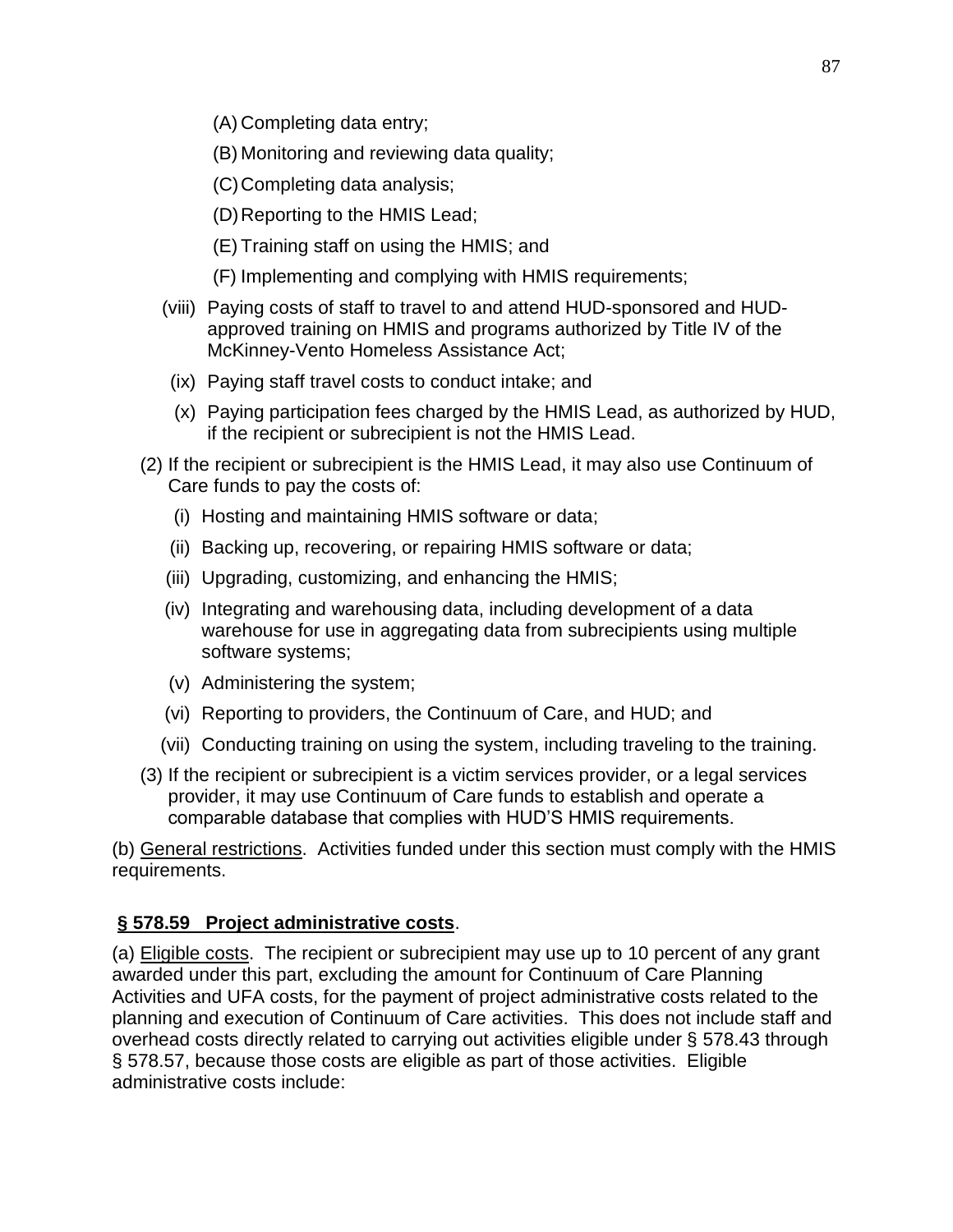- (1) General management, oversight, and coordination. Costs of overall program management, coordination, monitoring, and evaluation. These costs include, but are not limited to, necessary expenditures for the following:
	- (i) Salaries, wages, and related costs of the recipient's staff, the staff of subrecipients, or other staff engaged in program administration. In charging costs to this category, the recipient may include the entire salary, wages, and related costs allocable to the program of each person whose primary responsibilities with regard to the program involve program administration assignments, or the pro rata share of the salary, wages, and related costs of each person whose job includes any program administration assignments. The recipient may use only one of these methods for each fiscal year grant. Program administration assignments include the following:
		- (A) Preparing program budgets and schedules, and amendments to those budgets and schedules;
		- (B) Developing systems for assuring compliance with program requirements;
		- (C)Developing agreements with subrecipients and contractors to carry out program activities;
		- (D)Monitoring program activities for progress and compliance with program requirements;
		- (E) Preparing reports and other documents directly related to the program for submission to HUD;
		- (F) Coordinating the resolution of audit and monitoring findings;
		- (G)Evaluating program results against stated objectives; and
		- (H)Managing or supervising persons whose primary responsibilities with regard to the program include such assignments as those described in paragraph  $(a)(1)(i)(A)$  through  $(G)$  of this section.
	- (ii) Travel costs incurred for monitoring of subrecipients;
	- (iii) Administrative services performed under third-party contracts or agreements, including general legal services, accounting services, and audit services; and
	- (iv) Other costs for goods and services required for administration of the program, including rental or purchase of equipment, insurance, utilities, office supplies, and rental and maintenance (but not purchase) of office space.
- (2) Training on Continuum of Care requirements*.* Costs of providing training on Continuum of Care requirements and attending HUD-sponsored Continuum of Care trainings.
- (3) Environmental review*.* Costs of carrying out the environmental review responsibilities under § 578.31.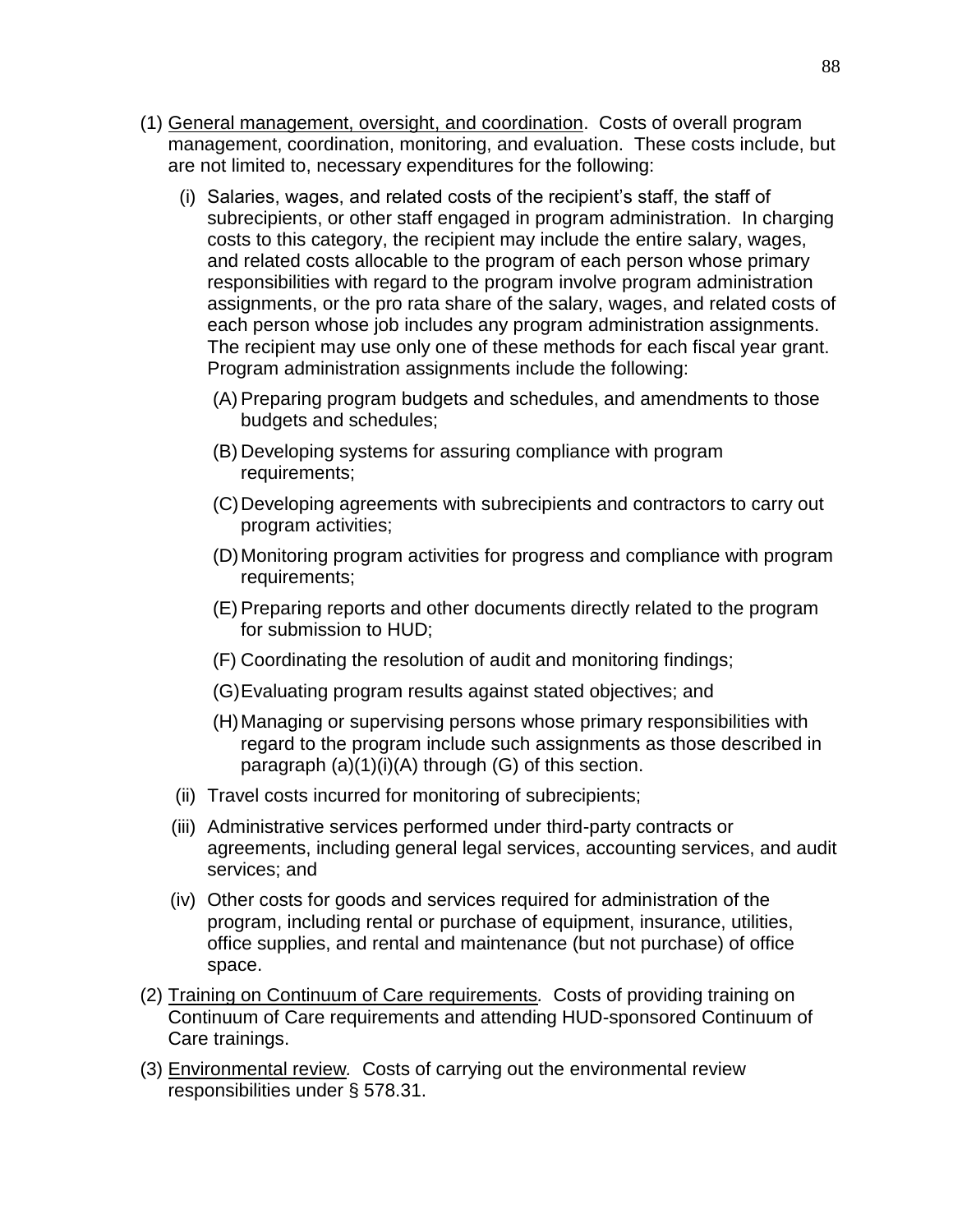- (b) Sharing requirement*.*
	- (1) UFAs*.* If the recipient is a UFA that carries out a project, it may use up to 10 percent of the grant amount awarded for the project on project administrative costs. The UFA must share the remaining project administrative funds with its subrecipients.
	- (2) Recipients that are not UFAs*.* If the recipient is not a UFA, it must share at least 50 percent of project administrative funds with its subrecipients.

## **§ 578.61 Relocation costs**.

(a) In general. Relocation costs under the Uniform Relocation Assistance and Real Property Acquisition Policies Act of 1970 are eligible.

(b) Eligible relocation costs. Eligible costs are costs to provide relocation payments and other assistance to persons displaced by a project assisted with grant funds in accordance with § 578.83.

### **§ 578.63 Indirect costs**.

(a) In general. Continuum of Care funds may be used to pay indirect costs in accordance with OMB Circulars A-87 or A-122, as applicable.

(b) Allocation. Indirect costs may be allocated to each eligible activity as provided in subpart D, so long as that allocation is consistent with an indirect cost rate proposal developed in accordance with OMB Circulars A-87 or A-122, as applicable.

(c) Expenditure limits. The indirect costs charged to an activity subject to an expenditure limit under §§ 578.39, 578.41, and 578.59 must be added to the direct costs charged for that activity when determining the total costs subject to the expenditure limits.

### **Subpart E – High-Performing Communities**

### **§ 578.65 Standards**.

(a) In general. The collaborative applicant for a Continuum may apply to HUD to have the Continuum be designated a high-performing community (HPC). The designation shall be for grants awarded in the same competition in which the designation is applied for and made.

(b) Applying for HPC designation*.* The application must be submitted at such time and in such manner as HUD may require, must use HMIS data where required to show the standards for qualifying are met, and must contain such information as HUD requires, including at a minimum:

- (1) A report showing how the Continuum of Care program funds received in the preceding year were expended;
- (2) A specific plan for how grant funds will be expended; and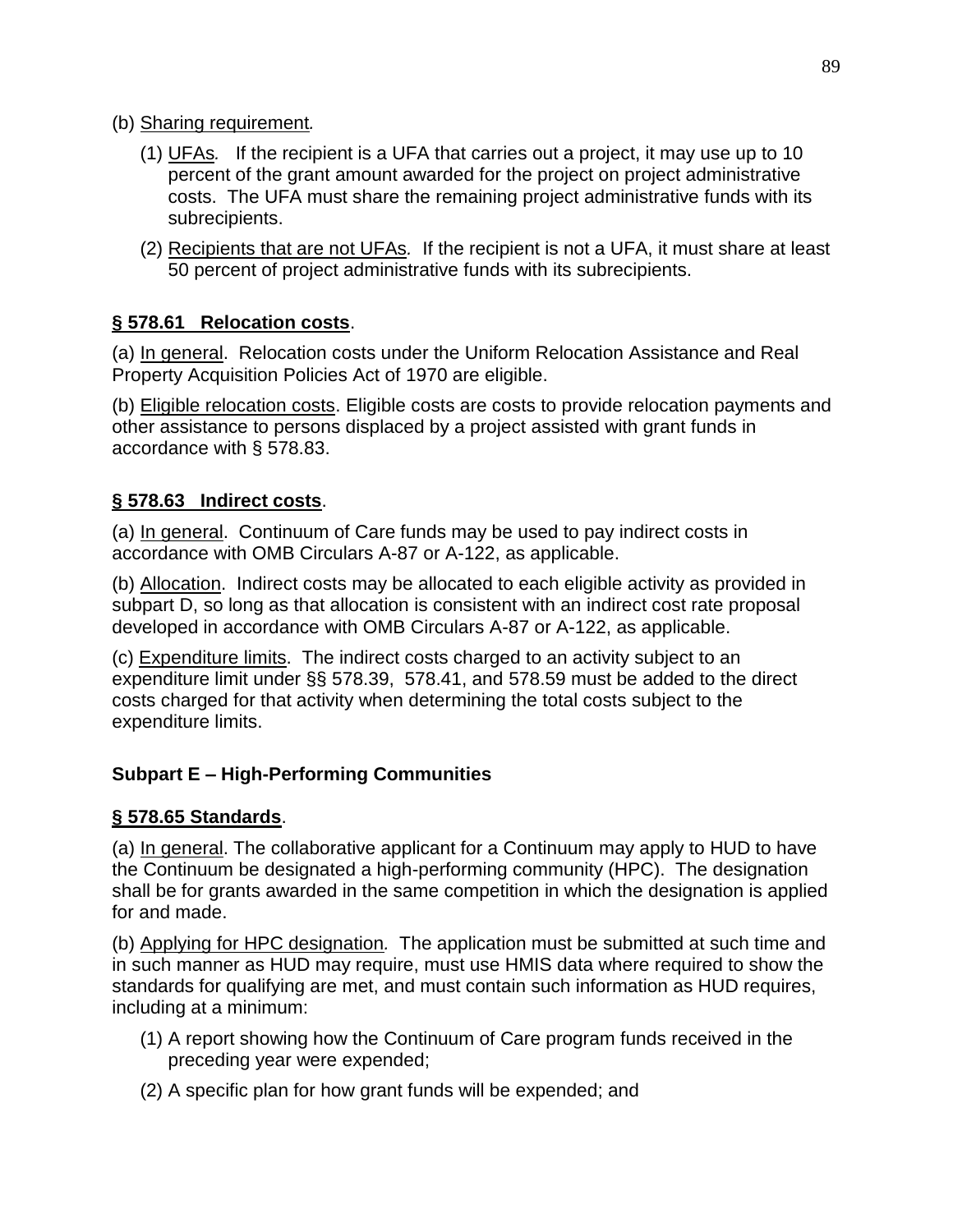(3) Information establishing that the Continuum of Care meets the standards for HPCs.

(c) Standards for qualifying as an HPC*.* To qualify as an HPC, a Continuum must demonstrate through:

- (1) Reliable data generated by the Continuum of Care's HMIS that it meets all of the following standards:
	- (i) Mean length of homelessness*.* Either the mean length of episode of homelessness within the Continuum's geographic area is fewer than 20 days, or the mean length of episodes of homelessness for individuals or families in similar circumstances was reduced by at least 10 percent from the preceding federal fiscal year.
	- (ii) Reduced recidivism. Of individuals and families who leave homelessness, less than 5 percent become homeless again at any time within the next 2 years; or the percentage of individuals and families in similar circumstances who become homeless again within 2 years after leaving homelessness was decreased by at least 20 percent from the preceding federal fiscal year.
	- (iii) HMIS coverage. The Continuum's HMIS must have a bed coverage rate of 80 percent and a service volume coverage rate of 80 percent as calculated in accordance with HUD's HMIS requirements.
	- (iv) Serving families and youth. With respect to Continuums that served homeless families and youth defined as homeless under other federal statutes in paragraph (3) of the definition of homeless in § 576.2:
		- (A) 95 percent of those families and youth did not become homeless again within a 2-year period following termination of assistance; or
		- (B) 85 percent of those families achieved independent living in permanent housing for at least 2 years following termination of assistance.
- (2) Reliable data generated from sources other than the Continuum's HMIS that is provided in a narrative or other form prescribed by HUD that it meets both of the following standards:
	- (i) Community action. All the metropolitan cities and counties within the Continuum's geographic area have a comprehensive outreach plan, including specific steps for identifying homeless persons and referring them to appropriate housing and services in that geographic area.
	- (ii) Renewing HPC status*.* If the Continuum was designated an HPC in the previous federal fiscal year and used Continuum of Care grant funds for activities described under § 578.71, that such activities were effective at reducing the number of individuals and families who became homeless in that community.

### **§ 578.67 Publication of application.**

HUD will publish the application to be designated an HPC through the HUD website, for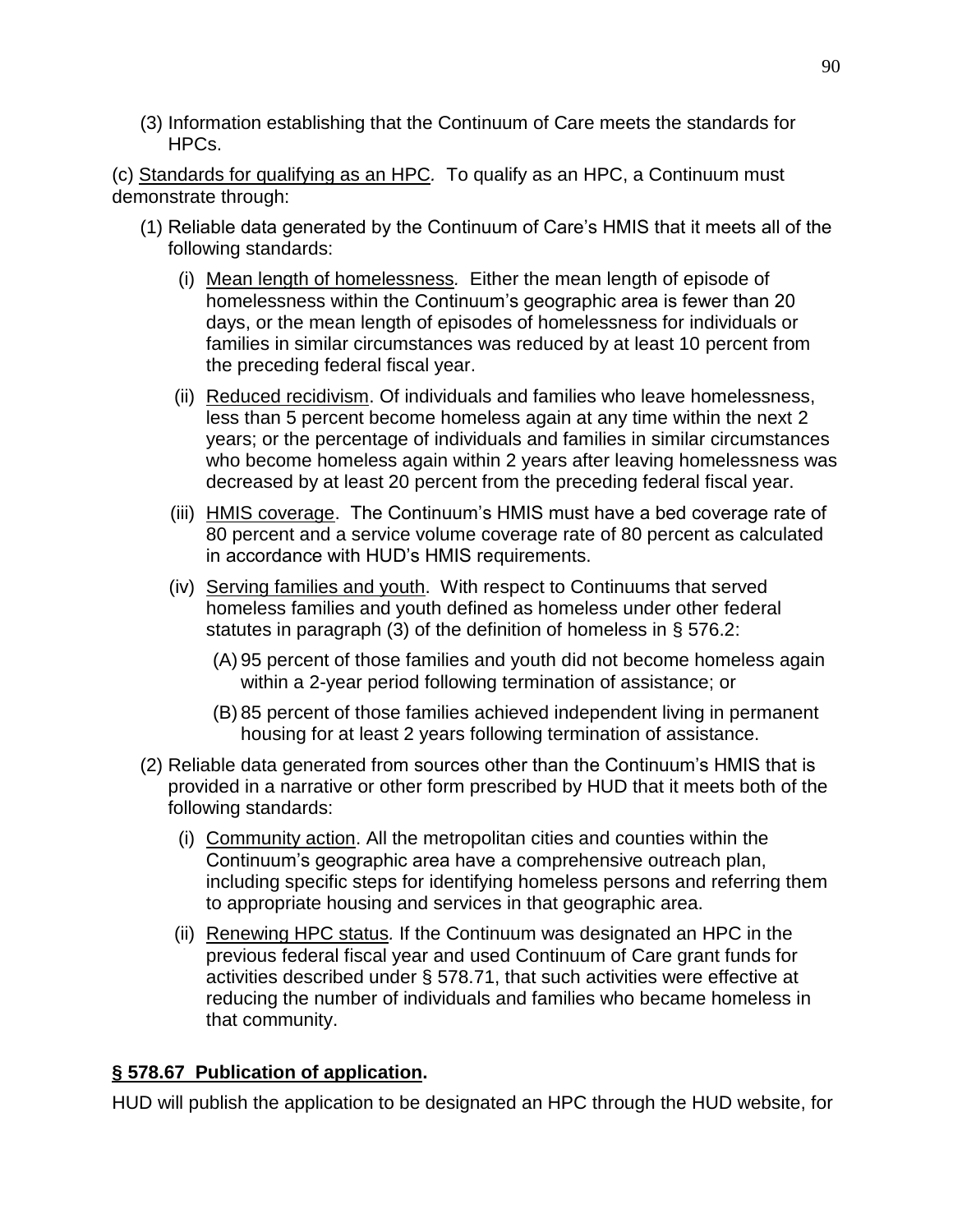public comment as to whether the Continuum seeking designation as an HPC meets the standards for being one.

## **§ 578.69 Cooperation among entities**.

An HPC must cooperate with HUD in distributing information about its successful efforts to reduce homelessness.

# **§ 578.71 HPC-eligible activities.**

In addition to using grant funds for the eligible costs described in subpart D of this part, recipients and subrecipients in Continuums of Care designated as HPCs may also use grant funds to provide housing relocation and stabilization services and short- and/or medium-term rental assistance to individuals and families at risk of homelessness as set forth in 24 CFR 576.103 and 24 CFR 576.104, if necessary to prevent the individual or family from becoming homeless. Activities must be carried out in accordance with the plan submitted in the application. When carrying out housing relocation and stabilization services and short- and/or medium-term rental assistance, the written standards set forth in § 578.7(a)(9)(v) and recordkeeping requirements of 24 CFR 576.500 apply.

# **Subpart F – Program Requirements**

## **§ 578.73 Matching requirements**.

(a) In general. The recipient or subrecipient must match all grant funds, except for leasing funds, with no less than 25 percent of funds or in-kind contributions from other sources. For Continuum of Care geographic areas in which there is more than one grant agreement, the 25 percent match must be provided on a grant-by-grant basis. Recipients that are UFAs or are the sole recipient for their Continuum, may provide match on a Continuum-wide basis. Cash match must be used for the costs of activities that are eligible under subpart D of this part, except that HPCs may use such match for the costs of activities that are eligible under § 578.71.

(b) Cash sources. A recipient or subrecipient may use funds from any source, including any other federal sources (excluding Continuum of Care program funds), as well as State, local, and private sources, provided that funds from the source are not statutorily prohibited to be used as a match. The recipient must ensure that any funds used to satisfy the matching requirements of this section are eligible under the laws governing the funds in order to be used as matching funds for a grant awarded under this program.

(c) In-kind contributions.

(1) The recipient or subrecipient may use the value of any real property, equipment, goods, or services contributed to the project as match, provided that if the recipient or subrecipient had to pay for them with grant funds, the costs would have been eligible under Subpart D, or, in the case of HPCs, eligible under § 578.71.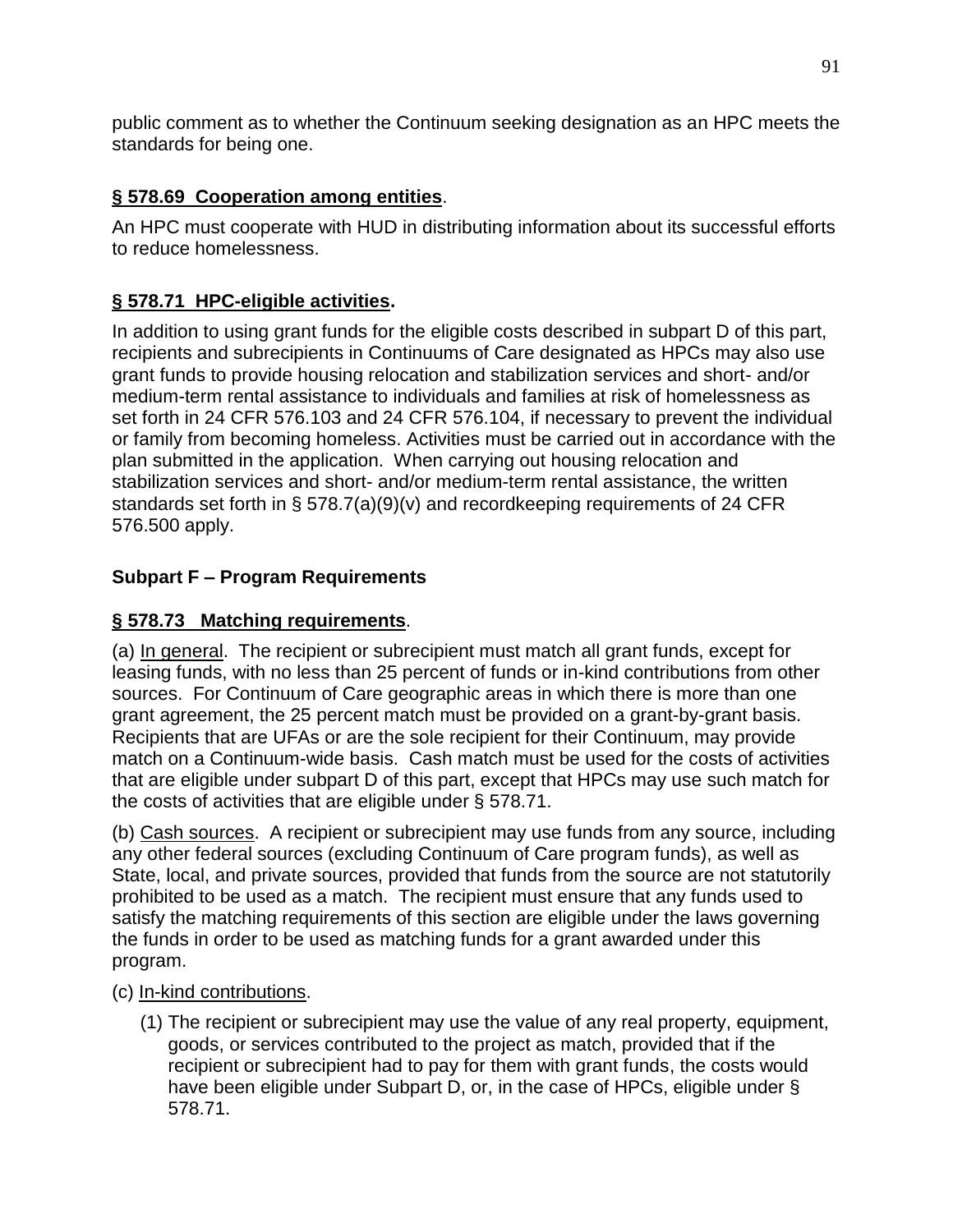- (2) The requirements of 24 CFR 84.23 and 85.24 apply.
- (3) Before grant execution, services to be provided by a third party must be documented by a memorandum of understanding (MOU) between the recipient or subrecipient and the third party that will provide the services. Services provided by individuals must be valued at rates consistent with those ordinarily paid for similar work in the recipient's or subrecipient's organization. If the recipient or subrecipient does not have employees performing similar work, the rates must be consistent with those ordinarily paid by other employers for similar work in the same labor market.
	- (i) The MOU must establish the unconditional commitment, except for selection to receive a grant, by the third party to provide the services, the specific service to be provided, the profession of the persons providing the service, and the hourly cost of the service to be provided.
	- (ii) During the term of the grant, the recipient or subrecipient must keep and make available, for inspection, records documenting the service hours provided.

### **§ 578.75 General operations**.

- (a) State and local requirements.
	- (1) Housing and facilities constructed or rehabilitated with assistance under this part must meet State or local building codes, and in the absence of State or local building codes, the International Residential Code or International Building Code (as applicable to the type of structure) of the International Code Council.
	- (2) Services provided with assistance under this part must be provided in compliance with all applicable State and local requirements, including licensing requirements.

(b) Housing quality standards. Housing leased with Continuum of Care program funds, or for which rental assistance payments are made with Continuum of Care program funds, must meet the applicable housing quality standards (HQS) under 24 CFR 982.401 of this title, except that 24 CFR 982.401(j) applies only to housing occupied by program participants receiving tenant-based rental assistance. For housing rehabilitated with funds under this part, the lead-based paint requirements in 24 CFR part 35, subparts A, B, J, and R apply. For housing that receives project-based or sponsor-based rental assistance, 24 CFR part 35, subparts A, B, H, and R apply. For residential property for which funds under this part are used for acquisition, leasing, services, or operating costs, 24 CFR part 35, subparts A, B, K, and R apply.

(1) Before any assistance will be provided on behalf of a program participant, the recipient, or subrecipient, must physically inspect each unit to assure that the unit meets HQS. Assistance will not be provided for units that fail to meet HQS, unless the owner corrects any deficiencies within 30 days from the date of the initial inspection and the recipient or subrecipient verifies that all deficiencies have been corrected.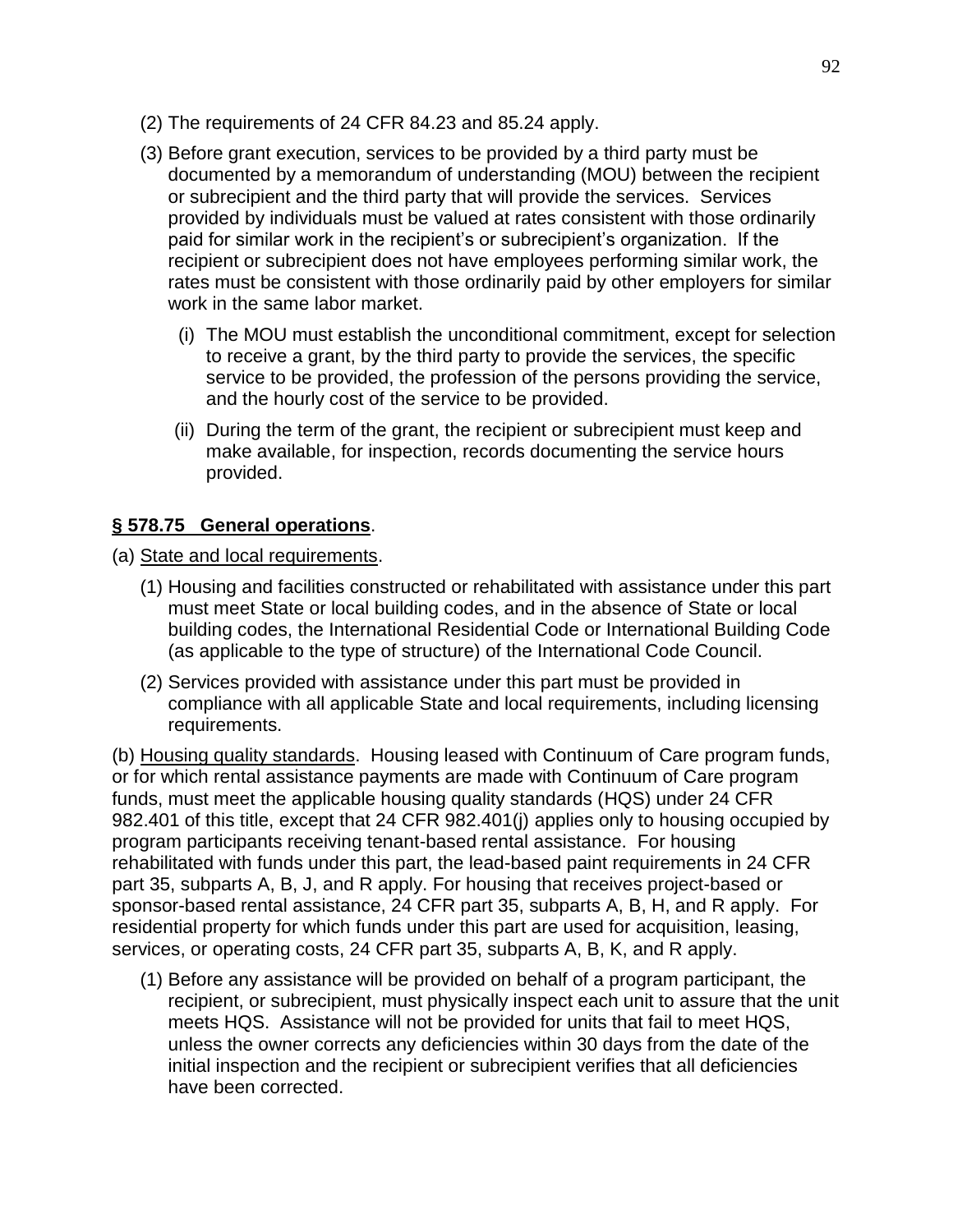(2) Recipients or subrecipients must inspect all units at least annually during the grant period to ensure that the units continue to meet HQS.

(c) Suitable dwelling size. The dwelling unit must have at least one bedroom or living/sleeping room for each two persons.

- (1) Children of opposite sex, other than very young children, may not be required to occupy the same bedroom or living/sleeping room.
- (2) If household composition changes during the term of assistance, recipients and subrecipients may relocate the household to a more appropriately sized unit. The household must still have access to appropriate supportive services.

(d) Meals. Each recipient and subrecipient of assistance under this part who provides supportive housing for homeless persons with disabilities must provide meals or meal preparation facilities for residents.

(e) Ongoing assessment of supportive services. To the extent practicable, each project must provide supportive services for residents of the project and homeless persons using the project, which may be designed by the recipient or participants. Each recipient and subrecipient of assistance under this part must conduct an ongoing assessment of the supportive services needed by the residents of the project, the availability of such services, and the coordination of services needed to ensure longterm housing stability and must make adjustments, as appropriate.

(f) Residential supervision. Each recipient and subrecipient of assistance under this part must provide residential supervision as necessary to facilitate the adequate provision of supportive services to the residents of the housing throughout the term of the commitment to operate supportive housing. Residential supervision may include the employment of a full- or part-time residential supervisor with sufficient knowledge to provide or to supervise the provision of supportive services to the residents.

- (g) Participation of homeless individuals.
	- (1) Each recipient and subrecipient must provide for the participation of not less than one homeless individual or formerly homeless individual on the board of directors or other equivalent policymaking entity of the recipient or subrecipient, to the extent that such entity considers and makes policies and decisions regarding any project, supportive services, or assistance provided under this part. This requirement is waived if a recipient or subrecipient is unable to meet such requirement and obtains HUD approval for a plan to otherwise consult with homeless or formerly homeless persons when considering and making policies and decisions.
	- (2) Each recipient and subrecipient of assistance under this part must, to the maximum extent practicable, involve homeless individuals and families through employment; volunteer services; or otherwise in constructing, rehabilitating, maintaining, and operating the project, and in providing supportive services for the project.

(h) Supportive service agreement. Recipients and subrecipients may require the program participants to take part in supportive services that are not disability-related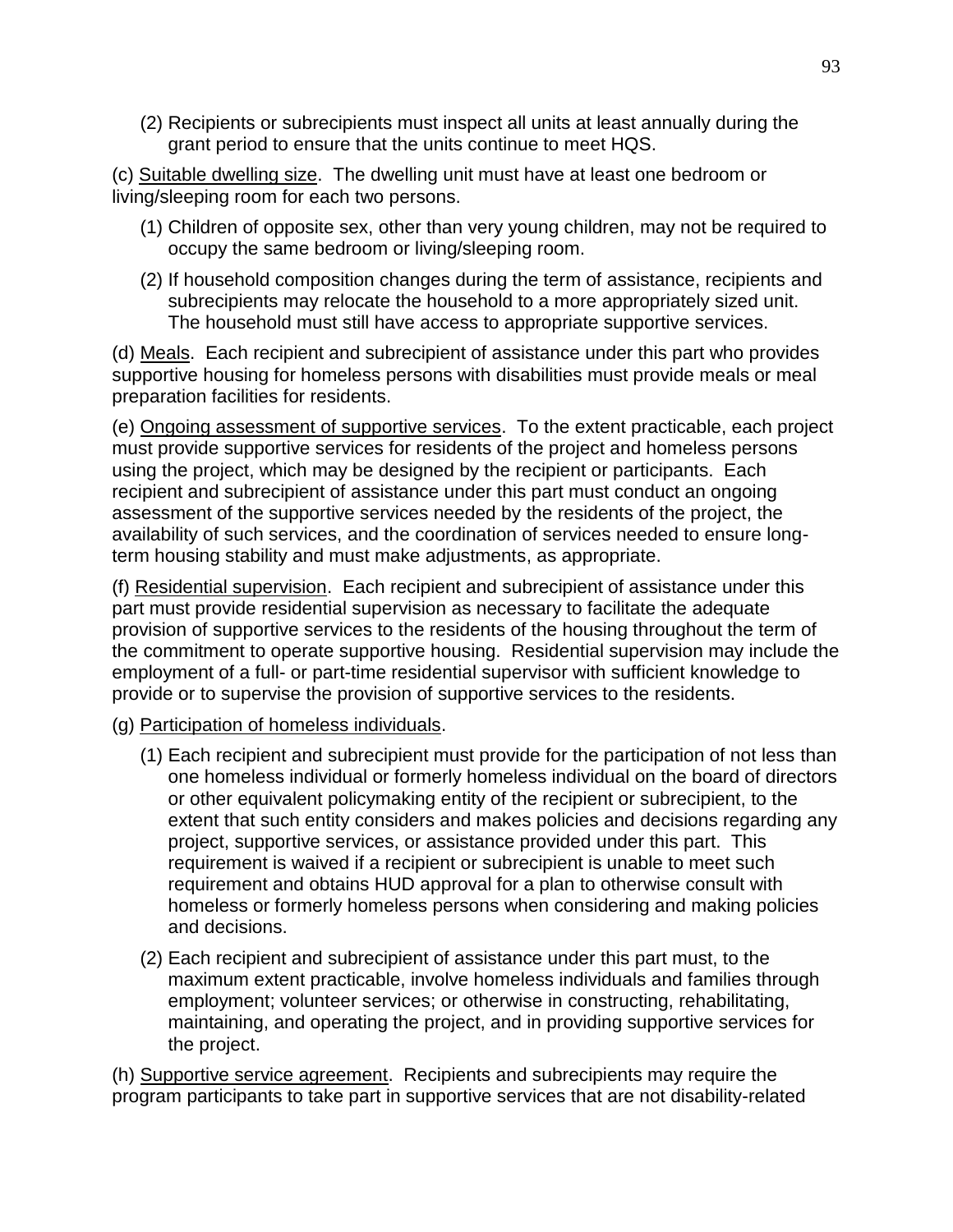services provided through the project as a condition of continued participation in the program. Examples of disability-related services include, but are not limited to, mental health services, outpatient health services, and provision of medication, which are provided to a person with a disability to address a condition caused by the disability. Notwithstanding this provision, if the purpose of the project is to provide substance abuse treatment services, recipients and subrecipients may require program participants to take part in such services as a condition of continued participation in the program.

(i) Retention of assistance after death, incarceration, or institutionalization for more than 90 days of qualifying member. For permanent supportive housing projects surviving, members of any household who were living in a unit assisted under this part at the time of the qualifying member's death, long-term incarceration, or long-term institutionalization, have the right to rental assistance under this section until the expiration of the lease in effect at the time of the qualifying member's death, long-term incarceration, or long-term institutionalization.

### **§ 578.77 Calculating occupancy charges and rent**.

(a) Occupancy agreements and leases. Recipients and subrecipients must have signed occupancy agreements or leases (or subleases) with program participants residing in housing.

(b) Calculation of occupancy charges. Recipients and subrecipients are not required to impose occupancy charges on program participants as a condition of residing in the housing. However, if occupancy charges are imposed, they may not exceed the highest of:

- (1) 30 percent of the family's monthly adjusted income (adjustment factors include the number of people in the family, age of family members, medical expenses, and child-care expenses);
- (2) 10 percent of the family's monthly income; or
- (3) If the family is receiving payments for welfare assistance from a public agency and a part of the payments (adjusted in accordance with the family's actual housing costs) is specifically designated by the agency to meet the family's housing costs, the portion of the payments that is designated for housing costs.
- (4) Income. Income must be calculated in accordance with 24 CFR 5.609 and 24 CFR 5.611(a). Recipients and subrecipients must examine a program participant's income initially, and if there is a change in family composition (e.g., birth of a child) or a decrease in the resident's income during the year, the resident may request an interim reexamination, and the occupancy charge will be adjusted accordingly.
- (c) Resident rent.
	- (1) Amount of rent.
		- (i) Each program participant on whose behalf rental assistance payments are made must pay a contribution toward rent in accordance with section 3(a)(1)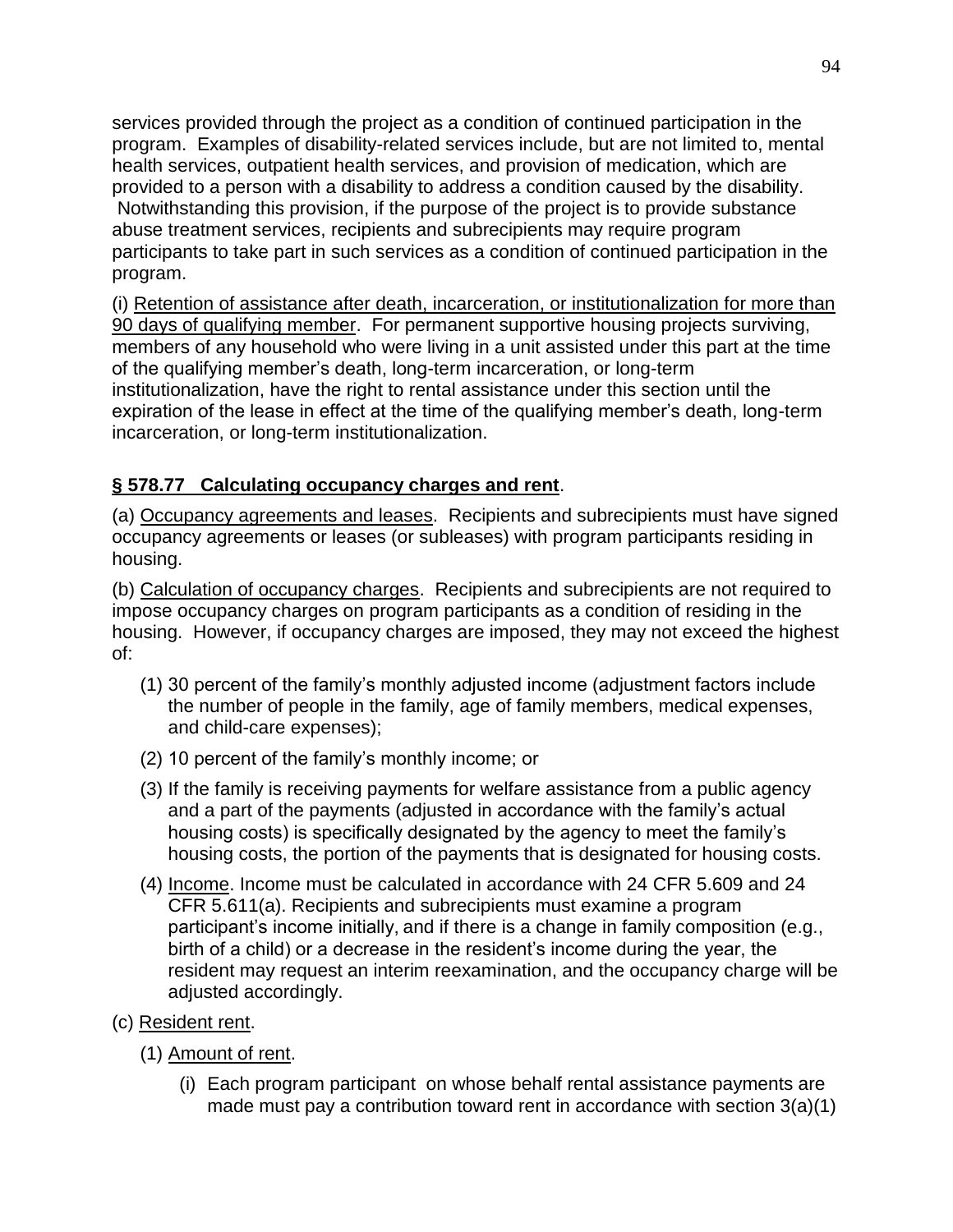of the U.S. Housing Act of 1937 (42 U.S.C. 1437a(a)(1)).

- (ii) Income of program participants must be calculated in accordance with 24 CFR 5.609 and 24 CFR 5.611(a).
- (2) Review. Recipients or subrecipients must examine a program participant's income initially, and at least annually thereafter, to determine the amount of the contribution toward rent payable by the program participant. Adjustments to a program participant's contribution toward the rental payment must be made as changes in income are identified.
- (3) Verification. As a condition of participation in the program, each program participant must agree to supply the information or documentation necessary to verify the program participant's income. Program participants must provide the recipient or subrecipient with information at any time regarding changes in income or other circumstances that may result in changes to a program participant's contribution toward the rental payment.

## **§ 578.79 Limitation on transitional housing**.

A homeless individual or family may remain in transitional housing for a period longer than 24 months, if permanent housing for the individual or family has not been located or if the individual or family requires additional time to prepare for independent living. However, HUD may discontinue assistance for a transitional housing project if more than half of the homeless individuals or families remain in that project longer than 24 months.

#### **§ 578.81 Term of commitment, repayment of grants, and prevention of undue benefits**.

(a) In general. All recipients and subrecipients receiving grant funds for acquisition, rehabilitation, or new construction must operate the housing or provide supportive services in accordance with this part, for at least 15 years from the date of initial occupancy or date of initial service provision. Recipient and subrecipients must execute and record a HUD-approved Declaration of Restrictive Covenants before receiving payment of grant funds.

(b) Conversion. Recipients and subrecipients carrying out a project that provides transitional or permanent housing or supportive services in a structure may submit a request to HUD to convert a project for the direct benefit of very low-income persons. The request must be made while the project is operating as homeless housing or supportive services for homeless individuals and families, must be in writing, and must include an explanation of why the project is no longer needed to provide transitional or permanent housing or supportive services. The primary factor in HUD's decision on the proposed conversion is the unmet need for transitional or permanent housing or supportive services in the Continuum of Care's geographic area.

(c) Repayment of grant funds. If a project is not operated as transitional or permanent housing for 10 years following the date of initial occupancy, HUD will require repayment of the entire amount of the grant used for acquisition, rehabilitation, or new construction,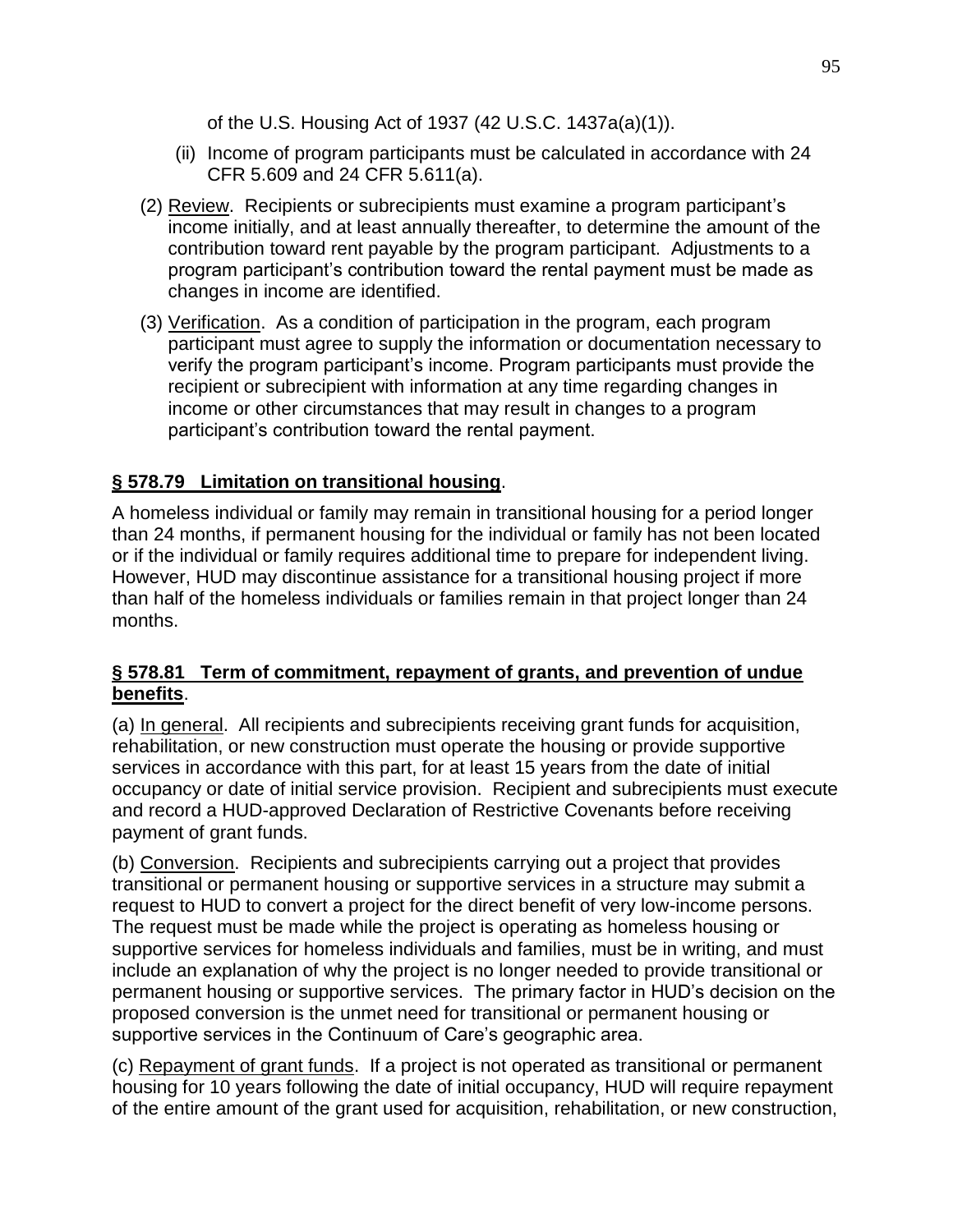unless conversion of the project has been authorized under paragraph (b) of this section. If the housing is used for such purposes for more than 10 years, the payment amount will be reduced by 20 percentage points for each year, beyond the 10-year period in which the project is used for transitional or permanent housing.

(d) Prevention of undue benefits. Except as provided under paragraph (e) of this section, upon any sale or other disposition of a project site that received grant funds for acquisition, rehabilitation, or new construction, occurring before the 15-year period, the recipient must comply with such terms and conditions as HUD may prescribe to prevent the recipient or subrecipient from unduly benefiting from such sale or disposition.

(e) Exception. A recipient or subrecipient will not be required to comply with the terms and conditions prescribed under paragraphs (c) and (d) of this section if:

- (1) The sale or disposition of the property used for the project results in the use of the property for the direct benefit of very low-income persons;
- (2) All the proceeds are used to provide transitional or permanent housing that meet the requirements of this part;
- (3) Project-based rental assistance or operating cost assistance from any federal program or an equivalent State or local program is no longer made available and the project is meeting applicable performance standards, provided that the portion of the project that had benefitted from such assistance continues to meet the tenant income and rent restrictions for low-income units under section 42(g) of the Internal Revenue Code of 1986; or
- (4) There are no individuals and families in the Continuum of Care geographic area who are homeless, in which case the project may serve individuals and families at risk of homelessness.

## **§ 578.83 Displacement, relocation, and acquisition.**

(a) Minimizing displacement. Consistent with the other goals and objectives of this part, recipients and subrecipients must ensure that they have taken all reasonable steps to minimize the displacement of persons (families, individuals, businesses, nonprofit organizations, and farms) as a result of projects assisted under this part. "Project," as used in this section, means any activity or series of activities assisted with Continuum of Care funds received or anticipated in any phase of an undertaking.

- (b) Temporary relocation.
	- (1) Existing Building Not Assisted under Title IV of the McKinney-Vento Act. No tenant may be required to relocate temporarily for a project if the building in which the project is being undertaken or will be undertaken is not currently assisted under Title IV of the McKinney-Vento Act. The absence of such assistance to the building means the tenants are not homeless and the tenants are therefore not eligible to receive assistance under the Continuum of Care program. When a tenant moves for such a project under conditions that cause the Uniform Relocation Assistance and Real Property Acquisition Policies Act of 1970 (URA), 42 U.S.C. 4601-4655, to apply, the tenant must be treated as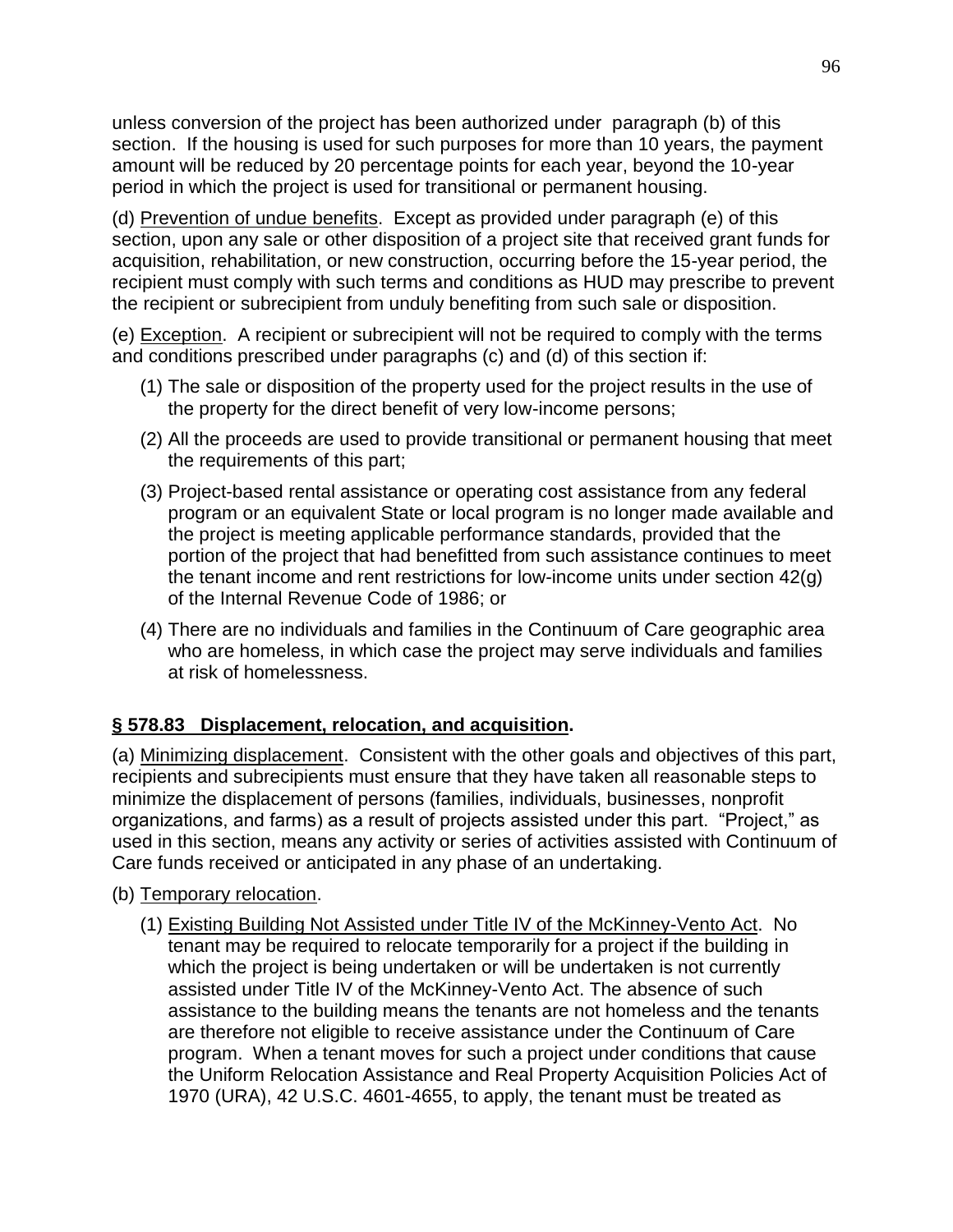permanently displaced and offered relocation assistance and payments consistent with paragraph (c) of this section.

- (2) Existing Transitional Housing or Permanent Housing Projects Assisted Under Title IV of the McKinney-Vento Act. Consistent with paragraph (c)(2)(ii) of this section, no program participant may be required to relocate temporarily for a project if the person cannot be offered a decent, safe, and sanitary unit in the same building or complex upon project completion under reasonable terms and conditions. The length of occupancy requirements in § 578.79 may prevent a program participant from returning to the property upon completion (See paragraph (c)(2)(iii)(D) of this section). Any program participant who has been temporarily relocated for a period beyond one year must be treated as permanently displaced and offered relocation assistance and payments consistent with paragraph (c) of this section. Program participants temporarily relocated in accordance with the policies described in this paragraph must be provided:
	- (i) Reimbursement for all reasonable out-of-pocket expenses incurred in connection with the temporary relocation, including the cost of moving to and from the temporarily occupied housing and any increase in monthly rent/occupancy charges and utility costs; and
	- (ii) Appropriate advisory services, including reasonable advance written notice of:
		- (A) The date and approximate duration of the temporary relocation;
		- (B) The location of the suitable, decent, safe, and sanitary dwelling to be made available for the temporary period;
		- (C)The reasonable terms and conditions under which the program participant will be able to occupy a suitable, decent, safe, and sanitary dwelling in the building or complex upon completion of the project; and
		- (D)The provisions of paragraph (b)(2)(i) of this section.
- (c) Relocation assistance for displaced persons.
	- (1) In general. A displaced person (defined in paragraph (c)(2) of this section) must be provided relocation assistance in accordance with the requirements of the URA and implementing regulations at 49 CFR part 24. A displaced person must be advised of his or her rights under the Fair Housing Act. Whenever possible, minority persons must be given reasonable opportunities to relocate to decent, safe, and sanitary replacement dwellings, not located in an area of minority concentration, that are within their financial means. This policy, however, does not require providing a person a larger payment than is necessary to enable a person to relocate to a comparable replacement dwelling. See 49 CFR 24.205(c)(2)(ii)(D).
	- (2) Displaced person.
		- $(i)$  For the purposes of paragraph  $(c)$  of this section, the term "displaced" person" means any person (family, individual, business, nonprofit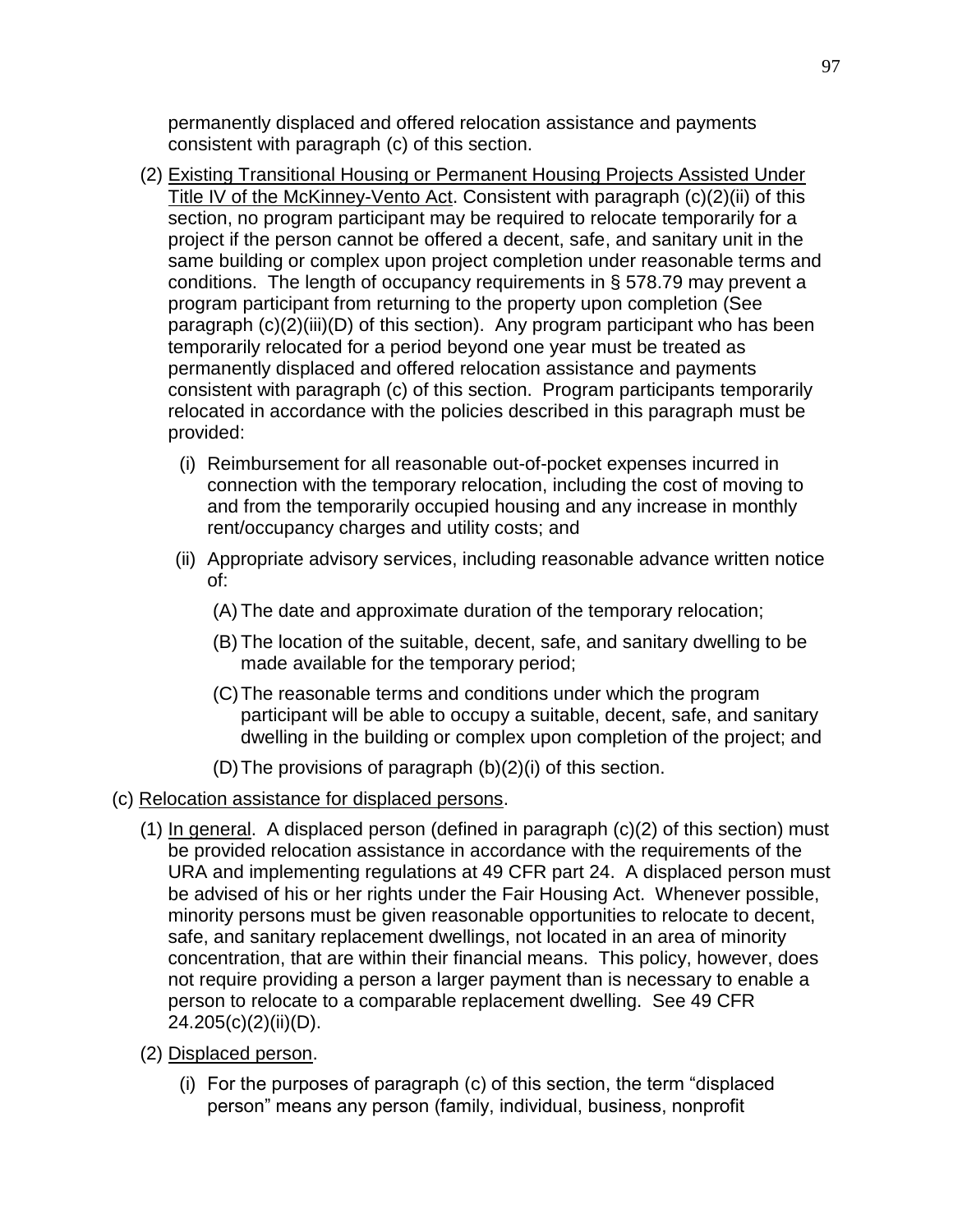organization, or farm) that moves from real property, or moves personal property from real property, permanently, as a direct result of acquisition, rehabilitation, or demolition for a project. This includes any permanent, involuntary move for a project, including any permanent move from the real property that is made:

- (A) After the owner (or person in control of the site) issues a notice to move permanently from the property, or refuses to renew an expiring lease, if the move occurs after the date of the submission by the recipient or subrecipient of an application for assistance to HUD (or the recipient, as applicable) that is later approved and funded and the recipient or subrecipient has site control as evidenced in accordance with § 578.25(b); or
- (B) After the owner (or person in control of the site) issues a notice to move permanently from the property, or refuses to renew an expiring lease, if the move occurs after the date the recipient or subrecipient obtains site control, as evidenced in accordance with § 578.25(b), if that occurs after the application for assistance; or
- $(C)$  Before the date described under paragraph  $(c)(2)(i)(A)$  or  $(B)$  of this section, if the recipient or HUD determines that the displacement resulted directly from acquisition, rehabilitation, or demolition for the project; or
- (D)By a tenant of a building that is not assisted under Title IV of the McKinney-Vento Act, if the tenant moves after execution of the agreement covering the acquisition, rehabilitation, or demolition of the property for the project; or
- (ii) For the purposes of paragraph (c) of this section, the term "displaced person" means any person (family, individual, business, nonprofit organization, or farm) that moves from real property, or moves personal property from real property, permanently, as a direct result of acquisition, rehabilitation, or demolition for a project. This includes any permanent, involuntary move for a project that is made by a program participant occupying transitional housing or permanent housing assisted under Title IV of the McKinney-Vento Act, if any one of the following three situations occurs:
	- (A) The program participant moves after execution of the agreement covering the acquisition, rehabilitation, or demolition of the property for the project and is either not eligible to return upon project completion or the move occurs before the program participant is provided written notice offering the program participant an opportunity to occupy a suitable, decent, safe, and sanitary dwelling in the same building or complex upon project completion under reasonable terms and conditions. Such reasonable terms and conditions must include a lease (or occupancy agreement, as applicable) consistent with Continuum of Care program requirements, including a monthly rent or occupancy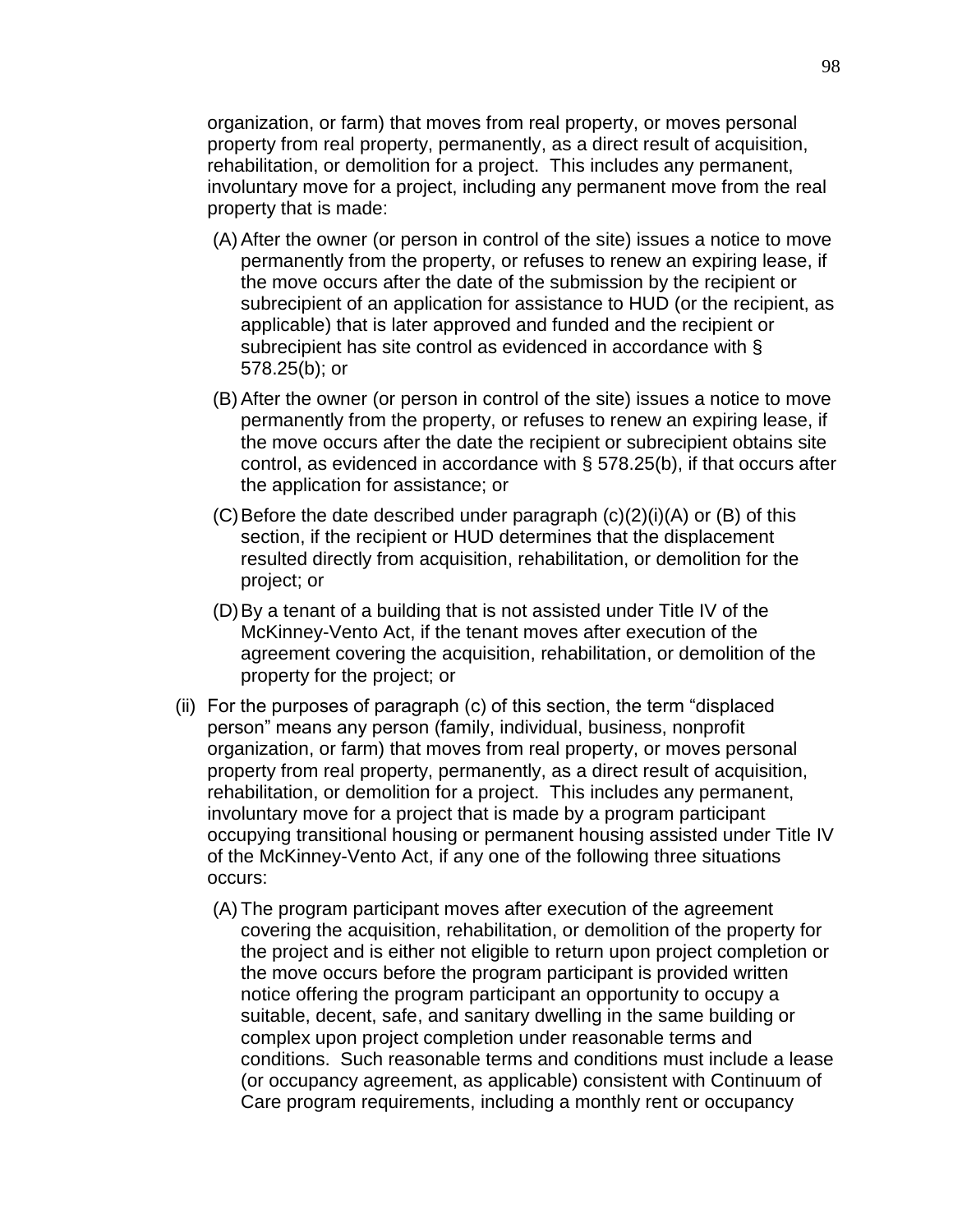charge and monthly utility costs that does not exceed the maximum amounts established in § 578.77; or

- (B) The program participant is required to relocate temporarily, does not return to the building or complex, and any one of the following situations occurs:
	- 1. The program participant is not offered payment for all reasonable out-of-pocket expenses incurred in connection with the temporary relocation;
	- 2. The program participant is not eligible to return to the building or complex upon project completion; or
	- 3. Other conditions of the temporary relocation are not reasonable; or
- (C)The program participant is required to move to another unit in the same building or complex, and any one of the following situations occurs:
	- 1. The program participant is not offered reimbursement for all reasonable out-of-pocket expenses incurred in connection with the move;
	- 2. The program participant is not eligible to remain in the building or complex upon project completion; or
	- 3. Other conditions of the move are not reasonable.
- (iii) Notwithstanding the provisions of paragraph  $(c)(2)(i)$  or (ii) of this section, a person does not qualify as a "displaced person" if:
	- (A) The person has been evicted for serious or repeated violation of the terms and conditions of the lease or occupancy agreement; the eviction complied with applicable federal, State, or local requirements (see § 578.91); and the recipient or subrecipient determines that the eviction was not undertaken for the purpose of evading the obligation to provide relocation assistance;
	- (B) The person moved into the property after the submission of the application but, before signing a lease or occupancy agreement and commencing occupancy, was provided written notice of the project's possible impact on the person (e.g., the person may be displaced, temporarily relocated, or incur a rent increase) and the fact that the person would not qualify as a "displaced person" (or for any relocation assistance provided under this section), as a result of the project;
	- (C) The person is ineligible under 49 CFR  $24.2(a)(9)(ii)$ ;
	- (D)The person is a program participant occupying transitional housing or permanent housing assisted under Title IV of the Act who must move as a direct result of the length-of- occupancy restriction under § 578.79; or
	- (E) HUD determines that the person was not displaced as a direct result of acquisition, rehabilitation, or demolition for the project.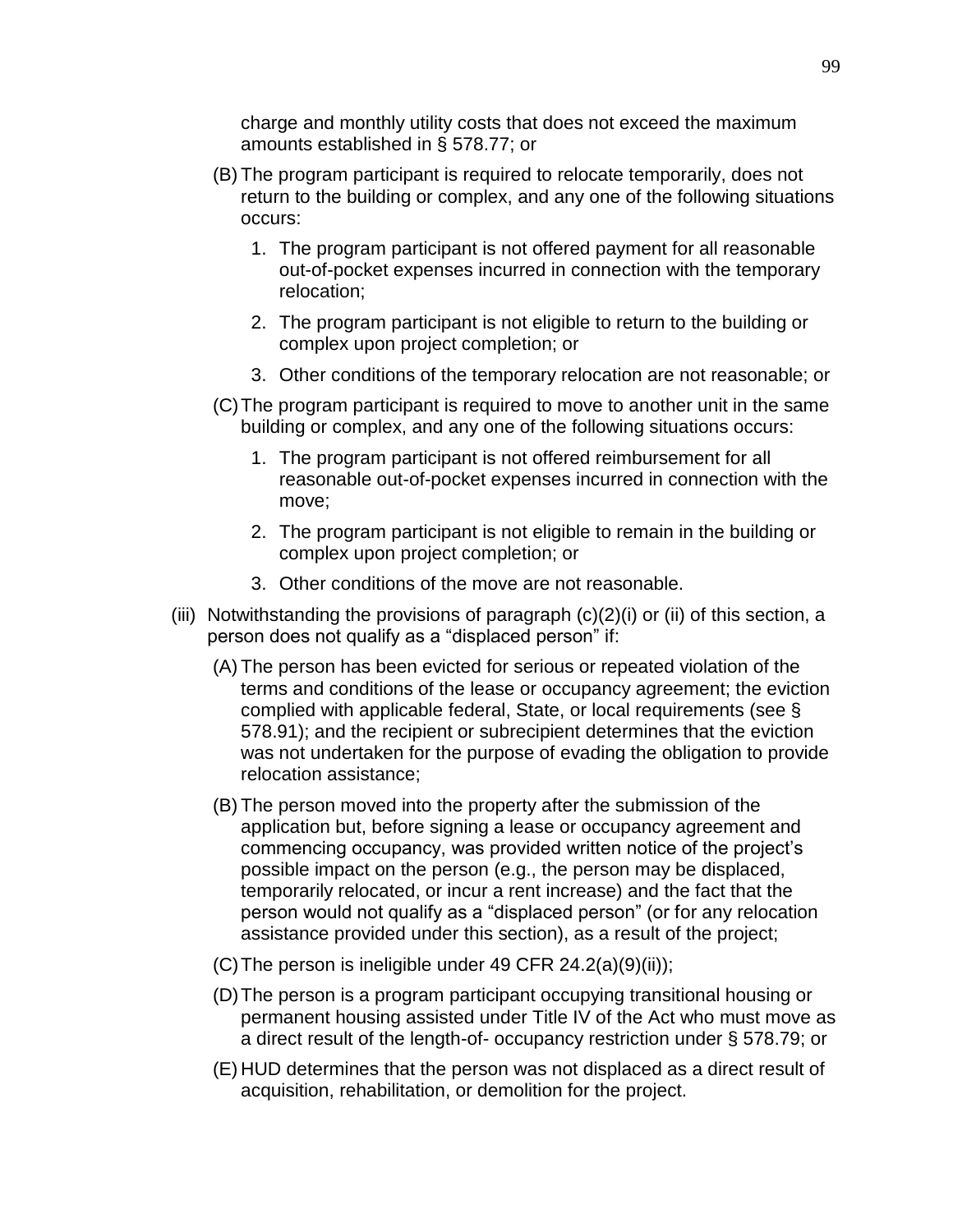- (iv) The recipient may request, at any time, HUD's determination of whether a displacement is or would be covered under this section.
- (3) Initiation of negotiations. For purposes of determining the formula for computing replacement housing payment assistance to be provided to a displaced person pursuant to this section, if the displacement is a direct result of privately undertaken rehabilitation, demolition, or acquisition of the real property, "initiation of negotiations‖ means the execution of the agreement between the recipient and the subrecipient, or between the recipient (or subrecipient, as applicable) and the person owning or controlling the property. In the case of an option contract to acquire property, the initiation of negotiations does not become effective until execution of a written agreement that creates a legally enforceable commitment to proceed with the purchase, such as a purchase agreement.

(d) Real property acquisition requirements. Except for acquisitions described in 49 CFR 24.101(b)(1) through (5), the URA and the requirements of 49 CFR part 24, subpart B apply to any acquisition of real property for a project where there are Continuum of Care funds in any part of the project costs.

(e) Appeals. A person who disagrees with the recipient's (or subrecipient's, if applicable) determination concerning whether the person qualifies as a displaced person, or the amount of relocation assistance for which the person is eligible, may file a written appeal of that determination with the recipient (see 49 CFR 24.10). A lowincome person who is dissatisfied with the recipient's determination on his or her appeal may submit a written request for review of that determination to the local HUD field office.

## **§ 578.85 Timeliness standards**.

(a) In general. Recipients must initiate approved activities and projects promptly.

(b) Construction activities. Recipients of funds for rehabilitation or new construction must meet the following standards:

- (1) Construction activities must begin within 9 months of the later of signing of the grant agreement or of signing an addendum to the grant agreement authorizing use of grant funds for the project.
- (2) Construction activities must be completed within 24 months of signing the grant agreement.
- (3) Activities that cannot begin until after construction activities are completed must begin within 3 months of the date that construction activities are completed.
- (c) Distribution. A recipient that receives funds through this part must:
	- (1) Distribute the funds to subrecipients (in advance of expenditures by the subrecipients);
	- (2) Distribute the appropriate portion of the funds to a subrecipient no later than 45 days after receiving an approvable request for such distribution from the subrecipient; and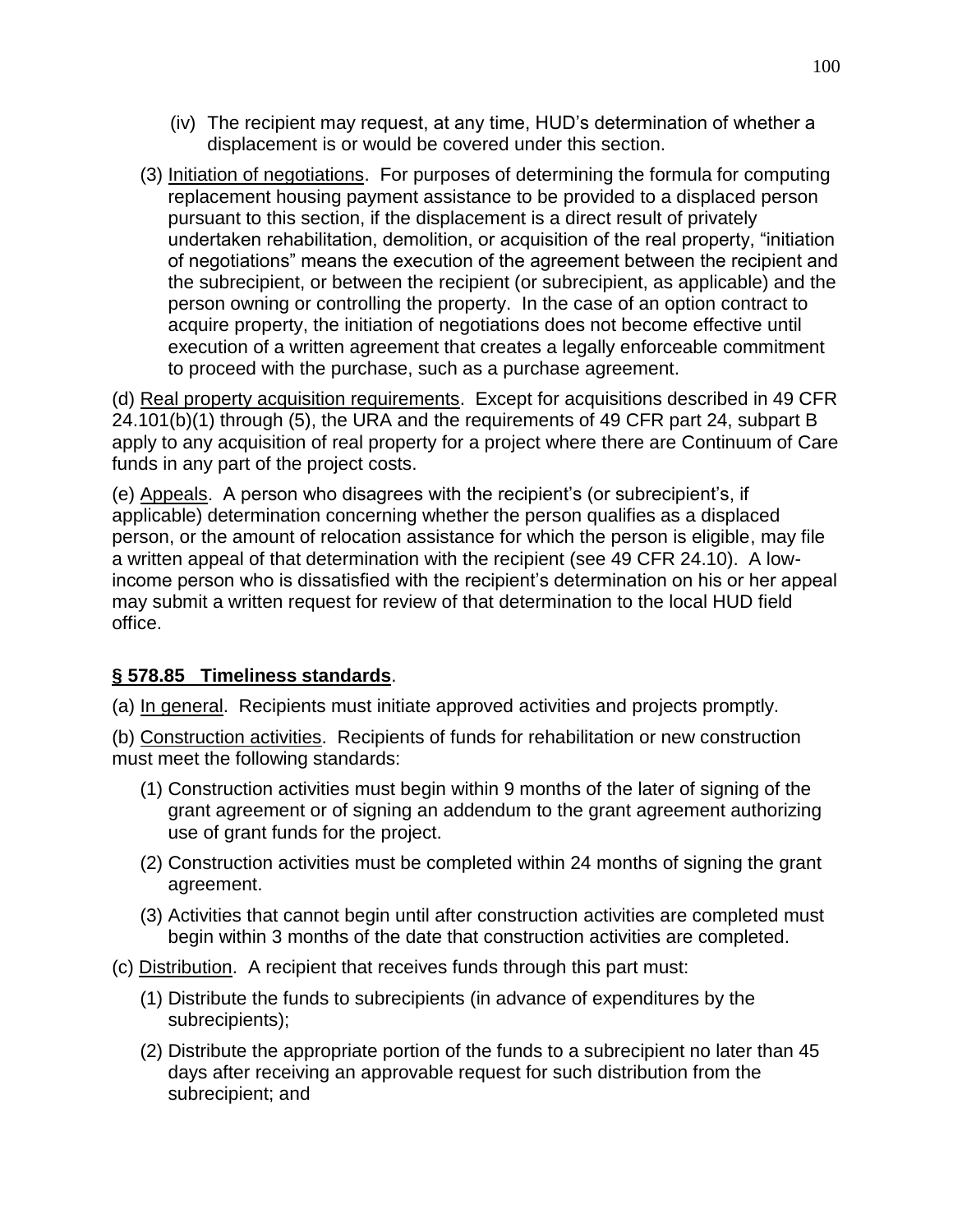(3) Draw down funds at least once per quarter of the program year, after eligible activities commence.

## **§ 578.87 Limitation on use of funds**.

(a) Maintenance of effort. No assistance provided under this part (or any State or local government funds used to supplement this assistance) may be used to replace State or local funds previously used, or designated for use, to assist homeless persons.

#### (b) Faith-based activities.

#### (1) Equal treatment of program participants and program beneficiaries.

- (i) Program participants. Organizations that are religious or faith-based are eligible, on the same basis as any other organization, to participate in the Continuum of Care program. Neither the Federal Government nor a State or local government receiving funds under the Continuum of Care program shall discriminate against an organization on the basis of the organization's religious character or affiliation. Recipients and subrecipients of program funds shall not, in providing program assistance, discriminate against a program participant or prospective program participant on the basis of religion or religious belief.
- (ii) Beneficiaries. In providing services supported in whole or in part with federal financial assistance, and in their outreach activities related to such services, program participants shall not discriminate against current or prospective program beneficiaries on the basis of religion, a religious belief, a refusal to hold a religious belief, or a refusal to attend or participate in a religious practice.
- (2) Separation of explicitly religious activities. Recipients and subrecipients of Continuum of Care funds that engage in explicitly religious activities, including activities that involve overt religious content such as worship, religious instruction, or proselytization, must perform such activities and offer such services outside of programs that are supported with federal financial assistance separately, in time or location, from the programs or services funded under this part, and participation in any such explicitly religious activities must be voluntary for the program beneficiaries of the HUD-funded programs or services.
- (3) Religious identity. A faith-based organization that is a recipient or subrecipient of Continuum of Care program funds is eligible to use such funds as provided under the regulations of this part without impairing its independence, autonomy, expression of religious beliefs, or religious character. Such organization will retain its independence from federal, State, and local government, and may continue to carry out its mission, including the definition, development, practice, and expression of its religious beliefs, provided that it does not use direct program funds to support or engage in any explicitly religious activities, including activities that involve overt religious content, such as worship, religious instruction, or proselytization, or any manner prohibited by law. Among other things, faith-based organizations may use space in their facilities to provide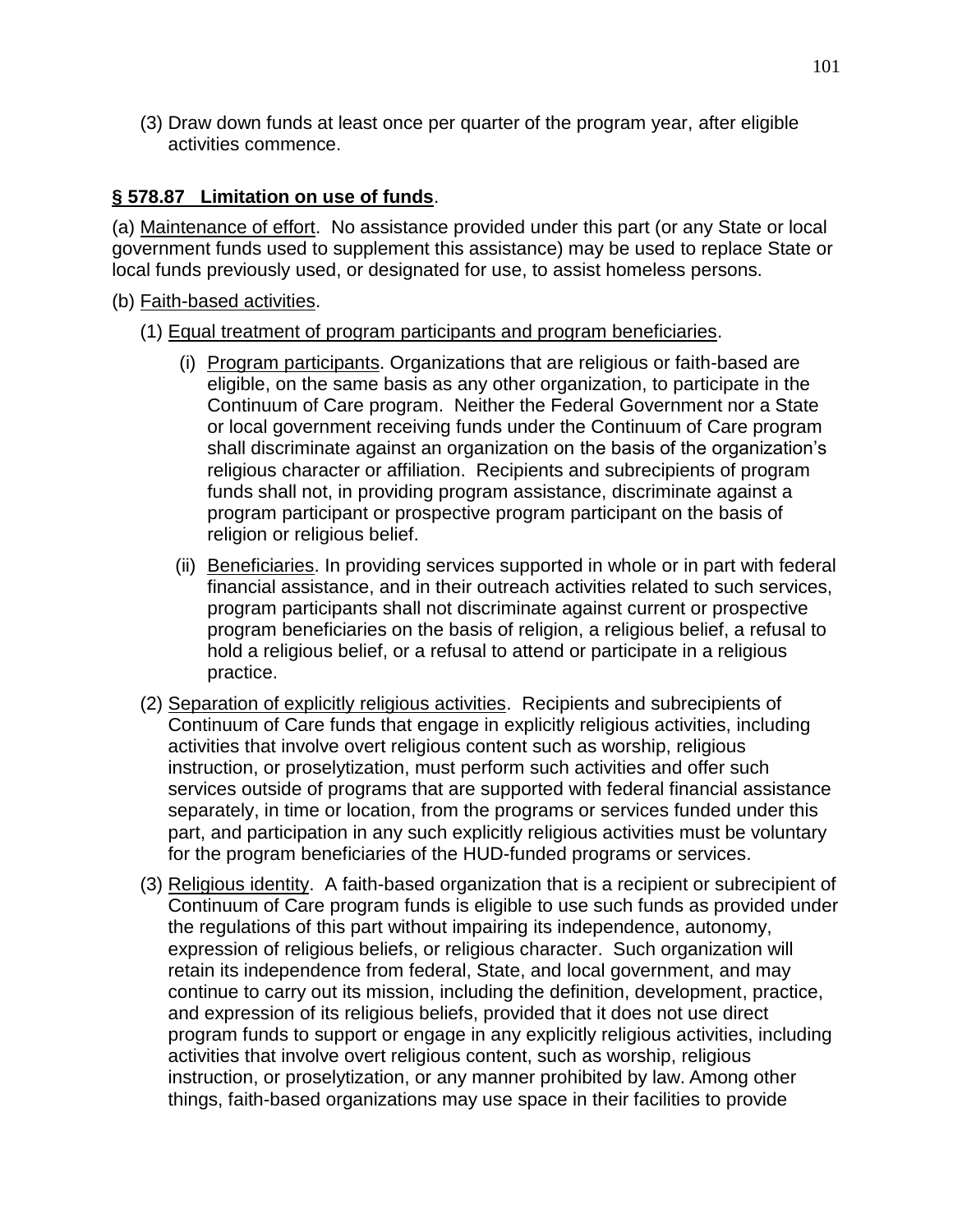program-funded services, without removing or altering religious art, icons, scriptures, or other religious symbols. In addition, a Continuum of Care programfunded religious organization retains its authority over its internal governance, and it may retain religious terms in its organization's name, select its board members on a religious basis, and include religious references in its organization's mission statements and other governing documents.

- (4) Alternative provider. If a program participant or prospective program participant of the Continuum of Care program supported by HUD objects to the religious character of an organization that provides services under the program, that organization shall, within a reasonably prompt time after the objection, undertake reasonable efforts to identify and refer the program participant to an alternative provider to which the prospective program participant has no objection. Except for services provided by telephone, the Internet, or similar means, the referral must be to an alternate provider in reasonable geographic proximity to the organization making the referral. In making the referral, the organization shall comply with applicable privacy laws and regulations. Recipients and subrecipients shall document any objections from program participants and prospective program participants and any efforts to refer such participants to alternative providers in accordance with the requirements of § 578.103(a)(13). Recipients shall ensure that all subrecipient agreements make organizations receiving program funds aware of these requirements.
- (5) Structures. Program funds may not be used for the acquisition, construction, or rehabilitation of structures to the extent that those structures are used for explicitly religious activities. Program funds may be used for the acquisition, construction, or rehabilitation of structures only to the extent that those structures are used for conducting eligible activities under this part. When a structure is used for both eligible and explicitly religious activities, program funds may not exceed the cost of those portions of the acquisition, new construction, or rehabilitation that are attributable to eligible activities in accordance with the cost accounting requirements applicable to the Continuum of Care program. Sanctuaries, chapels, or other rooms that a Continuum of Care program-funded religious congregation uses as its principal place of worship, however, are ineligible for Continuum of Care program-funded improvements. Disposition of real property after the term of the grant, or any change in the use of the property during the term of the grant, is subject to governmentwide regulations governing real property disposition (see 24 CFR parts 84 and 85).
- (6) Supplemental funds. If a State or local government voluntarily contributes its own funds to supplement federally funded activities, the State or local government has the option to segregate the federal funds or commingle them. However, if the funds are commingled, this section applies to all of the commingled funds.

(c) Restriction on combining funds. In a single structure or housing unit, the following types of assistance may not be combined:

(1) Leasing and acquisition, rehabilitation, or new construction;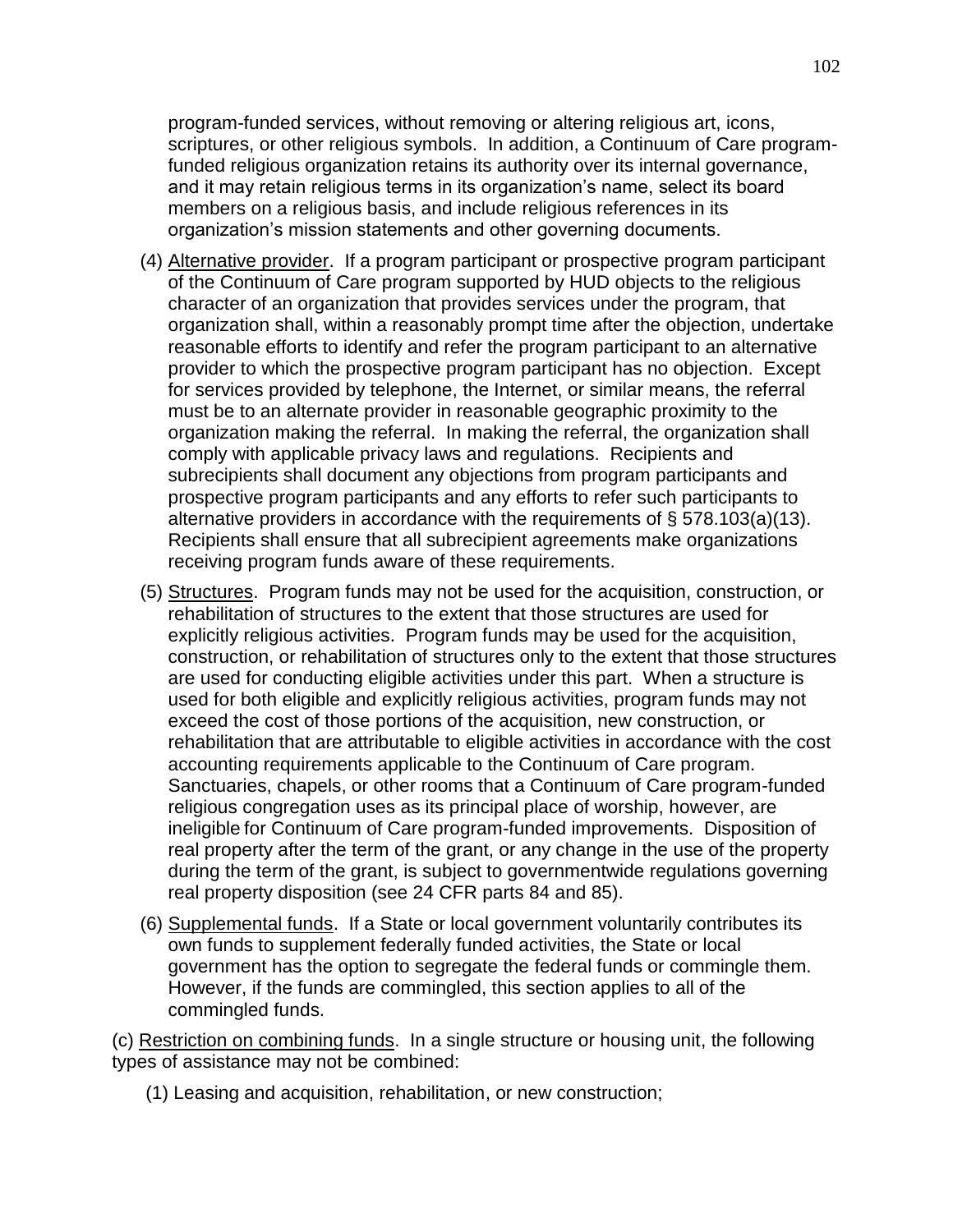- (2) Tenant-based rental assistance and acquisition, rehabilitation, or new construction;
- (3) Short- or medium-term rental assistance and acquisition, rehabilitation, or new construction;
- (4) Rental assistance and leasing; or
- (5) Rental assistance and operating.

(d) Program fees. Recipients and subrecipients may not charge program participants program fees.

#### **§ 578.89 Limitation on use of grant funds to serve persons defined as homeless under other federal laws**.

(a) Application requirement. Applicants that intend to serve unaccompanied youth and families with children and youth defined as homeless under other federal laws in paragraph (3) of the homeless definition in § 576.2 must demonstrate in their application, to HUD's satisfaction, that the use of grant funds to serve such persons is an equal or greater priority than serving persons defined as homeless under paragraphs (1), (2), and (4) of the definition of homeless in § 576.2. To demonstrate that it is of equal or greater priority, applicants must show that it is equally or more cost effective in meeting the overall goals and objectives of the plan submitted under section 427(b)(1)(B) of the Act, especially with respect to children and unaccompanied youth.

(b) Limit. No more than 10 percent of the funds awarded to recipients within a single Continuum of Care's geographic area may be used to serve such persons.

(c) Exception. The 10 percent limitation does not apply to Continuums in which the rate of homelessness, as calculated in the most recent point-in-time count, is less than onetenth of one percent of the total population.

### **§ 578.91 Termination of assistance to program participants**.

(a) Termination of assistance. The recipient or subrecipient may terminate assistance to a program participant who violates program requirements or conditions of occupancy. Termination under this section does not bar the recipient or subrecipient from providing further assistance at a later date to the same individual or family.

(b) Due process. In terminating assistance to a program participant, the recipient or subrecipient must provide a formal process that recognizes the rights of individuals receiving assistance under the due process of law. This process, at a minimum, must consist of:

- (1) Providing the program participant with a written copy of the program rules and the termination process before the participant begins to receive assistance;
- (2) Written notice to the program participant containing a clear statement of the reasons for termination;
- (3) A review of the decision, in which the program participant is given the opportunity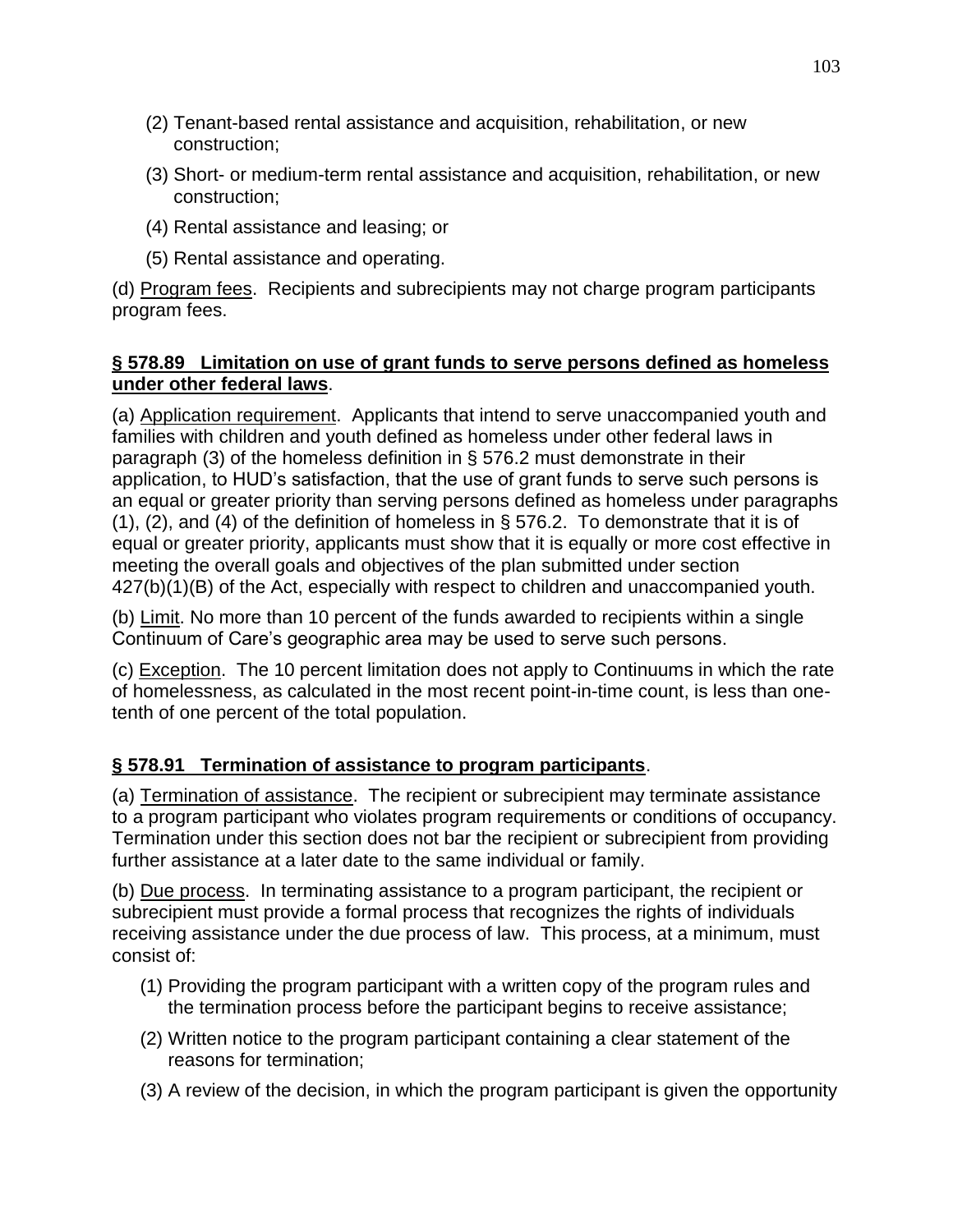to present written or oral objections before a person other than the person (or a subordinate of that person) who made or approved the termination decision; and

(4) Prompt written notice of the final decision to the program participant.

(c) Hard-to-house populations. Recipients and subrecipients that are providing permanent supportive housing for hard-to-house populations of homeless persons must exercise judgment and examine all extenuating circumstances in determining when violations are serious enough to warrant termination so that a program participant's assistance is terminated only in the most severe cases.

## **§ 578.93 Fair Housing and Equal Opportunity**.

(a) Nondiscrimination and equal opportunity requirements. The nondiscrimination and equal opportunity requirements set forth in 24 CFR 5.105(a) are applicable.

(b) Housing for specific subpopulations. Recipients and subrecipients may exclusively serve a particular homeless subpopulation in transitional or permanent housing if the housing addresses a need identified by the Continuum of Care for the geographic area and meets one of the following:

- (1) The housing may be limited to one sex where such housing consists of a single structure with shared bedrooms or bathing facilities such that the considerations of personal privacy and the physical limitations of the configuration of the housing make it appropriate for the housing to be limited to one sex;
- (2) The housing may be limited to a specific subpopulation, so long as admission does not discriminate against any protected class under federal nondiscrimination laws in 24 CFR 5.105 (e.g., the housing may be limited to homeless veterans, victims of domestic violence and their children, or chronically homeless persons and families).
- (3) The housing may be limited to families with children.
- (4) If the housing has in residence at least one family with a child under the age of 18, the housing may exclude registered sex offenders and persons with a criminal record that includes a violent crime from the project so long as the child resides in the housing.
- (5) Sober housing may exclude persons who refuse to sign an occupancy agreement or lease that prohibits program participants from possessing, using, or being under the influence of illegal substances and/or alcohol on the premises.
- (6) If the housing is assisted with funds under a federal program that is limited by federal statute or Executive Order to a specific subpopulation, the housing may be limited to that subpopulation (e.g., housing also assisted with funding from the Housing Opportunities for Persons with AIDS program under 24 CFR part 574 may be limited to persons with acquired immunodeficiency syndrome or related diseases).
- (7) Recipients may limit admission to or provide a preference for the housing to subpopulations of homeless persons and families who need the specialized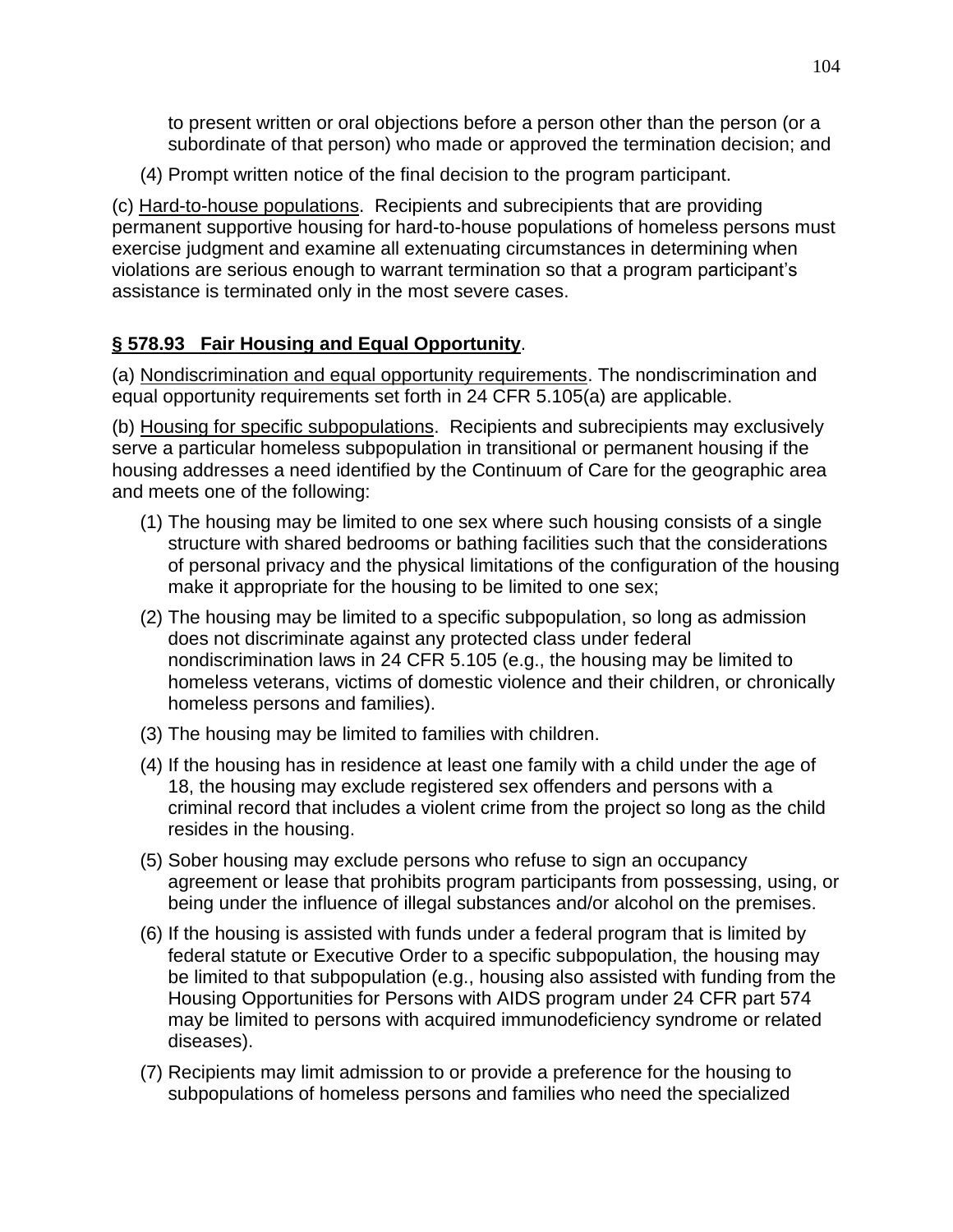supportive services that are provided in the housing (e.g., substance abuse addiction treatment, domestic violence services, or a high intensity package designed to meet the needs of hard-to-reach homeless persons). While the housing may offer services for a particular type of disability, no otherwise eligible individuals with disabilities or families including an individual with a disability, who may benefit from the services provided may be excluded on the grounds that they do not have a particular disability.

(c) Affirmatively furthering fair housing. A recipient must implement its programs in a manner that affirmatively furthers fair housing, which means that the recipient must:

- (1) Affirmatively market their housing and supportive services to eligible persons regardless of race, color, national origin, religion, sex, age, familial status, or handicap who are least likely to apply in the absence of special outreach, and maintain records of those marketing activities;
- (2) Where a recipient encounters a condition or action that impedes fair housing choice for current or prospective program participants, provide such information to the jurisdiction that provided the certification of consistency with the Consolidated Plan; and
- (3) Provide program participants with information on rights and remedies available under applicable federal, State and local fair housing and civil rights laws.

(d) Accessibility and integrative housing and services for persons with disabilities. Recipients and subrecipients must comply with the accessibility requirements of the Fair Housing Act (24 CFR part 100), Section 504 of the Rehabilitation Act of 1973 (24 CFR part 8), and Titles II and III of the Americans with Disabilities Act, as applicable (28 CFR parts 35 and 36). In accordance with the requirements of 24 CFR 8.4(d), recipients must ensure that their program's housing and supportive services are provided in the most integrated setting appropriate to the needs of persons with disabilities.

(e) Prohibition against involuntary family separation. The age and gender of a child under age 18 must not be used as a basis for denying any family's admission to a project that receives funds under this part.

### **§ 578.95 Conflicts of interest**.

(a) Procurement. For the procurement of property (goods, supplies, or equipment) and services, the recipient and its subrecipients must comply with the codes of conduct and conflict-of-interest requirements under 24 CFR 85.36 (for governments) and 24 CFR 84.42 (for private nonprofit organizations).

(b) Continuum of Care board members. No Continuum of Care board member may participate in or influence discussions or resulting decisions concerning the award of a grant or other financial benefits to the organization that the member represents.

(c) Organizational conflict. An organizational conflict of interest arises when, because of activities or relationships with other persons or organizations, the recipient or subrecipient is unable or potentially unable to render impartial assistance in the provision of any type or amount of assistance under this part, or when a covered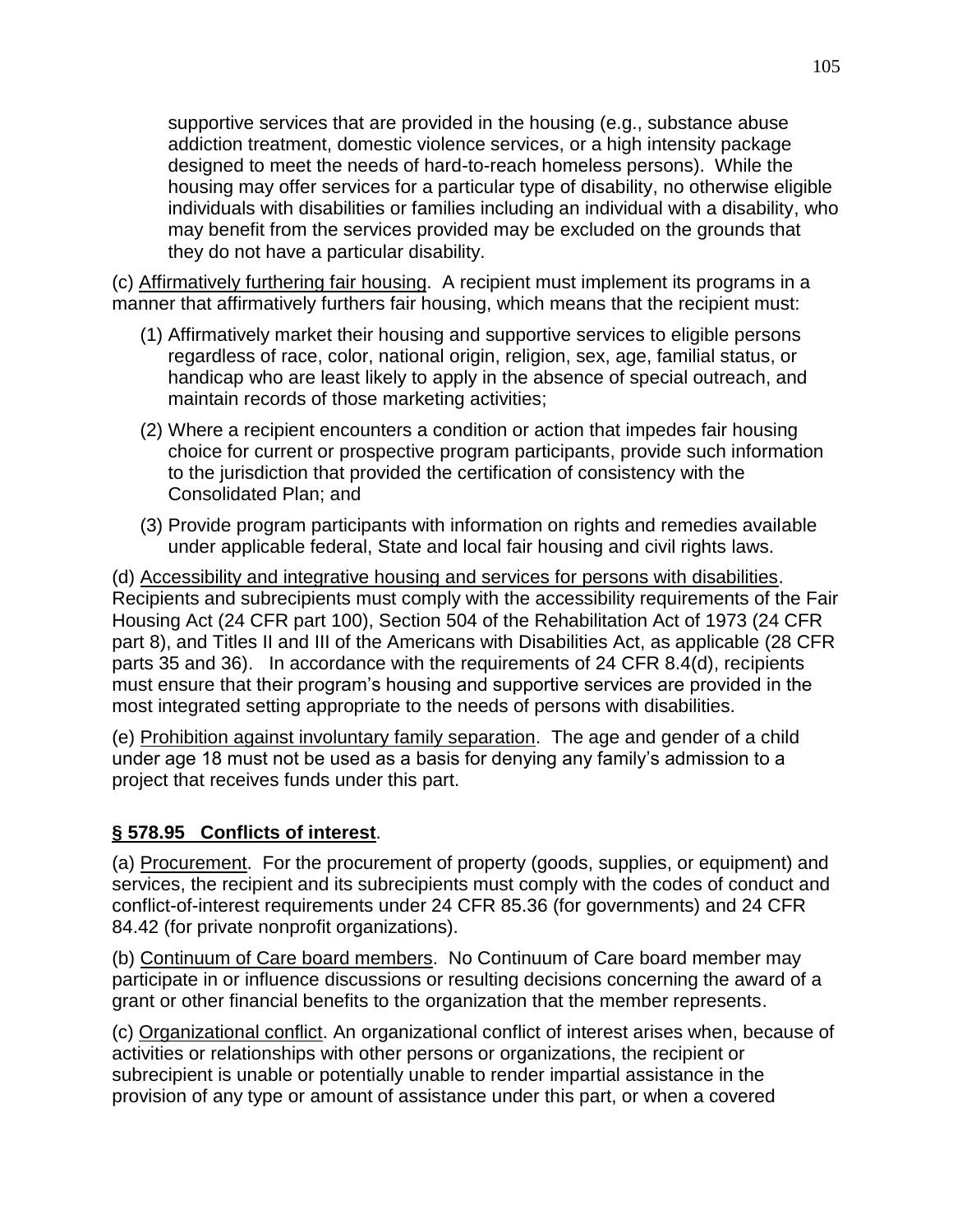person's, as in paragraph (d)(1) of this section, objectivity in performing work with respect to any activity assisted under this part is or might be otherwise impaired. Such an organizational conflict would arise when a board member of an applicant participates in decision of the applicant concerning the award of a grant, or provision of other financial benefits, to the organization that such member represents. It would also arise when an employee of a recipient or subrecipient participates in making rent reasonableness determinations under § 578.49(b)(2) and § 578.51(g) and housing quality inspections of property under § 578.75(b) that the recipient, subrecipient, or related entity owns.

(d) Other conflicts. For all other transactions and activities, the following restrictions apply:

- (1) No covered person, meaning a person who is an employee, agent, consultant, officer, or elected or appointed official of the recipient or its subrecipients and who exercises or has exercised any functions or responsibilities with respect to activities assisted under this part, or who is in a position to participate in a decision-making process or gain inside information with regard to activities assisted under this part, may obtain a financial interest or benefit from an assisted activity, have a financial interest in any contract, subcontract, or agreement with respect to an assisted activity, or have a financial interest in the proceeds derived from an assisted activity, either for him or herself or for those with whom he or she has immediate family or business ties, during his or her tenure or during the one-year period following his or her tenure.
- (2) Exceptions. Upon the written request of the recipient, HUD may grant an exception to the provisions of this section on a case-by-case basis, taking into account the cumulative effects of the criteria in paragraph (d)(2)(ii) of this section, provided that the recipient has satisfactorily met the threshold requirements of paragraph (d)(2)(ii) of this section.
	- (i) Threshold requirements. HUD will consider an exception only after the recipient has provided the following documentation:
		- (A) Disclosure of the nature of the conflict, accompanied by a written assurance, if the recipient is a government, that there has been public disclosure of the conflict and a description of how the public disclosure was made; and if the recipient is a private nonprofit organization, that the conflict has been disclosed in accordance with their written code of conduct or other conflict-of-interest policy; and
		- (B) An opinion of the recipient's attorney that the interest for which the exception is sought would not violate State or local law, or if the subrecipient is a private nonprofit organization, the exception would not violate the organization's internal policies.
	- (ii) Factors to be considered for exceptions. In determining whether to grant a requested exception after the recipient has satisfactorily met the threshold requirements under paragraph (c)(3)(i) of this section, HUD must conclude that the exception will serve to further the purposes of the Continuum of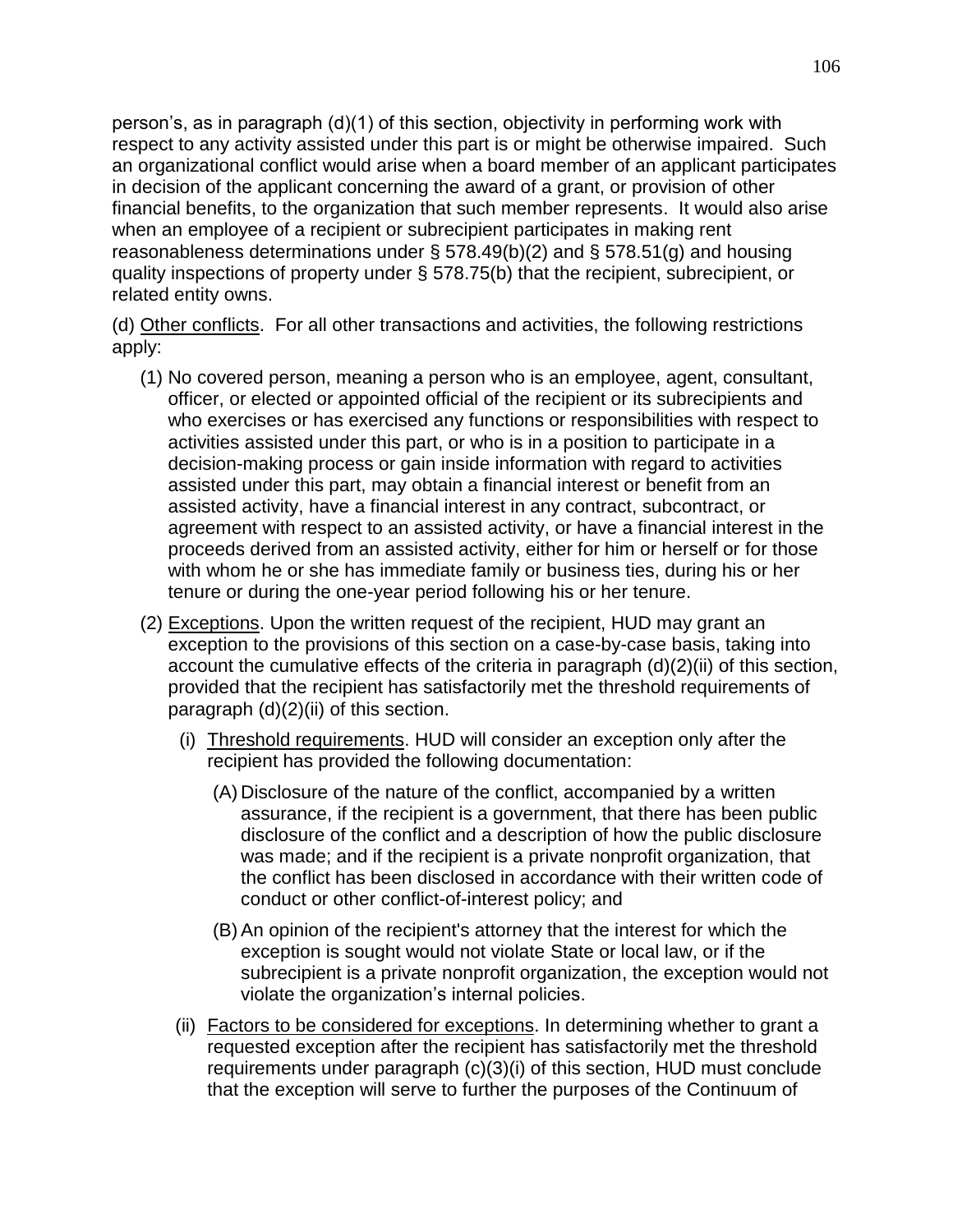Care program and the effective and efficient administration of the recipient's or subrecipient's project, taking into account the cumulative effect of the following factors, as applicable:

- (A) Whether the exception would provide a significant cost benefit or an essential degree of expertise to the program or project that would otherwise not be available;
- (B) Whether an opportunity was provided for open competitive bidding or negotiation;
- (C)Whether the affected person has withdrawn from his or her functions, responsibilities, or the decision-making process with respect to the specific activity in question;
- (D)Whether the interest or benefit was present before the affected person was in the position described in paragraph (c)(1) of this section;
- (E) Whether undue hardship will result to the recipient, the subrecipient, or the person affected, when weighed against the public interest served by avoiding the prohibited conflict;
- (F) Whether the person affected is a member of a group or class of persons intended to be the beneficiaries of the assisted activity, and the exception will permit such person to receive generally the same interests or benefits as are being made available or provided to the group or class; and
- (G)Any other relevant considerations.

### **§ 578.97 Program income**.

(a) Defined. Program income is the income received by the recipient or subrecipient directly generated by a grant-supported activity.

(b) Use. Program income earned during the grant term shall be retained by the recipient, and added to funds committed to the project by HUD and the recipient, used for eligible activities in accordance with the requirements of this part. Costs incident to the generation of program income may be deducted from gross income to calculate program income, provided that the costs have not been charged to grant funds.

(c) Rent and occupancy charges. Rents and occupancy charges collected from program participants are program income. In addition, rents and occupancy charges collected from residents of transitional housing may be reserved, in whole or in part, to assist the residents from whom they are collected to move to permanent housing.

### **§ 578.99 Applicability of other federal requirements.**

In addition to the requirements set forth in 24 CFR part 5, use of assistance provided under this part must comply with the following federal requirements:

(a) Environmental review. Activities under this part are subject to environmental review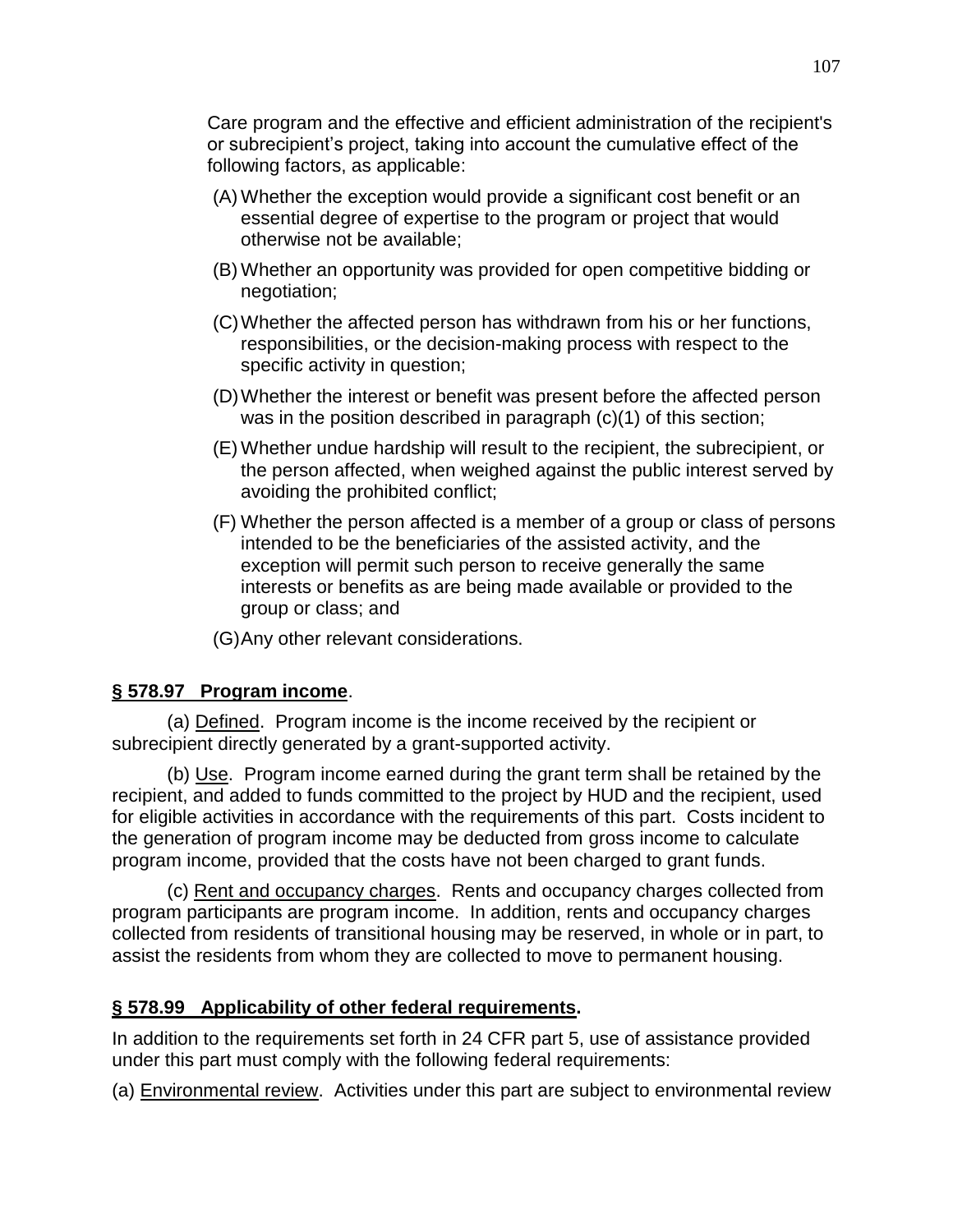by HUD under 24 CFR part 50 as noted in § 578.31.

- (b) Section 6002 of the Solid Waste Disposal Act. State agencies and agencies of a political subdivision of a state that are using assistance under this part for procurement, and any person contracting with such an agency with respect to work performed under an assisted contract, must comply with the requirements of Section 6003 of the Solid Waste Disposal Act, as amended by the Resource Conservation and Recovery Act. In accordance with Section 6002, these agencies and persons must:
	- (1) Procure items designated in guidelines of the Environmental Protection Agency (EPA) at 40 CFR part 247 that contain the highest percentage of recovered materials practicable, consistent with maintaining a satisfactory level of competition, where the purchase price of the item exceeds \$10,000 or the value of the quantity acquired in the preceding fiscal year exceeded \$10,000;
	- (2) Procure solid waste management services in a manner that maximizes energy and resource recovery; and
	- (3) Must have established an affirmative procurement program for the procurement of recovered materials identified in the EPA guidelines.
- (c) Transparency Act Reporting. Section 872 of the Duncan Hunter Defense Appropriations Act of 2009, and additional requirements published by the Office of Management and Budget (OMB), requires recipients to report subawards made either as pass-through awards, subrecipient awards, or vendor awards in the Federal Government website [www.fsrs.gov](http://www.fsrs.gov/) or its successor system. The reporting of award and subaward information is in accordance with the requirements of the Federal Financial Assistance Accountability and Transparency Act of 2006, as amended by section 6202 of Public Law 110-252 and in OMB Policy Guidance issued to the federal agencies on September 14, 2010 (75 FR 55669).
- (d) The Coastal Barrier Resources Act of 1982 (16 U.S.C. 3501 et seq*.*) may apply to proposals under this part, depending on the assistance requested.
- (e) Applicability of OMB Circulars. The requirements of 24 CFR part 85 Administrative Requirements for Grants and Cooperative Agreements to State, Local, and Federally Recognized Indian Tribal Governments and 2 CFR part 225 – Cost Principles for State, Local and Indian Tribal Governments (OMB Circular A-87) – apply to governmental recipients and subrecipients except where inconsistent with the provisions of this part. The requirements of 24 CFR part 84 – Uniform Administrative Requirements for Grants and Agreements with Institutions of Higher Education, Hospitals, and Other Non-Profit Organizations; 2 CFR part 230 - Cost Principles for Non-Profit Organizations (OMB CircularA-122); and 2 CFR part 220 - Cost Principles for Education Institutions apply to the nonprofit recipients and subrecipients, except where inconsistent with the provisions of the McKinney- Vento Act or this part.
- (f) Lead-based paint. The Lead-Based Paint Poisoning Prevention Act (42 U.S.C. 4821-4846), the Residential Lead-Based Paint Hazard Reduction Act of 1992 (42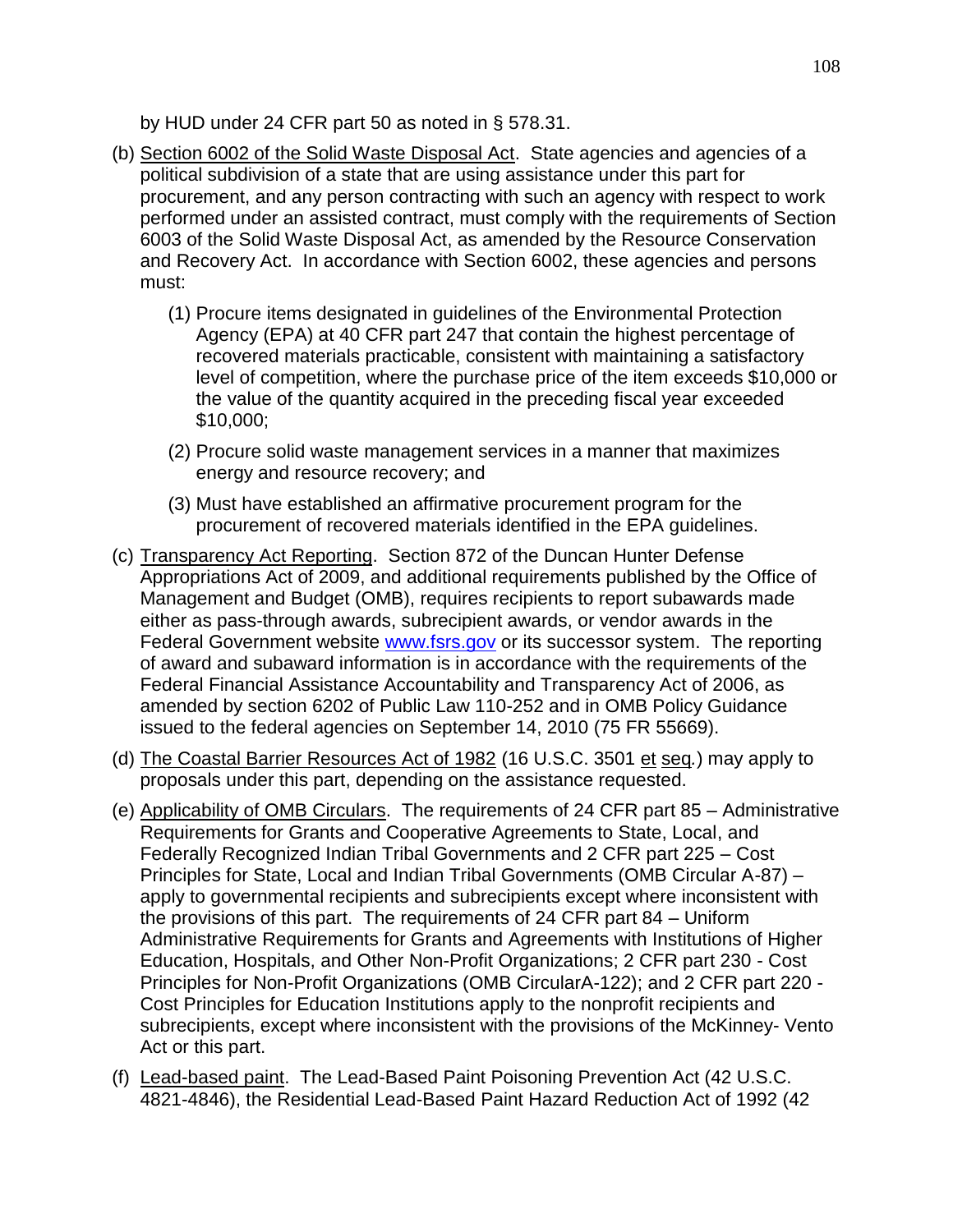U.S.C. 4851-4856), and implementing regulations at 24 CFR part 35, subparts A, B, H, J, K, M, and R apply to activities under this program.

- (g) Audit. Recipients and subrecipients must comply with the audit requirements of OMB Circular A-133, "Audits of States, Local Governments, and Non-profit Organizations."
- (h) Davis-Bacon Act. The provisions of the Davis-Bacon Act do not apply to this program.
- (i) Section 3 of the Housing and Urban Development Act. Recipients and subrecipients must, as applicable, comply with Section 3 of the Housing and Urban Development Act of 1968 and its implementing regulations at 24 CFR part 135, as applicable.

## **Subpart G – Grant Administration**

## **§ 578.101 Technical assistance**.

(a) Purpose. The purpose of Continuum of Care technical assistance is to increase the effectiveness with which Continuums of Care, eligible applicants, recipients, subrecipients, and UFAs implement and administer their Continuum of Care planning process; improve their capacity to prepare applications; prevent the separation of families in projects funded under the Emergency Solutions Grants, Continuum of Care, and Rural Housing Stability Assistance programs; and adopt and provide best practices in housing and services for persons experiencing homelessness.

(b) Defined. Technical assistance means the transfer of skills and knowledge to entities that may need, but do not possess, such skills and knowledge. The assistance may include, but is not limited to, written information such as papers, manuals, guides, and brochures; person-to-person exchanges; web-based curriculums, training and webinars, and their costs.

(c) Set-aside. HUD may set aside funds annually to provide technical assistance, either directly by HUD staff or indirectly through third-party providers.

(d) Awards. From time to time, as HUD determines the need, HUD may advertise and competitively select providers to deliver technical assistance. HUD may enter into contracts, grants, or cooperative agreements, when necessary, to implement the technical assistance. HUD may also enter into agreements with other federal agencies for awarding the technical assistance funds.

# **§ 578.103 Recordkeeping requirements**.

(a) In general. The recipient and its subrecipients must establish and maintain standard operating procedures for ensuring that Continuum of Care program funds are used in accordance with the requirements of this part and must establish and maintain sufficient records to enable HUD to determine whether the recipient and its subrecipients are meeting the requirements of this part, including:

(1) Continuum of Care records. Each collaborative applicant must keep the following documentation related to establishing and operating a Continuum of Care: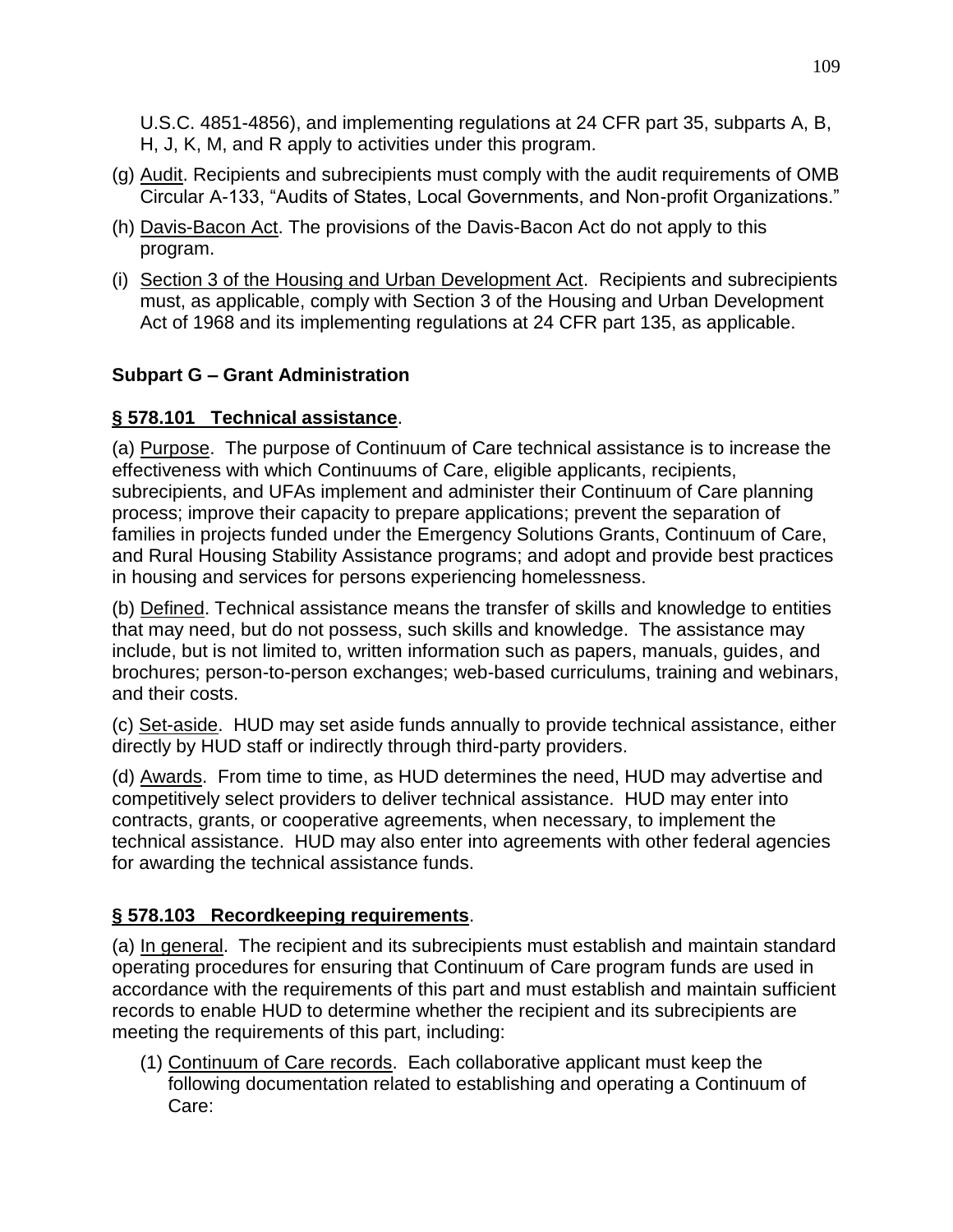- (i) Evidence that the Board selected by the Continuum of Care meets the requirements of § 578.5(b);
- (ii) Evidence that the Continuum has been established and operated as set forth in subpart B of this part, including published agendas and meeting minutes, an approved Governance Charter that is reviewed and updated annually, a written process for selecting a board that is reviewed and updated at least once every 5 years, evidence required for designating a single HMIS for the Continuum, and monitoring reports of recipients and subrecipients;
- (iii) Evidence that the Continuum has prepared the application for funds as set forth in § 578.9, including the designation of the eligible applicant to be the collaborative applicant.
- (2) Unified funding agency records. UFAs that requested grant amendments from HUD, as set forth in § 578.105, must keep evidence that the grant amendment was approved by the Continuum. This evidence may include minutes of meetings at which the grant amendment was discussed and approved.
- (3) Homeless status. Acceptable evidence of the homeless as status is set forth in 24 CFR 576.500(b).
- (4) At risk of homelessness status. For those recipients and subrecipients that serve persons at risk of homelessness, the recipient or subrecipient must keep records that establish "at risk of homelessness" status of each individual or family who receives Continuum of Care homelessness prevention assistance. Acceptable evidence is found in 24 CFR 576.500(c).
- (5) Records of reasonable belief of imminent threat of harm. For each program participant who moved to a different Continuum of Care due to imminent threat of further domestic violence, dating violence, sexual assault, or stalking under § 578.51(c)(3), each recipient or subrecipient of assistance under this part must retain:
	- (i) Documentation of the original incidence of domestic violence, dating violence, sexual assault, or stalking, only if the original violence is not already documented in the program participant's case file. This may be written observation of the housing or service provider; a letter or other documentation from a victim service provider, social worker, legal assistance provider, pastoral counselor, mental health provider, or other professional from whom the victim has sought assistance; medical or dental records; court records or law enforcement records; or written certification by the program participant to whom the violence occurred or by the head of household.
	- (ii) Documentation of the reasonable belief of imminent threat of further domestic violence, dating violence, or sexual assault or stalking, which would include threats from a third-party, such as a friend or family member of the perpetrator of the violence. This may be written observation by the housing or service provider; a letter or other documentation from a victim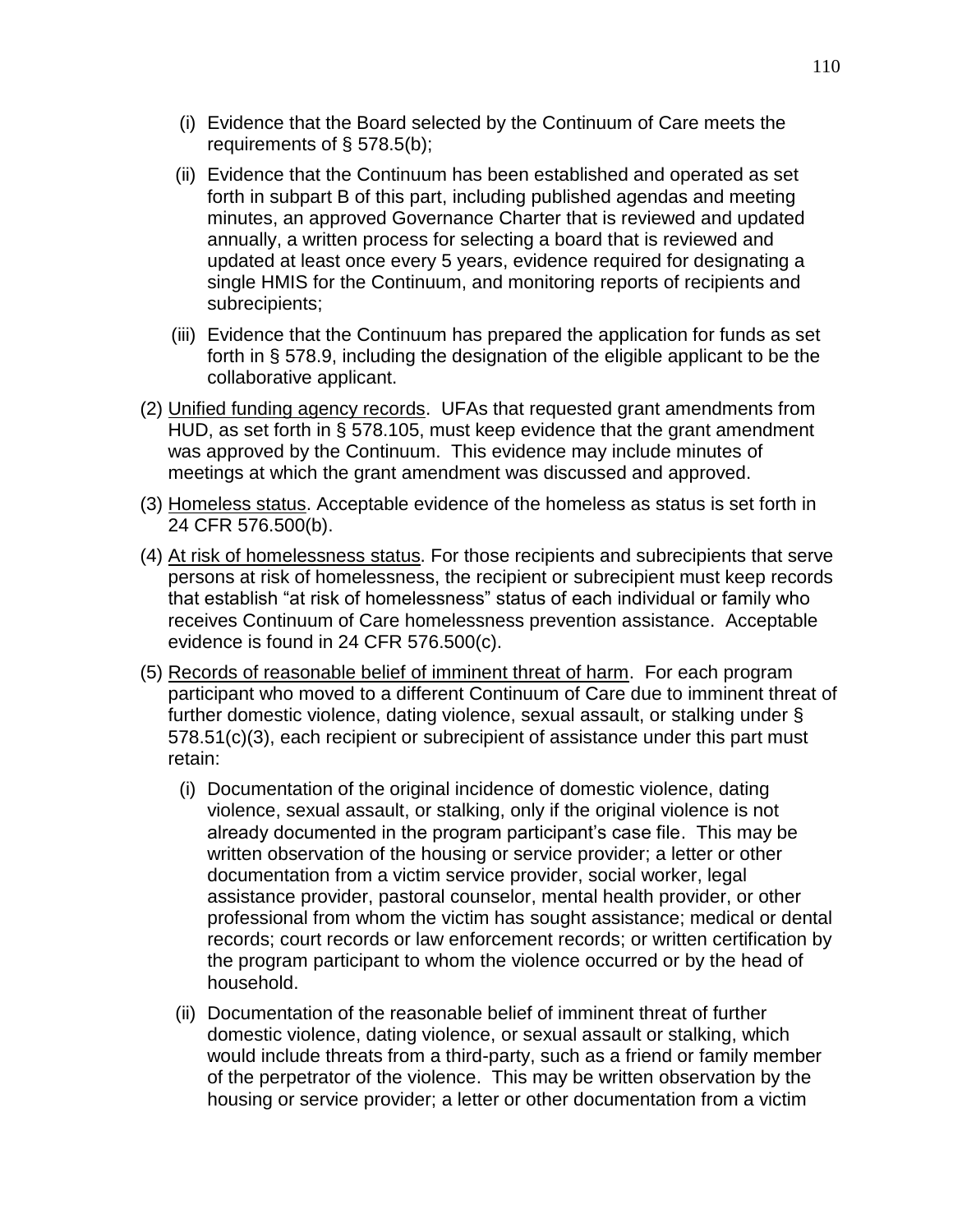service provider, social worker, legal assistance provider, pastoral counselor, mental health provider, or other professional from whom the victim has sought assistance; current restraining order; recent court order or other court records; law enforcement report or records; communication records from the perpetrator of the violence or family members or friends of the perpetrator of the violence, including emails, voicemails, text messages, and social media posts; or a written certification by the program participant to whom the violence occurred or the head of household.

- (6) Annual income. For each program participant who receives housing assistance where rent or an occupancy charge is paid by the program participant, the recipient or subrecipient must keep the following documentation of annual income:
	- (i) Income evaluation form specified by HUD and completed by the recipient or subrecipient; and
	- (ii) Source documents (e.g., most recent wage statement, unemployment compensation statement, public benefits statement, bank statement) for the assets held by the program participant and income received before the date of the evaluation;
	- (iii) To the extent that source documents are unobtainable, a written statement by the relevant third party (e.g., employer, government benefits administrator) or the written certification by the recipient's or subrecipient's intake staff of the oral verification by the relevant third party of the income the program participant received over the most recent period; or
	- (iv) To the extent that source documents and third-party verification are unobtainable, the written certification by the program participant of the amount of income that the program participant is reasonably expected to receive over the 3-month period following the evaluation.
- (7) Program participant records. In addition to evidence of "homeless" status or "atrisk- of-homelessness" status, as applicable, the recipient or subrecipient must keep records for each program participant that document:
	- (i) The services and assistance provided to that program participant, including evidence that the recipient or subrecipient has conducted an annual assessment of services for those program participants that remain in the program for more than a year and adjusted the service package accordingly, and including case management services as provided in § 578.37(a)(1)(ii)(F); and
	- (ii) Where applicable, compliance with the termination of assistance requirement in § 578.91.
- (8) Housing standards. The recipient or subrecipient must retain documentation of compliance with the housing standards in § 578.75(b), including inspection reports.
- (9) Services provided. The recipient or subrecipient must document the types of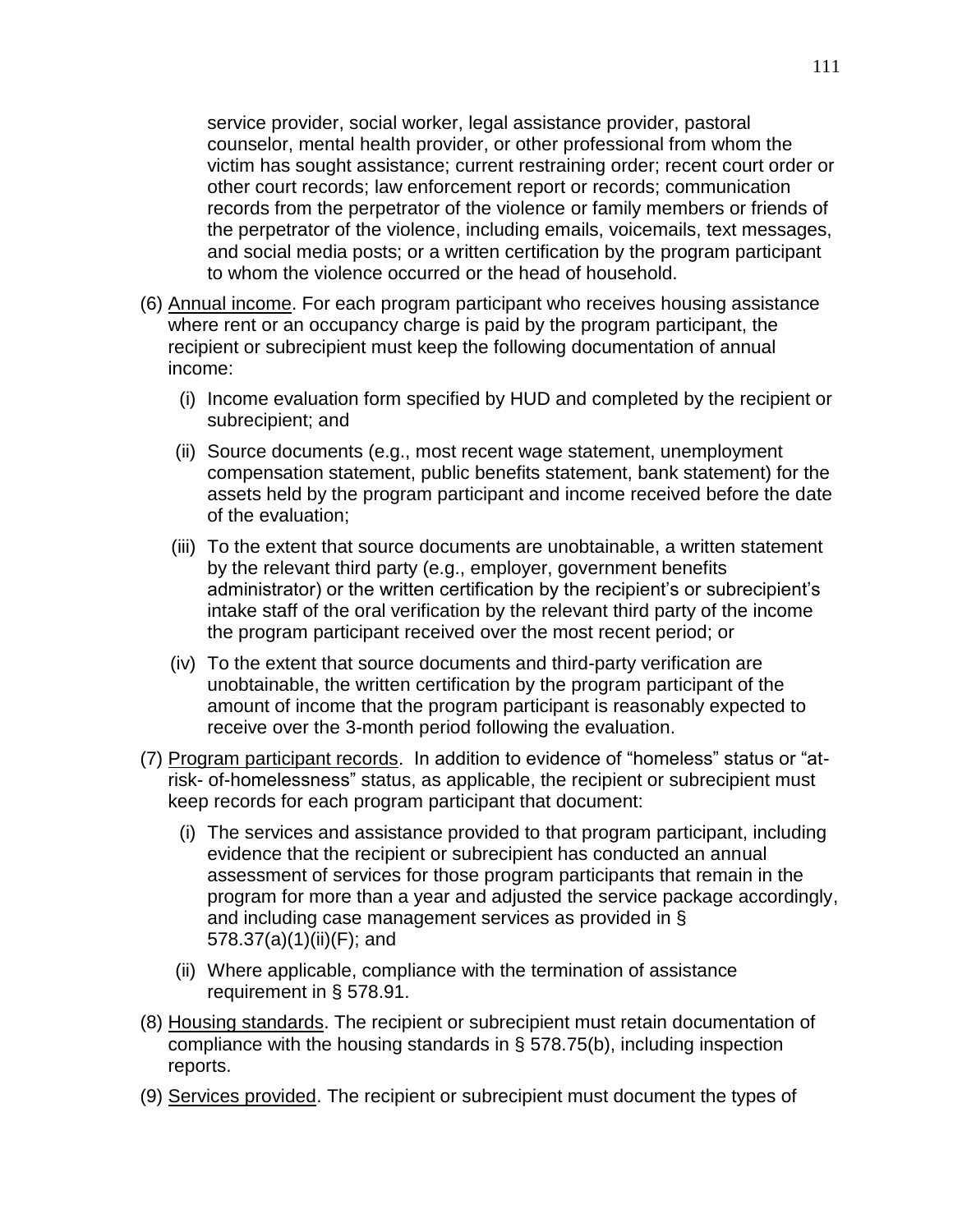supportive services provided under the recipient's program and the amounts spent on those services. The recipient or subrecipient must keep record that these records were reviewed at least annually and that the service package offered to program participants was adjusted as necessary.

- (10) Match. The recipient must keep records of the source and use of contributions made to satisfy the match requirement in § 578.73. The records must indicate the grant and fiscal year for which each matching contribution is counted. The records must show how the value placed on third party in-kind contributions was derived. To the extent feasible, volunteer services must be supported by the same methods that the organization uses to support the allocation of regular personnel costs.
- (11) Conflicts of interest.The recipient and its subrecipients must keep records to show compliance with the organizational conflict-of-interest requirements in § 578.95(c), the Continuum of Care board conflict-of-interest requirements in § 578.95(b), the other conflict requirements in § 578.95(d), a copy of the personal conflict-of-interest policy developed and implemented to comply with the requirements in § 578.95, and records supporting exceptions to the personal conflict-of-interest prohibitions.
- (12) Homeless participation. The recipient or subrecipient must document its compliance with the homeless participation requirements under § 578.75(g).
- (13) Faith-based activities. The recipient and its subrecipients must document their compliance with the faith-based activities requirements under § 578.87(b).
- (14) Affirmatively Furthering Fair Housing. Recipients and subrecipients must maintain copies of their marketing, outreach, and other materials used to inform eligible persons of the program to document compliance with the requirements in § 578.93(c).
- (15) Other federal requirements. The recipient and its subrecipients must document their compliance with the federal requirements in § 578.99, as applicable.
- (16) Subrecipients and contractors.
	- (i) The recipient must retain copies of all solicitations of and agreements with subrecipients, records of all payment requests by and dates of payments made to subrecipients, and documentation of all monitoring and sanctions of subrecipients, as applicable.
	- (ii) The recipient must retain documentation of monitoring subrecipients, including any monitoring findings and corrective actions required.
	- (iii) The recipient and its subrecipients must retain copies of all procurement contracts and documentation of compliance with the procurement requirements in 24 CFR 85.36 and 24 CFR part 84.
- (17) Other records specified by HUD. The recipient and subrecipients must keep other records specified by HUD.
- (b) Confidentiality. In addition to meeting the specific confidentiality and security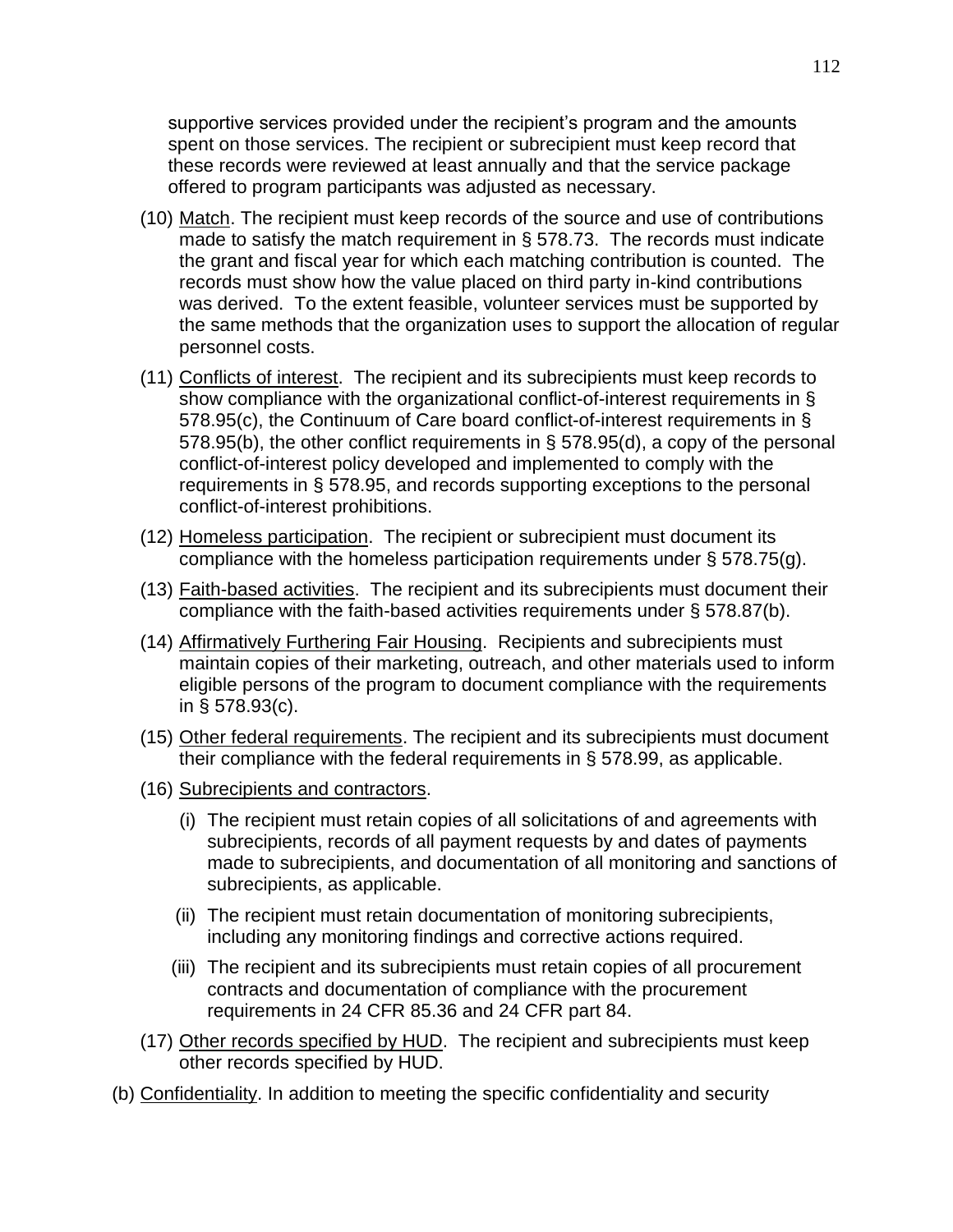requirements for HMIS data, the recipient and its subrecipients must develop and implement written procedures to ensure:

- (1) All records containing protected identifying information of any individual or family who applies for and/or receives Continuum of Care assistance will be kept secure and confidential;
- (2) The address or location of any family violence project assisted with Continuum of Care funds will not be made public, except with written authorization of the person responsible for the operation of the project; and
- (3) The address or location of any housing of a program participant will not be made public, except as provided under a preexisting privacy policy of the recipient or subrecipient and consistent with State and local laws regarding privacy and obligations of confidentiality;

(c) Period of record retention.All records pertaining to Continuum of Care funds must be retained for the greater of 5 years or the period specified below. Copies made by microfilming, photocopying, or similar methods may be substituted for the original records.

- (1) Documentation of each program participant's qualification as a family or individual at risk of homelessness or as a homeless family or individual and other program participant records must be retained for 5 years after the expenditure of all funds from the grant under which the program participant was served; and
- (2) Where Continuum of Care funds are used for the acquisition, new construction, or rehabilitation of a project site, records must be retained until 15 years after the date that the project site is first occupied, or used, by program participants.
- (d) Access to records.
	- (1) Federal Government rights. Notwithstanding the confidentiality procedures established under paragraph (b) of this section, HUD, the HUD Office of the Inspector General, and the Comptroller General of the United States, or any of their authorized representatives, must have the right of access to all books, documents, papers, or other records of the recipient and its subrecipients that are pertinent to the Continuum of Care grant, in order to make audits, examinations, excerpts, and transcripts. These rights of access are not limited to the required retention period, but last as long as the records are retained.
	- (2) Public rights. The recipient must provide citizens, public agencies, and other interested parties with reasonable access to records regarding any uses of Continuum of Care funds the recipient received during the preceding 5 years, consistent with State and local laws regarding privacy and obligations of confidentiality and confidentiality requirements in this part.

(e) Reports. In addition to the reporting requirements in 24 CFR parts 84 and 85, the recipient must collect and report data on its use of Continuum of Care funds in an Annual Performance Report (APR), as well as in any additional reports as and when required by HUD. Projects receiving grant funds only for acquisition, rehabilitation, or new construction must submit APRs for 15 years from the date of initial occupancy or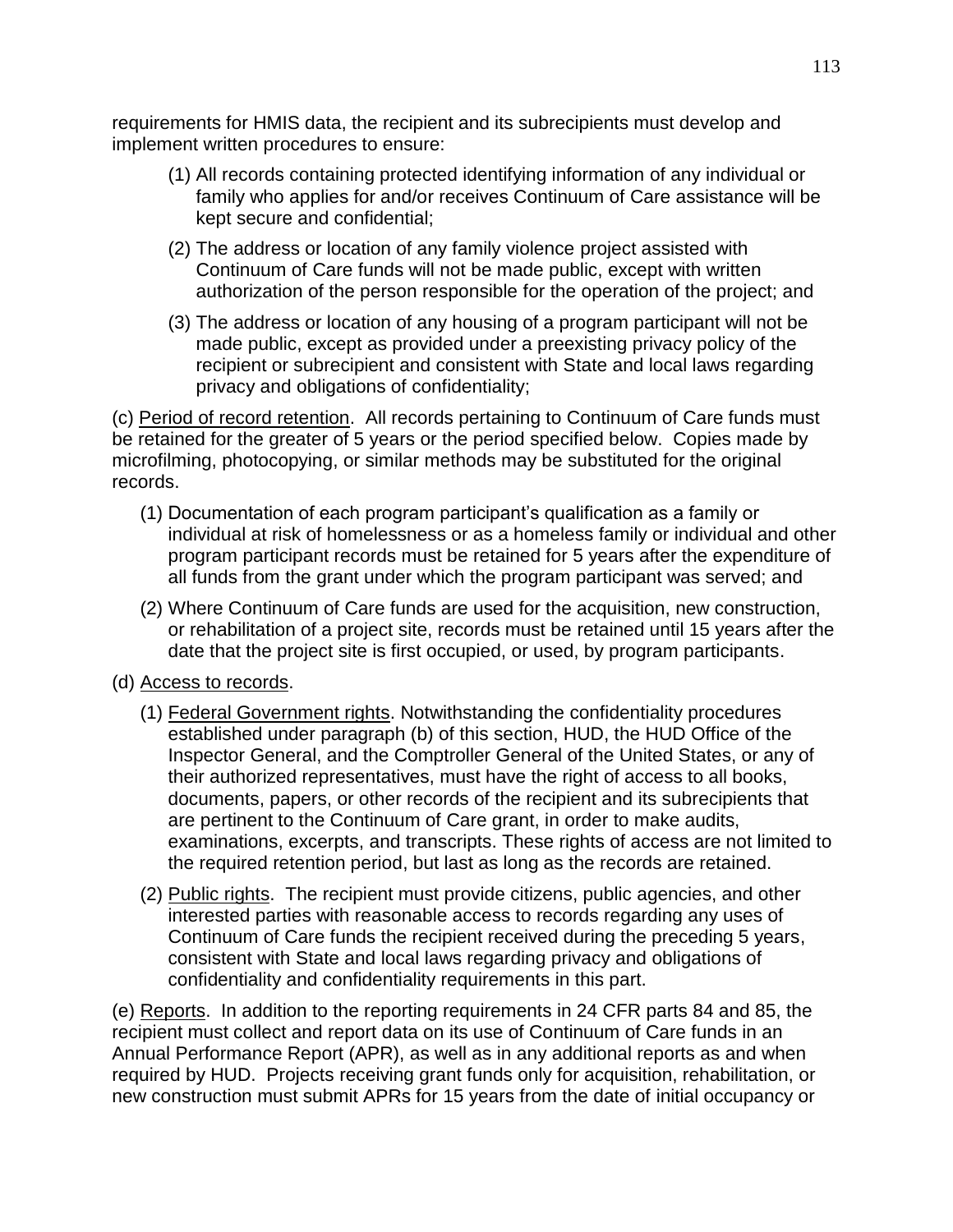the date of initial service provision, unless HUD provides an exception under § 578.81(e).

# **§ 578.105 Grant and project changes**.

(a) For Unified Funding Agencies and Continuums having only one recipient.

- (1) The recipient may not make any significant changes without prior HUD approval, evidenced by a grant amendment signed by HUD and the recipient. Significant grant changes include a change of recipient, a shift in a single year of more than 10 percent of the total amount awarded under the grant for one approved eligible activity category to another activity and a permanent change in the subpopulation served by any one project funded under the grant, as well as a permanent proposed reduction in the total number of units funded under the grant.
- (2) Approval of substitution of the recipient is contingent on the new recipient meeting the capacity criteria in the NOFA under which the grant was awarded, or the most recent NOFA. Approval of shifting funds between activities and changing subpopulations is contingent on the change being necessary to better serve eligible persons within the geographic area and ensuring that the priorities established under the NOFA in which the grant was originally awarded, or the most recent NOFA, are met.
- (b) For Continuums having more than one recipient.
	- (1) The recipients or subrecipients may not make any significant changes to a project without prior HUD approval, evidenced by a grant amendment signed by HUD and the recipient. Significant changes include a change of recipient, a change of project site, additions or deletions in the types of eligible activities approved for a project, a shift of more than 10 percent from one approved eligible activity to another, a reduction in the number of units, and a change in the subpopulation served.
	- (2) Approval of substitution of the recipient is contingent on the new recipient meeting the capacity criteria in the NOFA under which the grant was awarded, or the most recent NOFA. Approval of shifting funds between activities and changing subpopulations is contingent on the change being necessary to better serve eligible persons within the geographic area and ensuring that the priorities established under the NOFA in which the grant was originally awarded, or the most recent NOFA, are met.

(c) Documentation of changes not requiring a grant amendment. Any other changes to an approved grant or project must be fully documented in the recipient's or subrecipient's records.

# **§ 578.107 Sanctions**.

- (a) Performance reviews.
	- (1) HUD will review the performance of each recipient in carrying out its responsibilities under this part, with or without prior notice to the recipient. In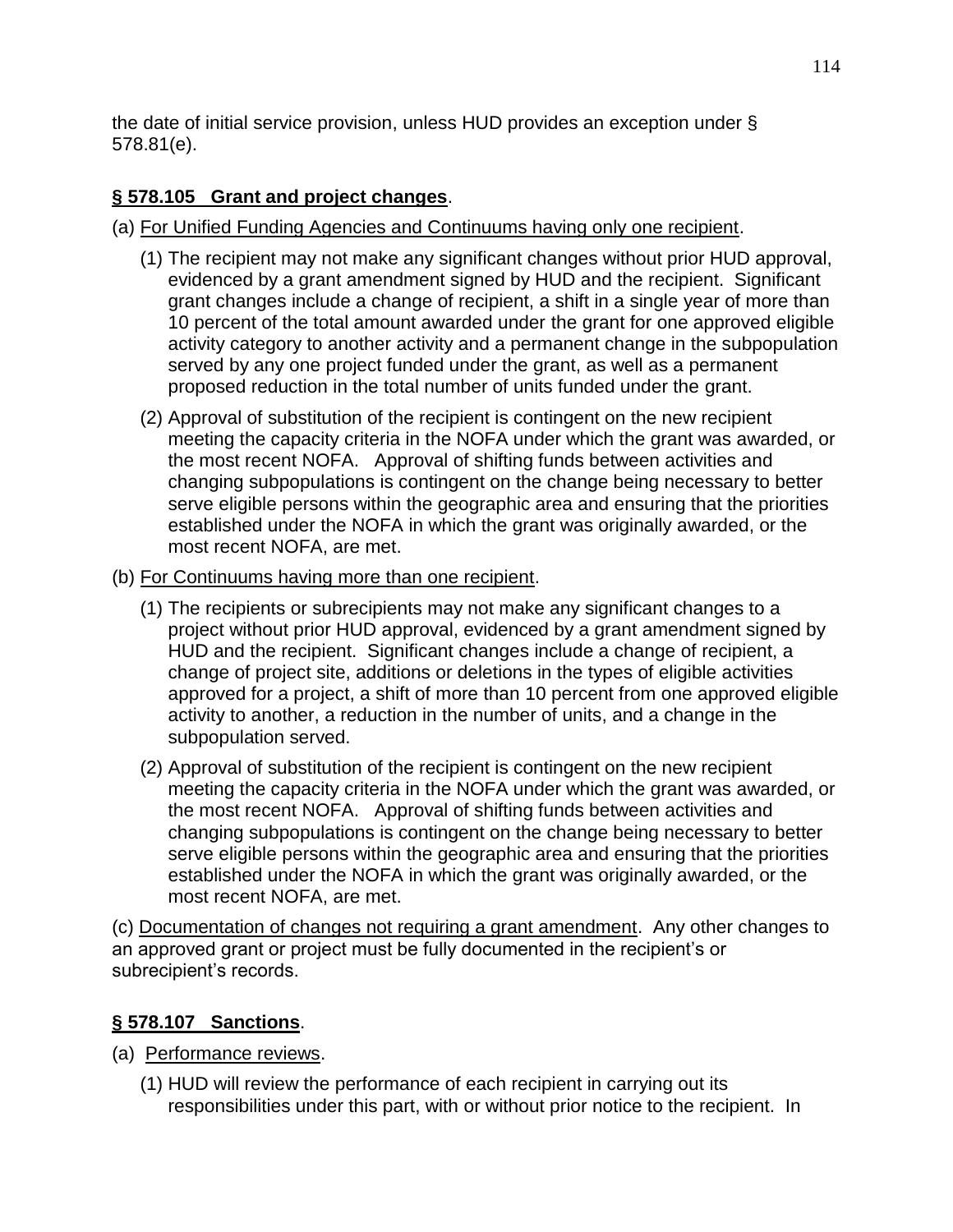conducting performance reviews, HUD will rely primarily on information obtained from the records and reports from the recipient and subrecipients, as well as information from on-site monitoring, audit reports, and information generated from HUD's financial and reporting systems (e.g., LOCCS and e-snaps) and HMIS. Where applicable, HUD may also consider relevant information pertaining to the recipient's performance gained from other sources, including citizen comments, complaint determinations, and litigation.

- (2) If HUD determines preliminarily that the recipient or one of its subrecipients has not complied with a program requirement, HUD will give the recipient notice of this determination and an opportunity to demonstrate, within the time prescribed by HUD and on the basis of substantial facts and data that the recipient has complied with the requirements. HUD may change the method of payment to require the recipient to submit documentation before payment and obtain HUD's prior approval each time the recipient draws down funds. To obtain prior approval, the recipient may be required to manually submit its payment requests and supporting documentation to HUD in order to show that the funds to be drawn down will be expended on eligible activities in accordance with all program requirements.
- (3) If the recipient fails to demonstrate to HUD's satisfaction that the activities were carried out in compliance with program requirements, HUD may take one or more of the remedial actions or sanctions specified in paragraph (b) of this section.

(b) Remedial actions and sanctions. Remedial actions and sanctions for a failure to meet a program requirement will be designed to prevent a continuation of the deficiency; to mitigate, to the extent possible, its adverse effects or consequences; and to prevent its recurrence.

- (1) HUD may instruct the recipient to submit and comply with proposals for action to correct, mitigate, and prevent noncompliance with program requirements, including:
	- (i) Preparing and following a schedule of actions for carrying out activities and projects affected by the noncompliance, including schedules, timetables, and milestones necessary to implement the affected activities and projects;
	- (ii) Establishing and following a management plan that assigns responsibilities for carrying out the remedial actions;
	- (iii) Canceling or revising activities or projects likely to be affected by the noncompliance, before expending grant funds for them;
	- (iv) Reprogramming grant funds that have not yet been expended from affected activities or projects to other eligible activities or projects;
	- (v) Suspending disbursement of grant funds for some or all activities or projects;
	- (vi) Reducing or terminating the remaining grant of a subrecipient and either reallocating those funds to other subrecipients or returning funds to HUD;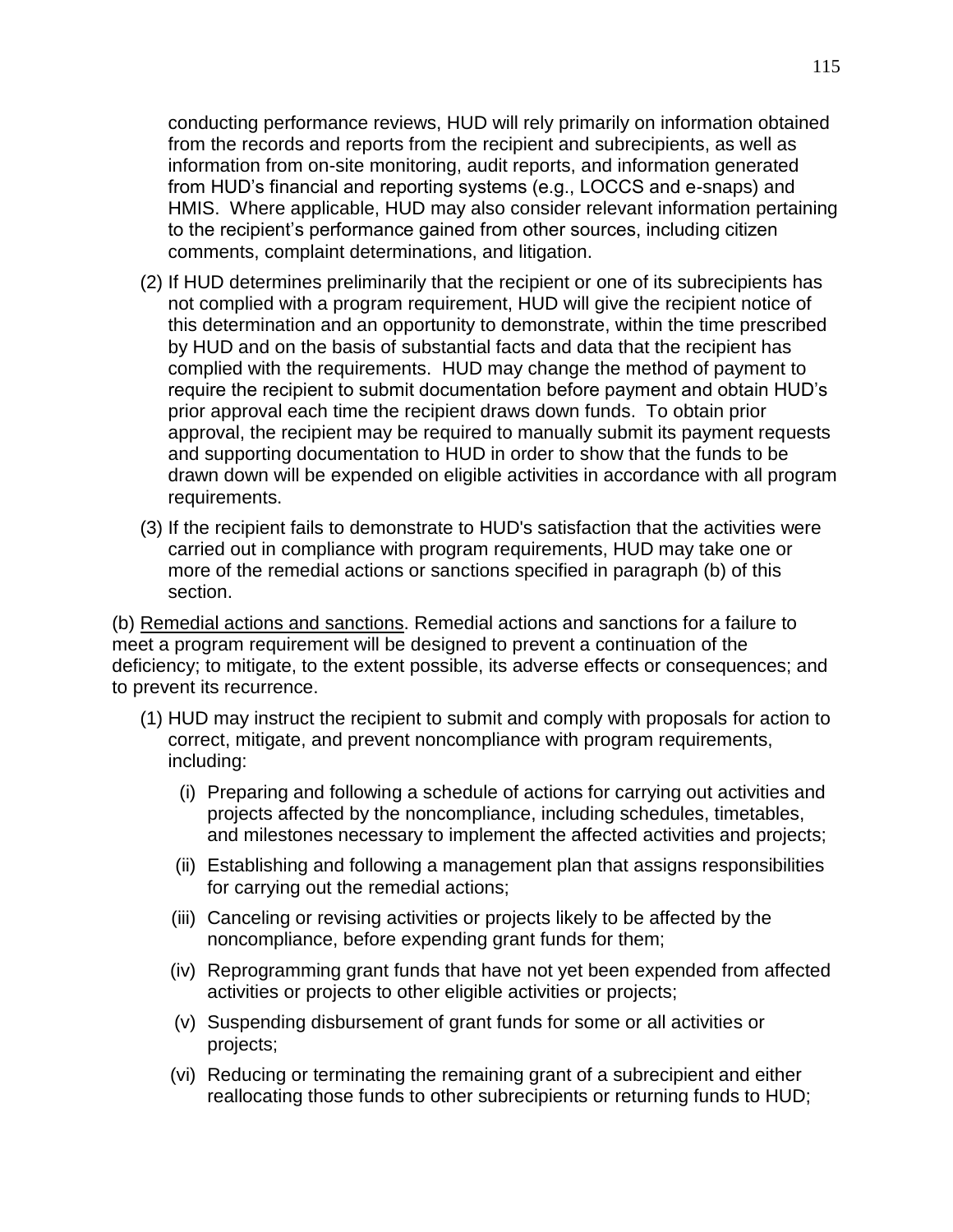and

- (vii) Making matching contributions before or as draws are made from the recipient's grant.
- (2) HUD may change the method of payment to a reimbursement basis.
- (3) HUD may suspend payments to the extent HUD determines necessary to preclude the further expenditure of funds for affected activities or projects.
- (4) HUD may continue the grant with a substitute recipient of HUD's choosing.
- (5) HUD may deny matching credit for all or part of the cost of the affected activities and require the recipient to make further matching contributions to make up for the contribution determined to be ineligible.
- (6) HUD may require the recipient to reimburse the recipient's line of credit in an amount equal to the funds used for the affected activities.
- (7) HUD may reduce or terminate the remaining grant of a recipient.
- (8) HUD may condition a future grant.
- (9) HUD may take other remedies that are legally available.

(c) Recipient sanctions. If the recipient determines that a subrecipient is not complying with a program requirement or its subrecipient agreement, the recipient must take one of the actions listed in paragraphs (a) and (b) of this section.

(d) Deobligation. HUD may deobligate funds for the following reasons:

- (1) If the timeliness standards in § 578.85 are not met;
- (2) If HUD determines that delays completing construction activities for a project will mean that the funds for other funded activities cannot reasonably be expected to be expended for eligible costs during the remaining term of the grant;
- (3) If the actual total cost of acquisition, rehabilitation, or new construction for a project is less than the total cost agreed to in the grant agreement;
- (4) If the actual annual leasing costs, operating costs, supportive services costs, rental assistance costs, or HMIS costs are less than the total cost agreed to in the grant agreement for a one-year period;
- (5) Program participants have not moved into units within 3 months of the time that the units are available for occupancy; and
- (6) The grant agreement may set forth in detail other circumstances under which funds may be deobligated and other sanctions may be imposed.

## **§ 578.109 Closeout**.

(a) In general. Grants will be closed out in accordance with the requirements of 24 CFR parts 84 and 85, and closeout procedures established by HUD.

(b) Reports. Applicants must submit all reports required by HUD no later than 90 days from the date of the end of the project's grant term.